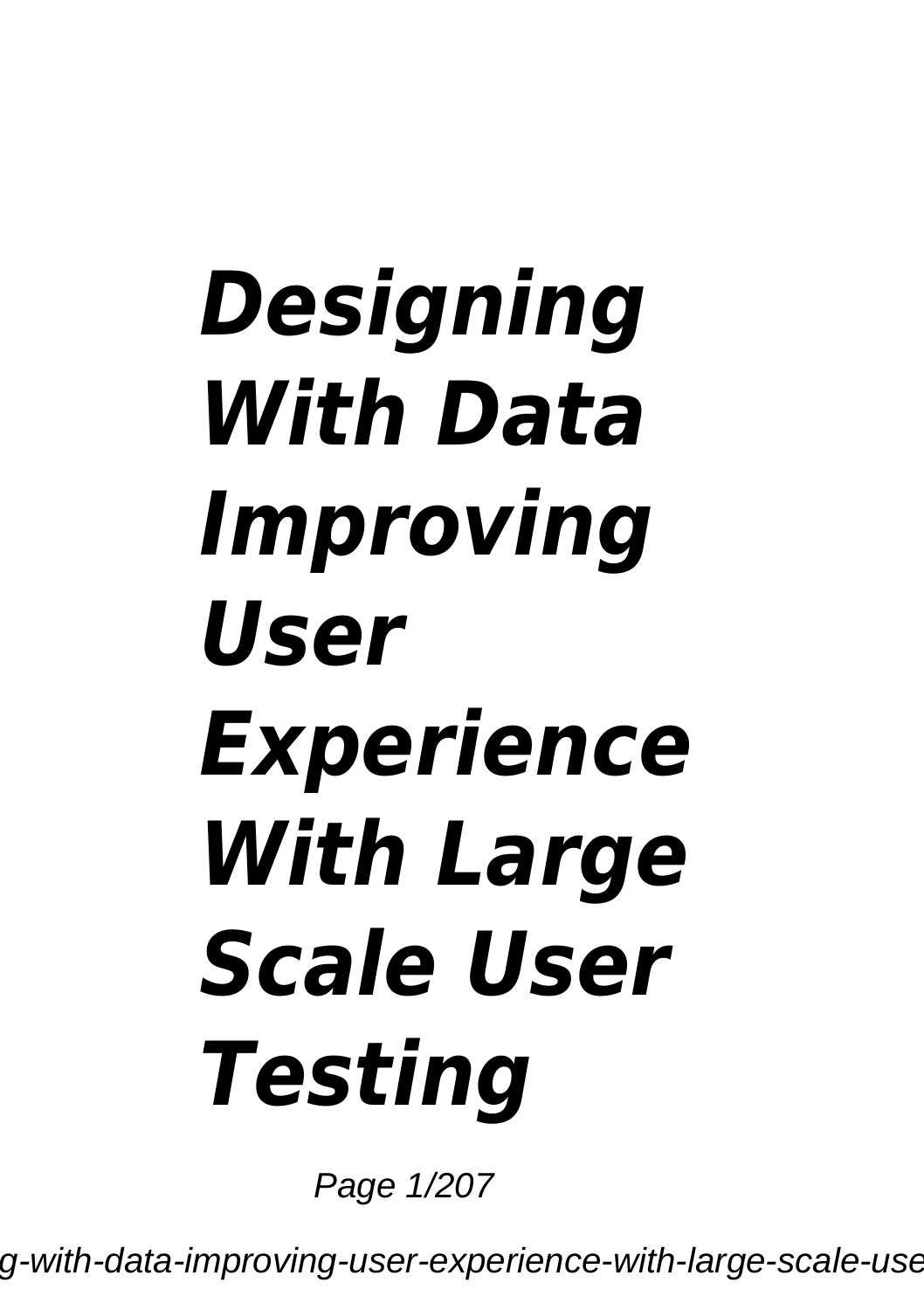User experience doesn't happen on a screen; it happens in the mind, and the experience is multidimensional and multisensory. This practical book will help you uncover Page 2/207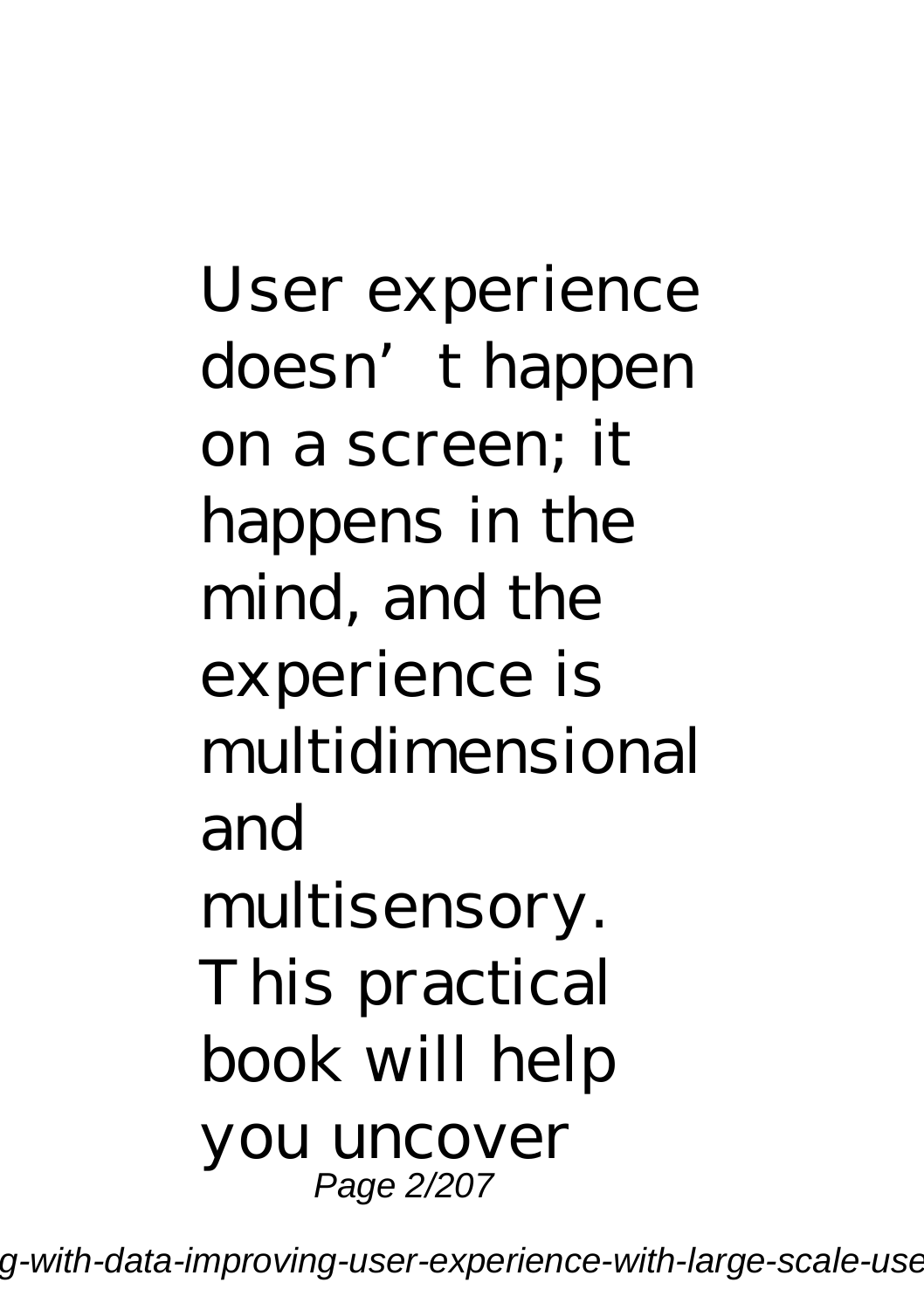critical insights about how your customers think so you can create products or services with an exceptional experience. Corporate leaders, marketers, product owners, Page 3/207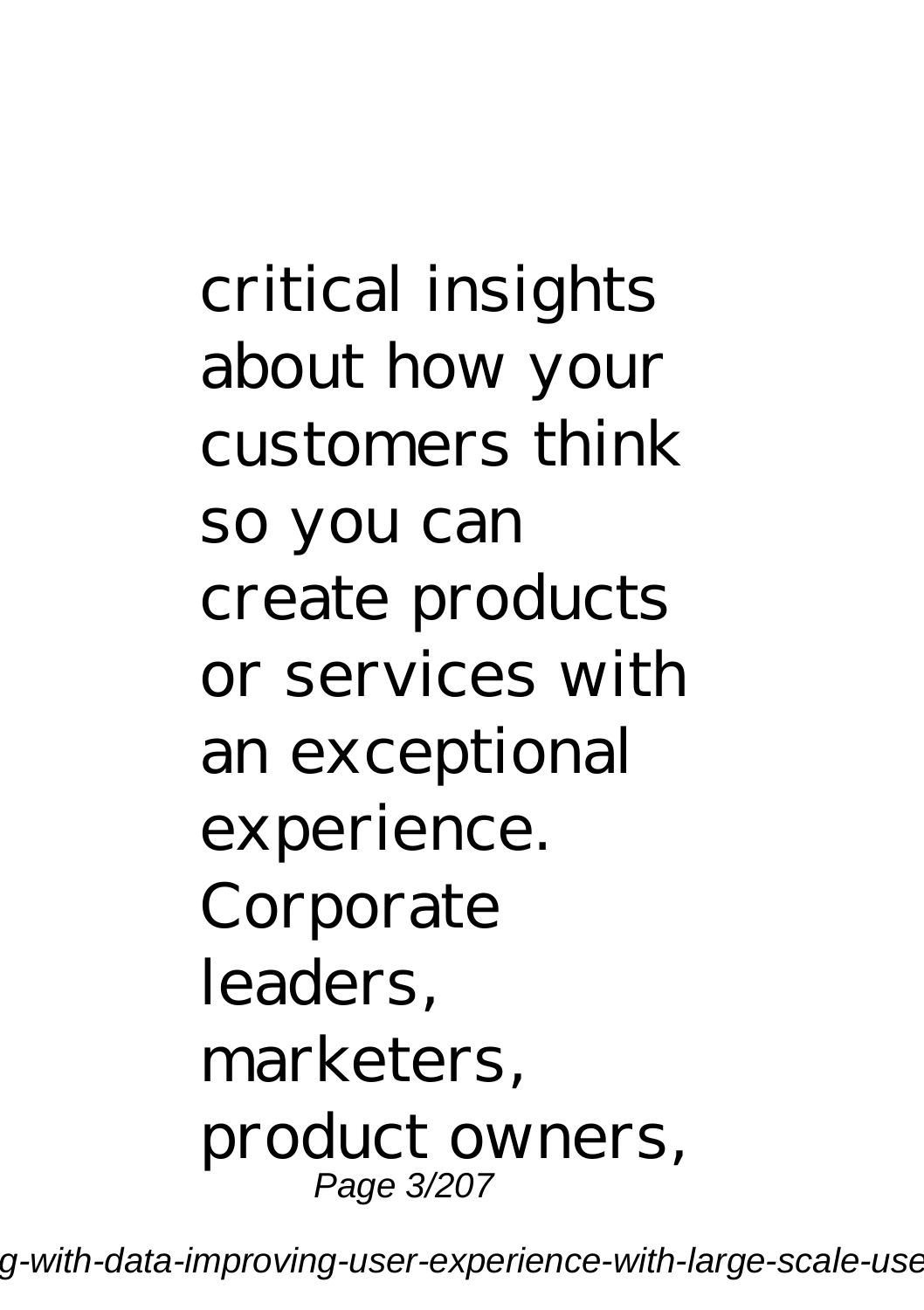and designers will learn how cognitive processes from different brain regions form what we perceive as a singular experience. Author John Whalen shows Page 4/207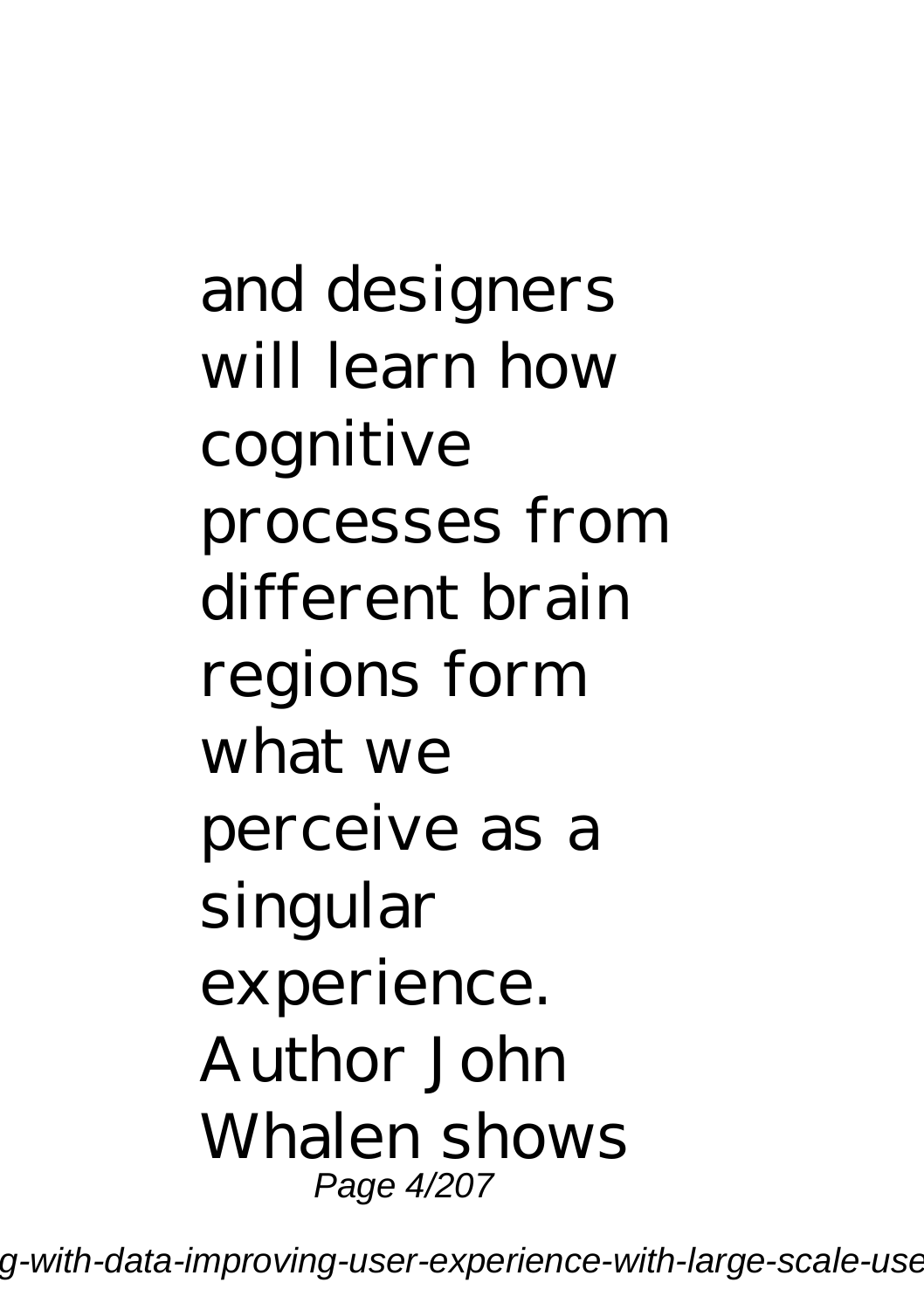you how anyone on your team can conduct "contextual interviews" to unlock insights. You'll then learn how to apply that knowledge to design brilliant experiences for your customers. Page 5/207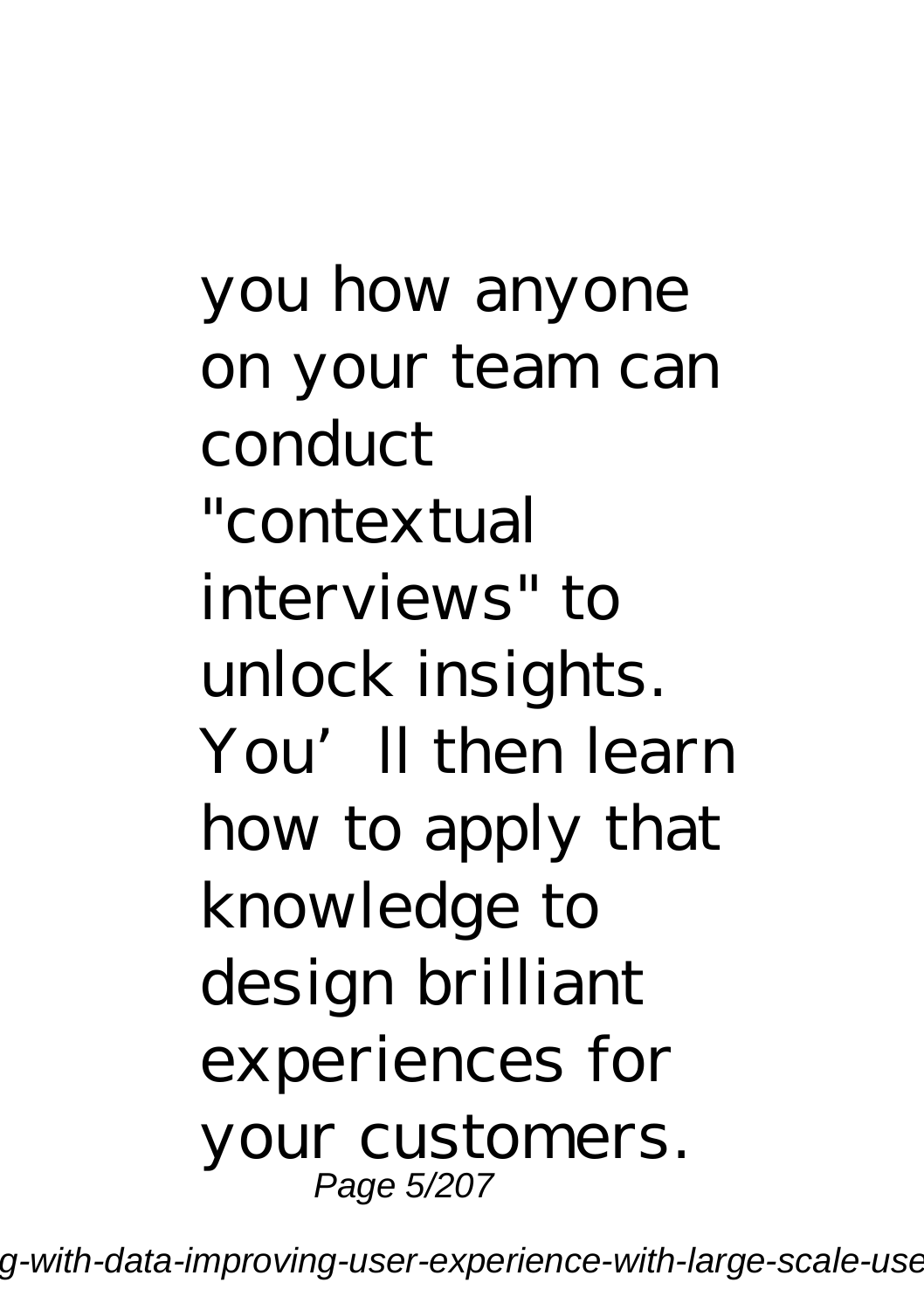Learn about the "six minds" of user experience and how each contributes to the perception of a singular experience Find out how your team—without any specialized training in Page 6/207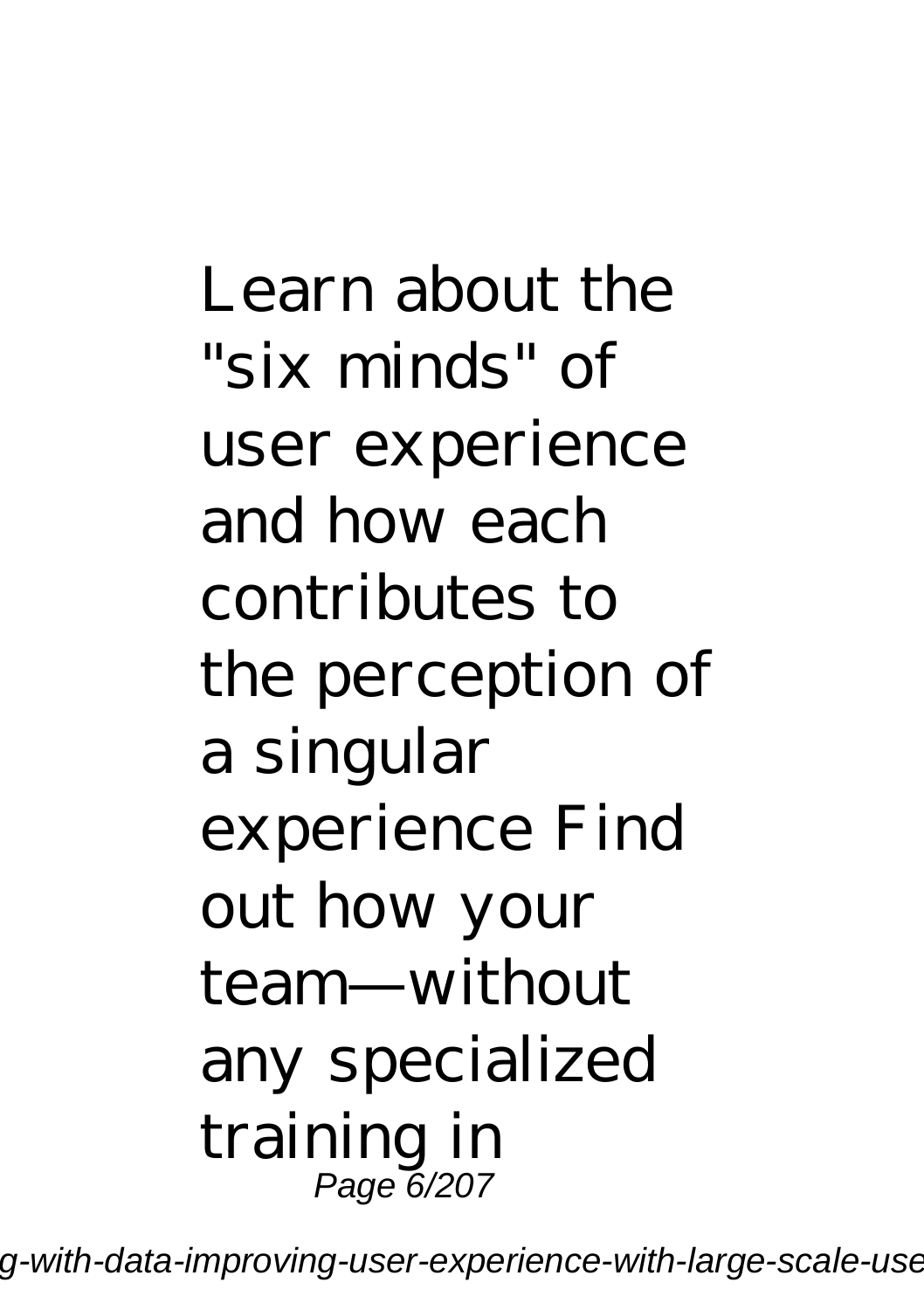psychology—can uncover critical insights about your customers' conscious and unconscious processes Learn how to immediately apply what you've learned to improve your Page 7/207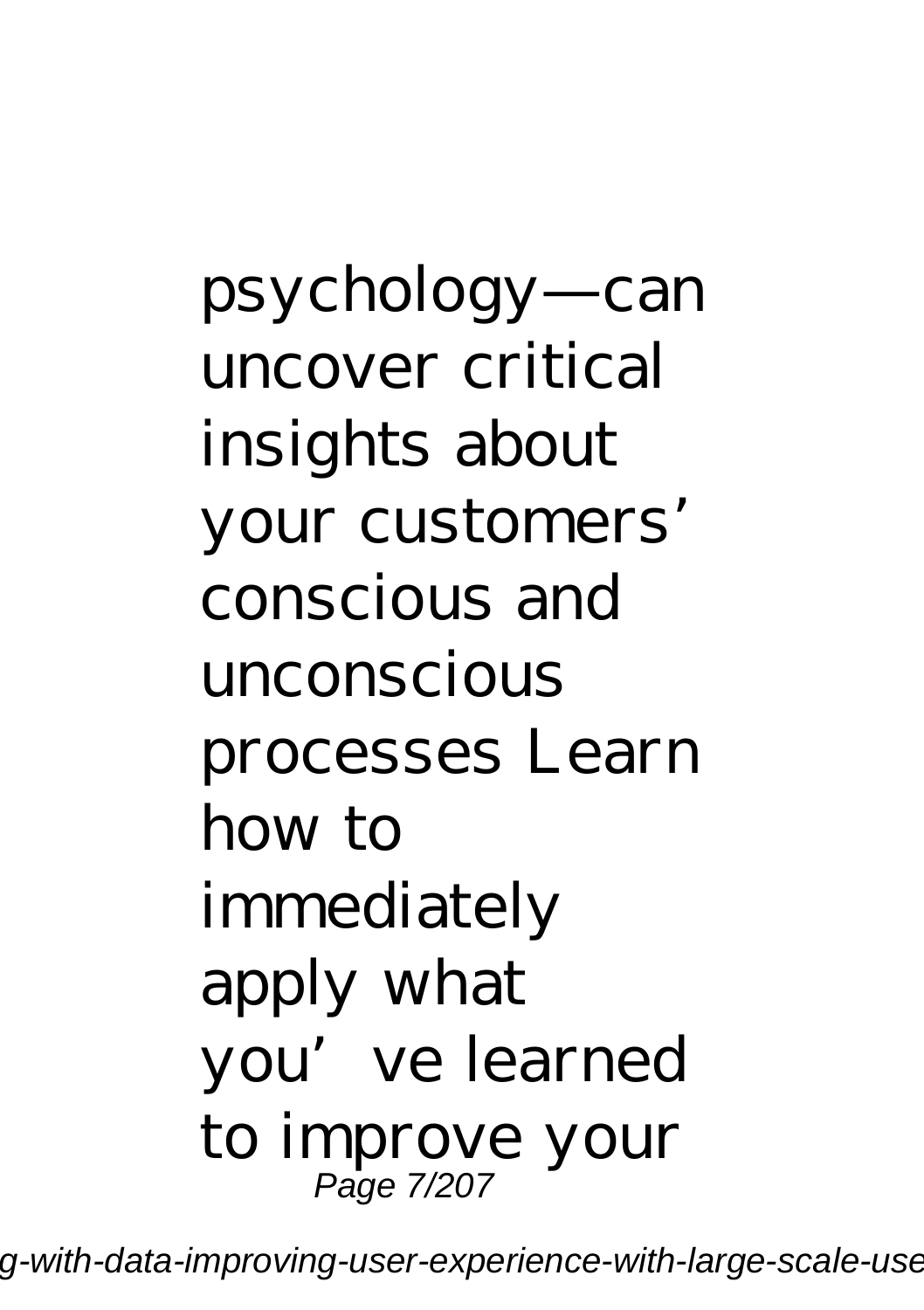products and services Explore practical examples of how the Fortune 100 used this system to build highly successful experiences Data visualization is an efficient and Page 8/207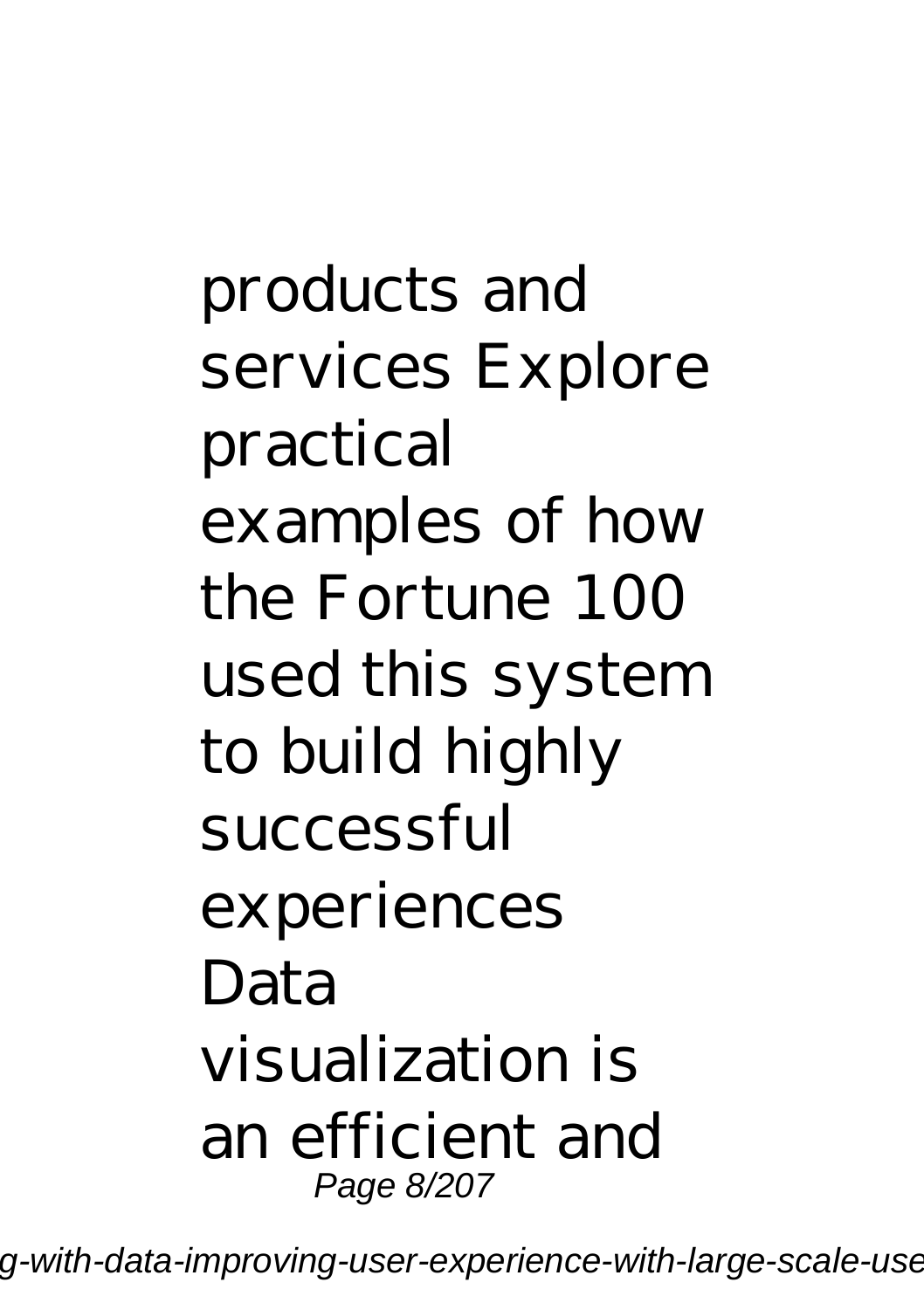## effective medium for communicating large amounts of information, but the design process can often seem like an unexplainable creative endeavor. This concise book Page 9/207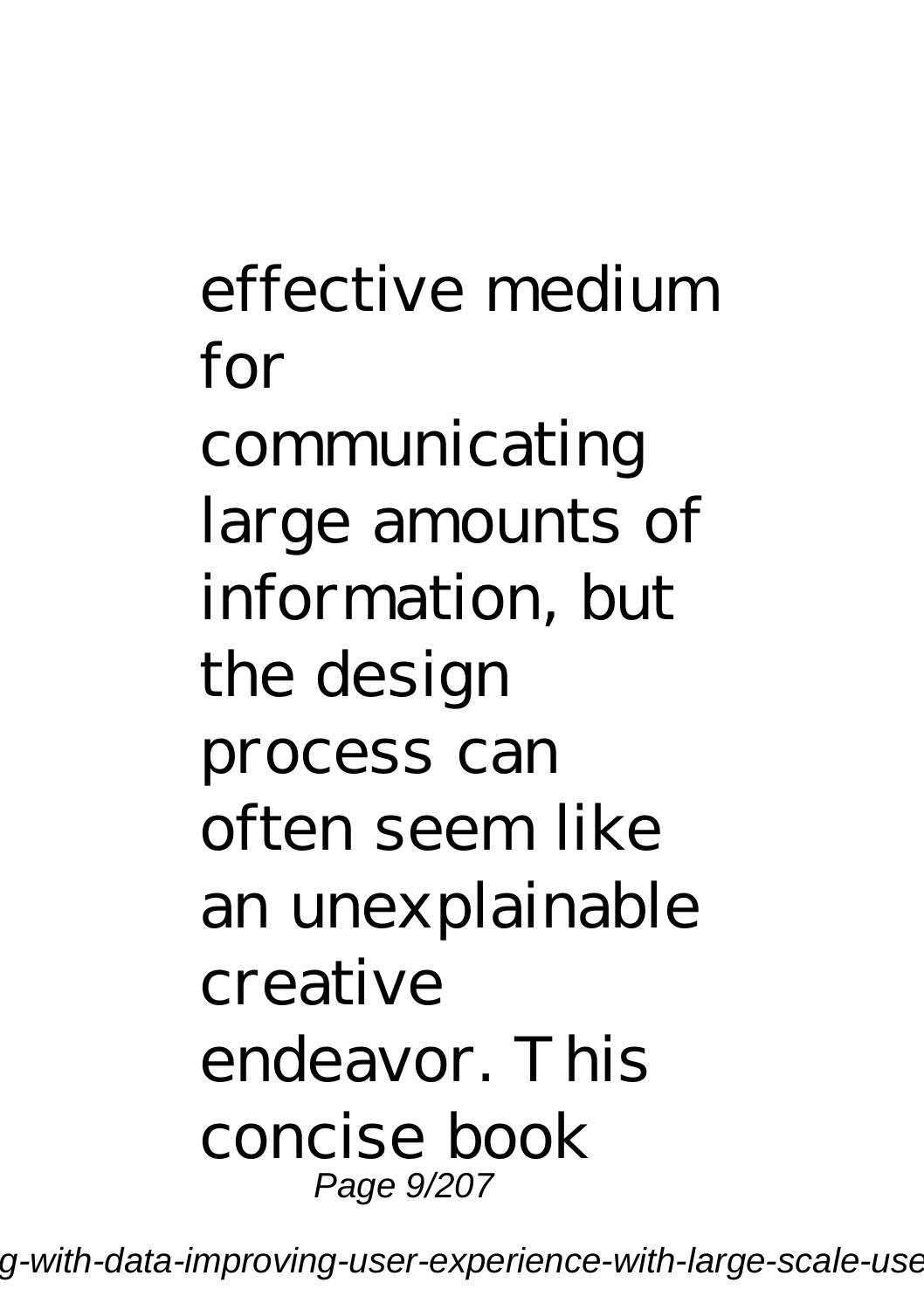aims to demystify the design process by showing you how to use a linear decisionmaking process to encode your information visually. Delve into different kinds of Page 10/207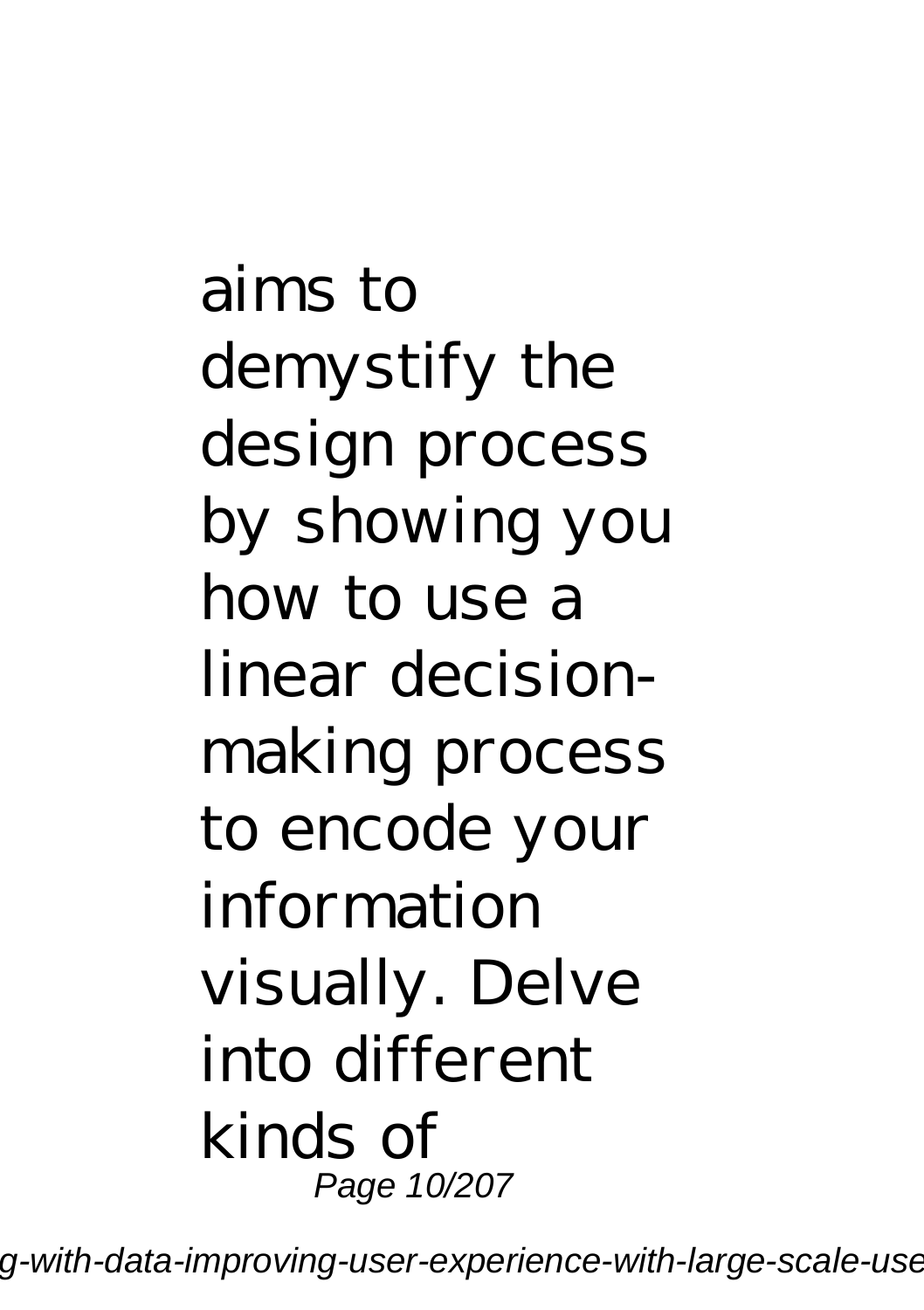visualization, including infographics and visual art, and explore the influences at work in each one. Then learn how to apply these concepts to your design process. Learn Page 11/207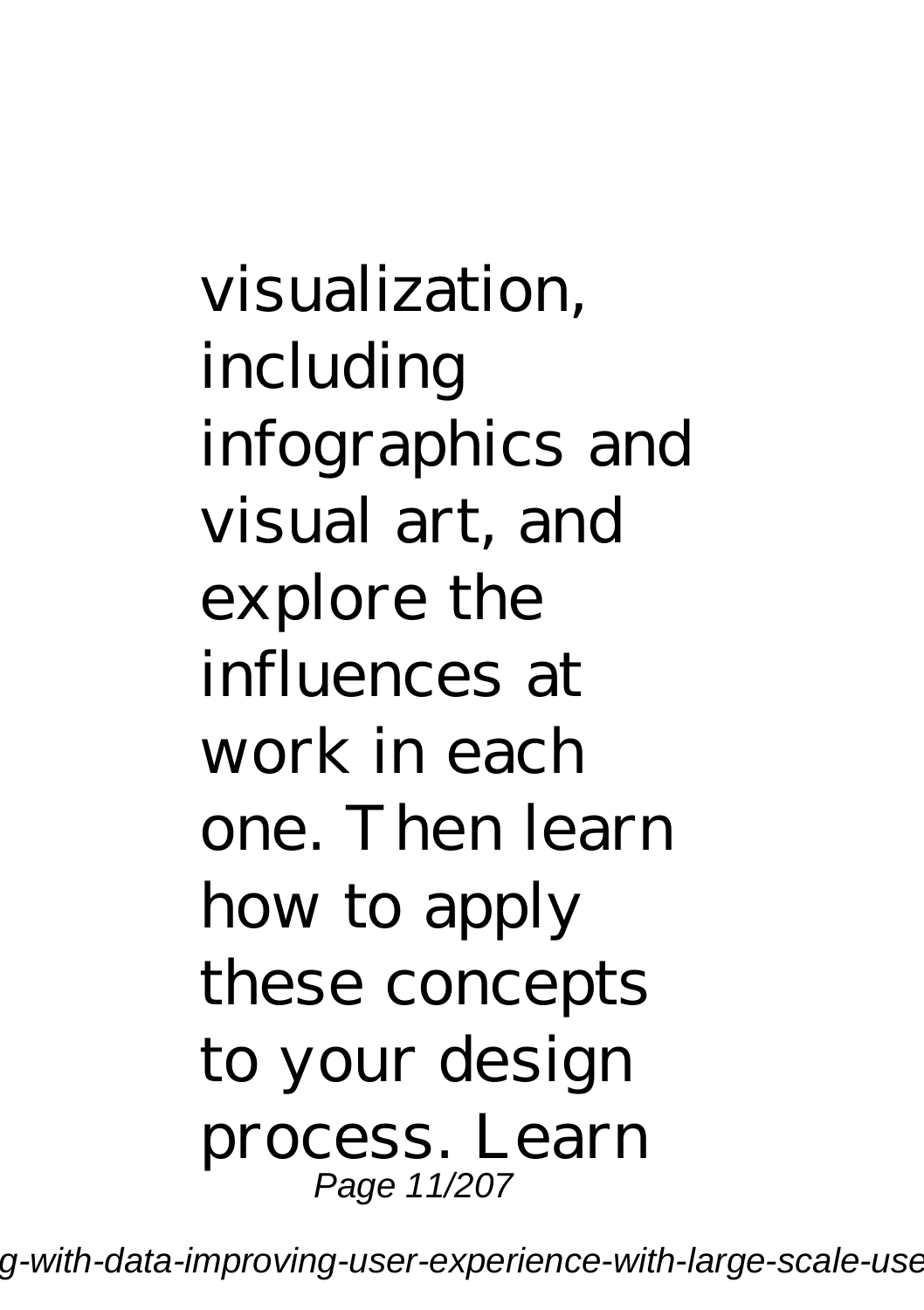data visualization classifications, including explanatory, exploratory, and hybrid Discover how three fundamental influences—the designer, the reader, and the data—shape what Page 12/207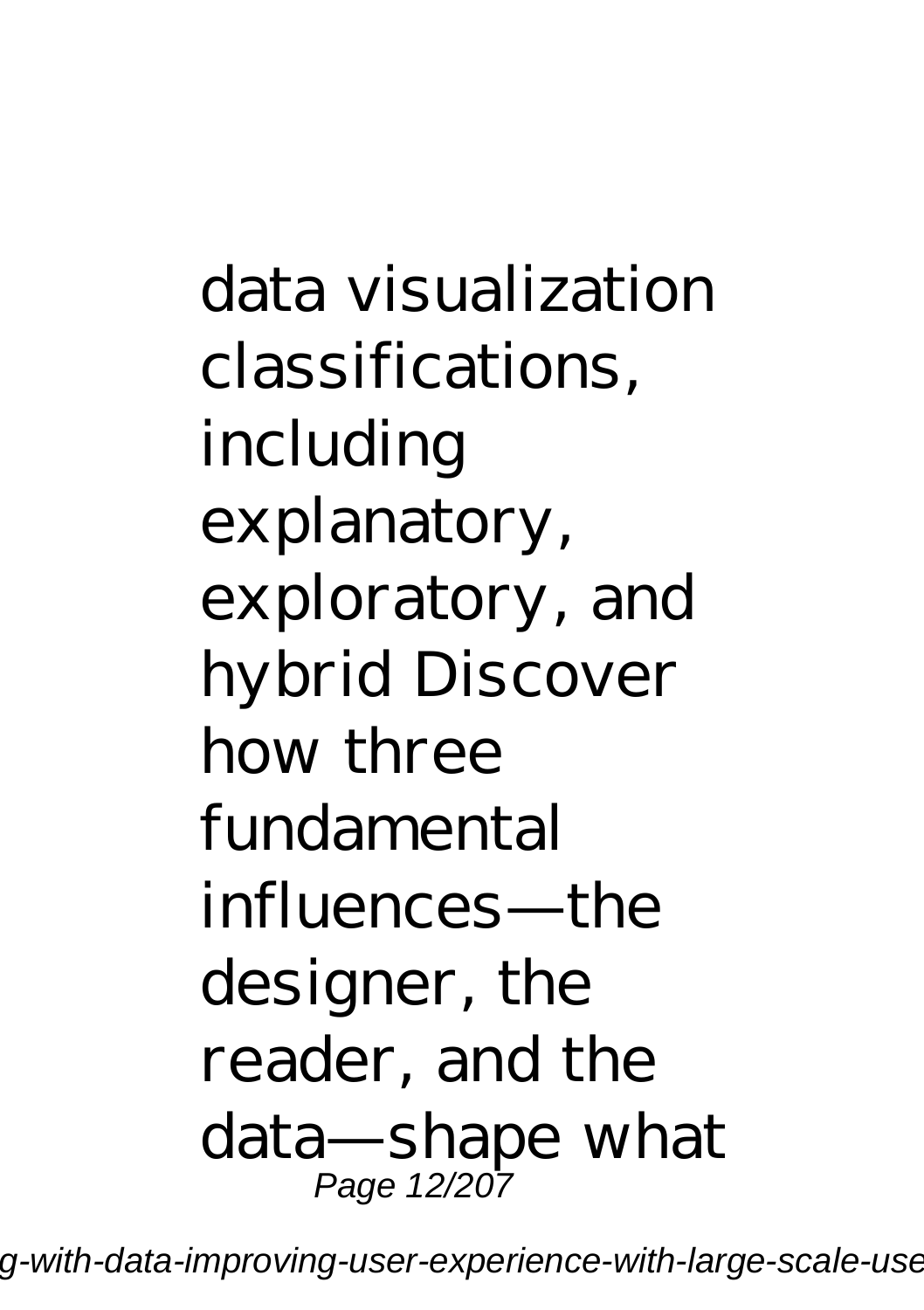you create Learn how to describe the specific goal of your visualization and identify the supporting data Decide the spatial position of your visual entities with axes Encode the Page 13/207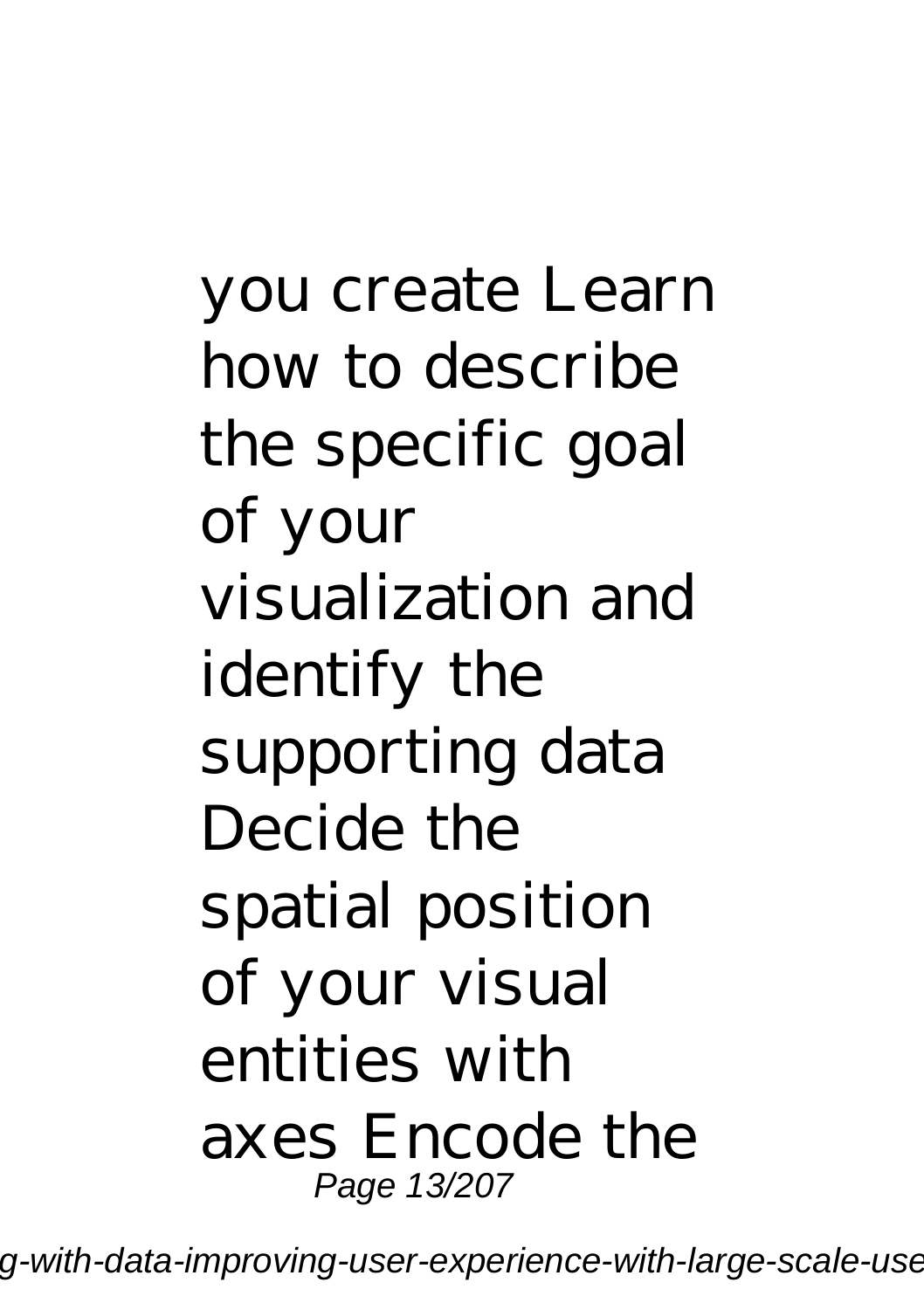various dimensions of your data with appropriate visual properties, such as shape and color See visualization best practices and suggestions for encoding various specific data Page 14/207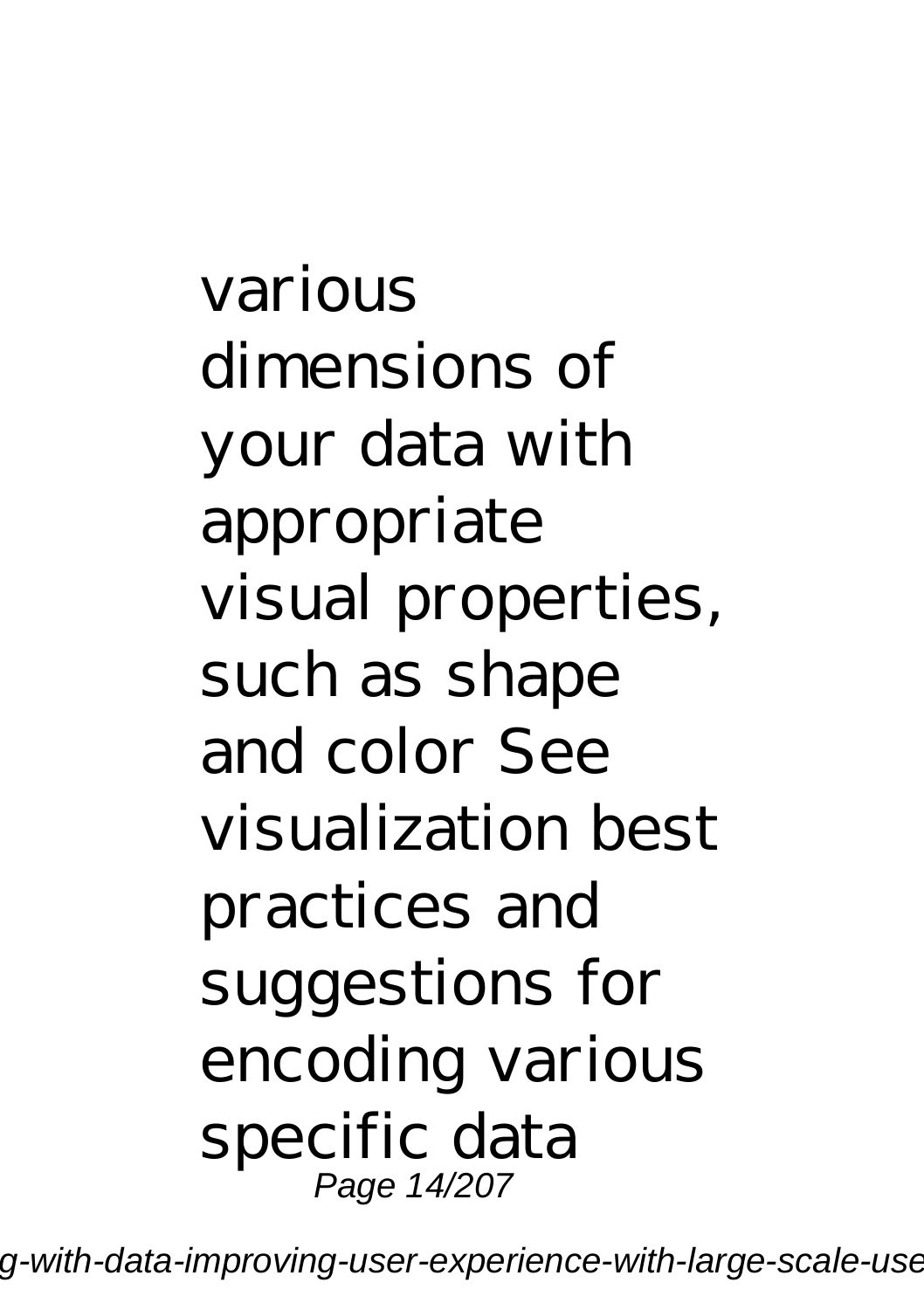types From the creators of Yahoo!'s Design Pattern Library, Designing Social **Interfaces** provides you with more than 100 patterns, principles, and best practices, Page 15/207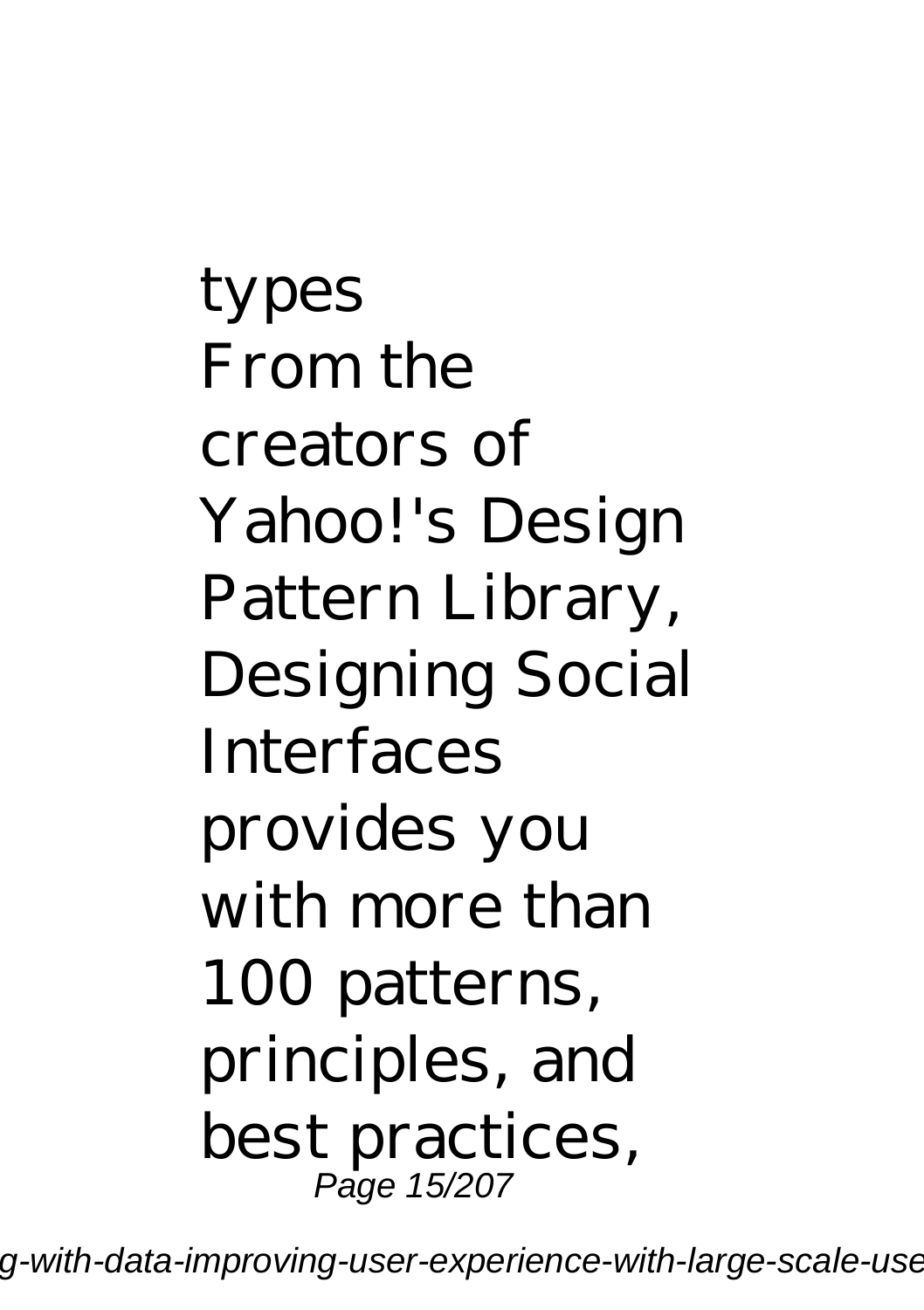along with salient advice for many of the common challenges you'll face when starting a social website. Designing sites that foster user interaction and c ommunity-Page 16/207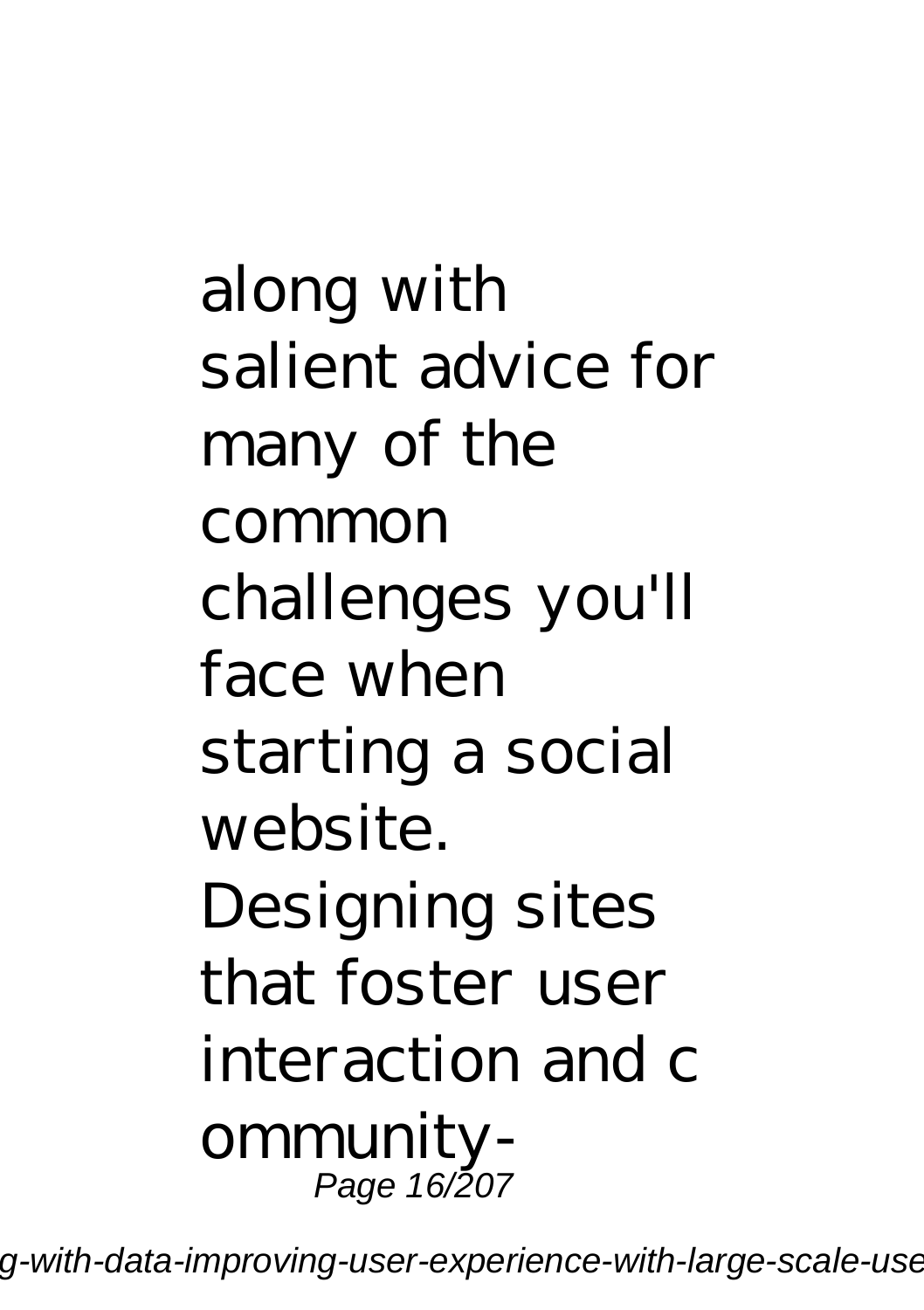building is a valuable skill for web developers and designers today, but it's not that easy to understand the nuances of the social web. Now you have help. Christian Crumlish and Page 17/207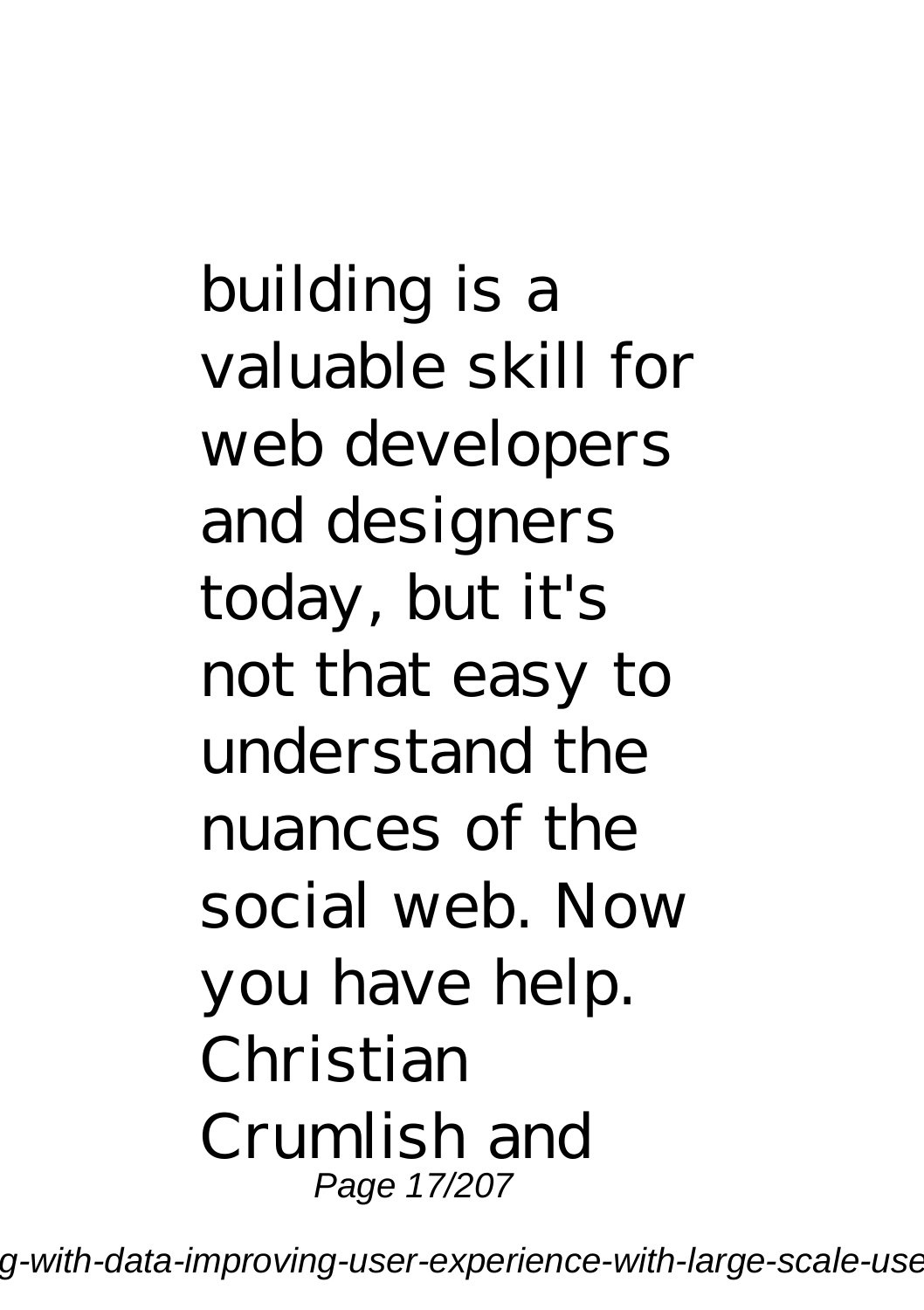Erin Malone share hard-won insights into what works, what doesn't, and why. You'll learn how to balance opposing factions and grow healthy online communities by co-creating them Page 18/207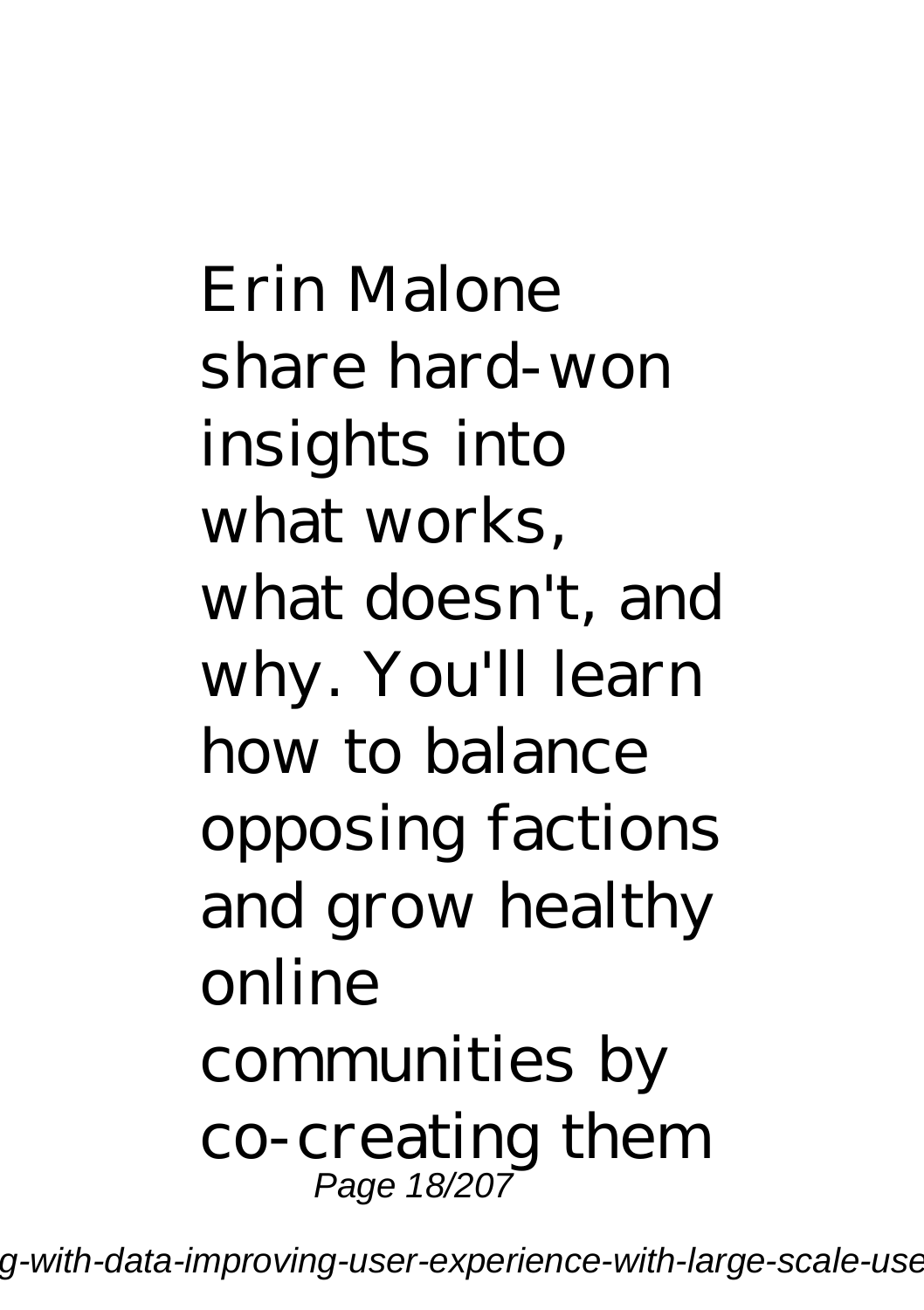with your users. Understand the overarching principles you need to consider for every website you create Learn basic design patterns for adding social components to Page 19/207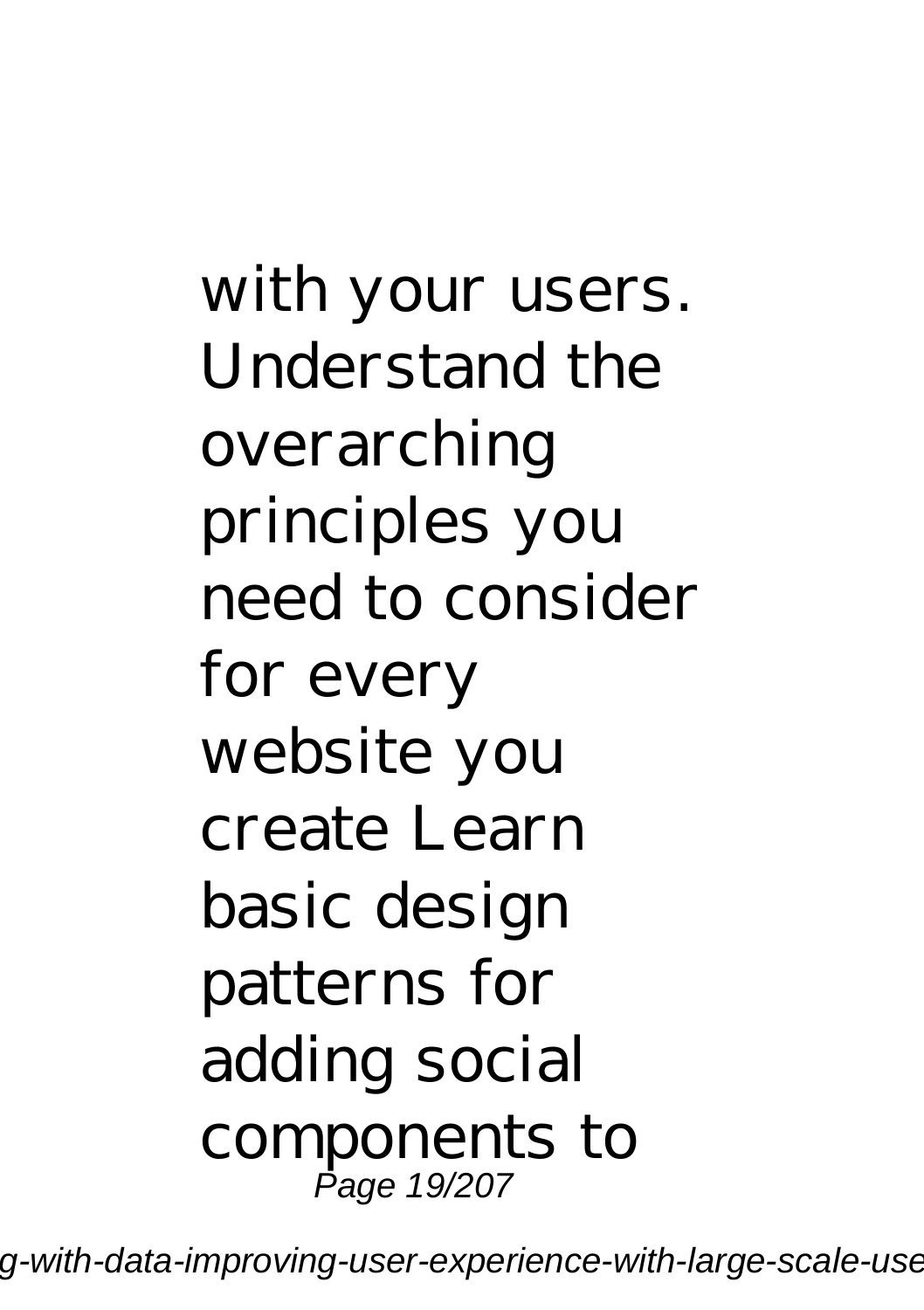an existing site Rein in misbehaving users on an active community site Build a social experience around a product or service and invite people to join Develop a Page 20/207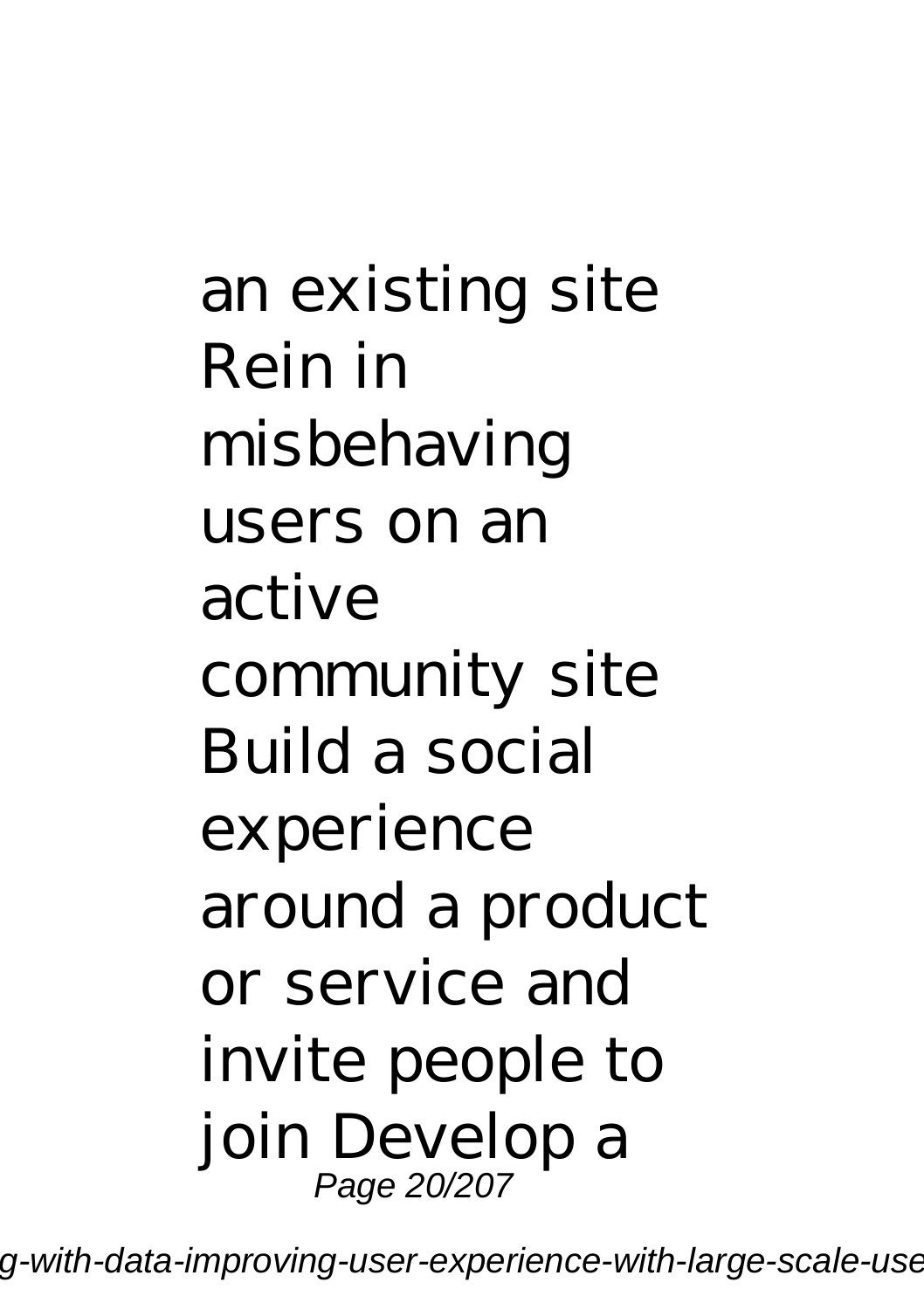social utility without having to build an entirely new infrastructure Enable users of your site's content to interact with one another Offer your members the opportunity Page 21/207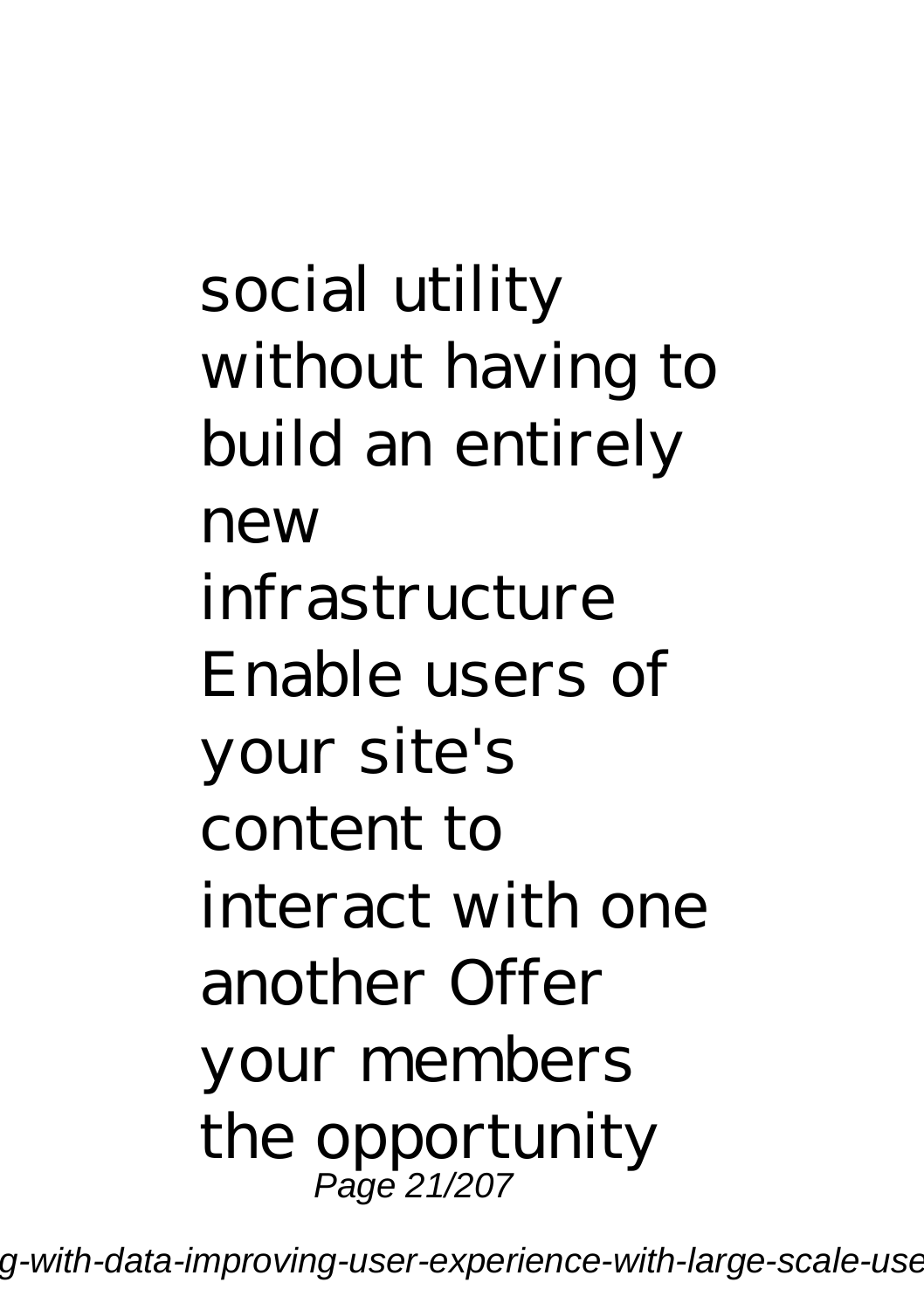to connect in the real world Learn to recognize and avoid antipatterns: emergent bad practices in the social network and social media space An exploration of how design Page 22/207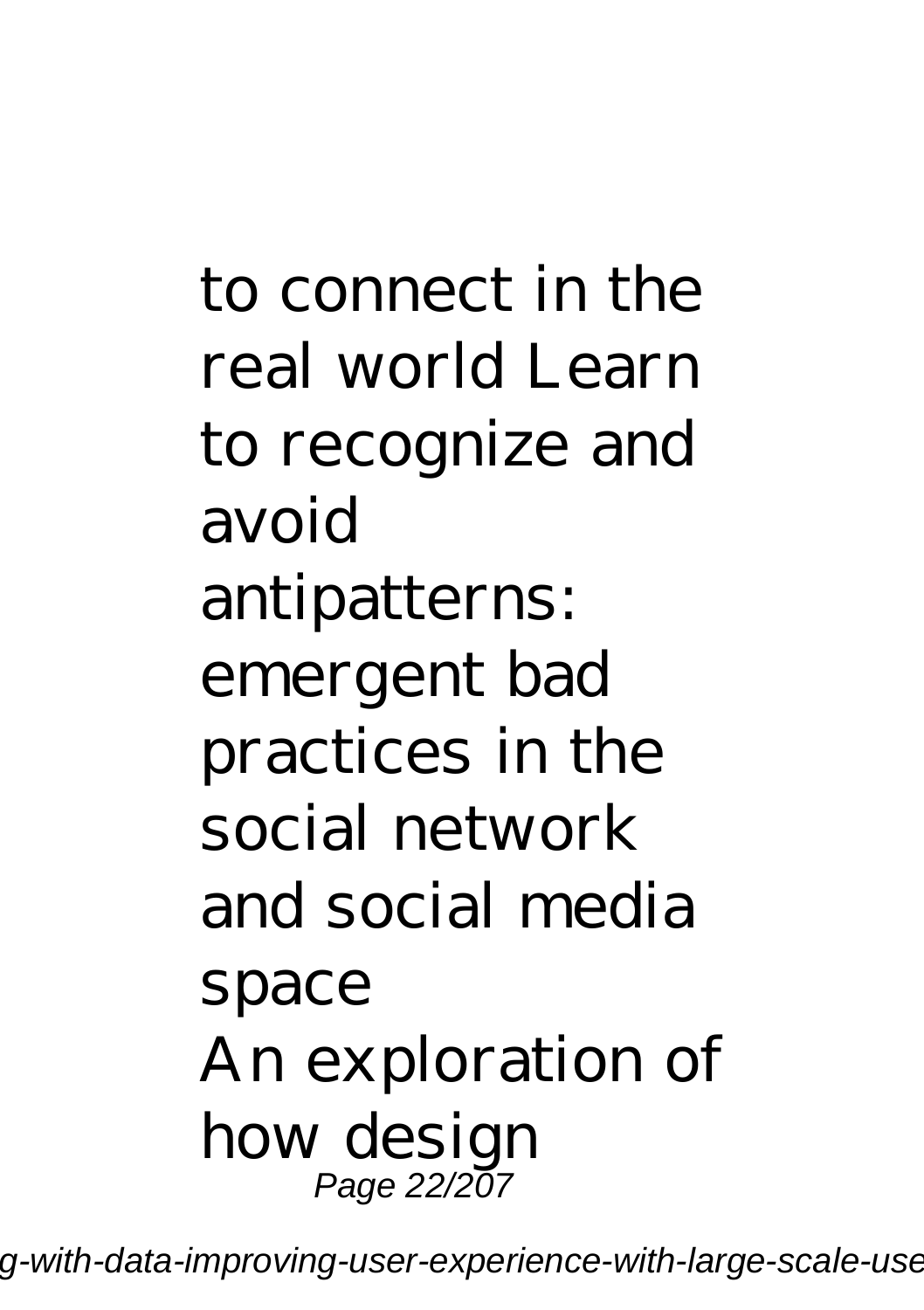might be led by marginalized communities, dismantle structural inequality, and advance collective liberation and ecological survival. What is the relationship Page 23/207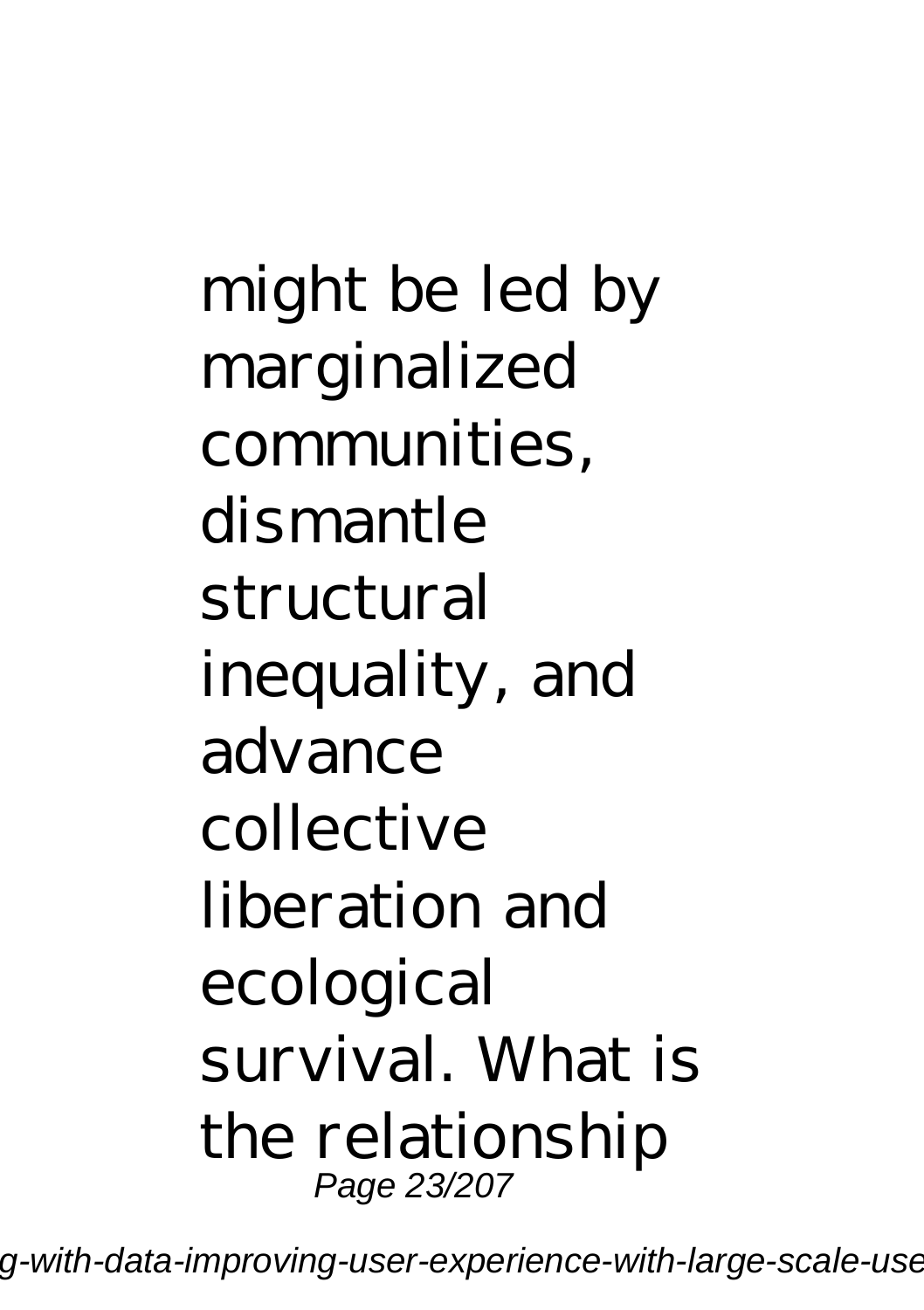between design, power, and social justice? "Design justice" is an approach to design that is led by marginalized communities and that aims expilcitly to challenge, rather than reproduce, Page 24/207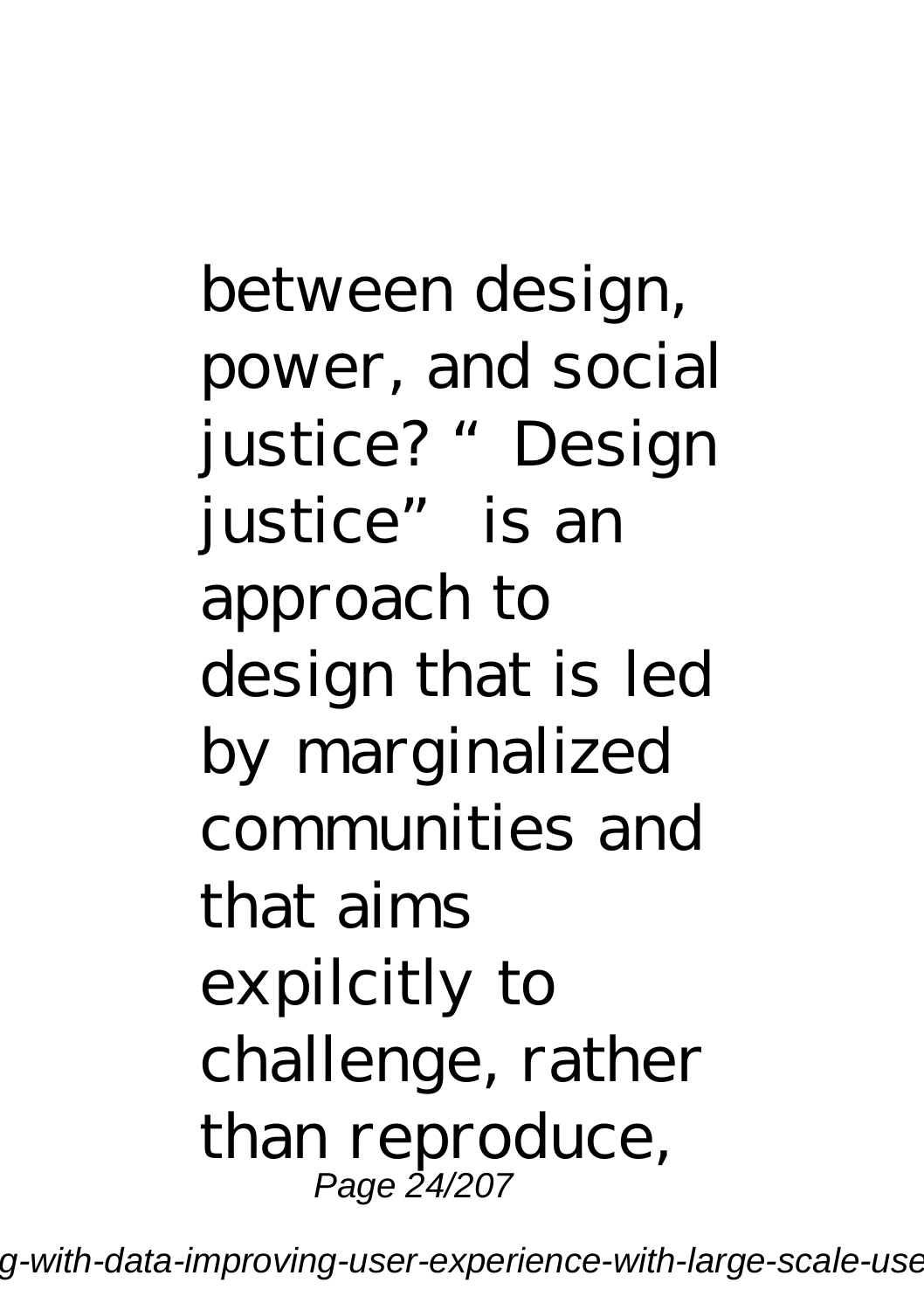structural inequalities. It has emerged from a growing community of designers in various fields who work closely with social movements and community-Page 25/207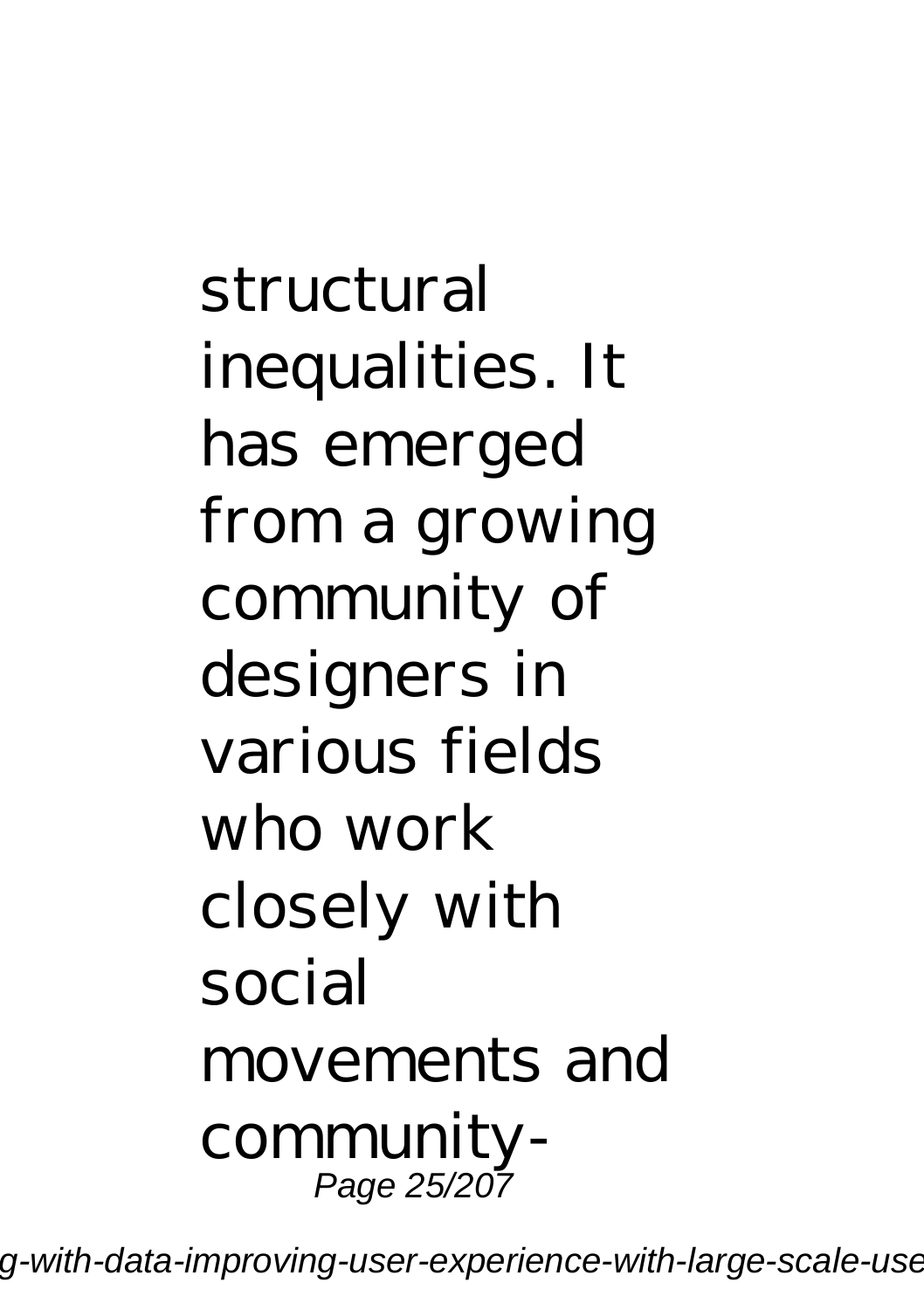based organizations around the world. This book explores the theory and practice of design justice, demonstrates how universalist design principles and practices Page 26/207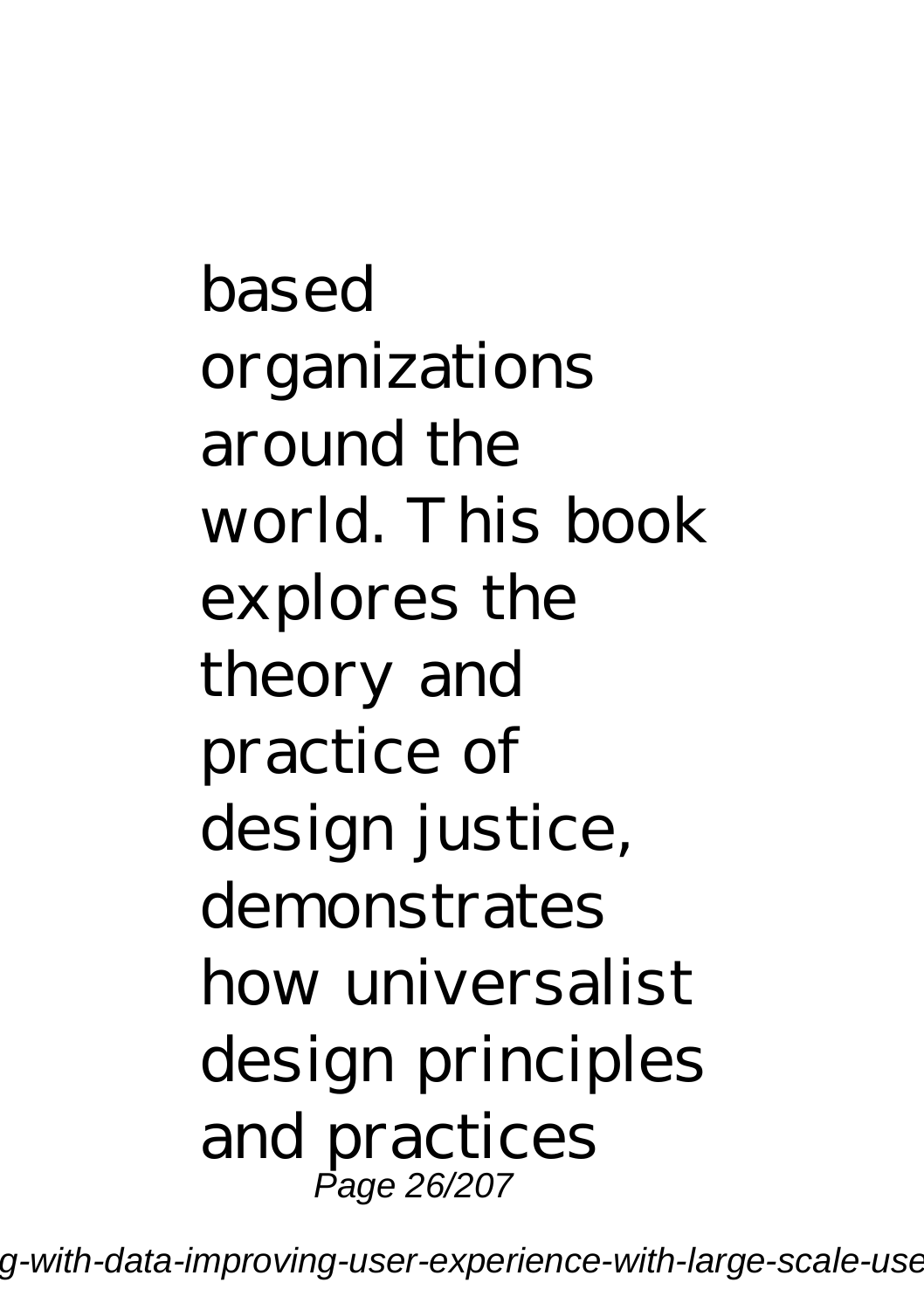erase certain groups of people —specifically, those who are intersectionally disadvantaged or multiply burdened under the matrix of domination (white supremacist Page 27/207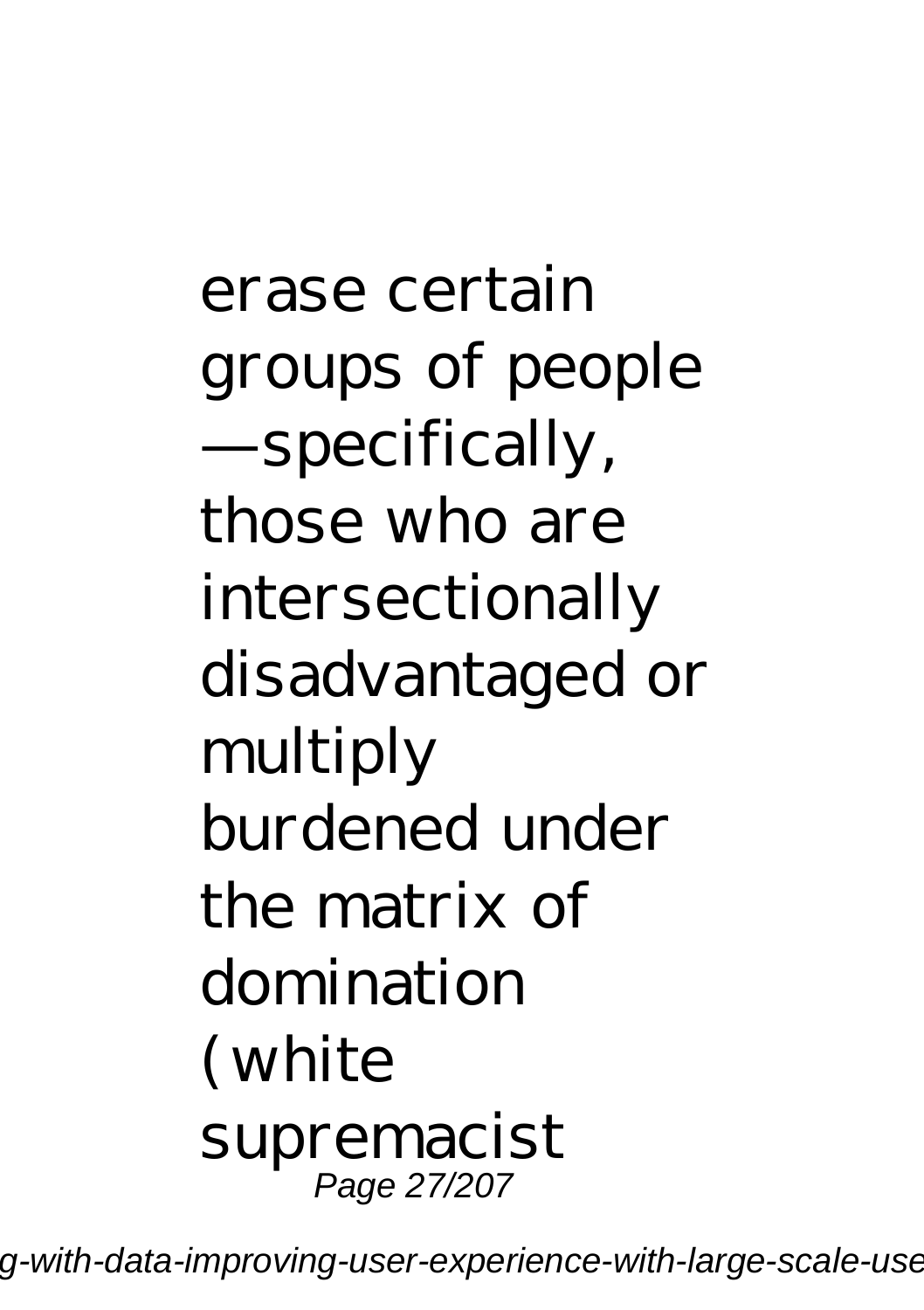heteropatriarchy, ableism, capitalism, and settler colonialism)—and invites readers to "build a better world, a world where many worlds fit; linked worlds of collective Page 28/207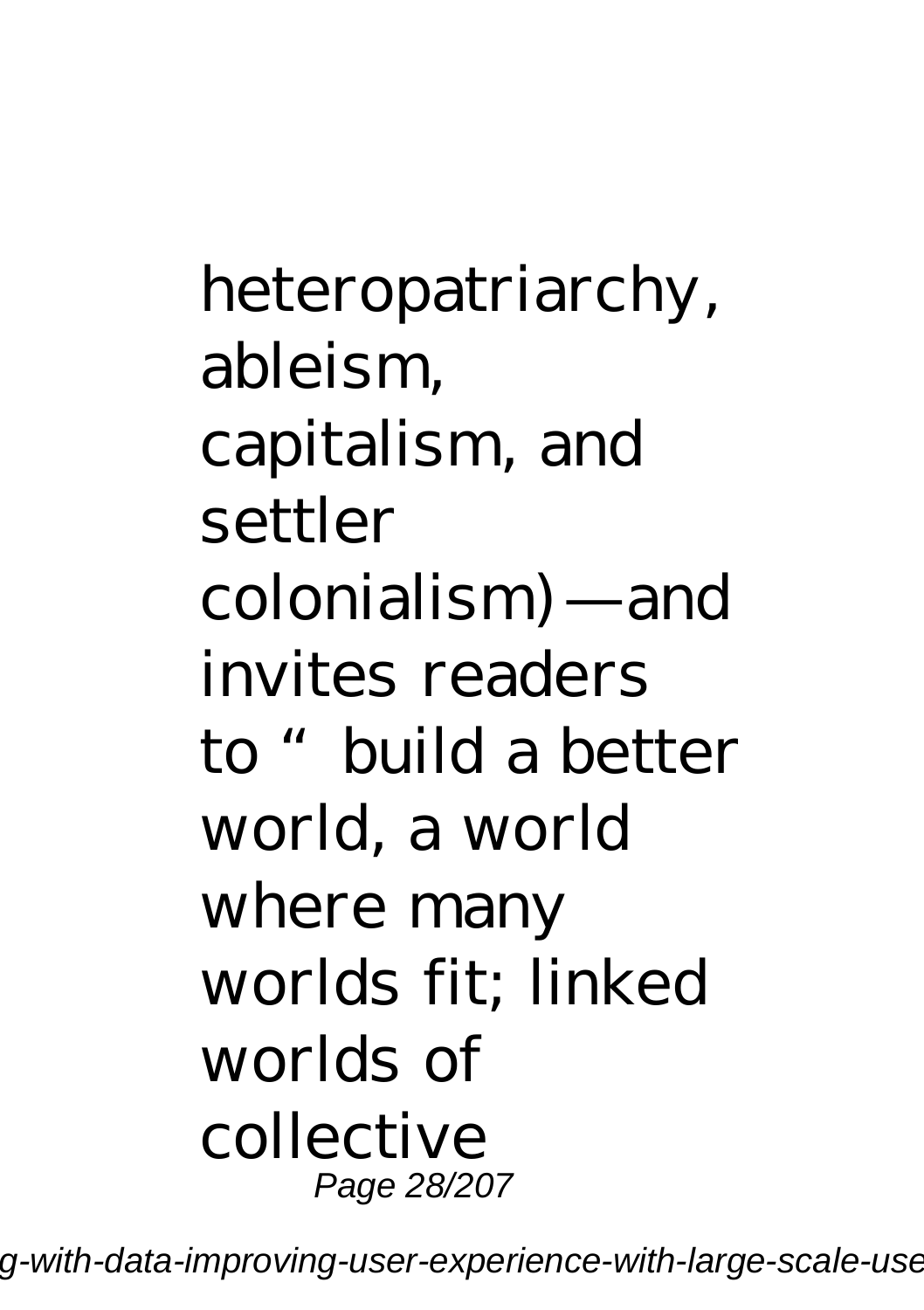liberation and ecological sustainability." Along the way, the book documents a multitude of realworld communityled design practices, each grounded in a particular social Page 29/207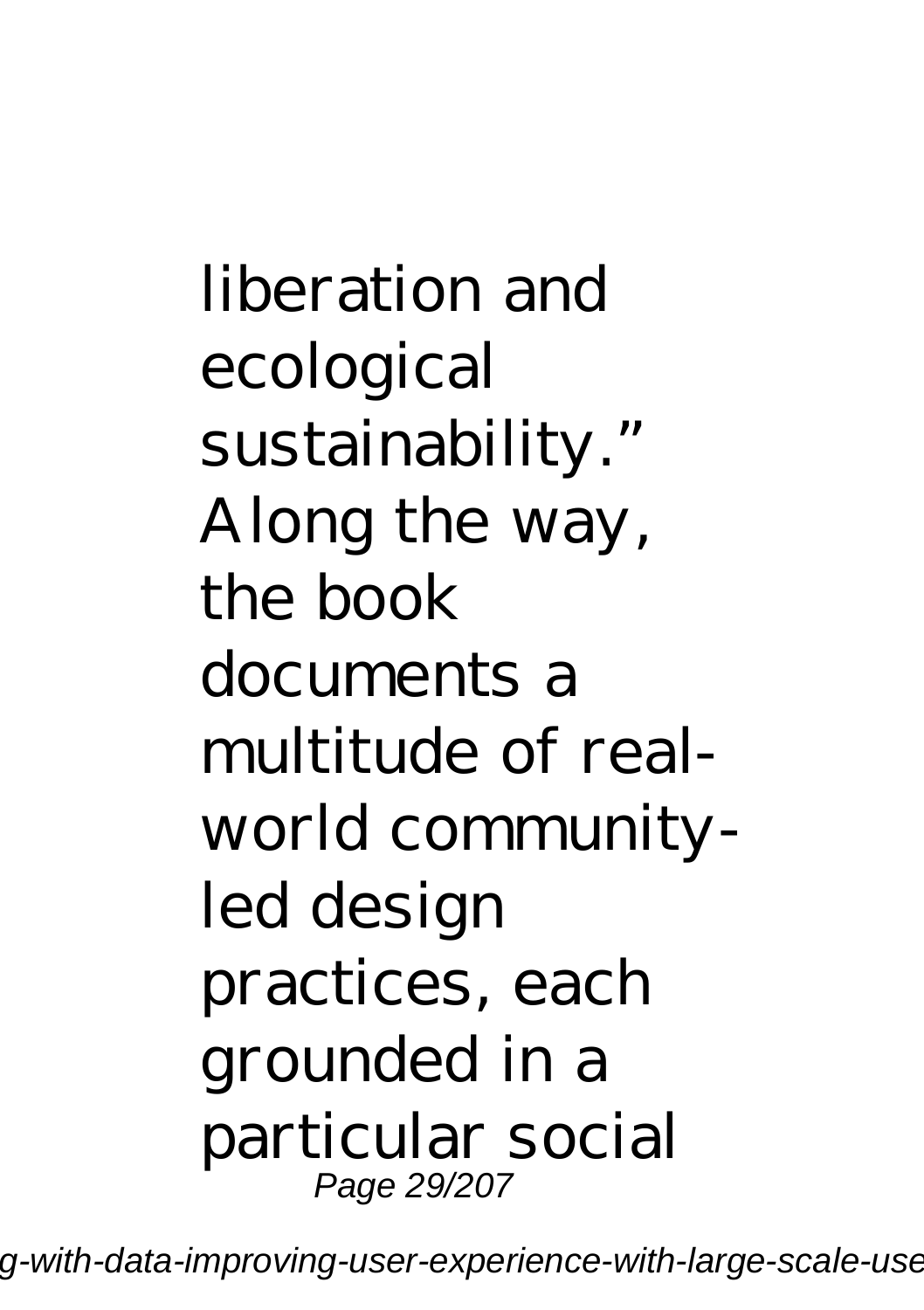movement. Design Justice goes beyond recent calls for design for good, user-centered design, and employment diversity in the technology and design professions; it Page 30/207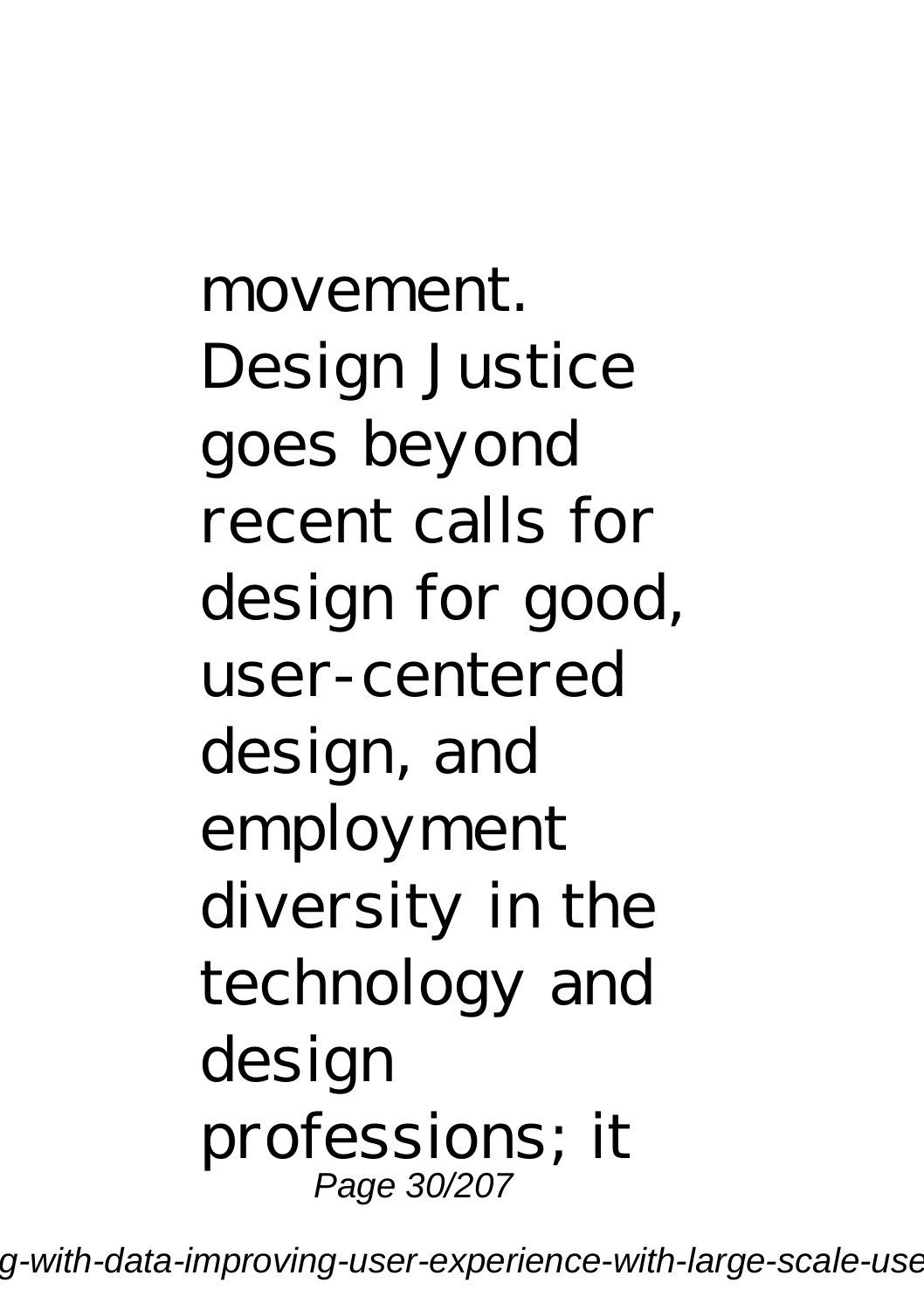connects design to larger struggles for collective liberation and ecological survival. Defining Custom er-centered Systems A Guide for Creating Data Page 31/207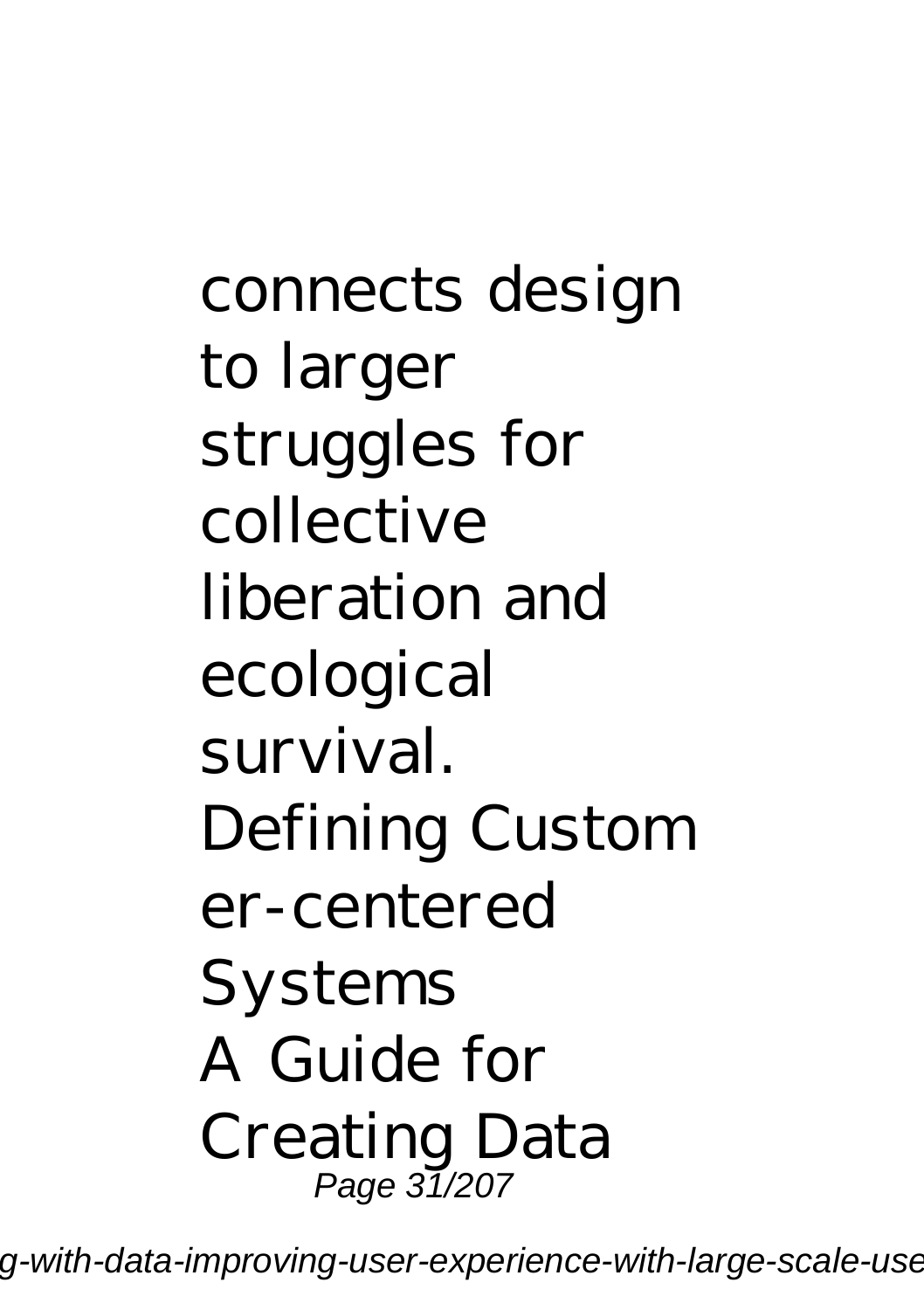Systems in Schools and **Districts** Using Brain Science to Build Better Products UX Strategy Somaesthetic Interaction Design We Are Not Users Page 32/207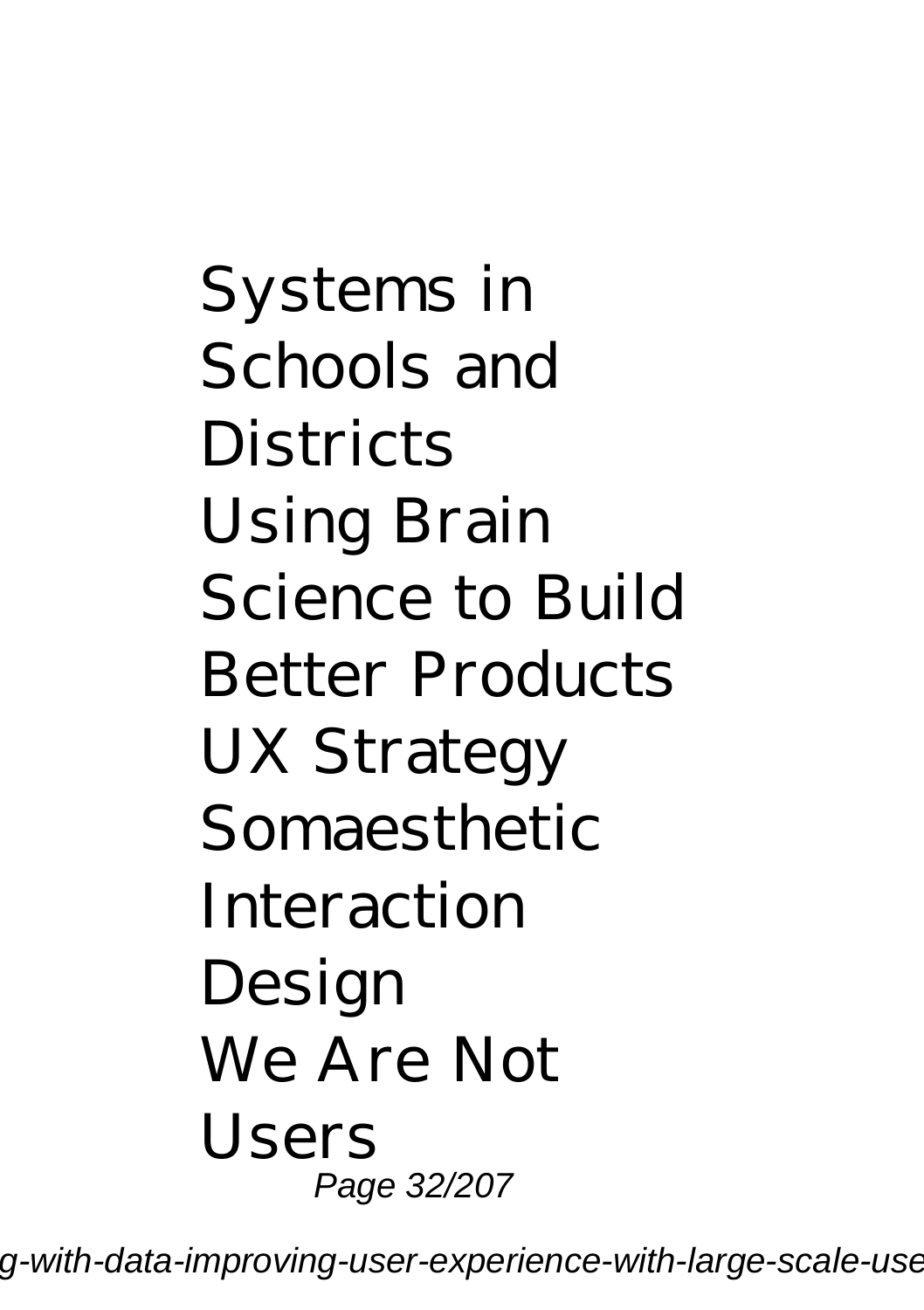Designing Multi-Device Experiences Data is at the center of many challenges in system design today. Difficult issues need to be figured out, such as scalability, consistency, Page 33/207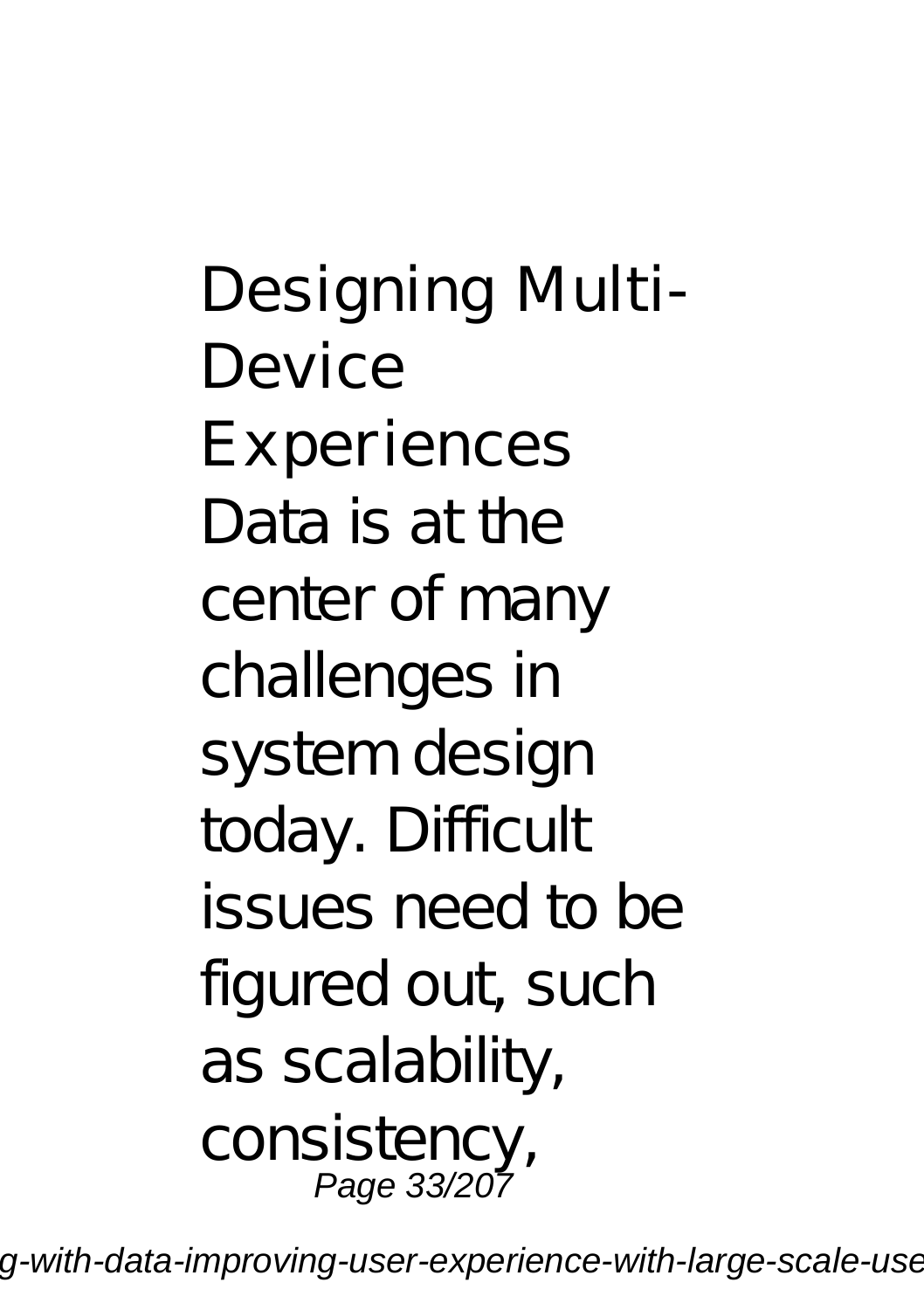reliability, efficiency, and maintainability. In addition, we have an overwhelming variety of tools, including relational databases, NoSQL datastores, stream or batch processors, and message brokers.<br>Page 34/207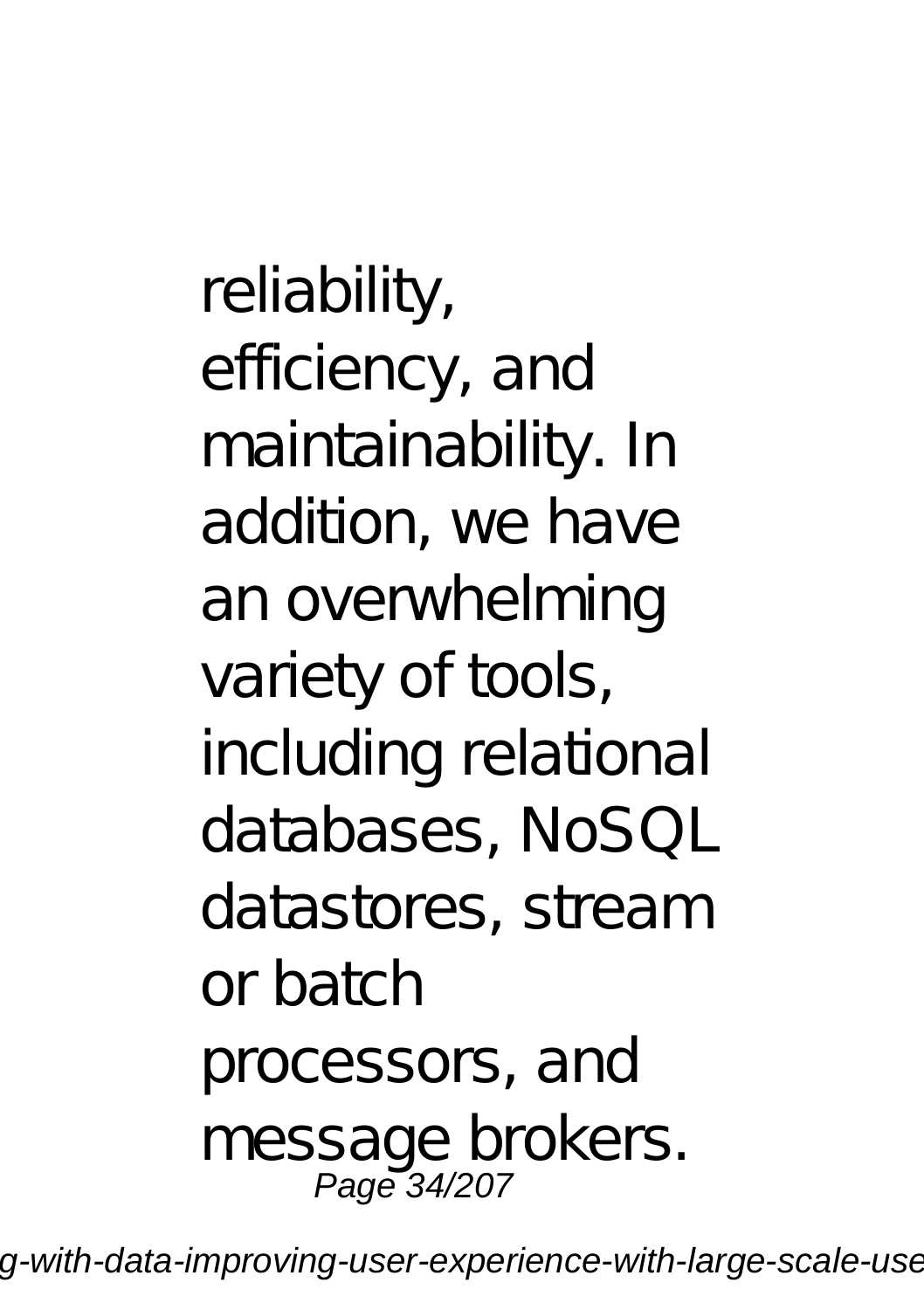What are the right choices for your application? How do you make sense of all these buzzwords? In this practical and comprehensive guide, author Martin Kleppmann helps you navigate this diverse Page 35/207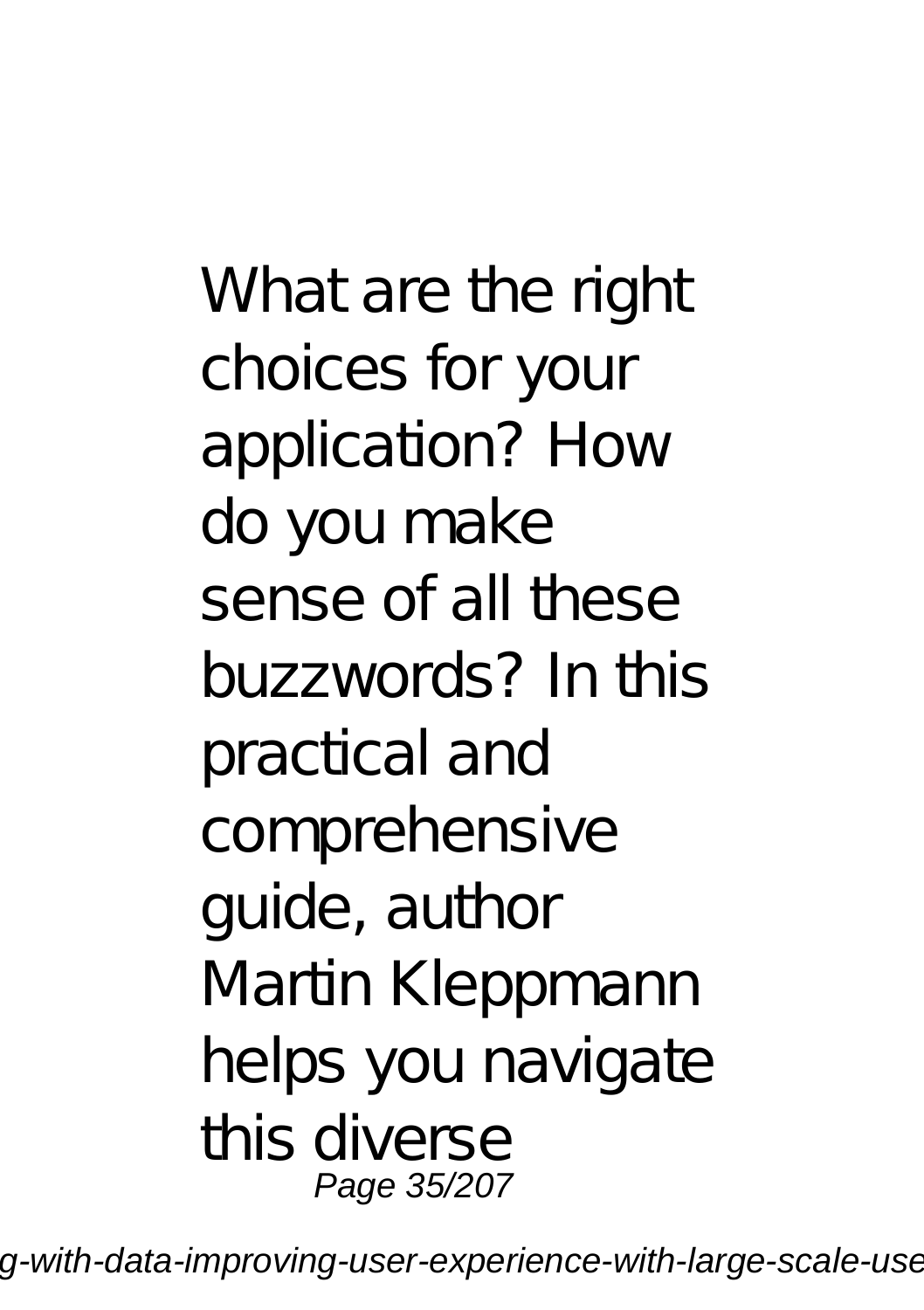landscape by examining the pros and cons of various technologies for processing and storing data. Software keeps changing, but the fundamental principles remain the same. With this Page 36/207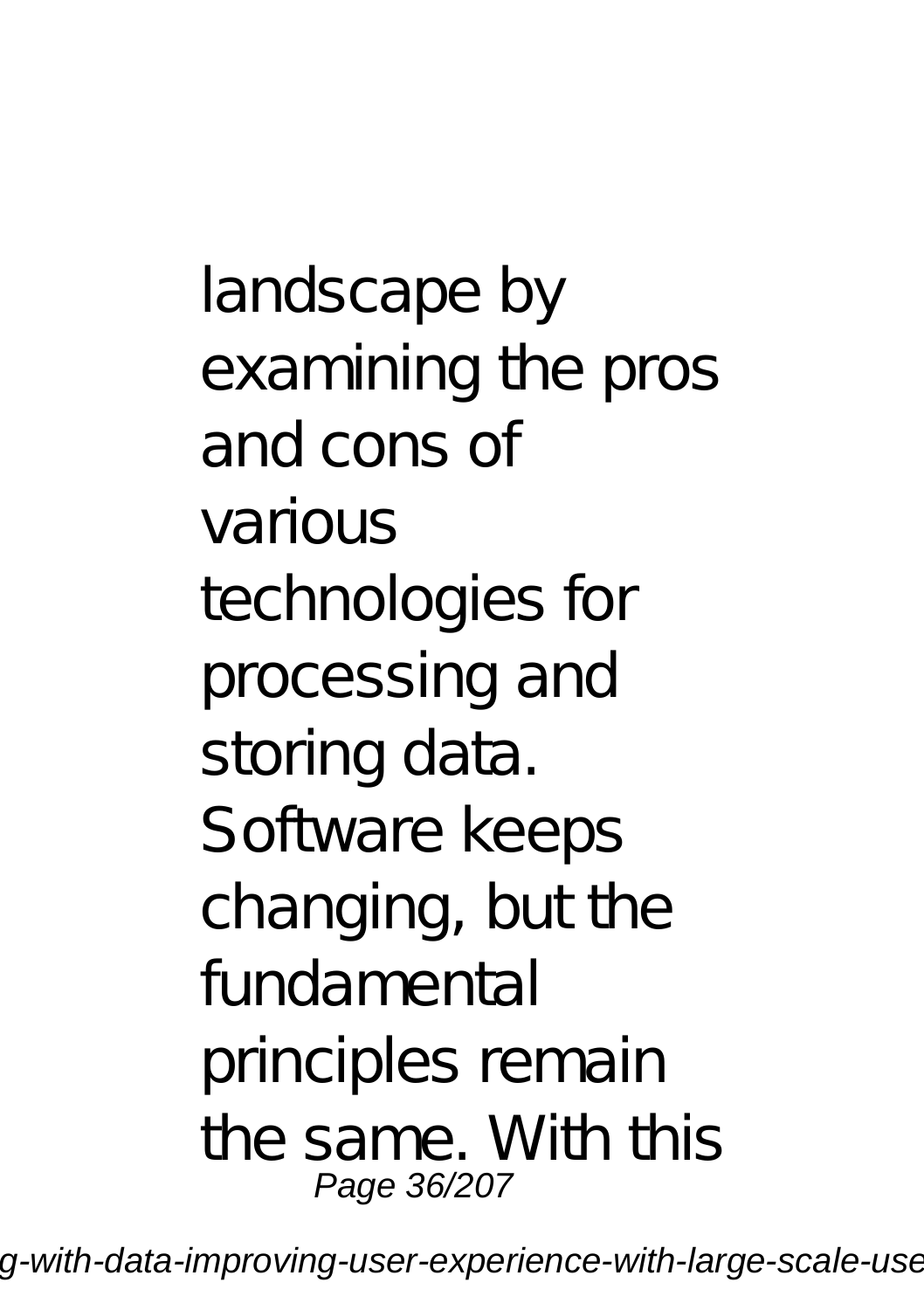book, software engineers and architects will learn how to apply those ideas in practice, and how to make full use of data in modern applications. Peer under the hood of the systems you already use, and Page 37/207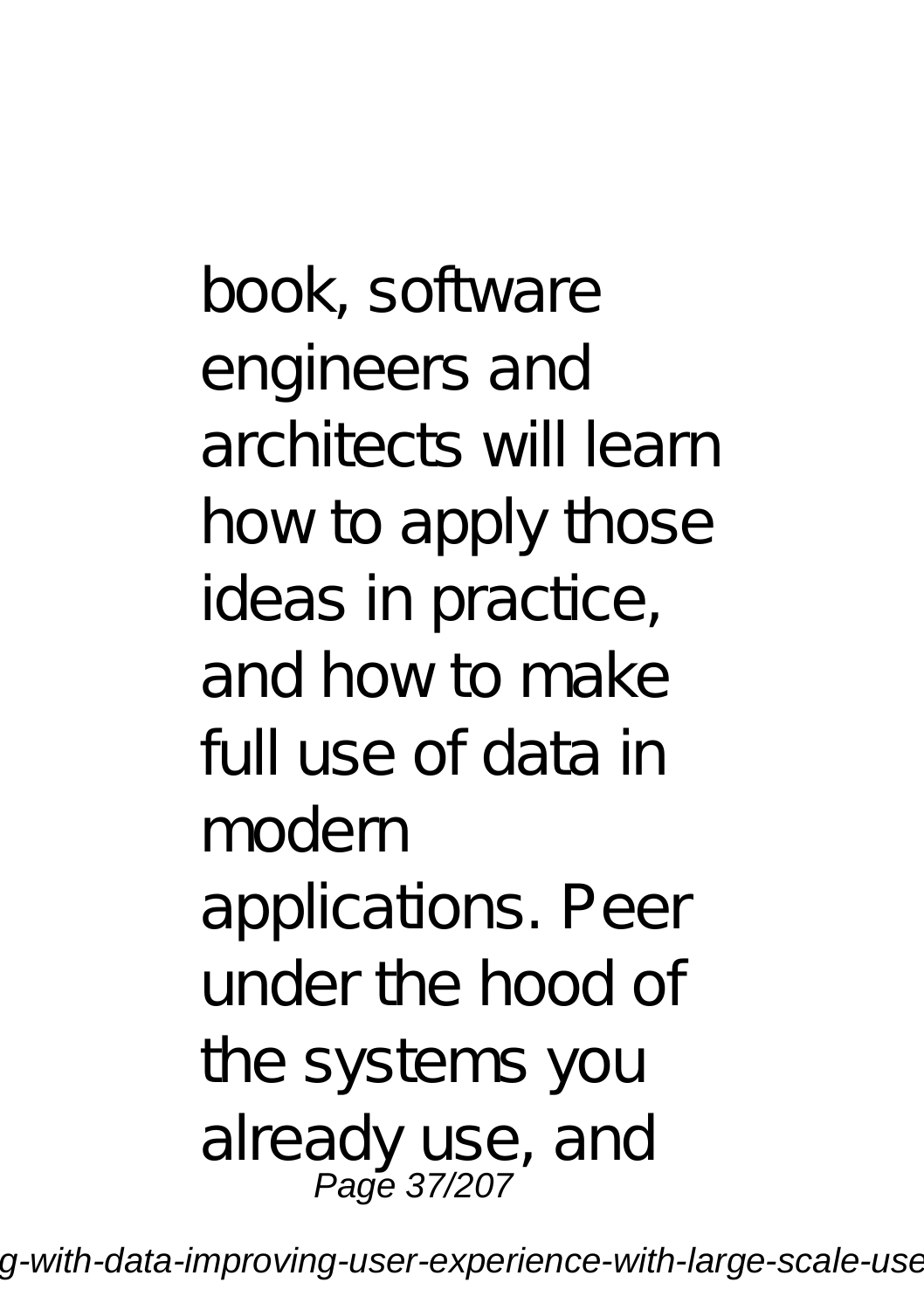learn how to use and operate them more effectively Make informed decisions by identifying the strengths and weaknesses of different tools Navigate the tradeoffs around consistency, Page 38/207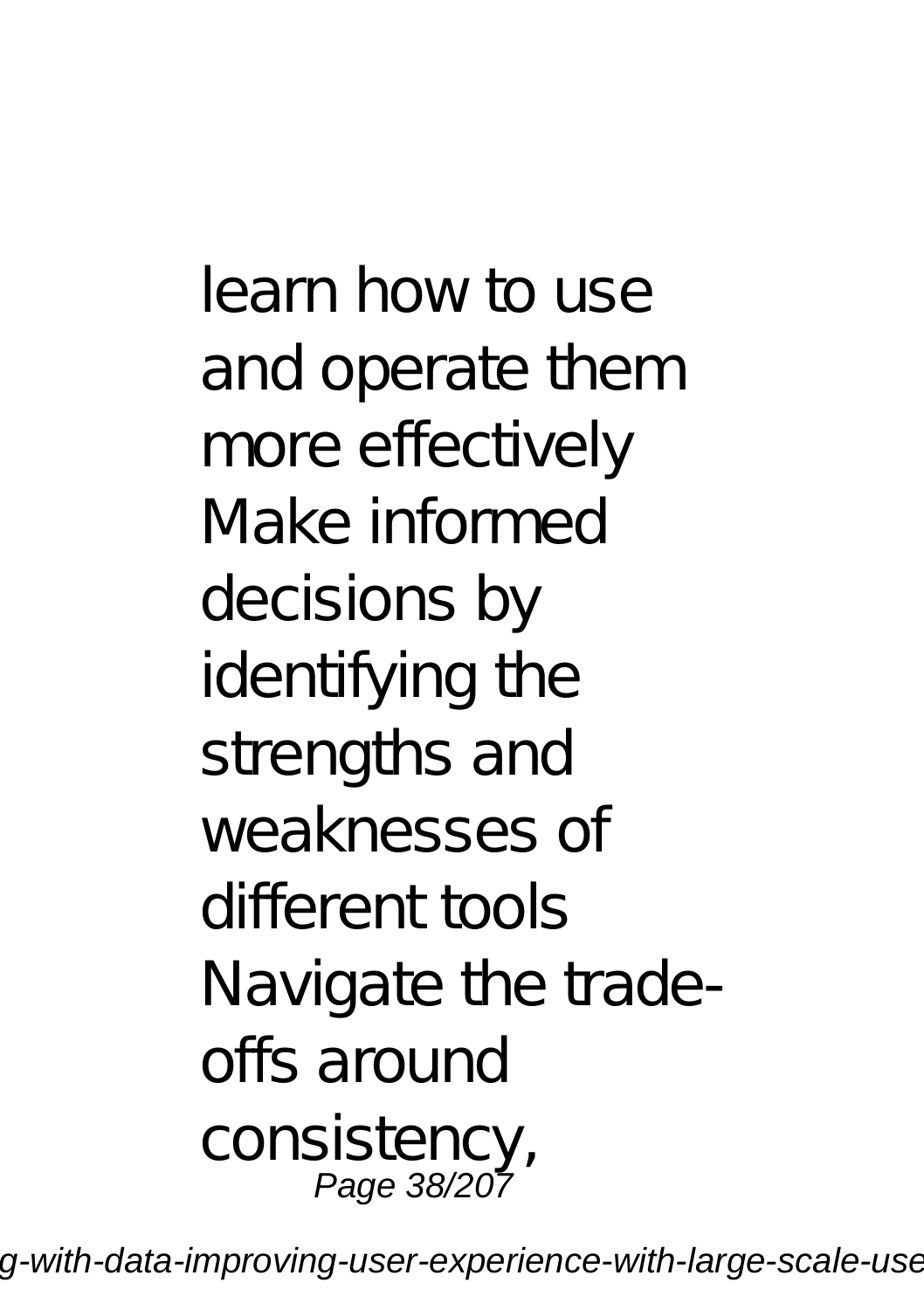scalability, fault tolerance, and complexity Understand the distributed systems research upon which modern databases are built Peek behind the scenes of major online services, and learn Page 39/207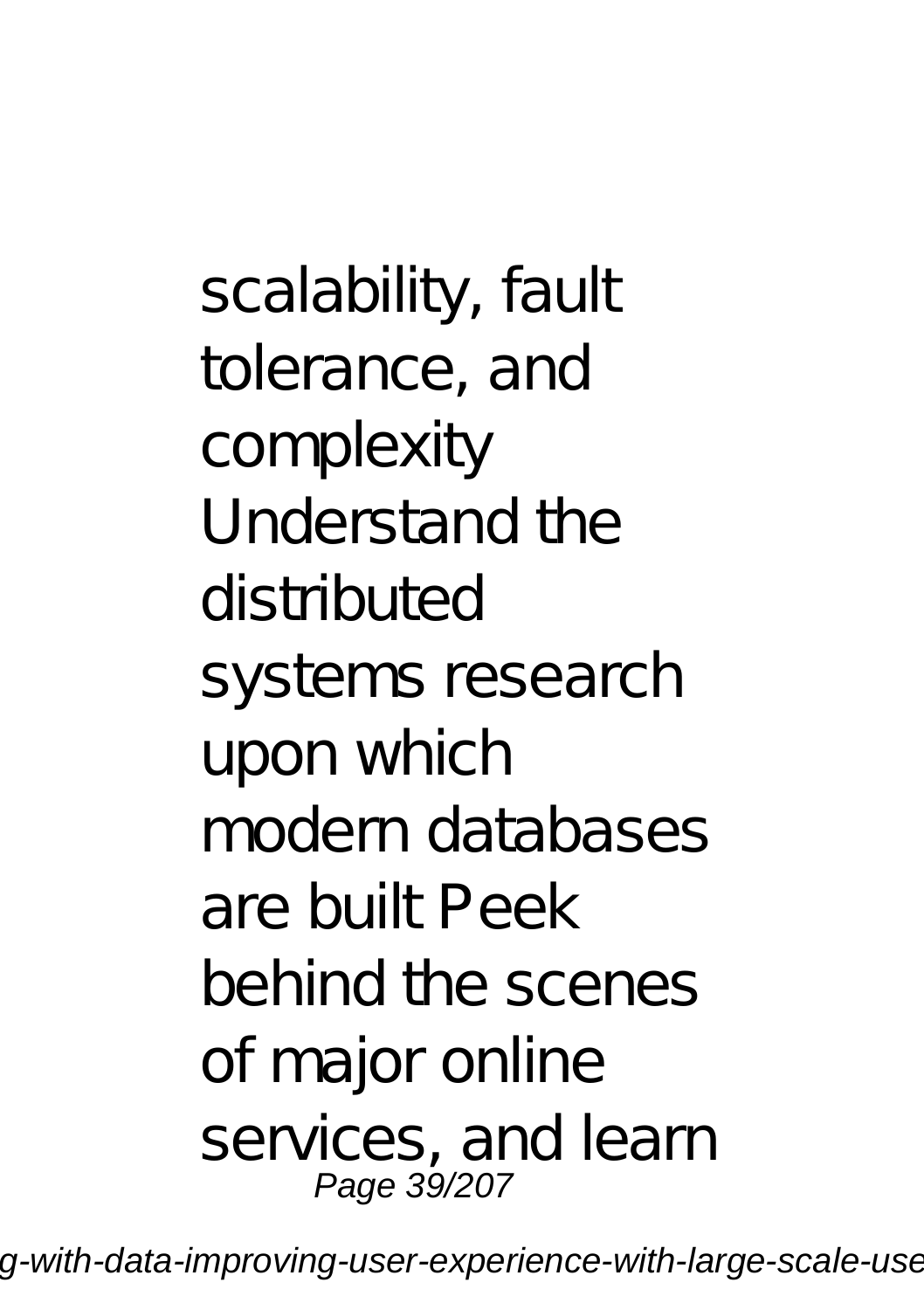from their architectures Improving the User Experience through Practical Data Analytics shows you how to make UX design decisions based on data—not hunches. Authors Fritz and Berger Page 40/207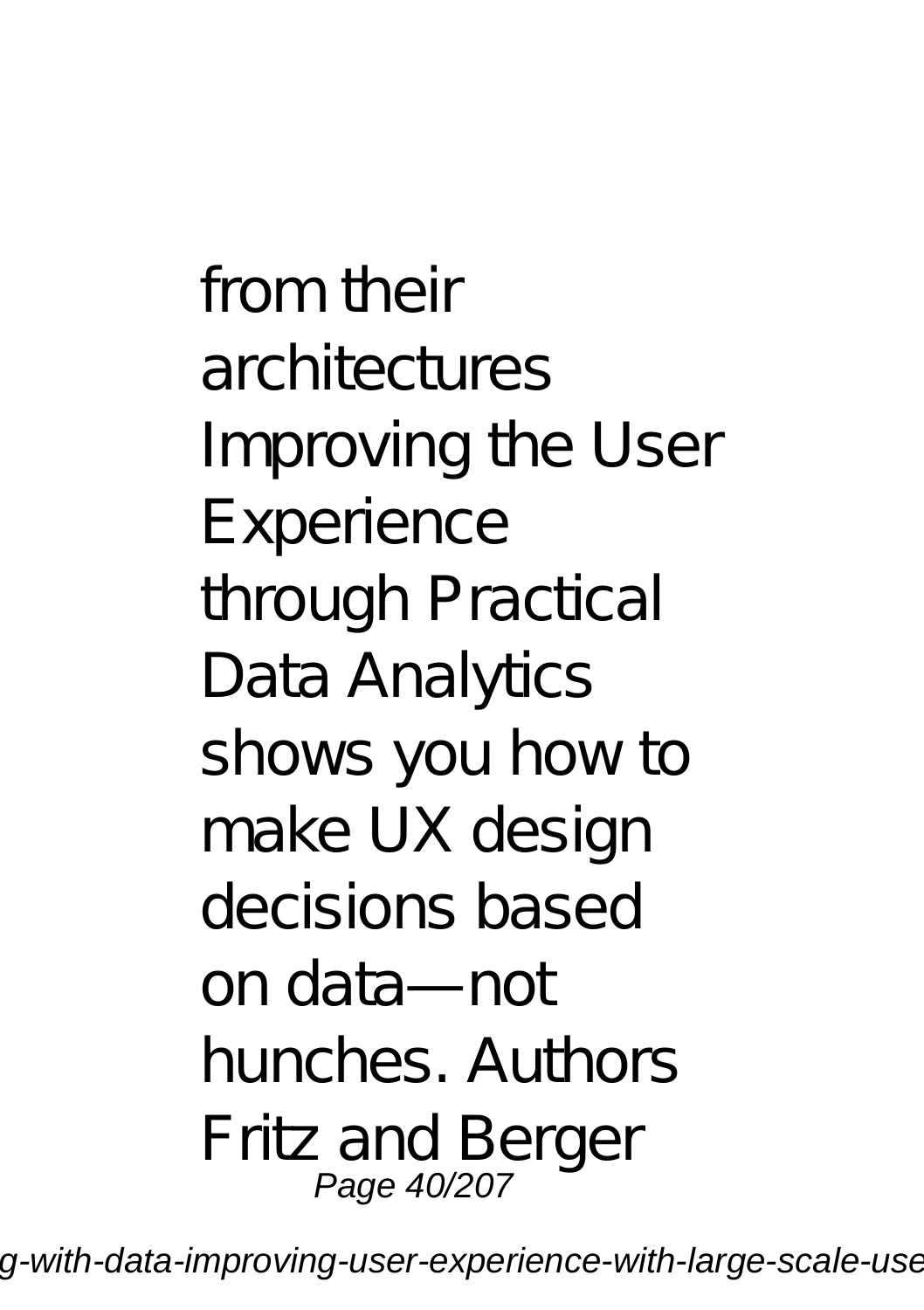help the UX professional recognize the enormous potential of user data that is collected as a natural by-product of routine UX research methods, including moderated Page 41/207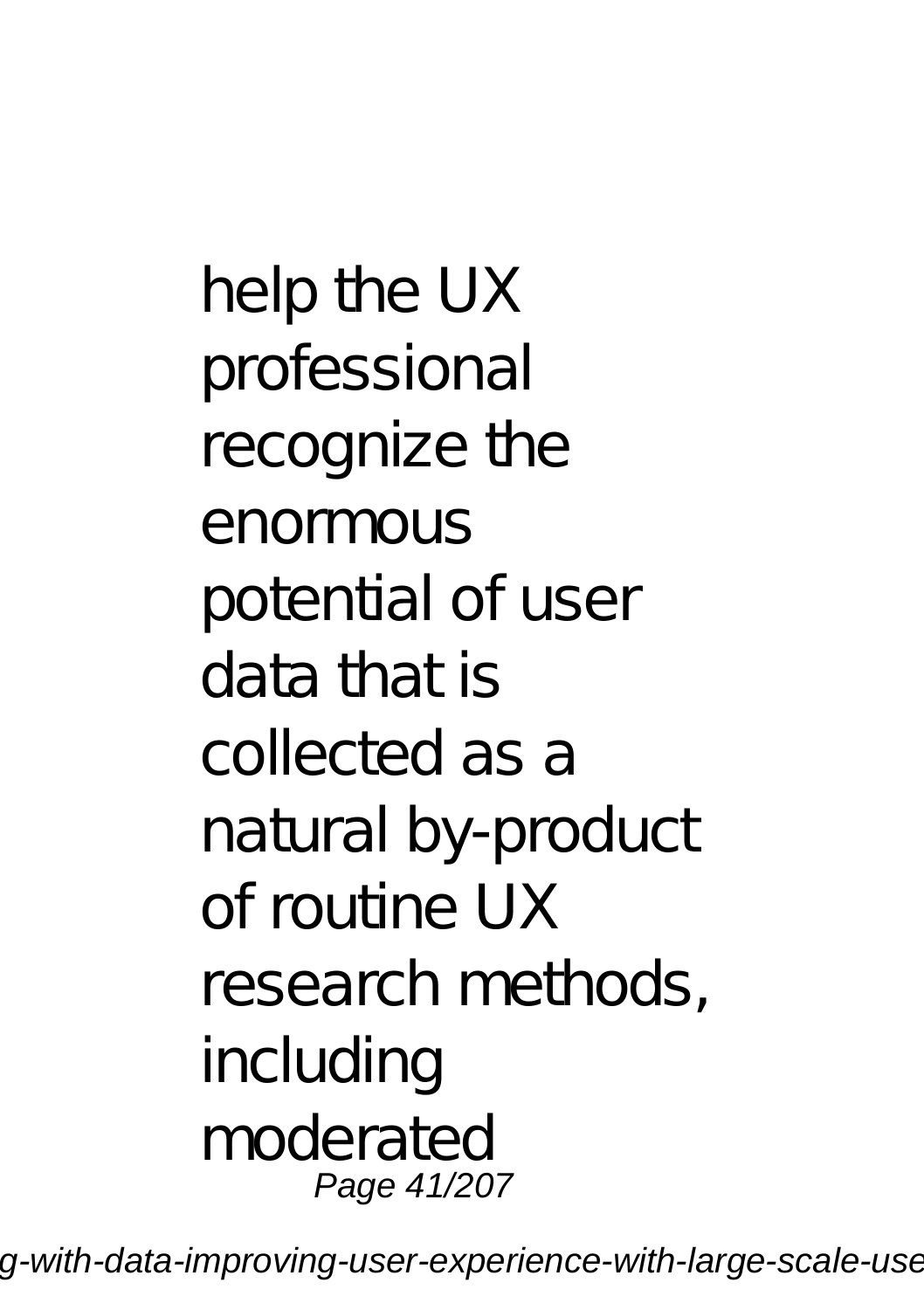usability tests, unmoderated usability tests, surveys, and contextual inquiries. Then, step-by-step, they explain how to utilize both descriptive and predictive statistical Page 42/207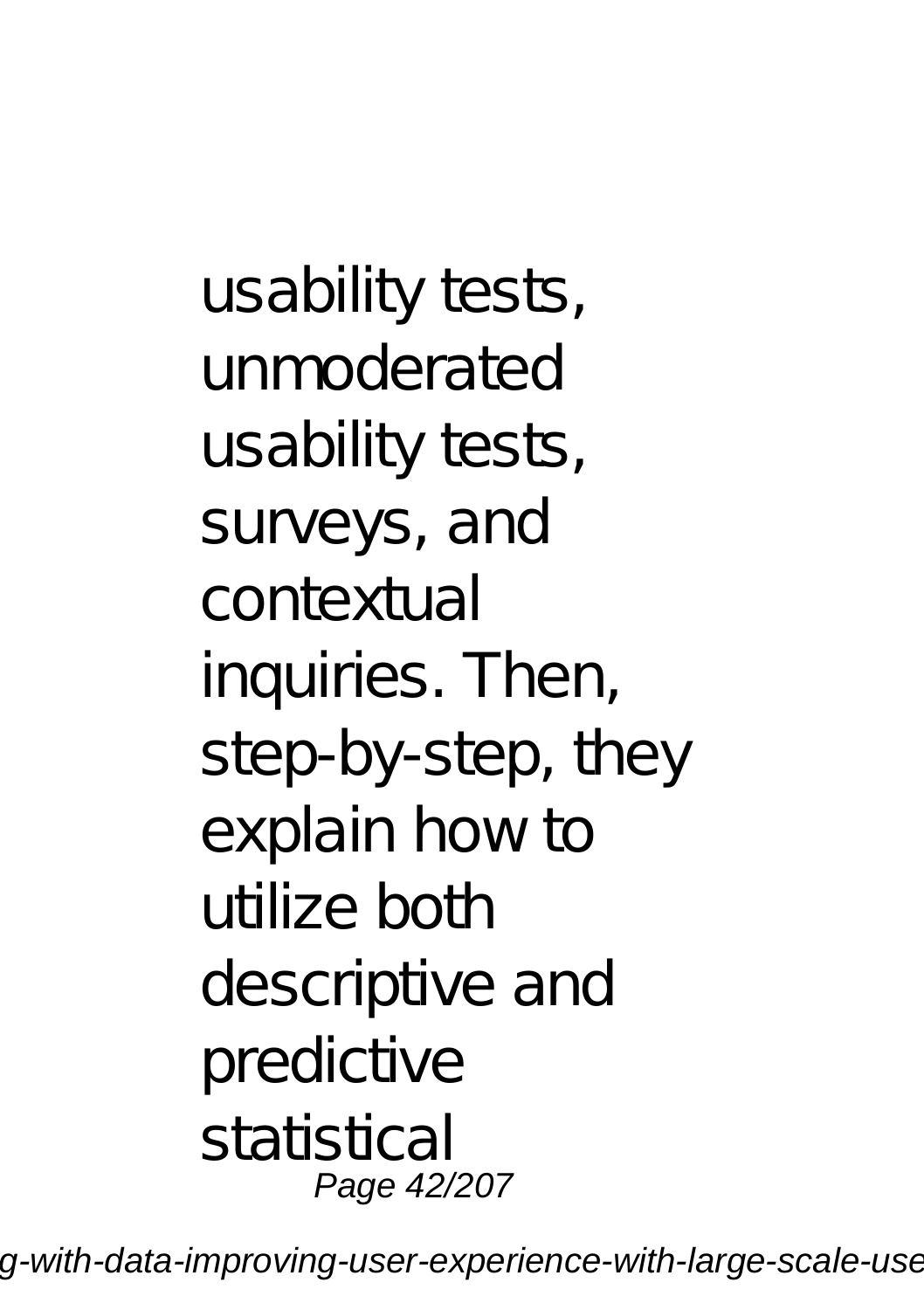techniques to gain meaningful insight with that data. By mastering the use of these techniques, you'll delight your users, increase your bottom line and gain a powerful competitive advantage for your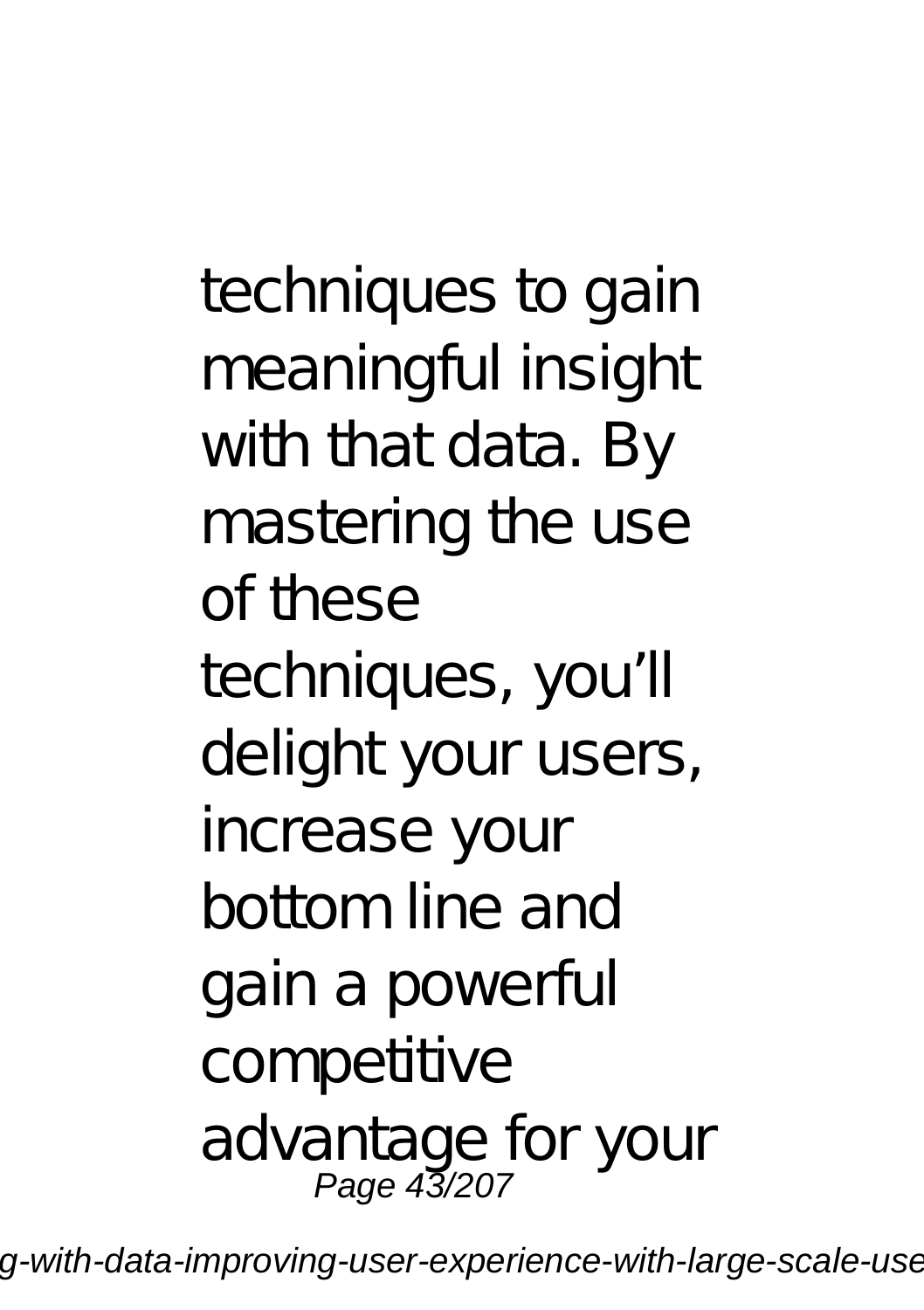company—and yourself. Key features include: Practical advise on choosing the right data analysis technique for each project. A step-bystep methodology for applying each technique, including examples Page 44/207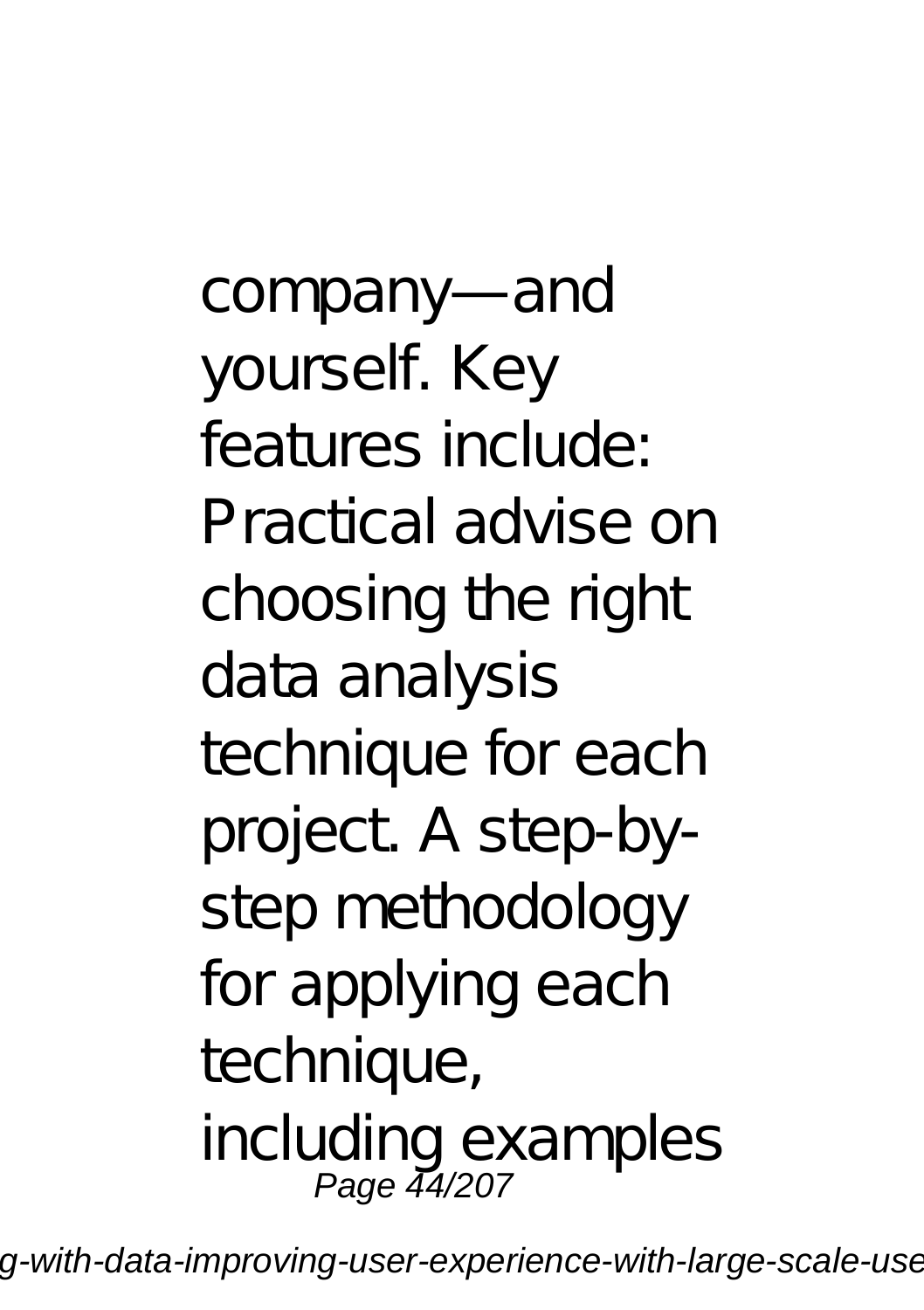and scenarios drawn from the UX field. Detailed screen shots and instructions for performing the techniques using Excel (both for PC and Mac) and SPSS. Clear and concise guidance on interpreting the<br>Page 45/207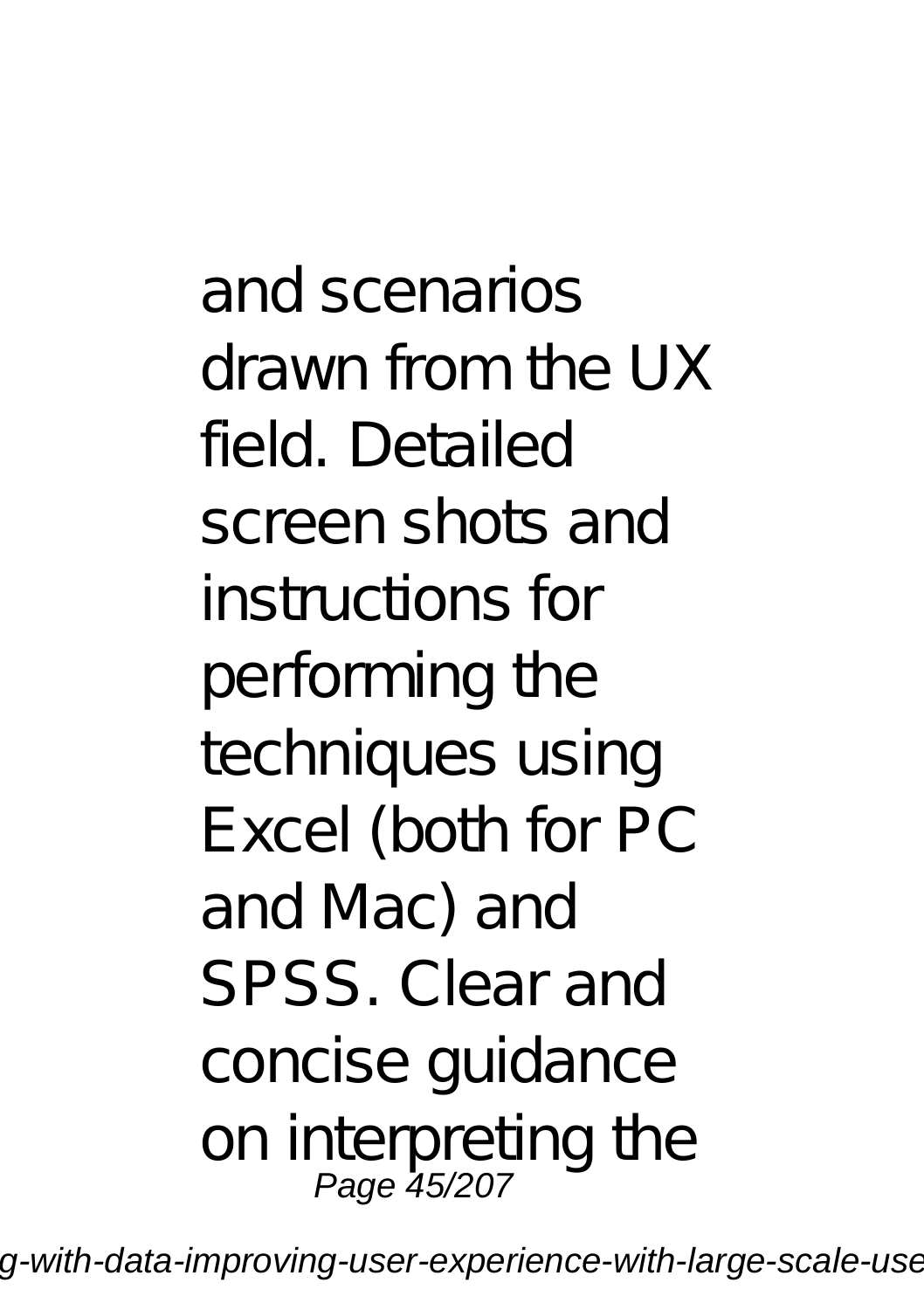data output. Exercises to practice the techniques Practical guidance on choosing the right data analysis technique for each project. Real-world examples to build a theoretical and practical Page 46/207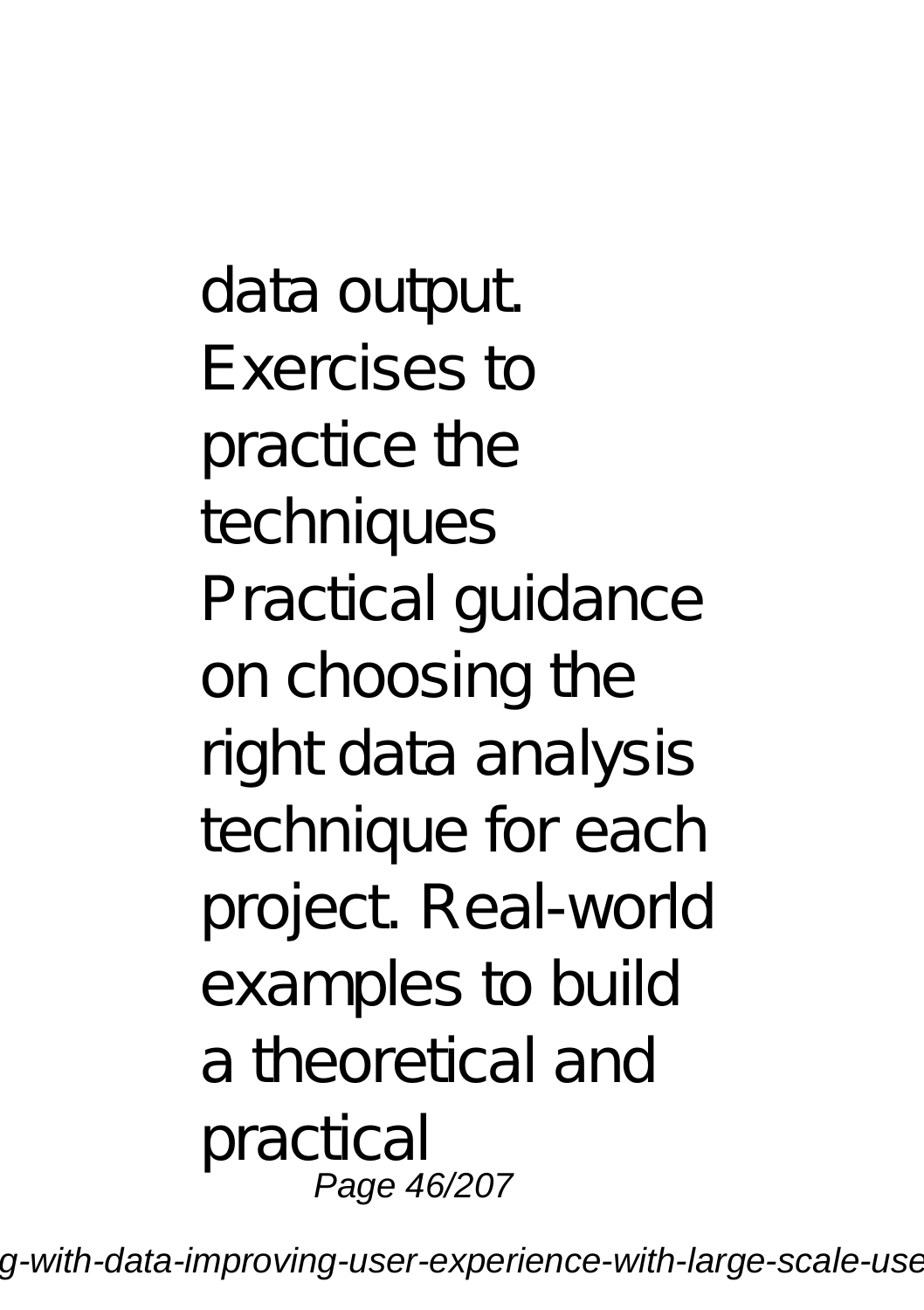understanding of key concepts from consumer and financial verticals. A step-by-step methodology for applying each predictive technique, including detailed examples. A detailed guide to Page 47/207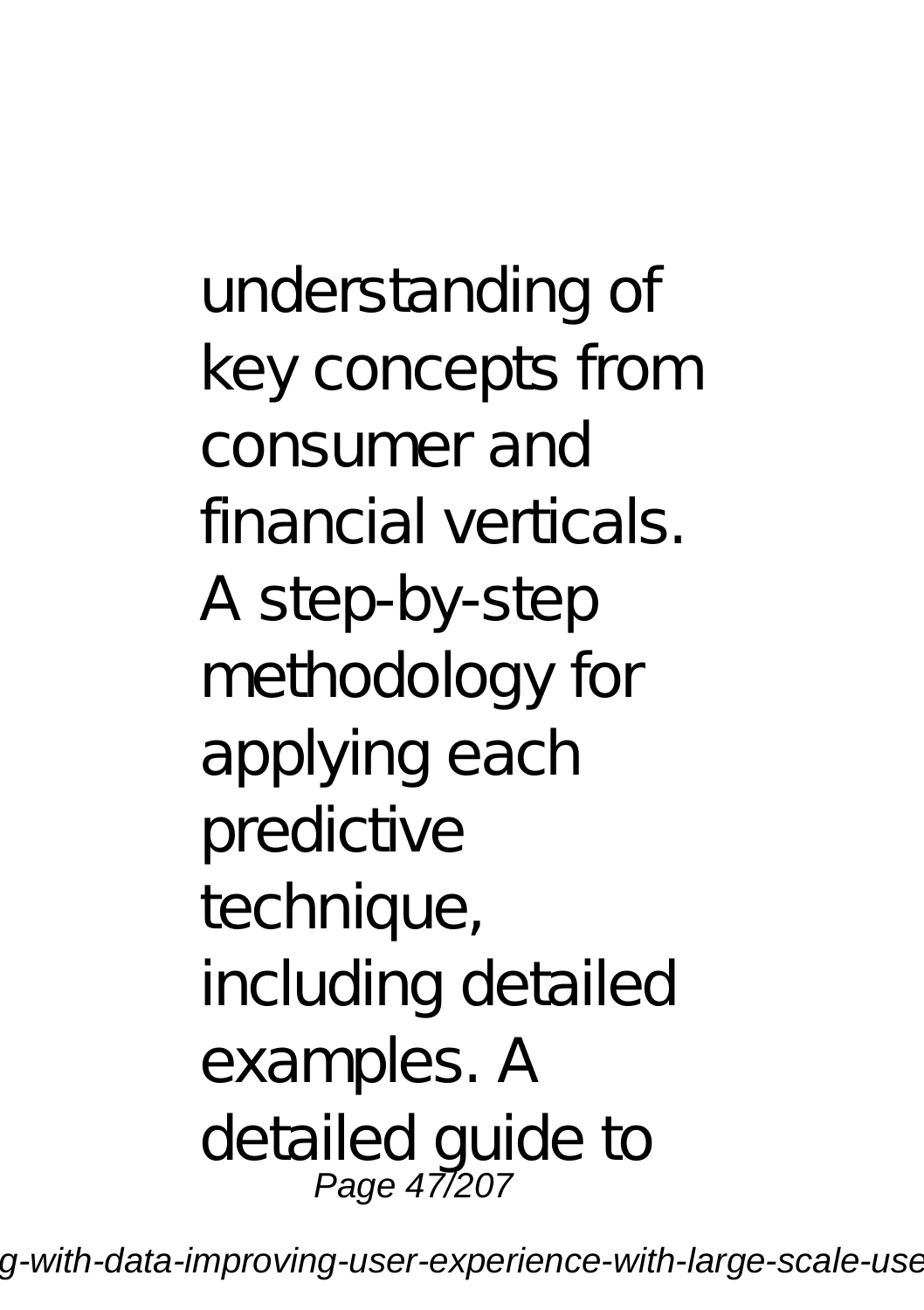interpreting the data output and examples of how to effectively present the findings in a report. Exercises to learn the techniques Foundations for Designing User-Centered Systems Page 48/207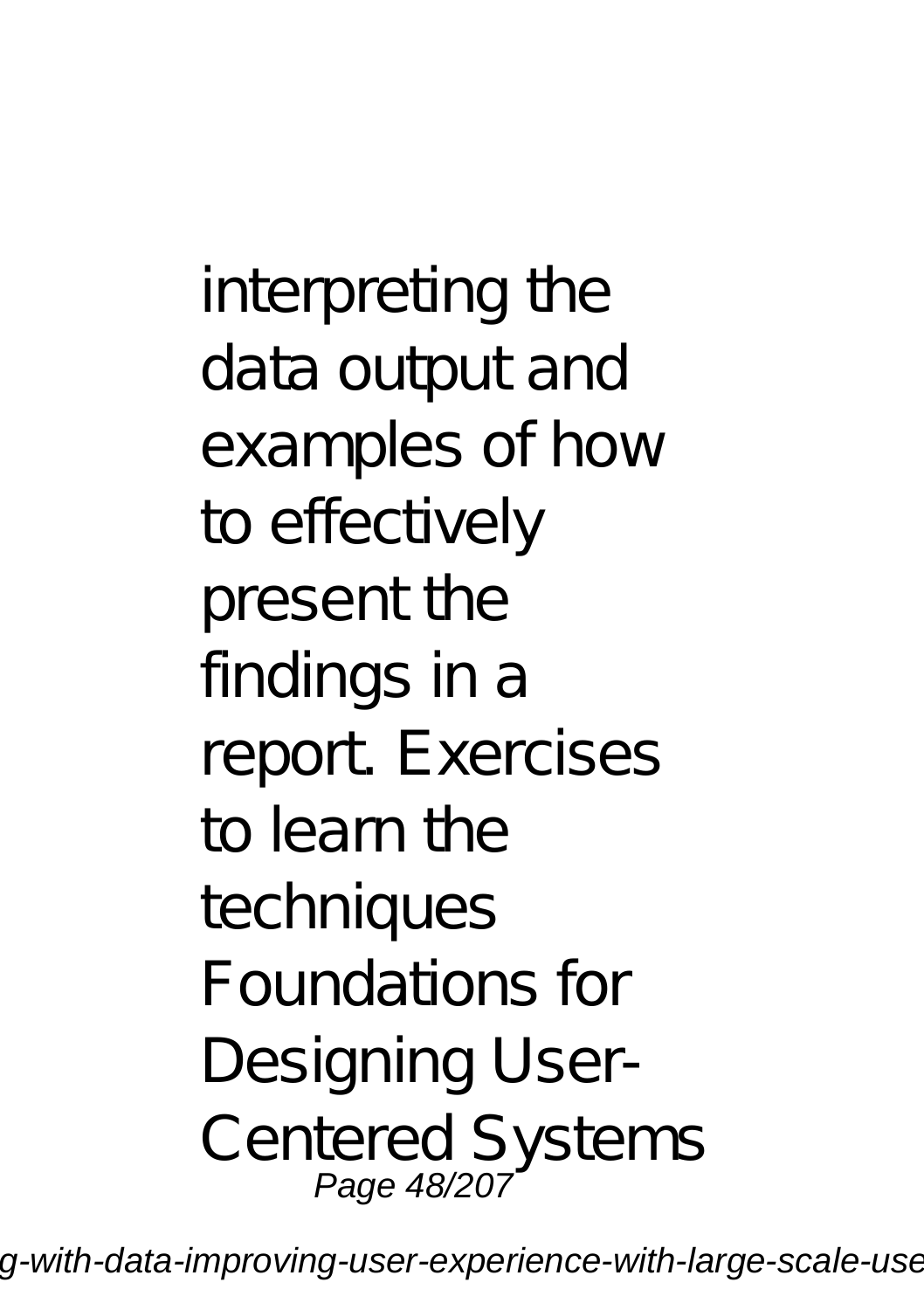introduces the fundamental human capabilities and characteristics that influence how people use interactive technologies. Organized into four main areas—a nthropometrics, behaviour, Page 49/207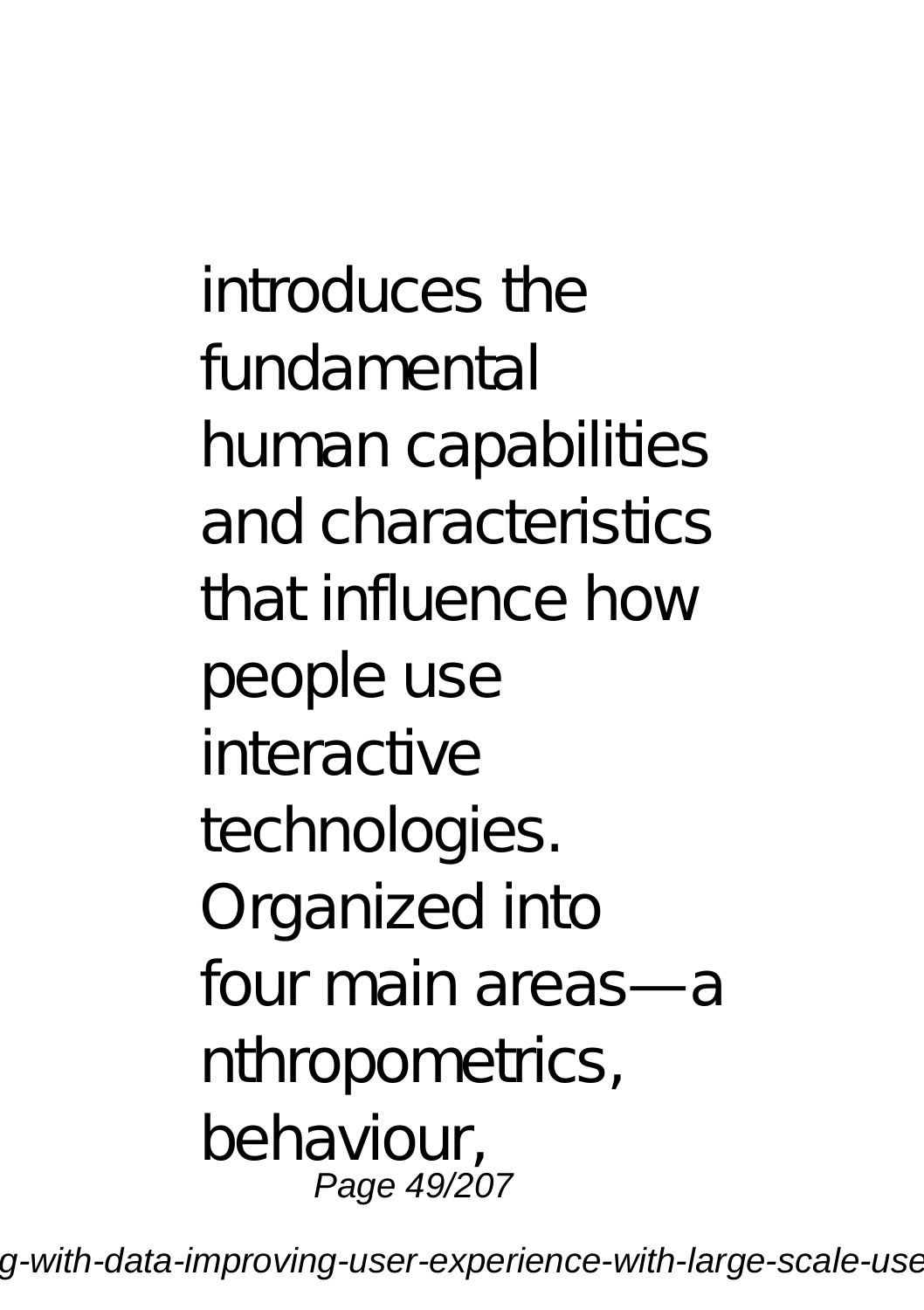cognition and social factors—it covers basic research and considers the practical implications of that research on system design. Applying what you learn from this book will help you Page 50/207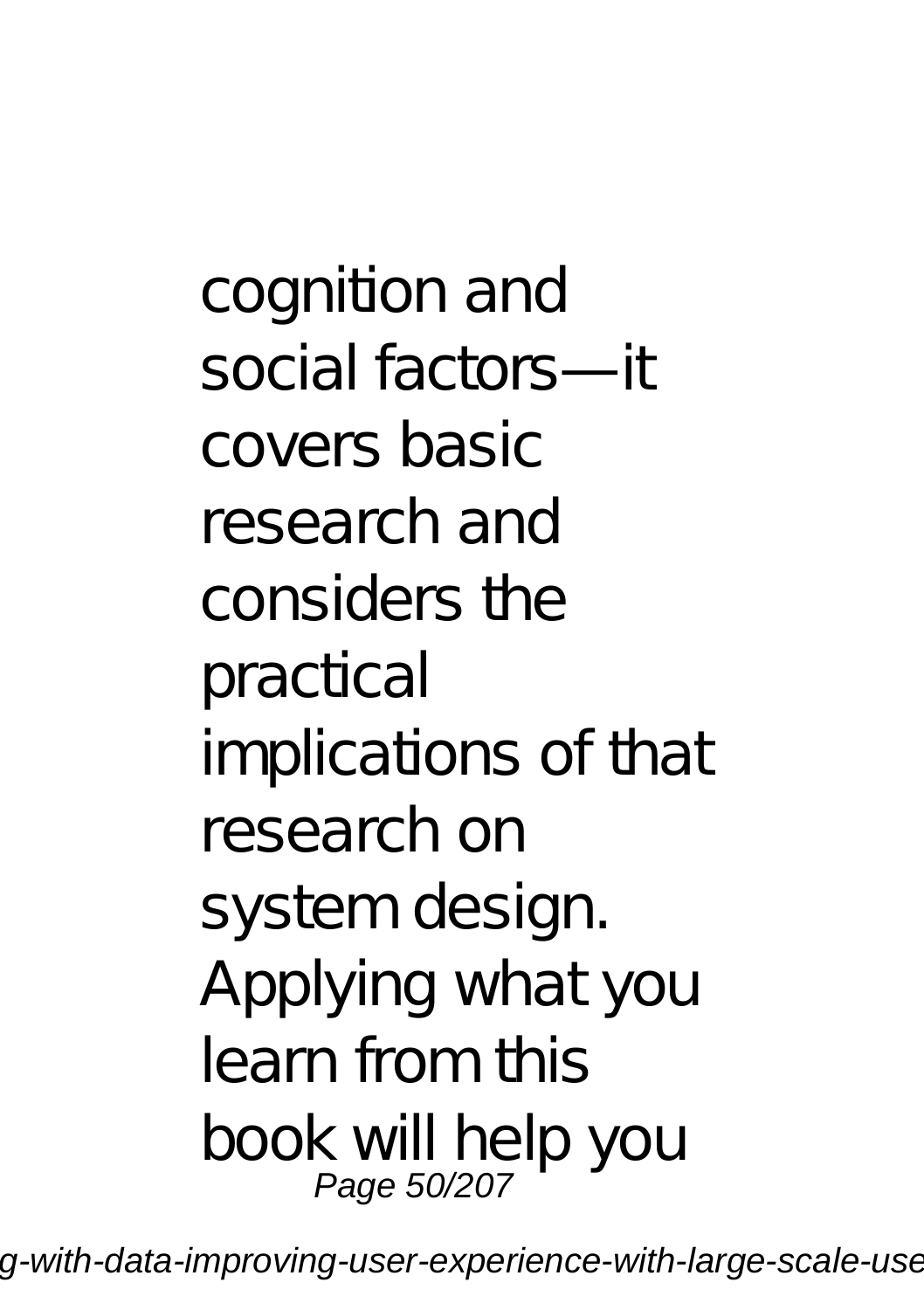to design interactive systems that are more usable, more useful and more effective. The authors have deliberately developed Foundations for Designing User-Centered Systems Page 51/207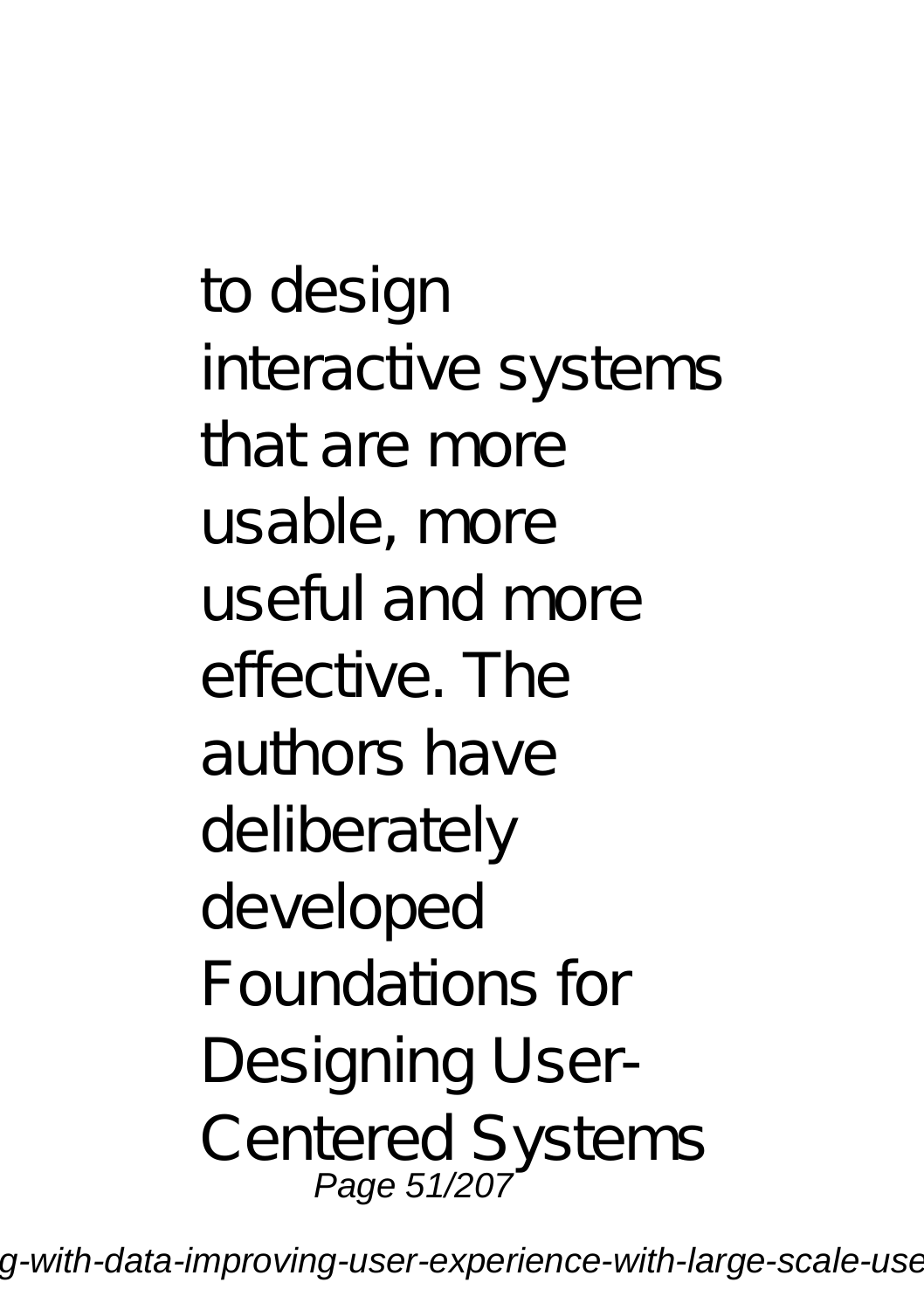to appeal to system designers and developers, as well as to students who are taking courses in system design and HCI. The book reflects the authors' backgrounds in computer science, cognitive science, Page 52/207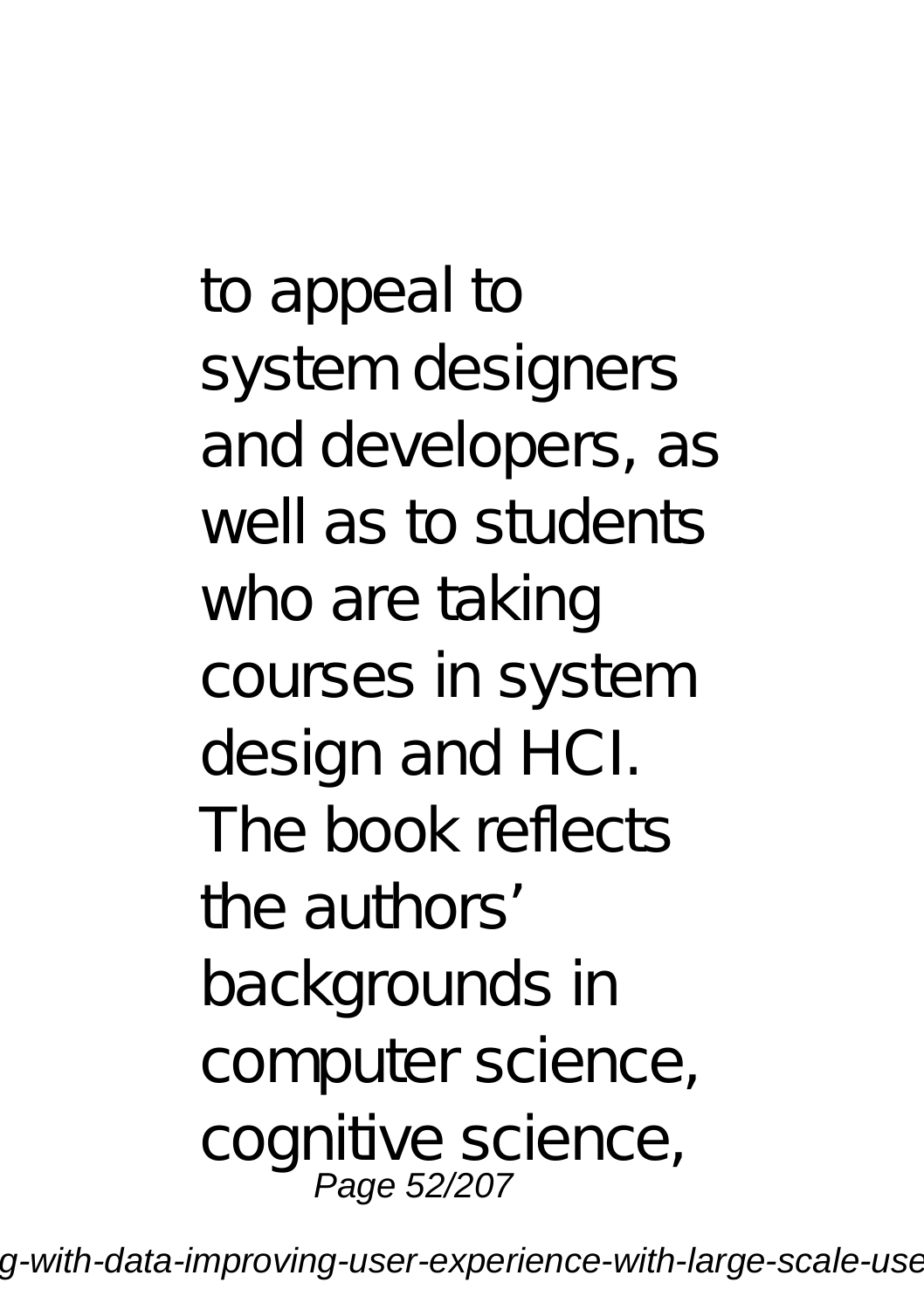psychology and human factors. The material in the book is based on their collective experience which adds up to almost 90 years of working in academia and both with, and within, industry;<br>Page 53/207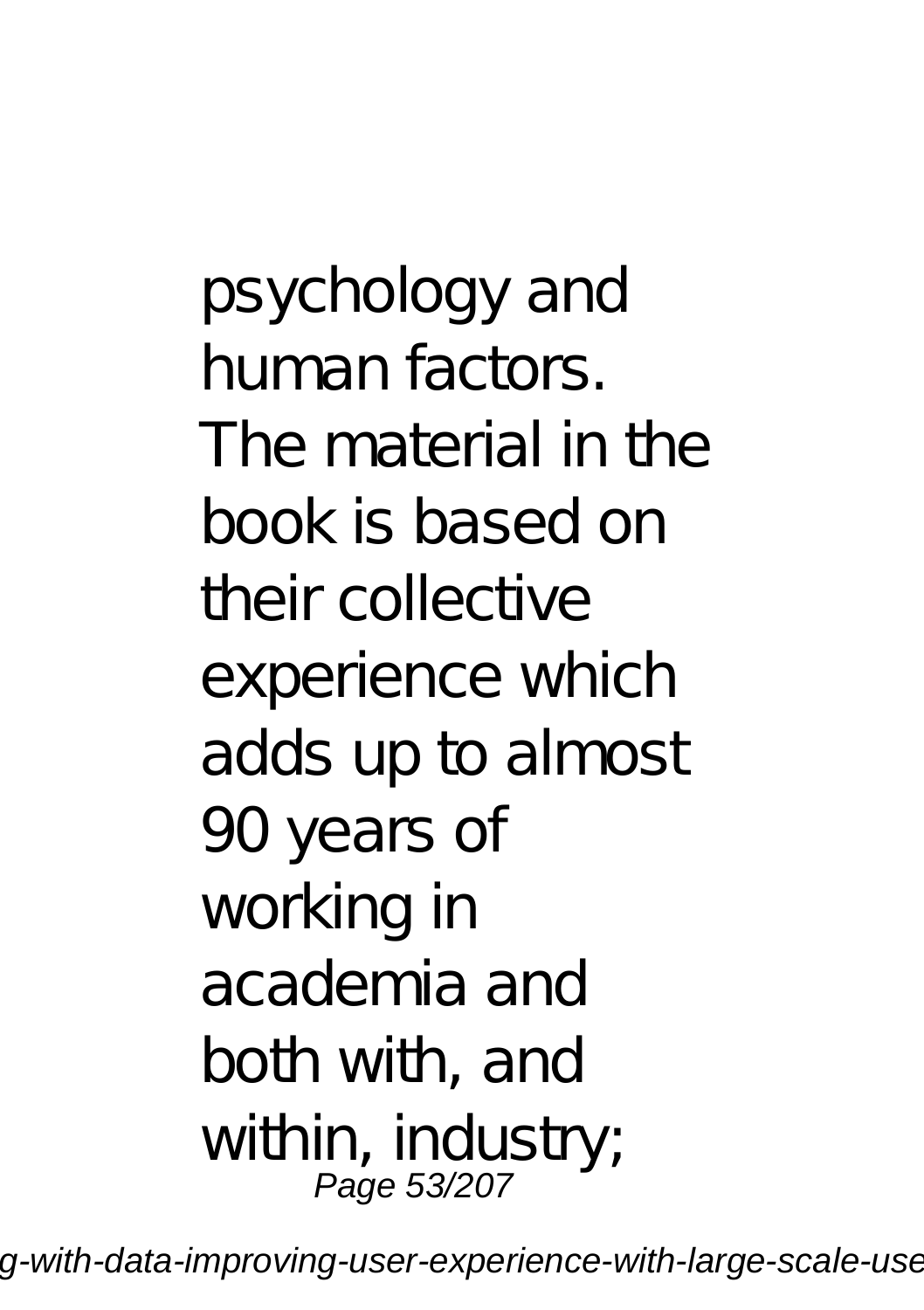covering domains that include aviation, consumer Internet, defense, eCommerce, enterprise system design, health care, and industrial process control. Practical Web Analytics for User Experience Page 54/207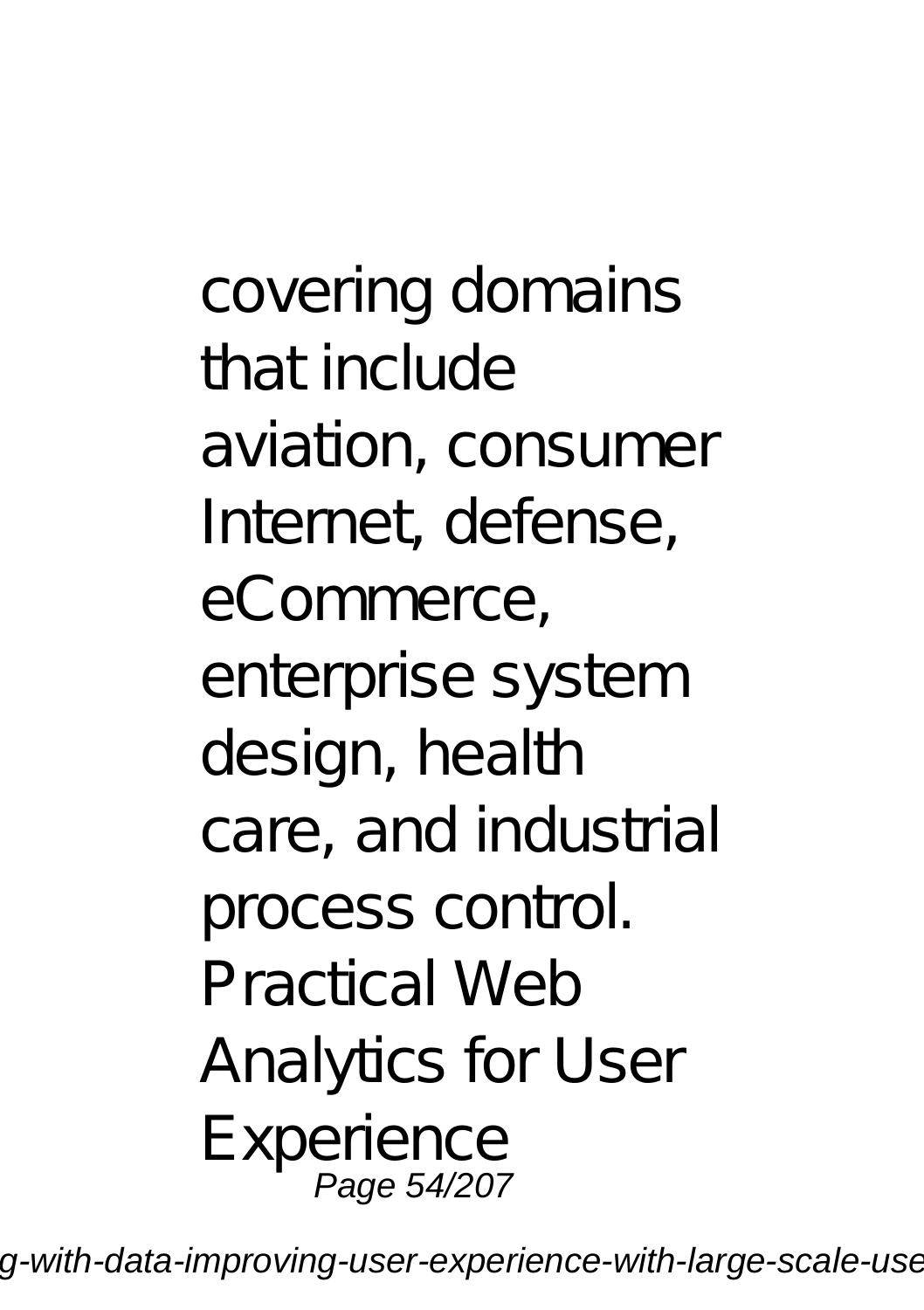teaches you how to use web analytics to help answer the complicated questions facing UX professionals. Within this book, you'll find a quantitative approach for measuring a Page 55/207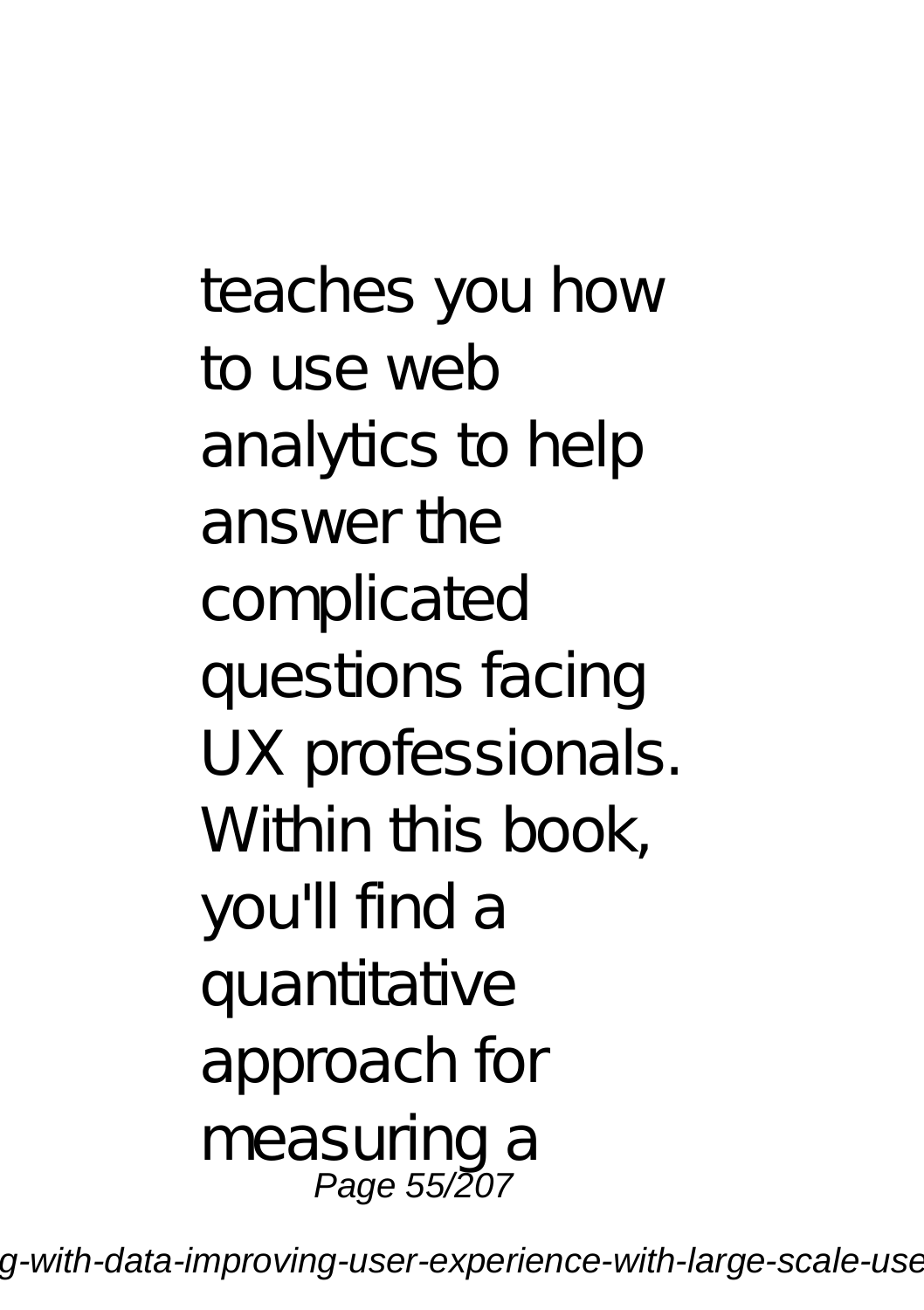website's effectiveness and the methods for posing and answering specific questions about how users navigate a website. The book is organized according to the concerns UX Page 56/207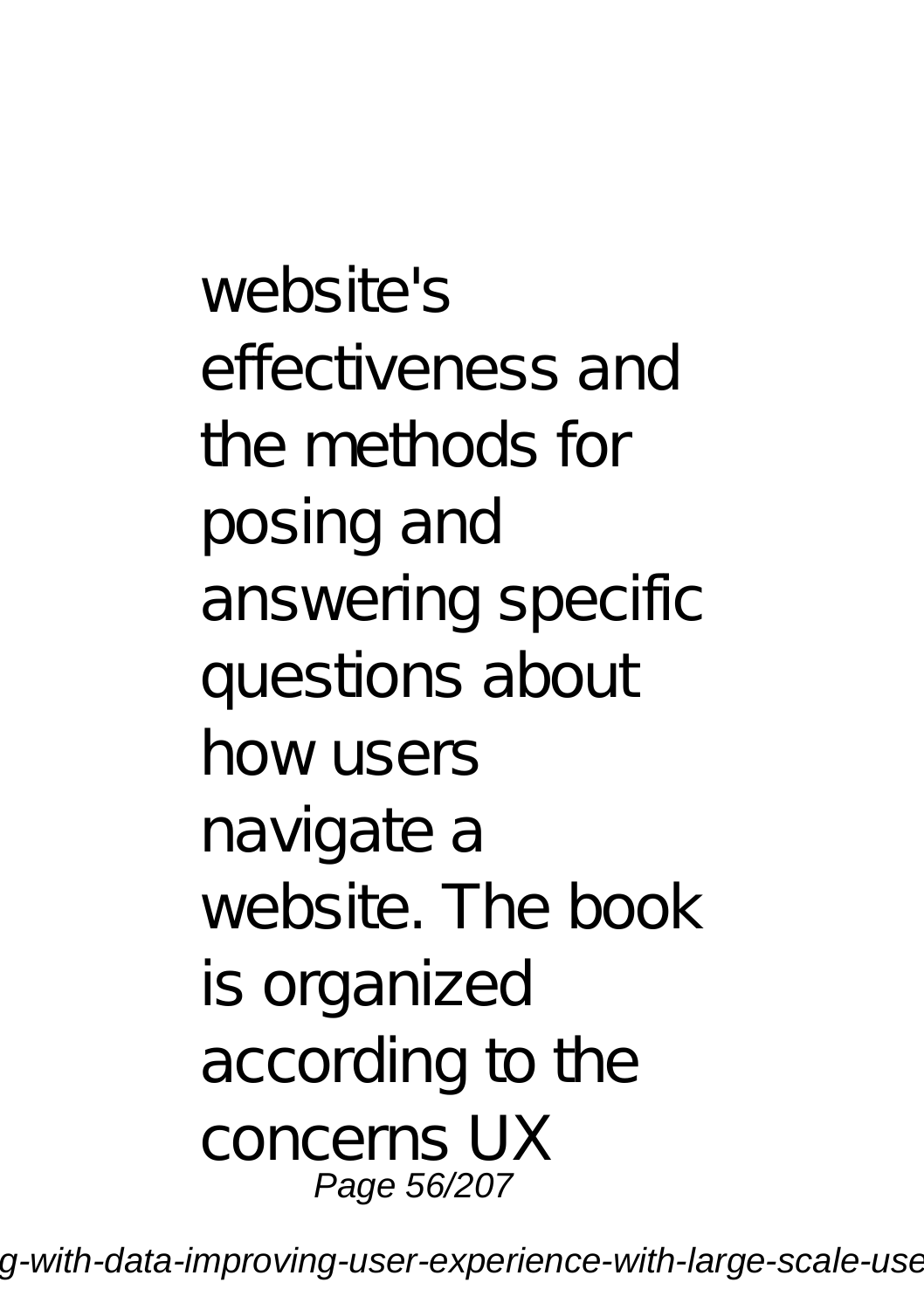practitioners face. Chapters are devoted to traffic, clickpath, and content use analysis, measuring the effectiveness of design changes, including A/B testing, building user profiles based Page 57/207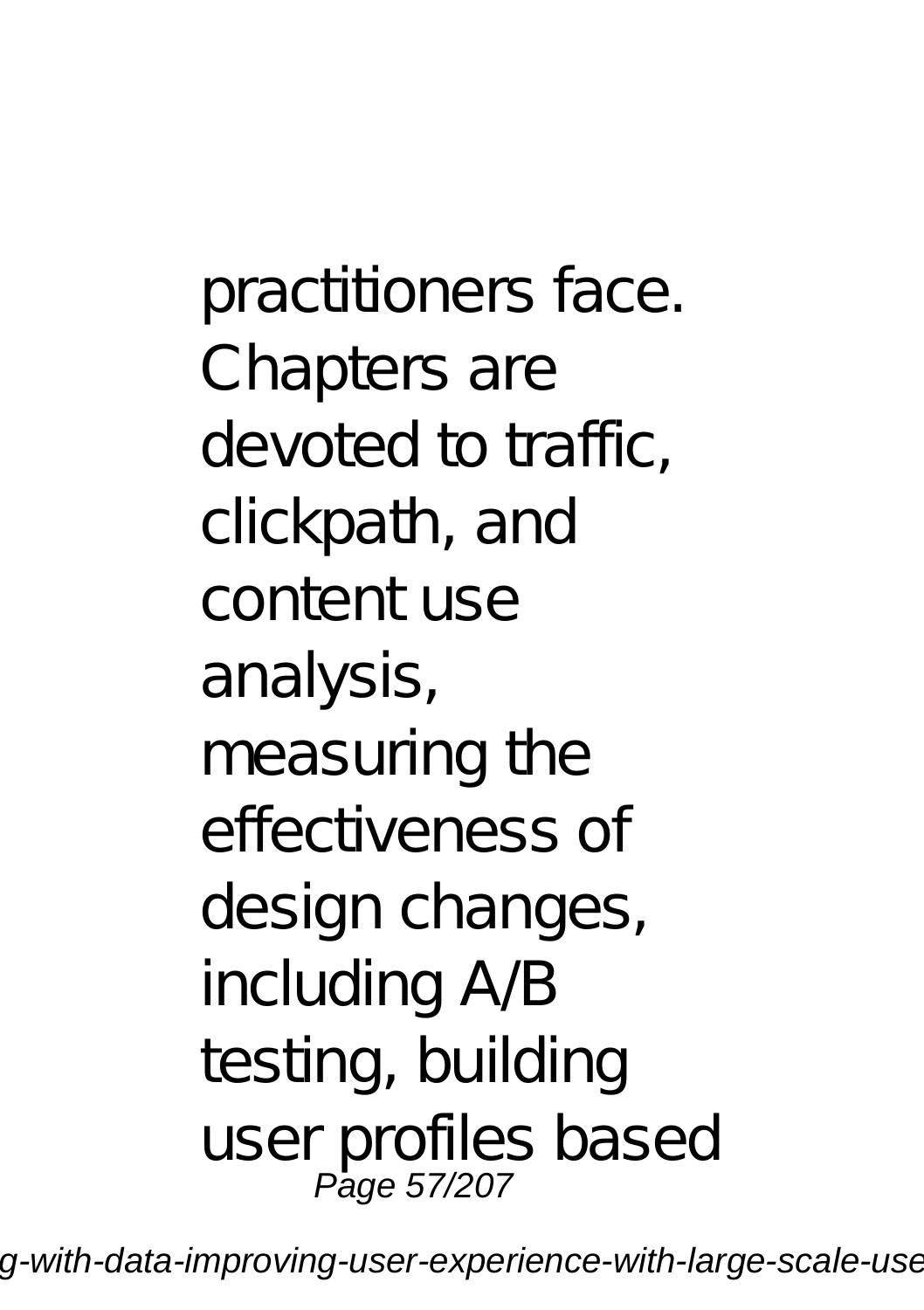on search habits, supporting usability test findings with reporting, and more. This is the must-have resource you need to start capitalizing on web analytics and analyze websites Page 58/207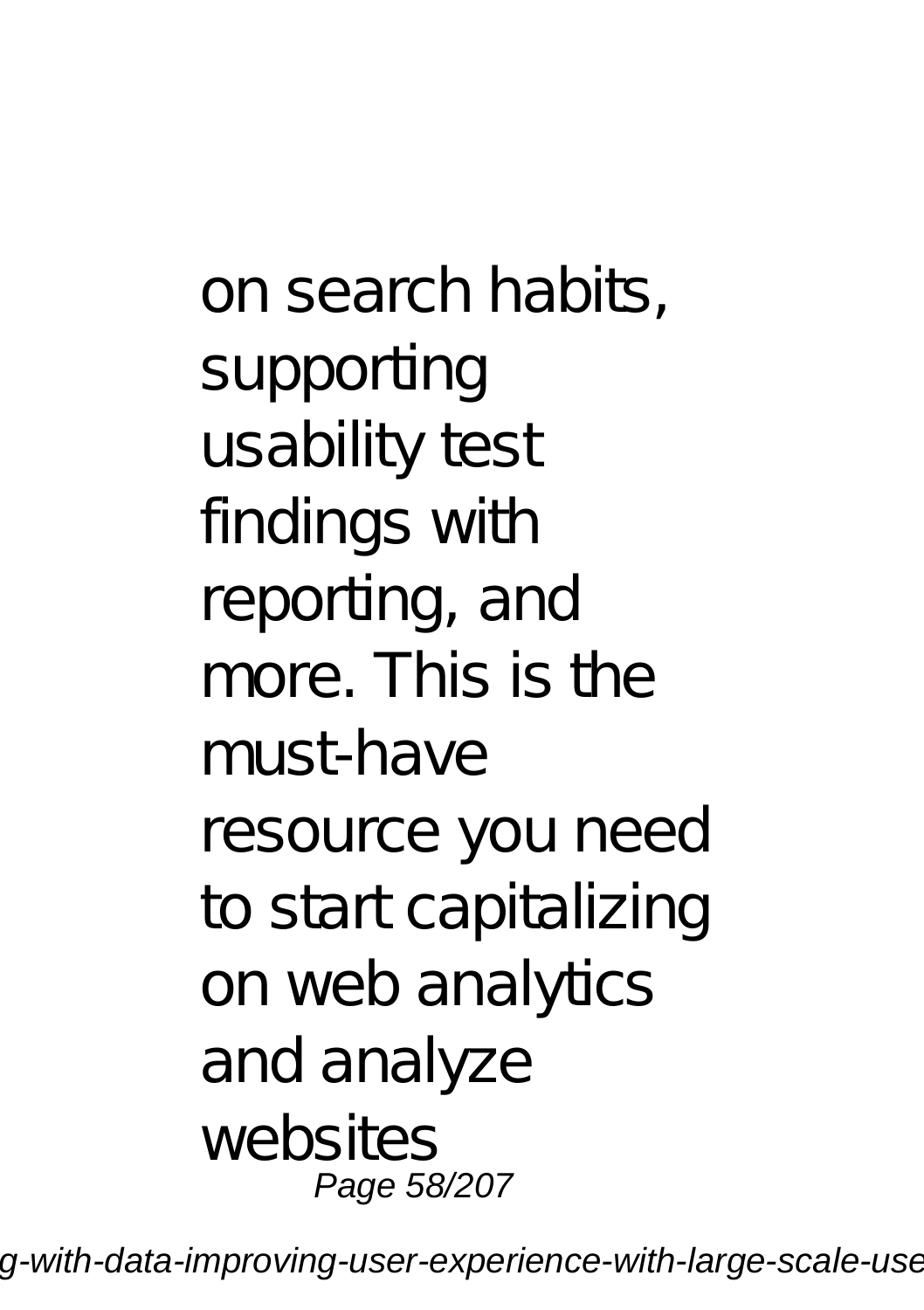effectively. Discover concrete information on how web analytics data support user research and usercentered design Learn how to frame questions in a way that lets you navigate through massive amounts Page 59/207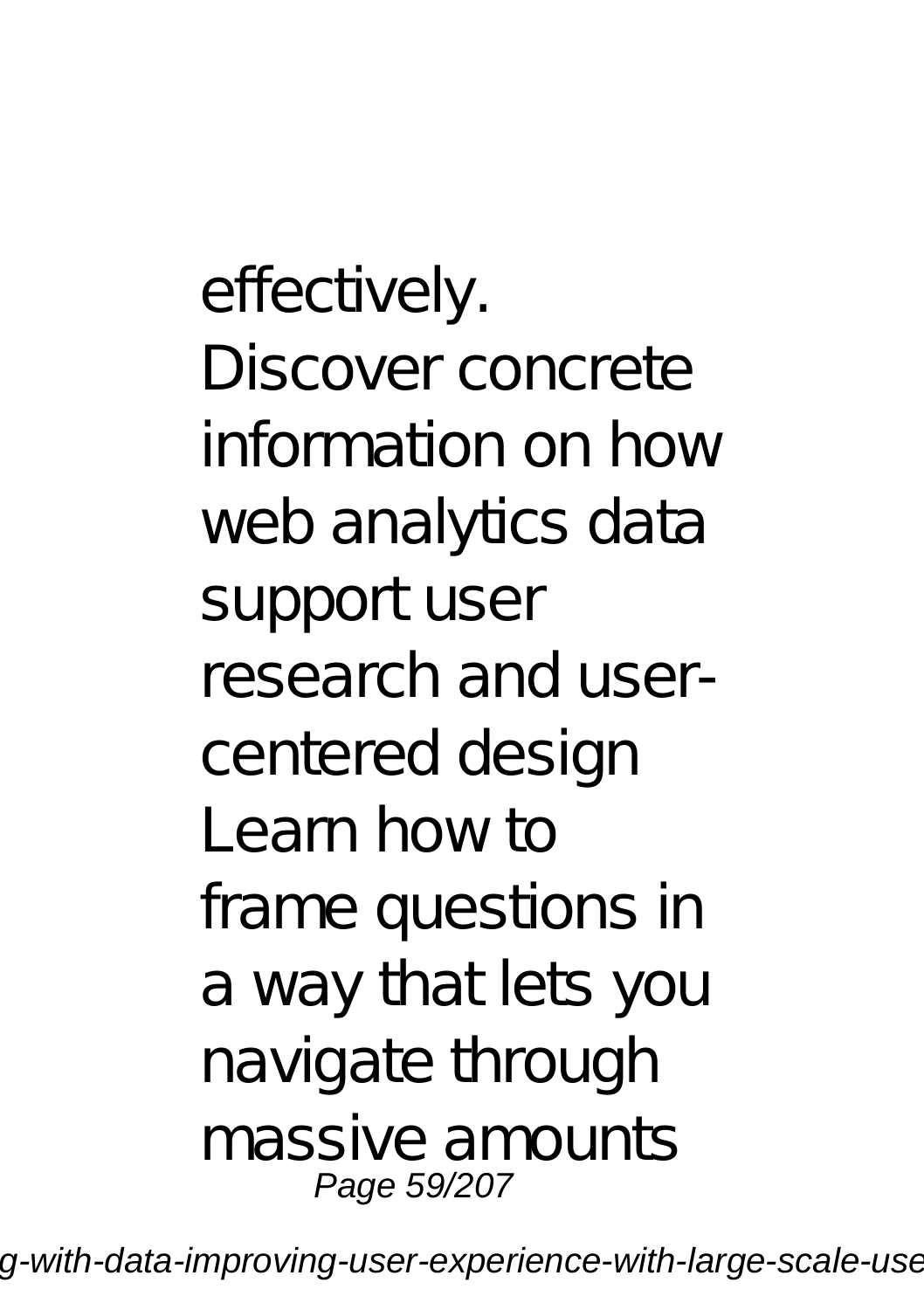of data to get the answer you need Learn how to gather information for personas, verify behavior found in usability testing, support heuristic evaluation with data, analyze keyword data, and understand how to Page 60/207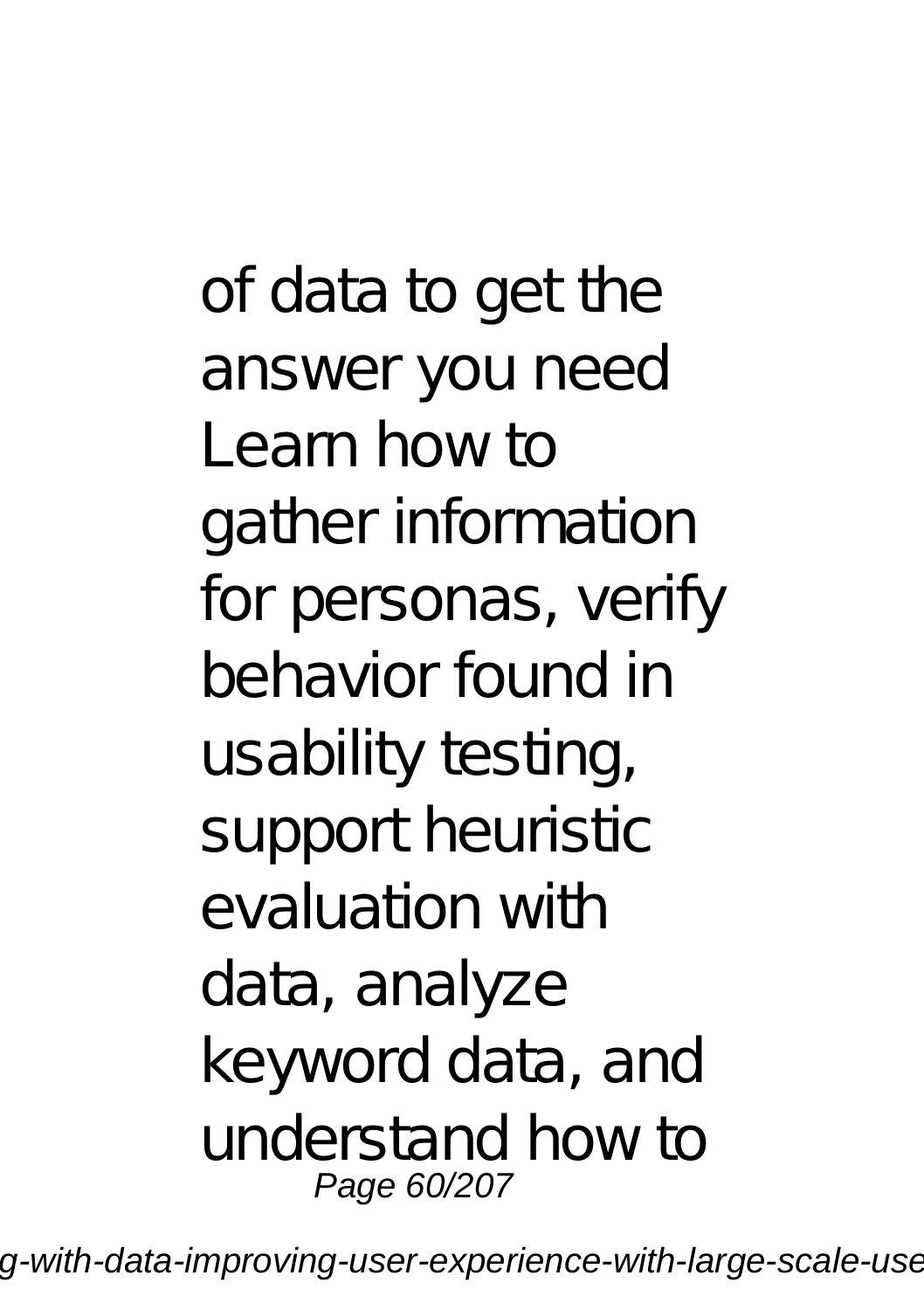communicate these findings with business stakeholders How to Create Human-Centered Products and Services UX Research Surveys That Work Designing Your Life Page 61/207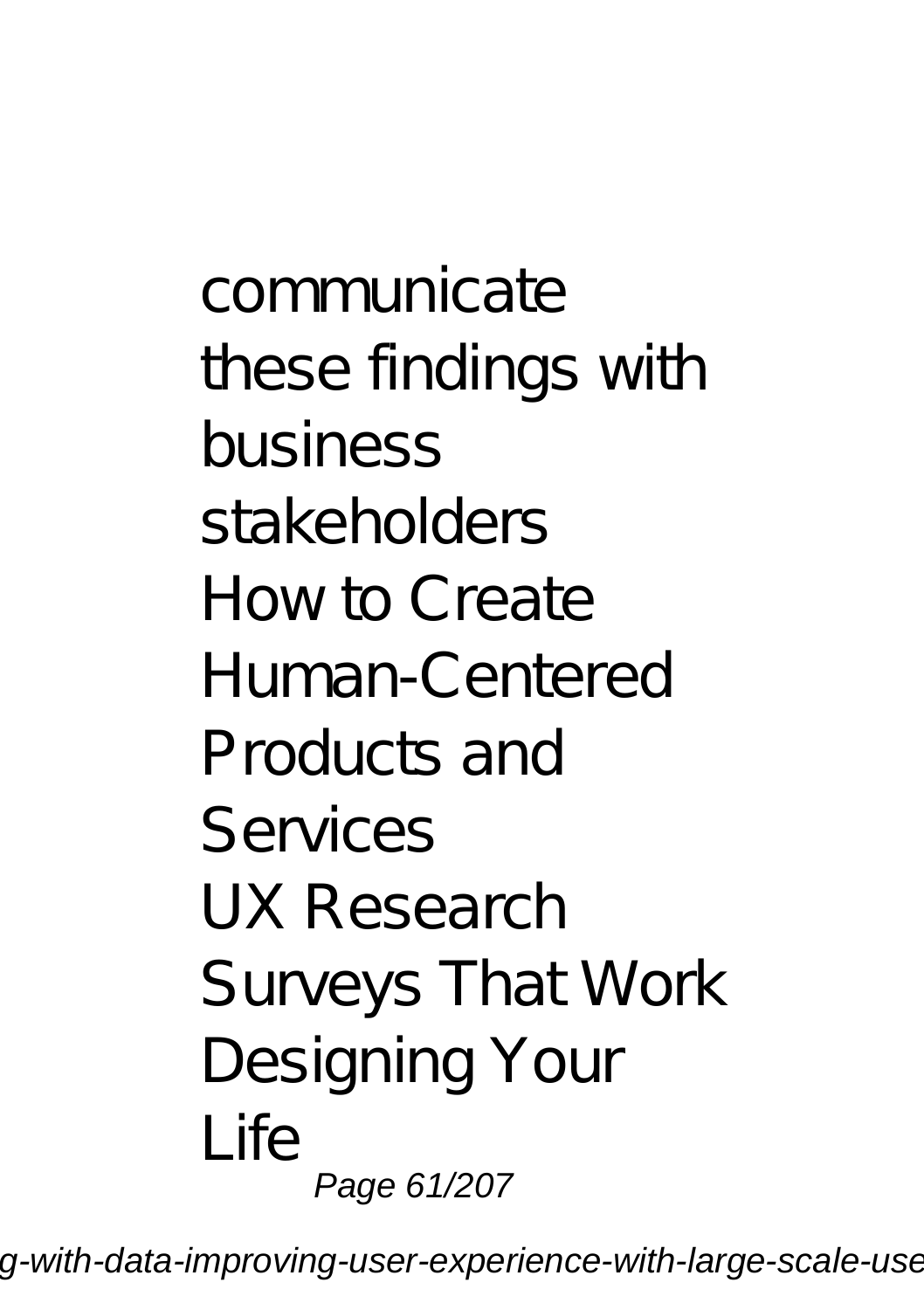Using Psychology to Design Better Products & Services Contextual Design An Ecosystem Approach to User Experiences Across Devices **User experience (UX) strategy requires a careful**

Page 62/207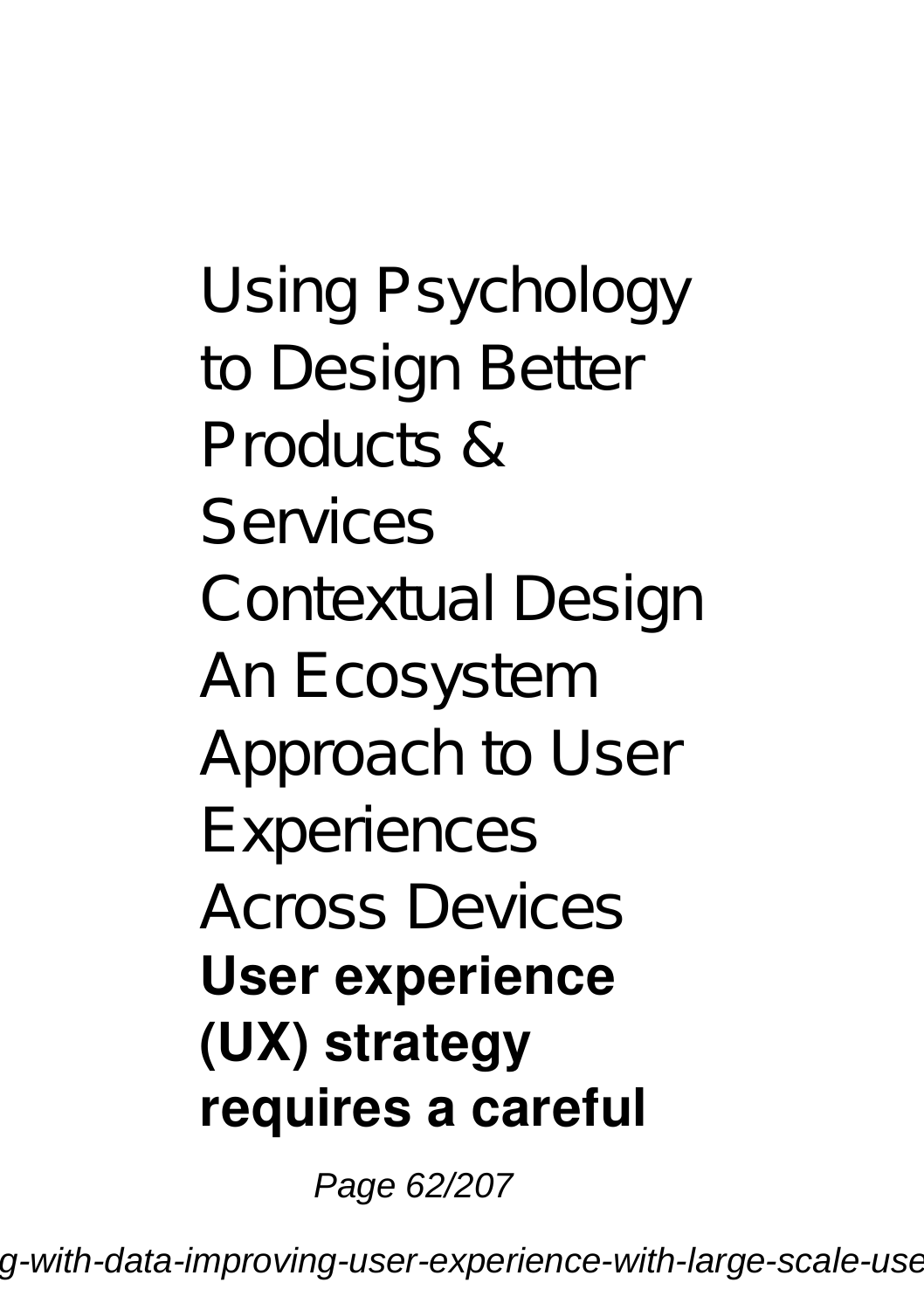**blend of business strategy and UX design, but until now, there hasn't been an easy-toapply framework for executing it. This hands-on guide introduces lightweight strategy tools and techniques to help you and your team craft innovative** Page 63/207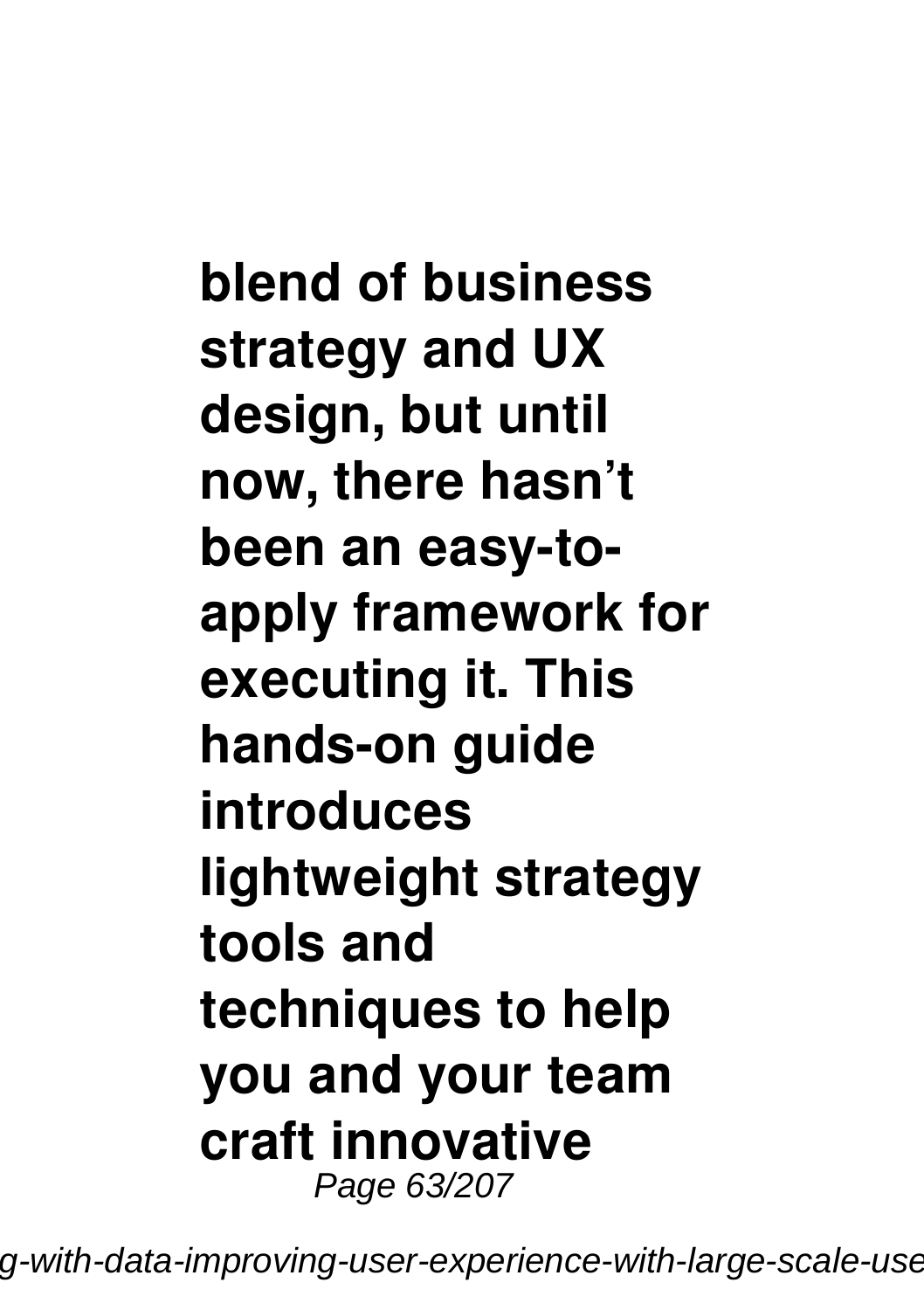**multi-device products that people want to use. Whether you're an entrepreneur, UX/UI designer, product manager, or part of an intrapreneurial team, this book teaches simple-toadvanced strategies that you can use in your work right away. Along with** Page 64/207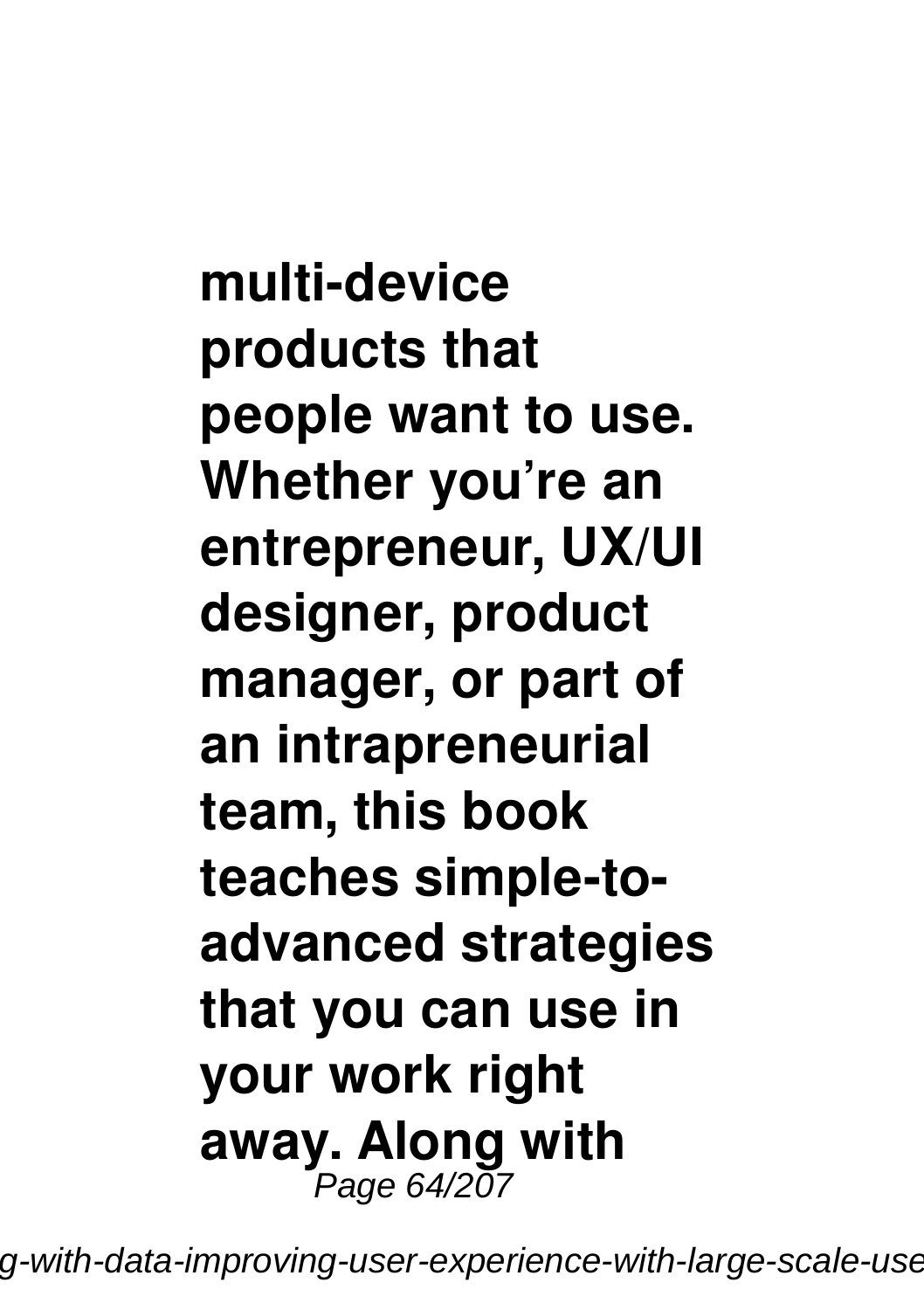**business cases, historical context, and real-world examples throughout, you'll also gain different perspectives on the subject through interviews with top strategists. Define and validate your target users through provisional personas and** Page 65/207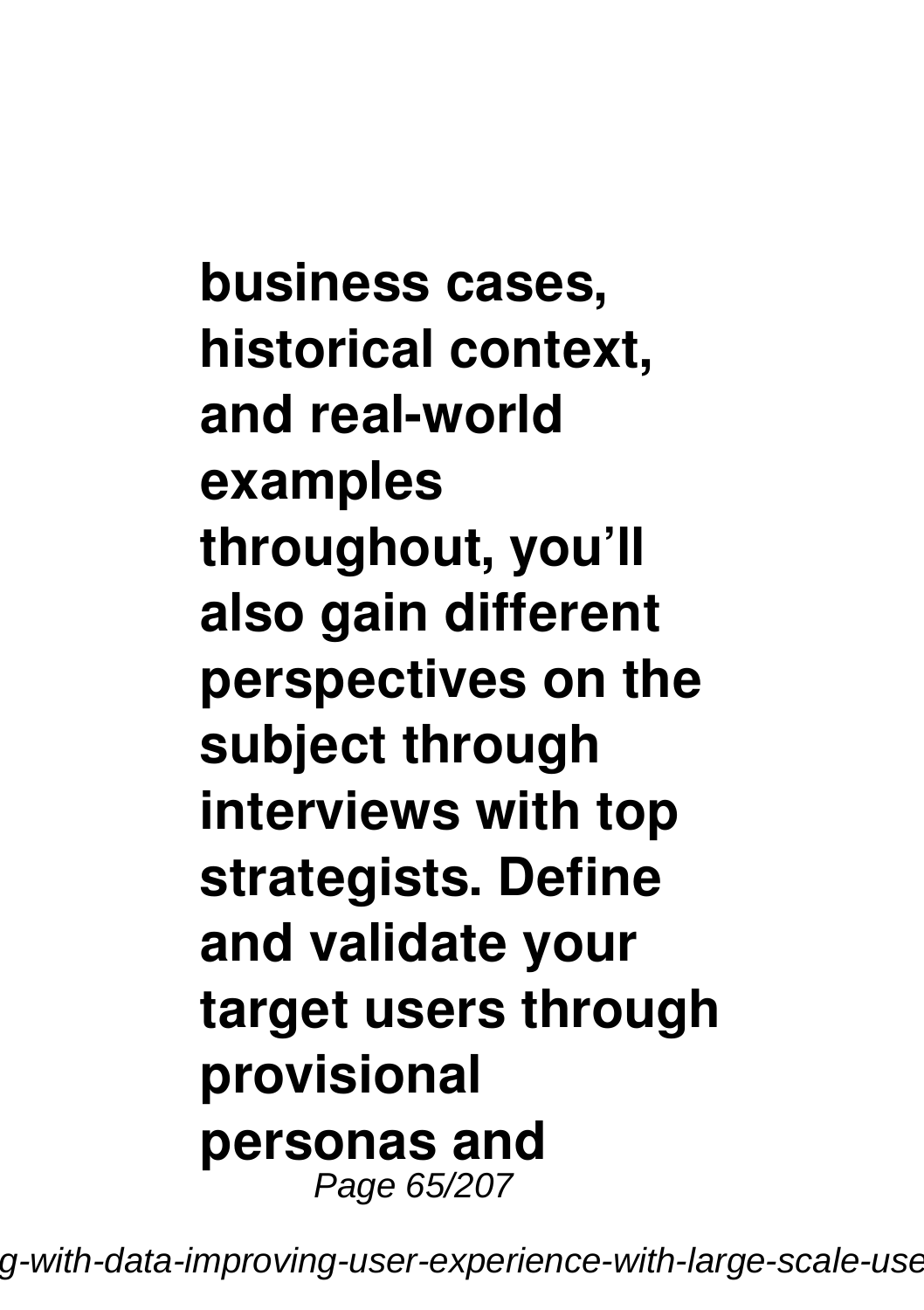**customer discovery techniques Conduct competitive research and analysis to explore a crowded marketplace or an opportunity to create unique value Focus your team on the primary utility and business model of your product by running structured** Page 66/207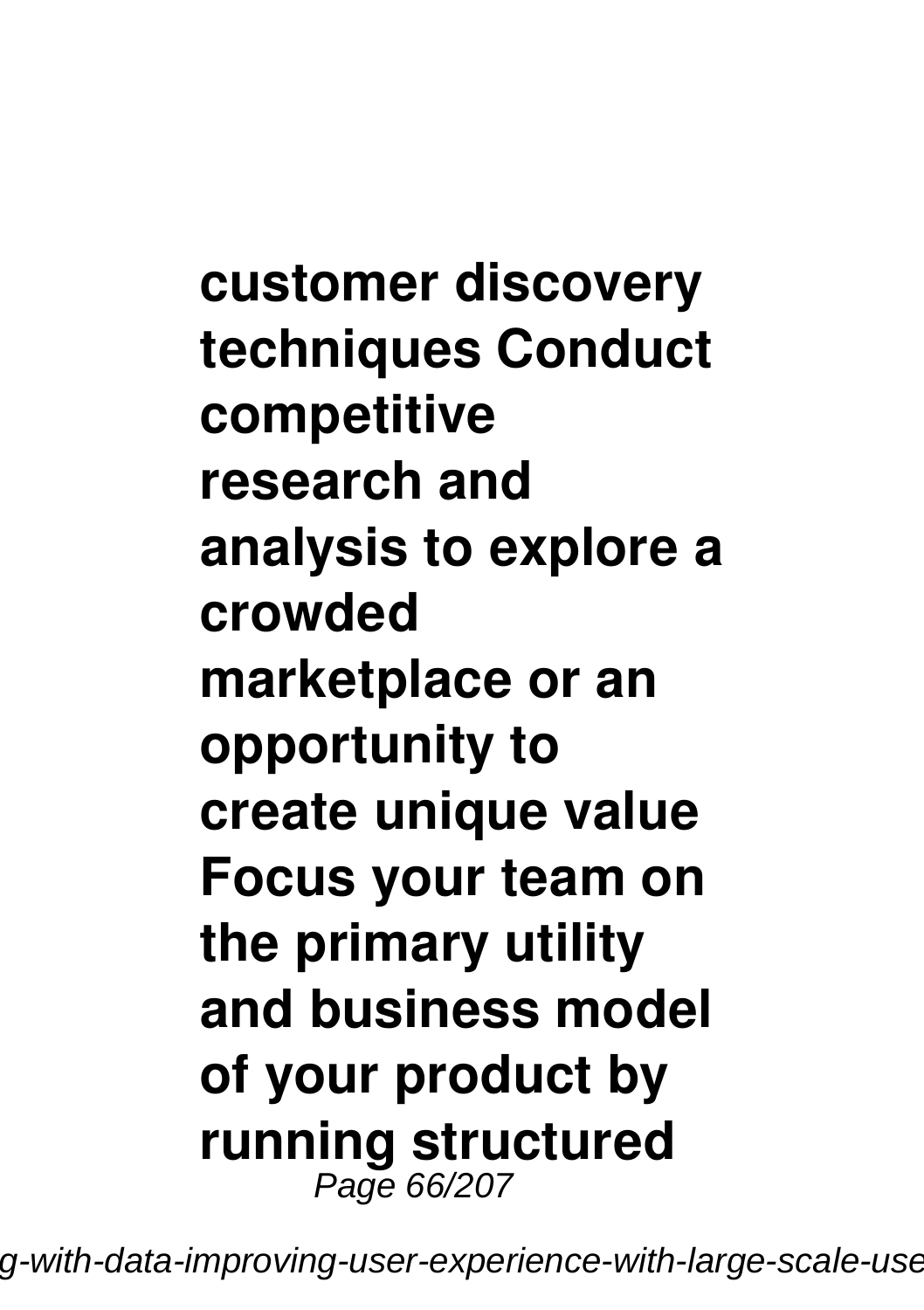**experiments using prototypes Devise UX funnels that increase customer engagement by mapping desired user actions to meaningful metrics Many businesses are based on creating desirable experiences, products and services for users.** Page 67/207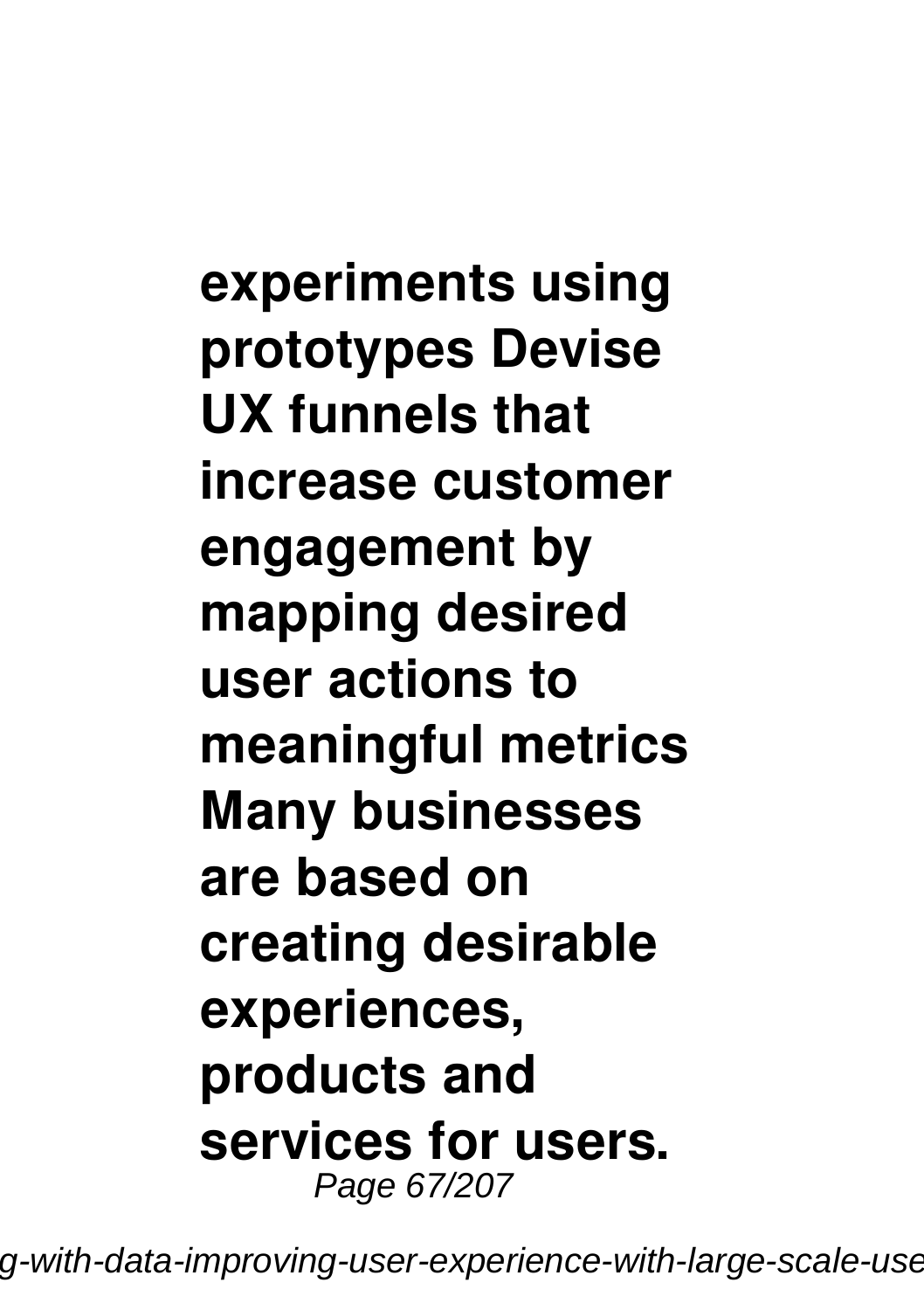**However in spite of this, companies often fail to consider the end user - the customer - in their planning and development processes. As a result, organizations find themselves spending huge sums of money creating products and services that,** Page 68/207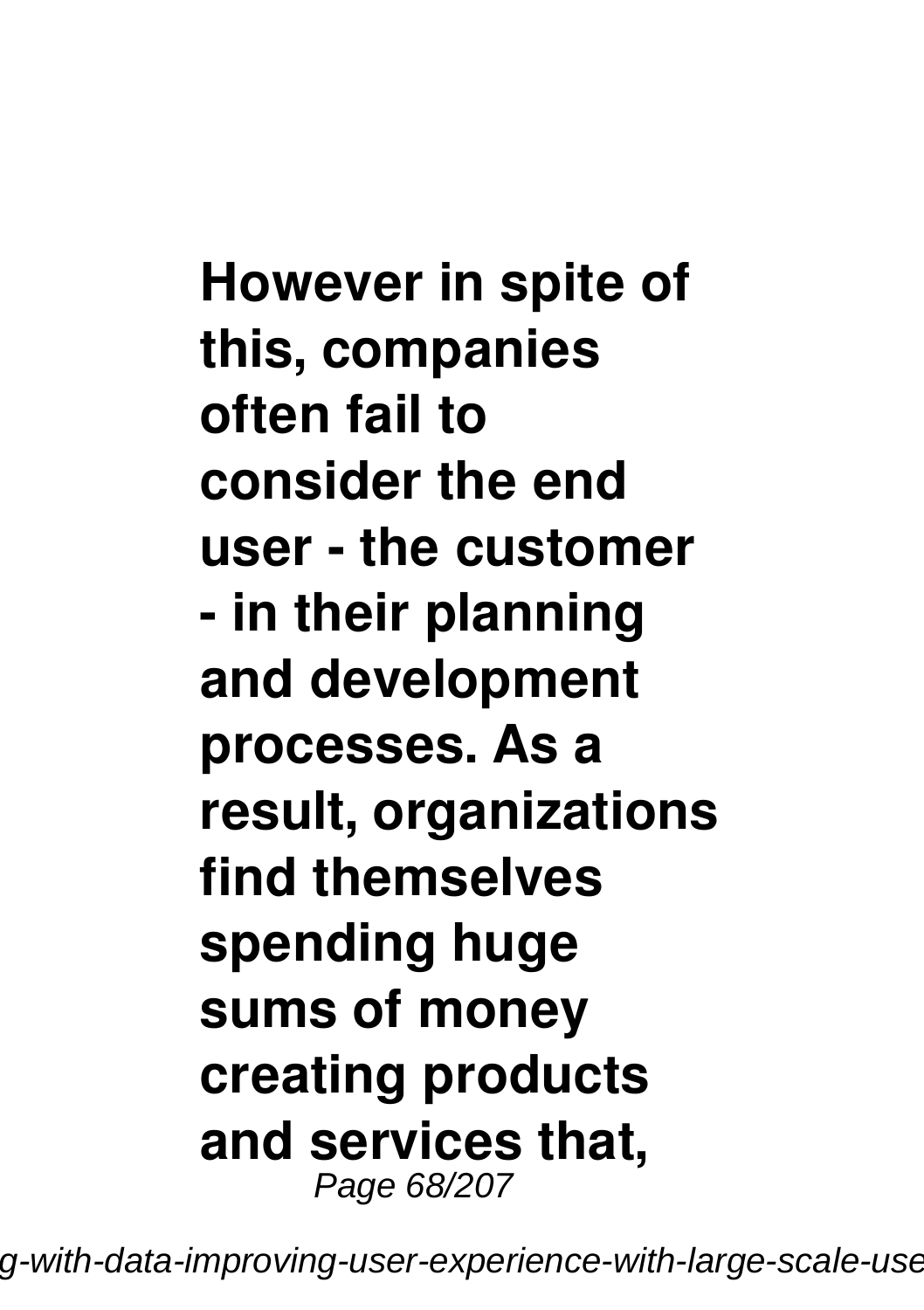**quite simply, don't work. User experience research, also known as UX research, focuses on understanding user behaviours, needs and motivations through a range of observational techniques, task analysis and other** Page 69/207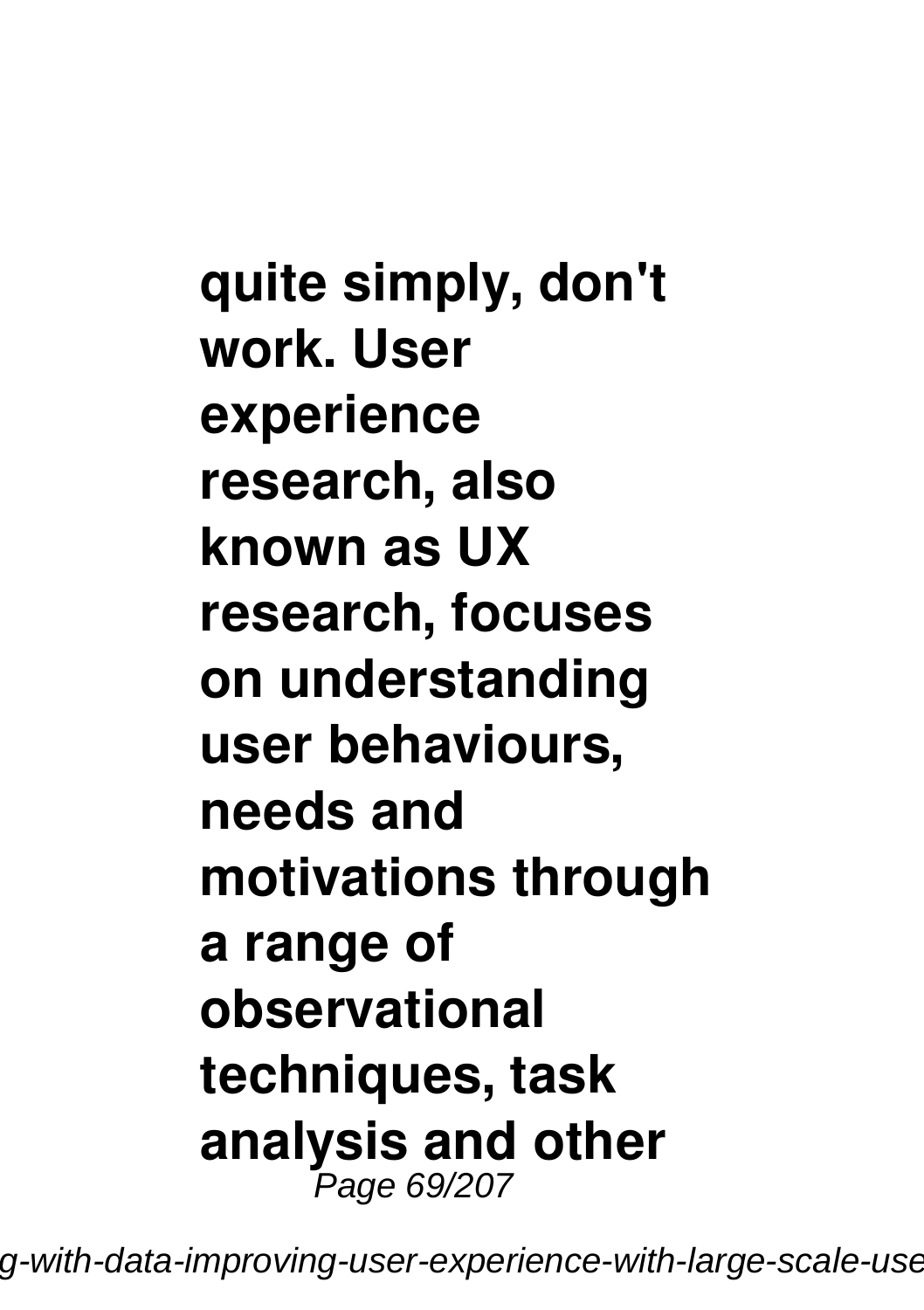**methodologies. User Research is a practical guide that shows readers how to use the vast array of user research methods available. Covering all the key research methods including face-toface user testing, card sorting, surveys, A/B testing and many more, the** Page 70/207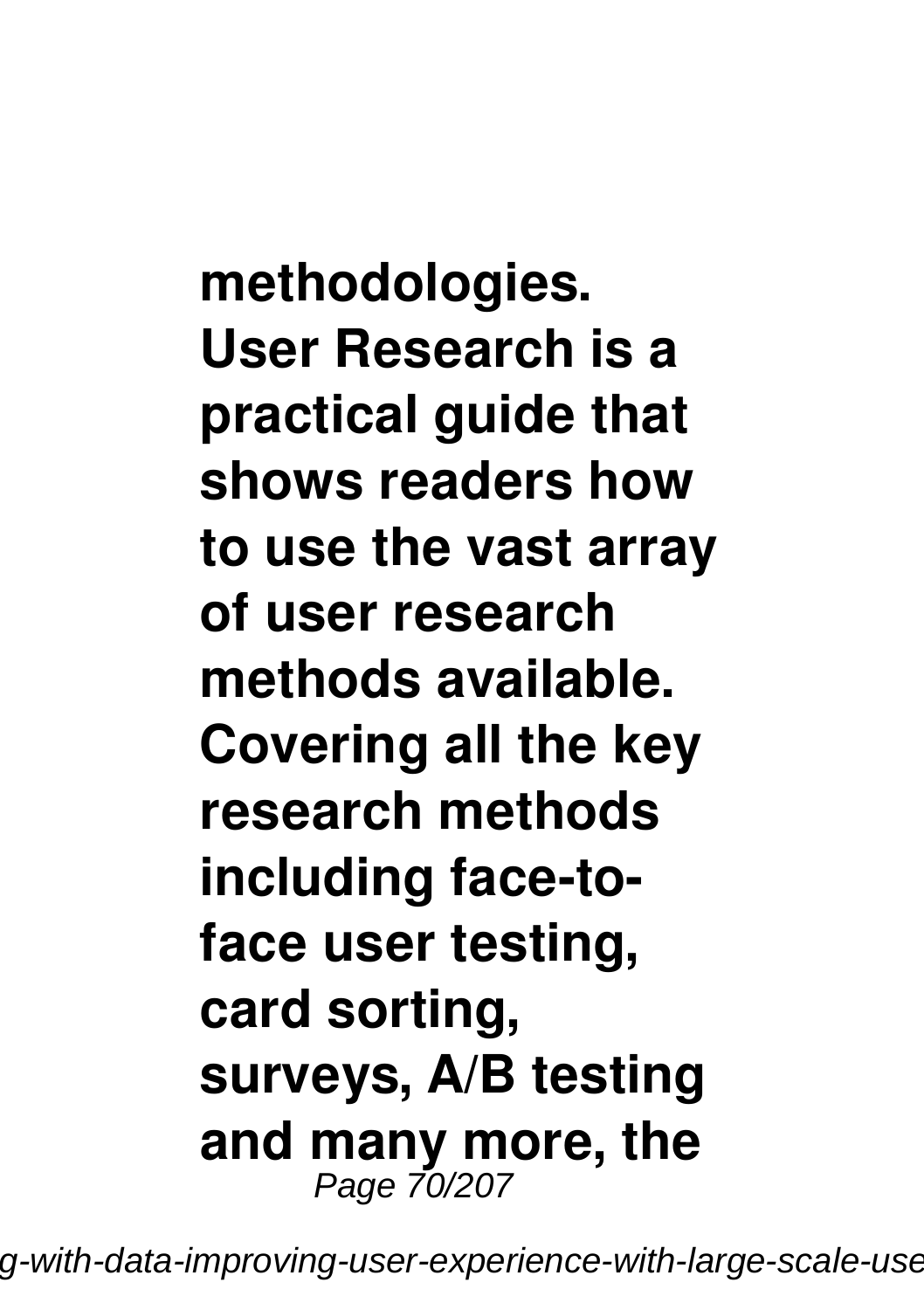**book gives expert insight into the nuances, advantages and disadvantages of each, while also providing guidance on how to interpret, analyze and share the data once it has been obtained. Ultimately, User Research is about putting natural** Page 71/207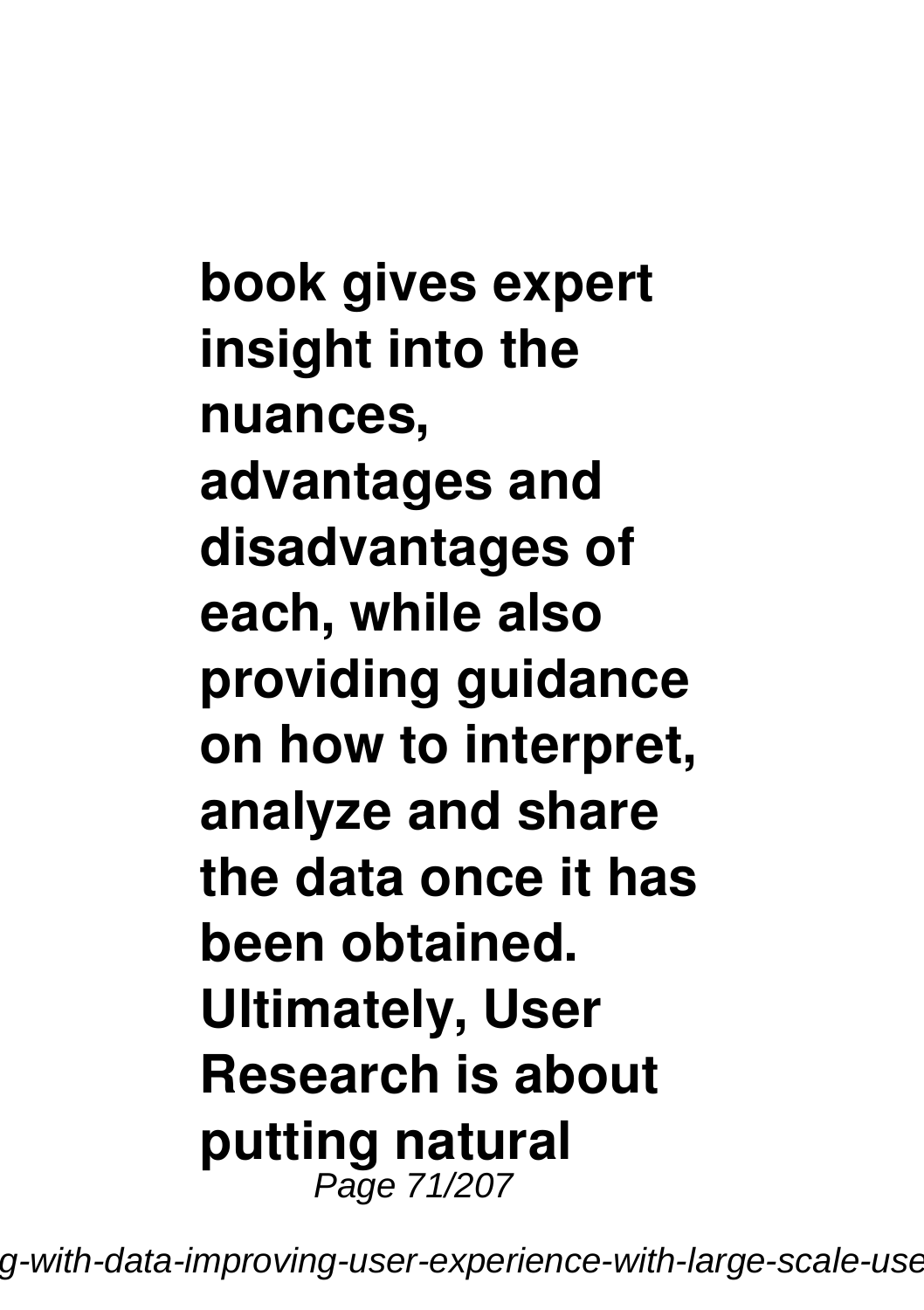**powers of observation and conversation to use in a specific way. The book isn't bogged down with small, specific, technical detail rather, it explores the fundamentals of user research, which remain true regardless of the context in which** Page 72/207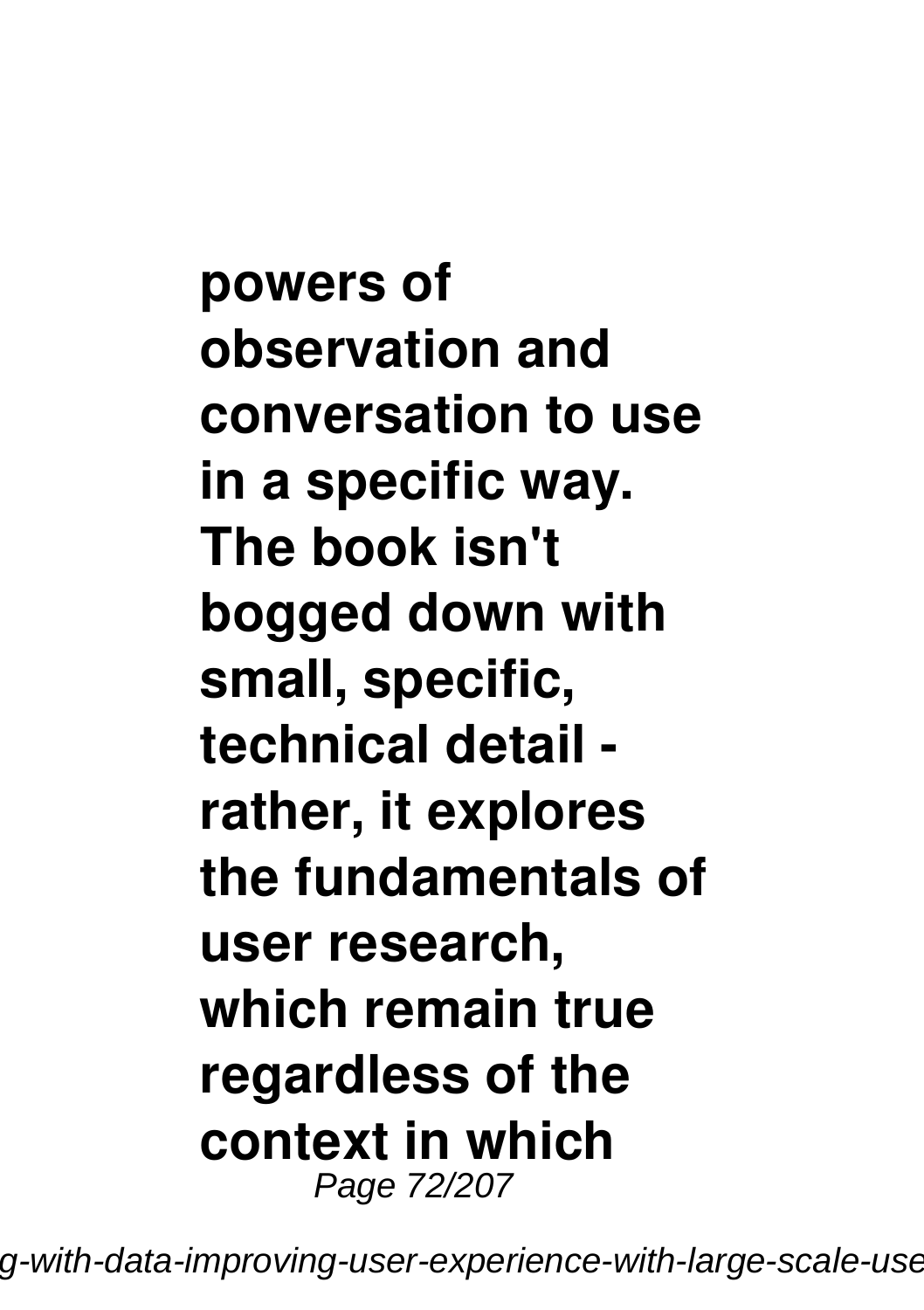**they are applied. As such, the tools and frameworks given here can be used in any sector or industry, to improve any part of the customer journey and experience; whether that means improving software, websites, customer services, products, packaging or more.** Page 73/207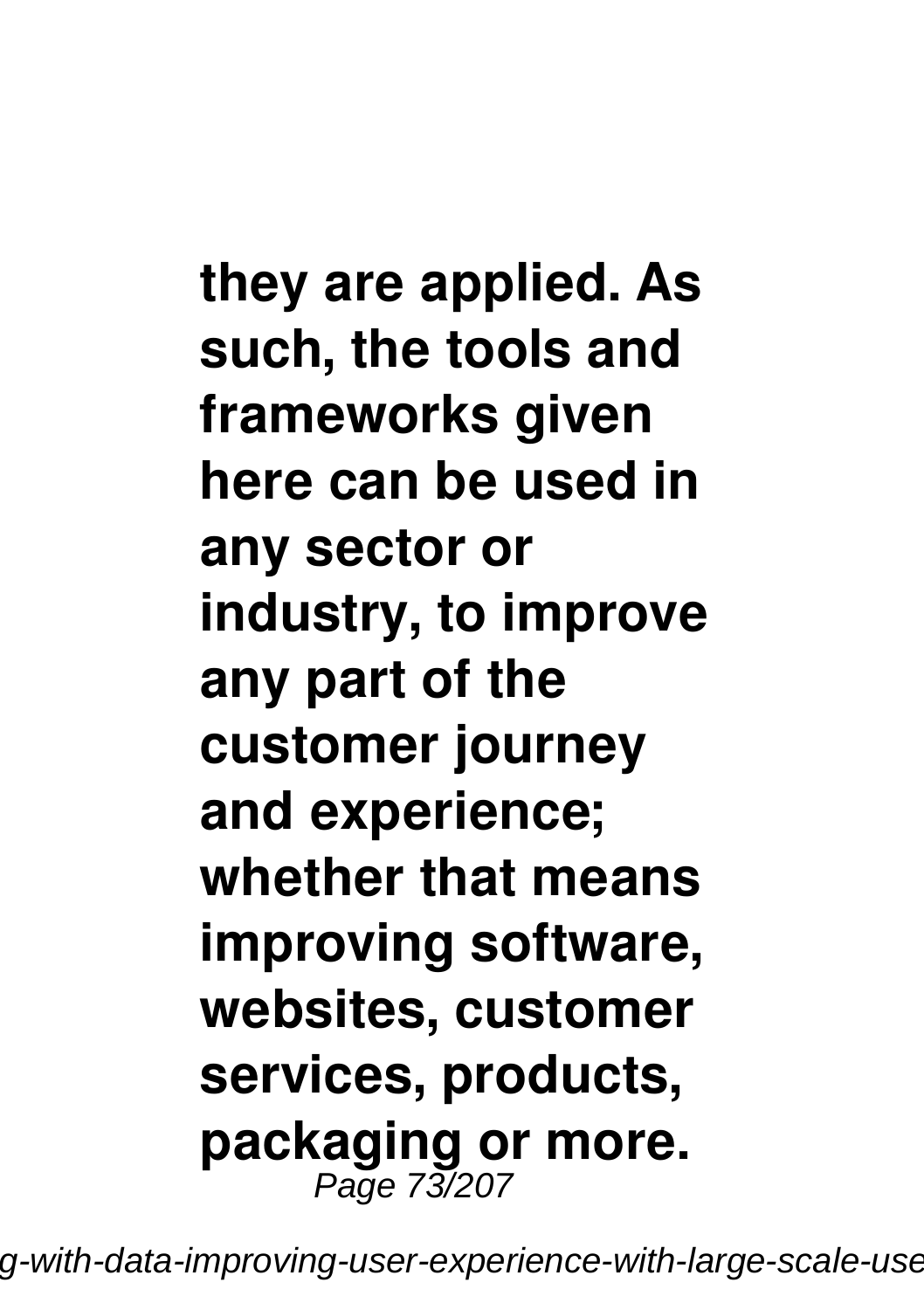**One key responsibility of product designers and UX practitioners is to conduct formal and informal research to clarify design decisions and business needs. But there's often mystery around product research, with the feeling that you** Page 74/207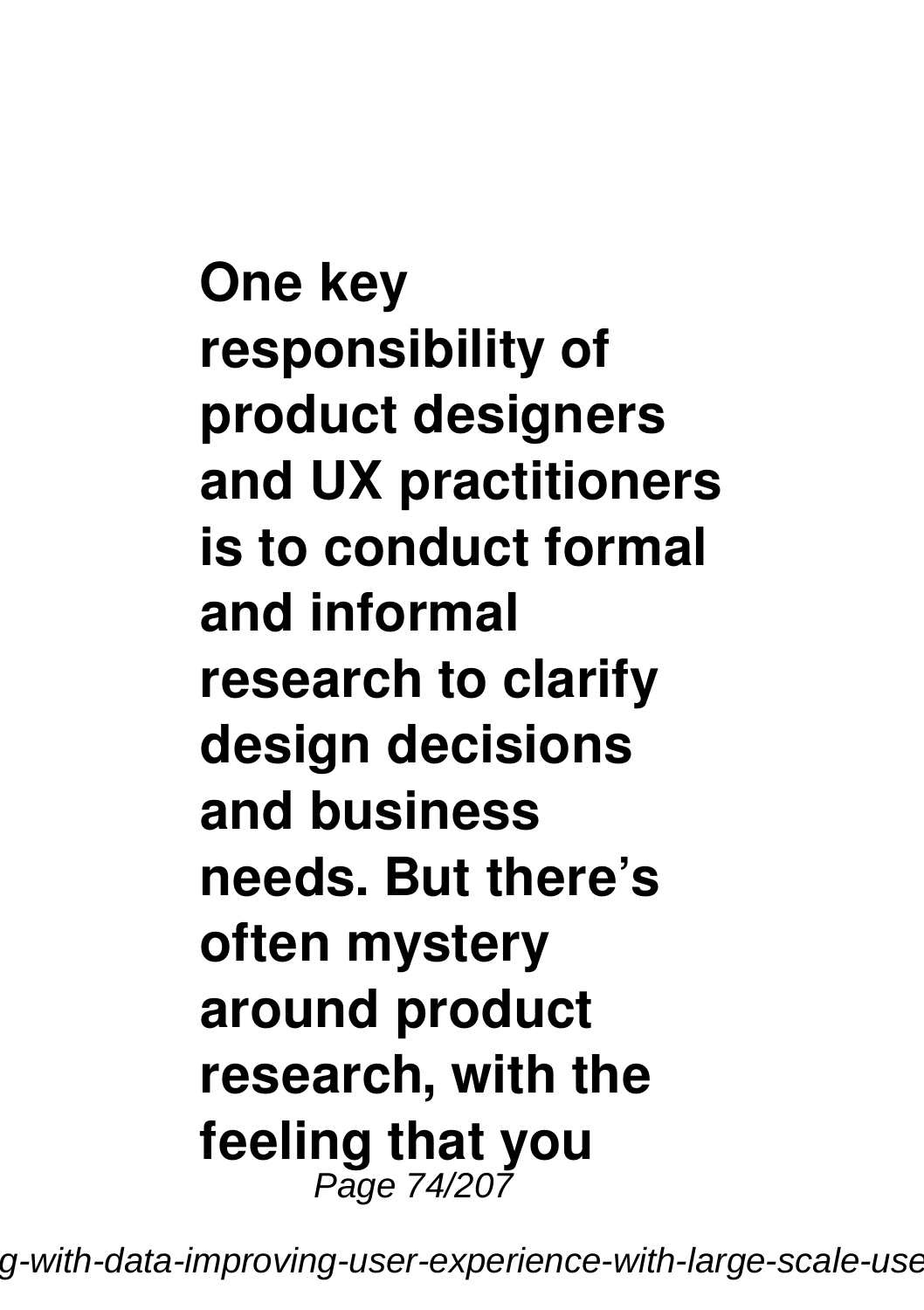**need to be a research Zen master to gather anything useful. Fact is, anyone can conduct product research. With this quick reference guide, you'll learn a common language and set of tools to help you carry out research in an informed and** Page 75/207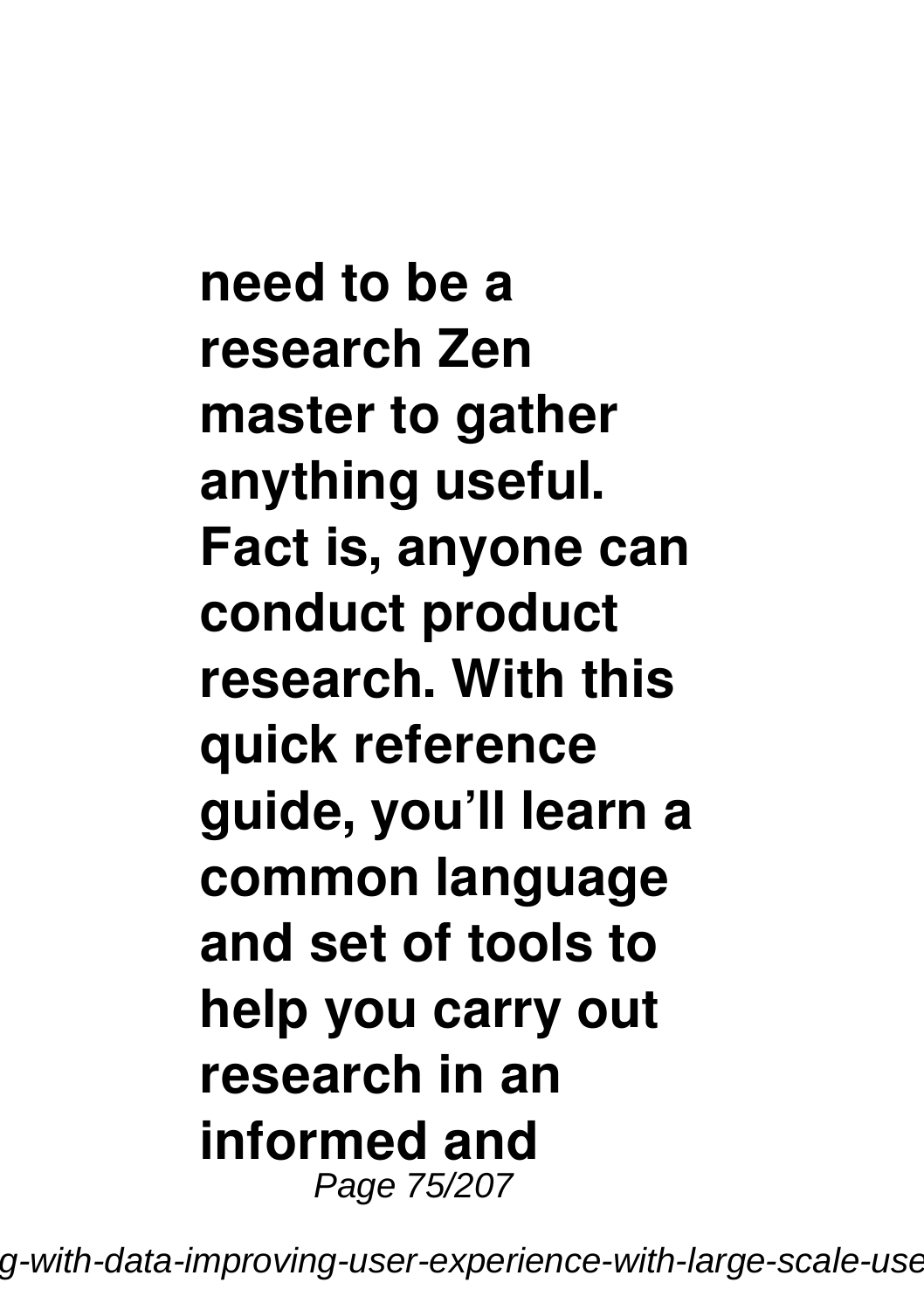**productive manner. This book contains four sections, including a brief introduction to UX research, planning and preparation, facilitating research, and analysis and reporting. Each chapter includes a short exercise so you can quickly apply what you've** Page 76/207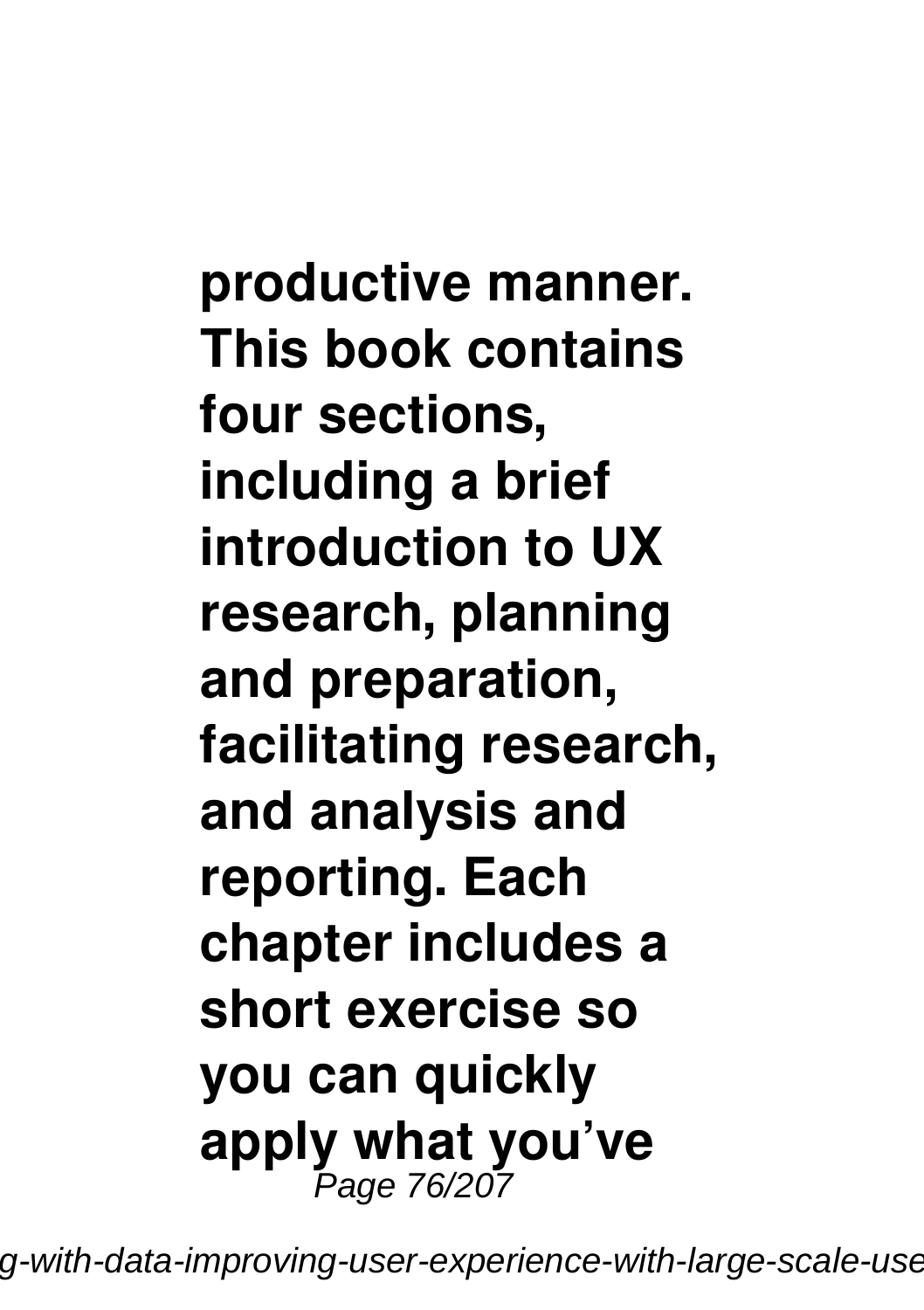**learned. Learn what it takes to ask good research questions Know when to use quantitative and qualitative research methods Explore the logistics and details of coordinating a research session Use softer skills to make research seem natural to** Page 77/207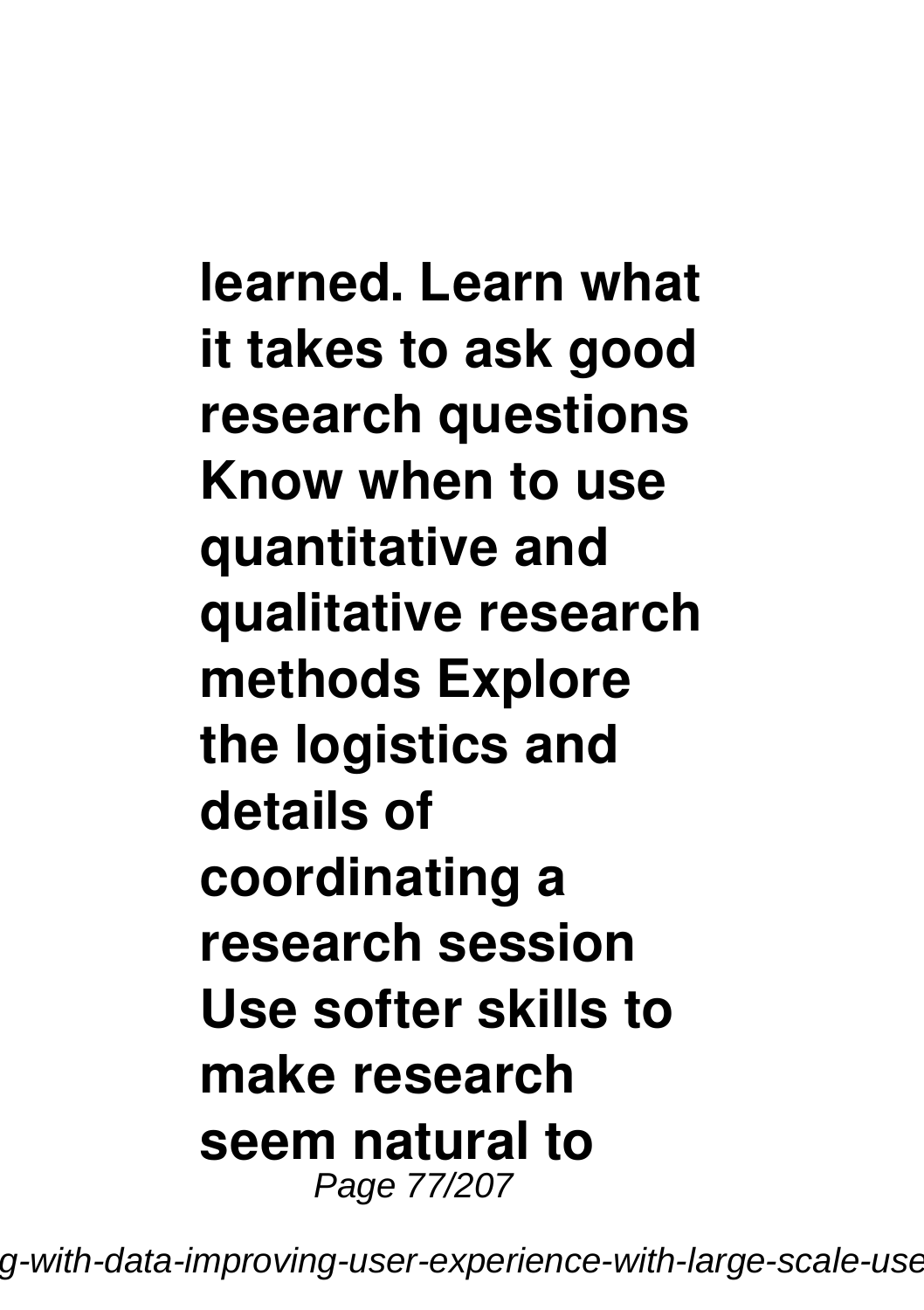**participants Learn tools and approaches to uncover meaning in your raw data Communicate your findings with a framework and structure Most tools developers want to improve the user experience but are not given the time,** Page 78/207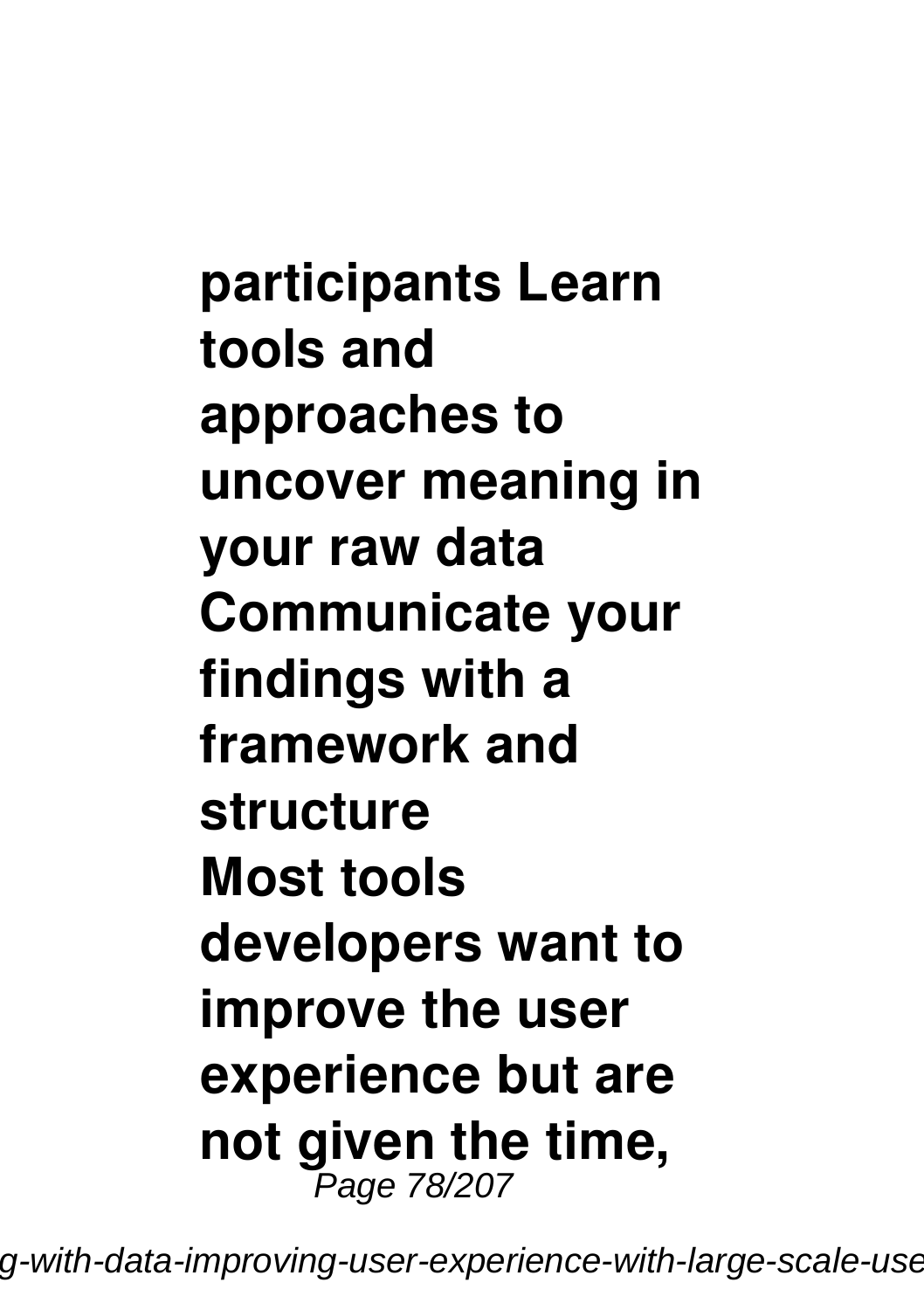**lack the techniques, or don't know where to begin.Designing the User Experience of Game Development Tools addresses these issues to empower tools developers to make positive steps toward improving the user experience of their tools.The book explains how** Page 79/207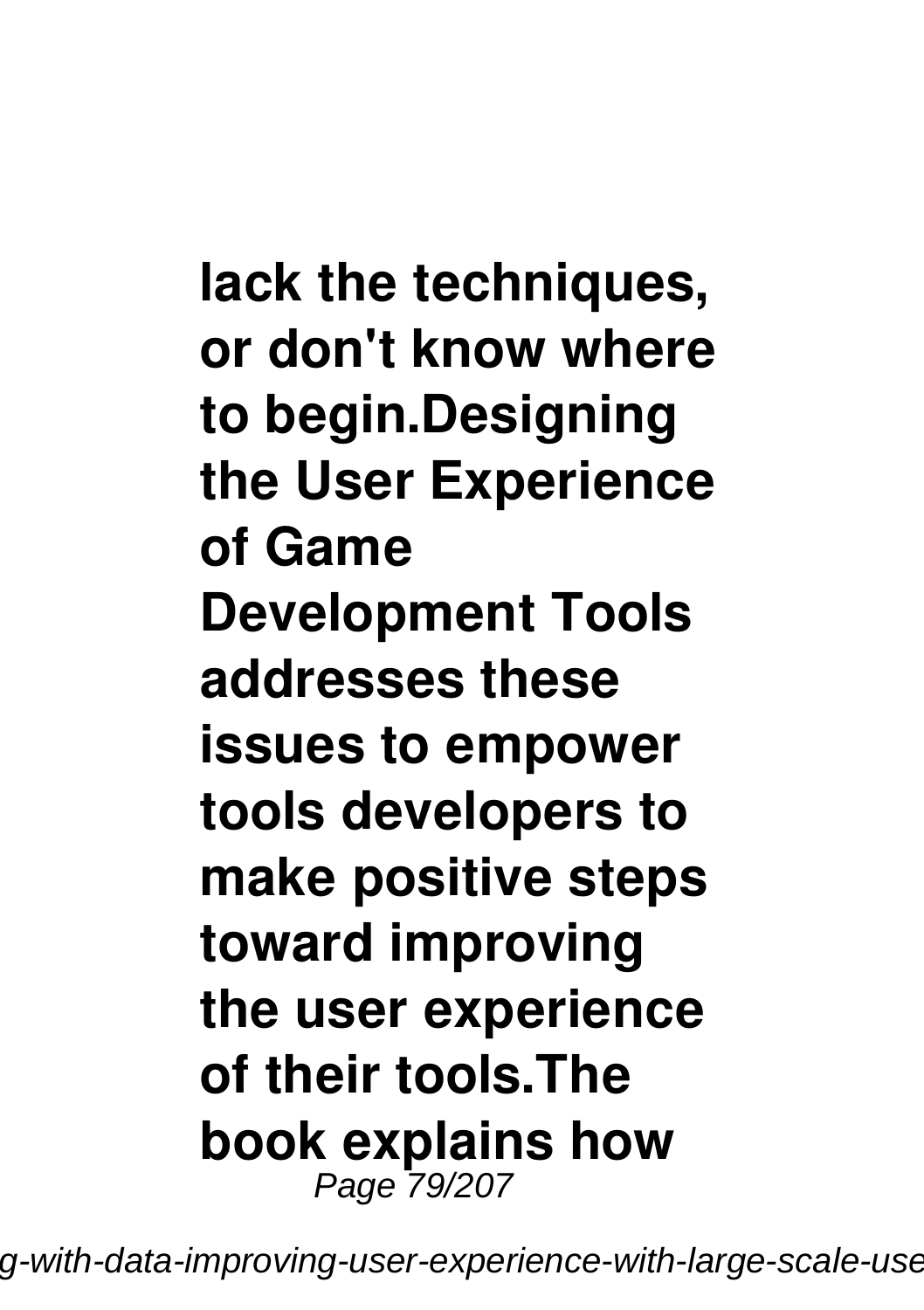**to im Designing UX: Forms How to Build a Well-Lived, Joyful Life 13 Anti-Patterns That Block Good Ideas How to Devise Innovative Digital Products that People Want Improving the User Experience Through** Page 80/207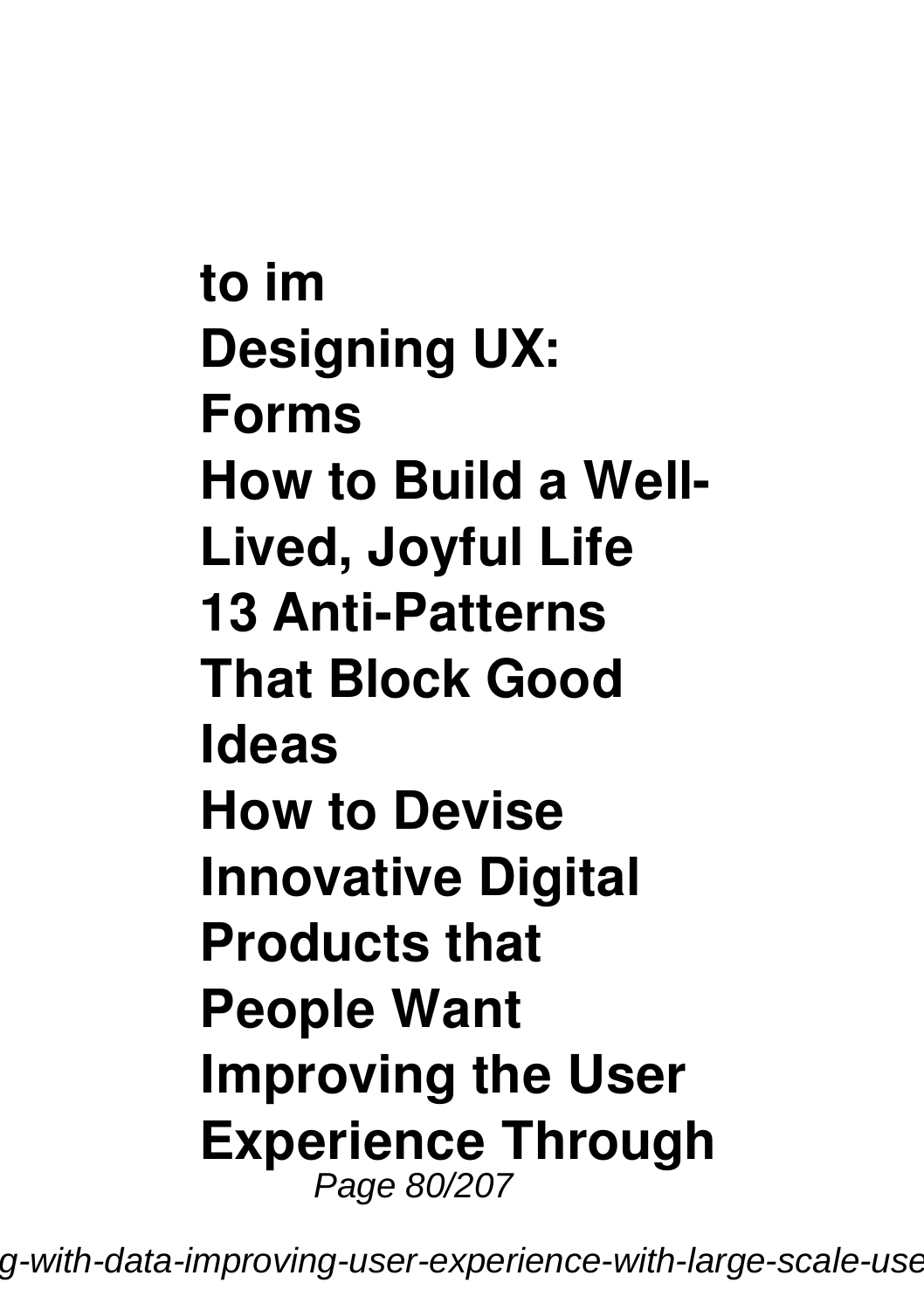**Animation Design Justice Designing Great Data Products A recent study found that on average, designing a form to have a great user experience almost doubled the rate of successful firsttime** Page 81/207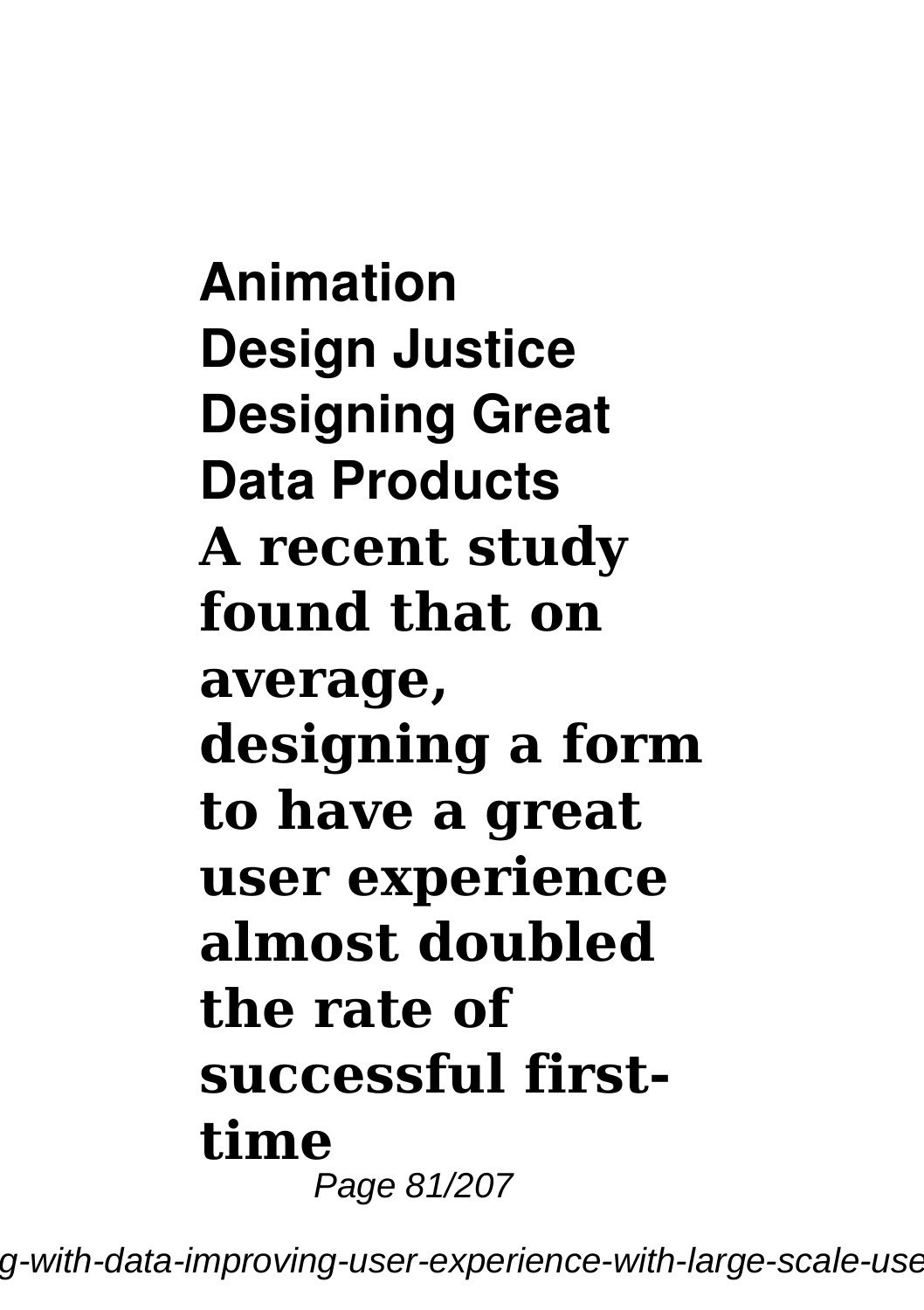**completions. For example, Ebay made an additional \$USD 500 million annually from redesigning just the button on one of their mobile form screens. More conversions, fewer dissatisfied users, better** Page 82/207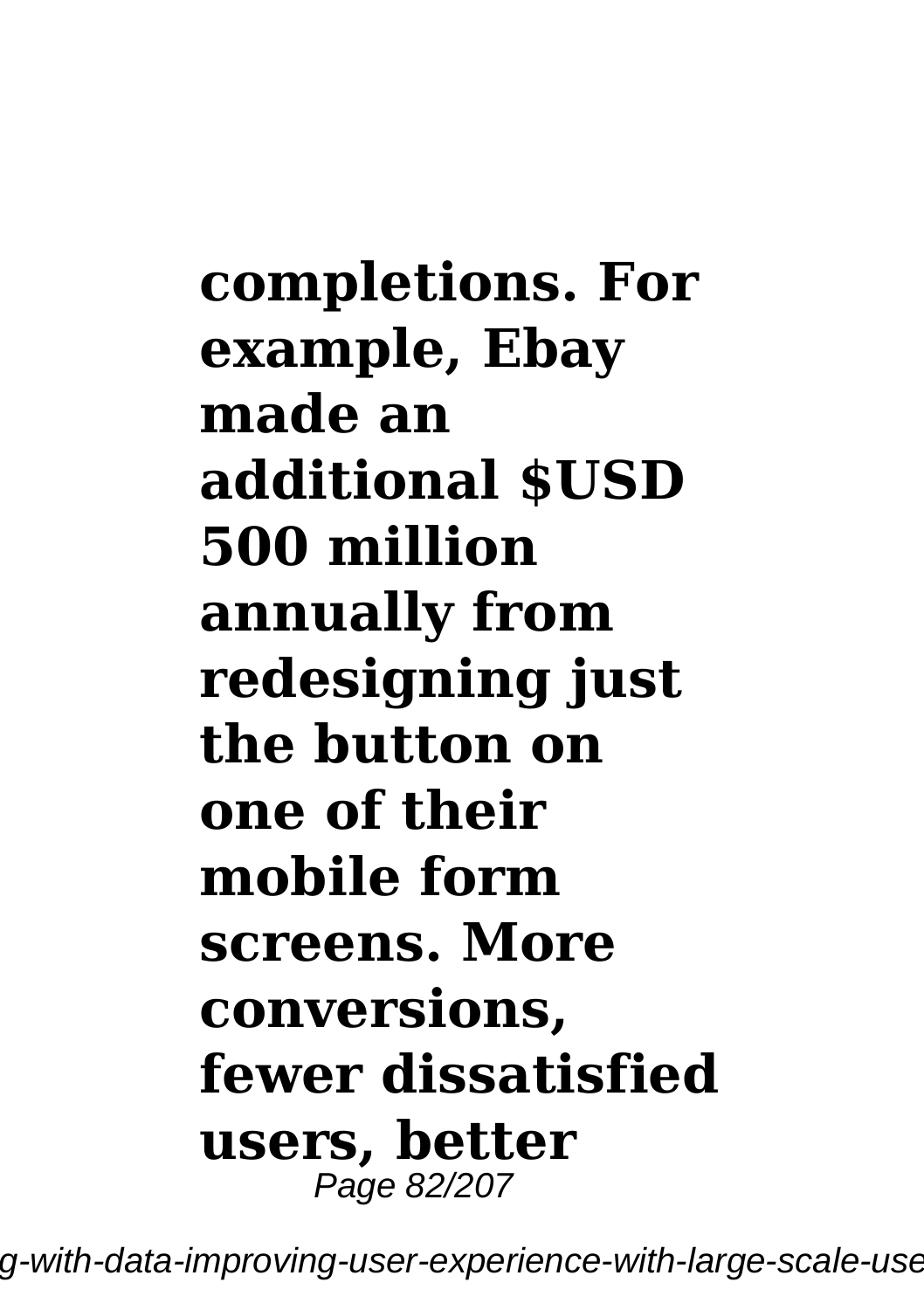**return on investment. Can you afford not to improve your forms' user experiences? This book will walk you through every part of designing a great forms user experience. From the words, to how the form looks,** Page 83/207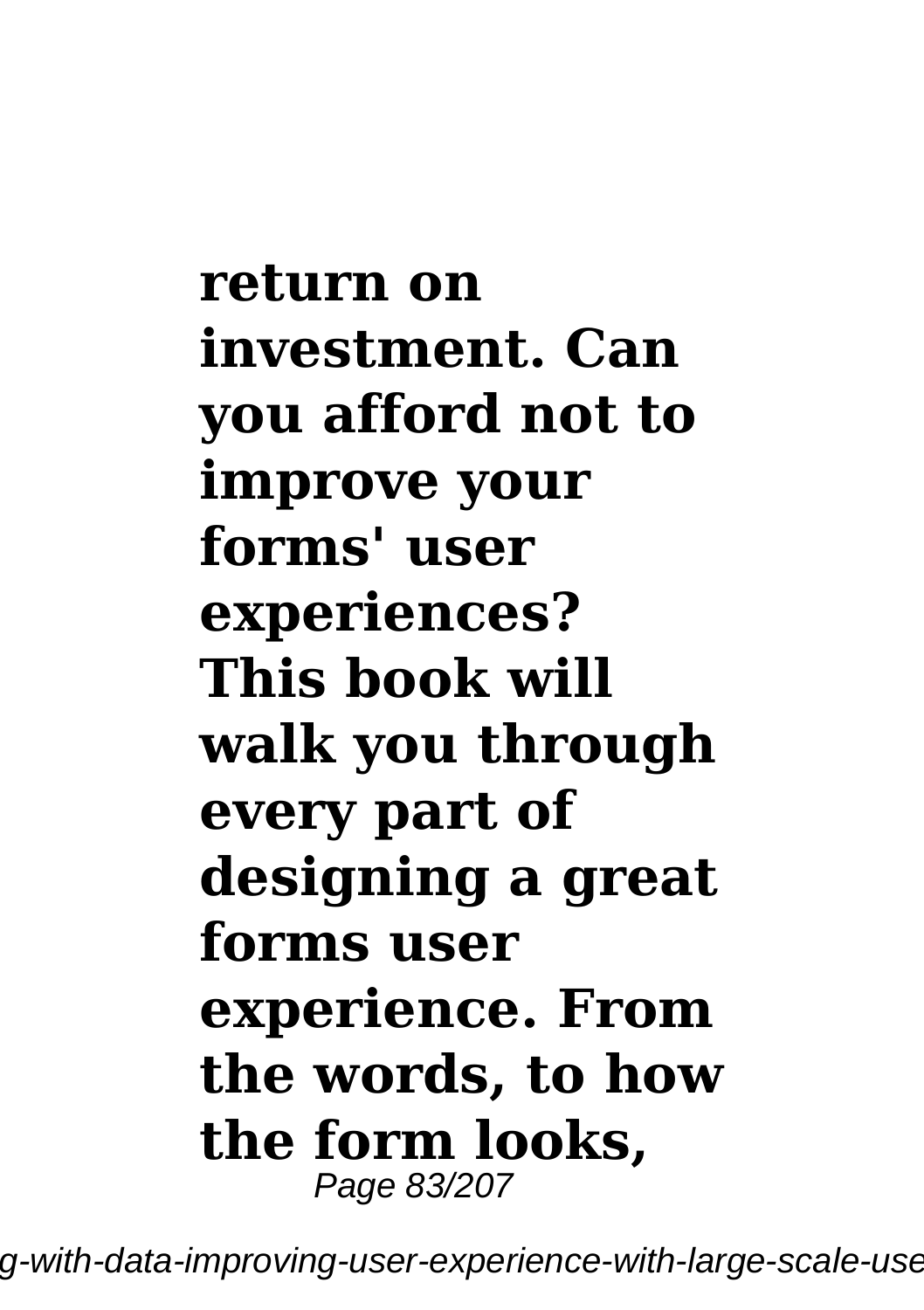**and on to interactivity, you'll learn how to design a web form that works beautifully on mobiles, laptops and desktops. Filled with practical and engaging insights, and plenty of realworld examples,** Page 84/207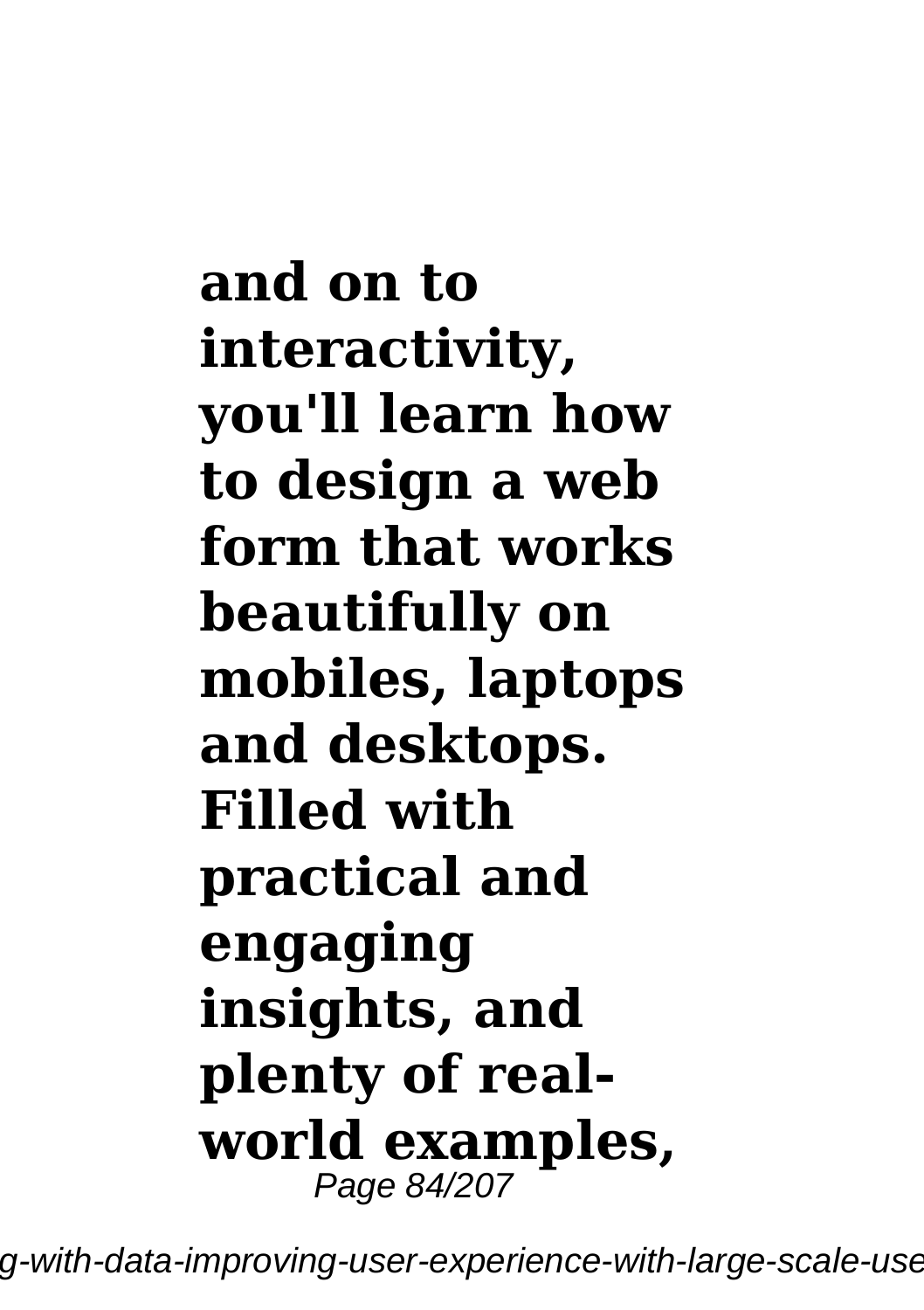**both good and bad. You'll learn answers to common queries like: Where should field labels go? What makes a question easy to understand? How do you design forms to work on small screens? How does touch** Page 85/207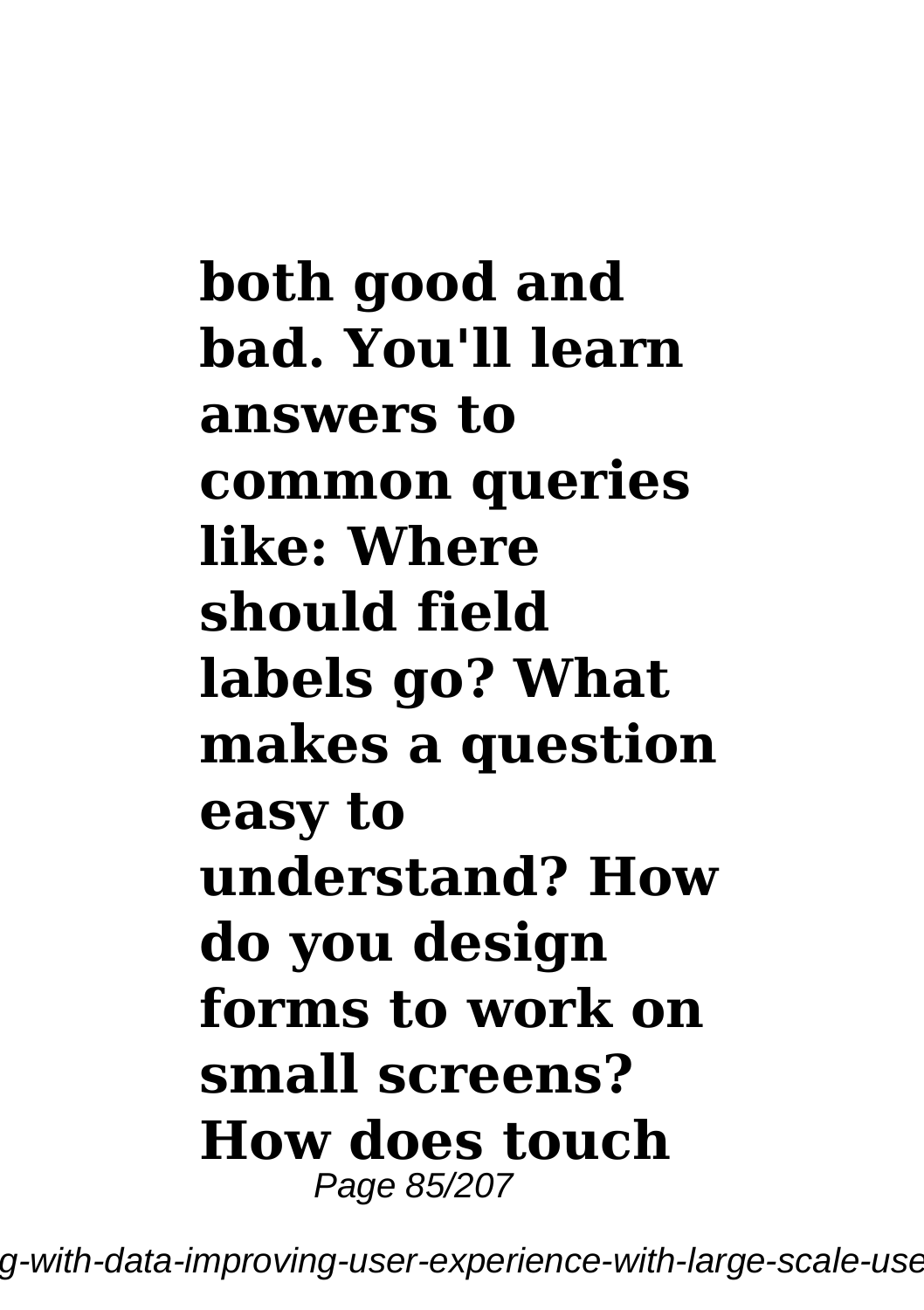**impact on form design? How long can a form be? What look and feel should the form have: skeumorphic, flat, or something else? What's best practice for error messaging? Networked thermostats,** Page 86/207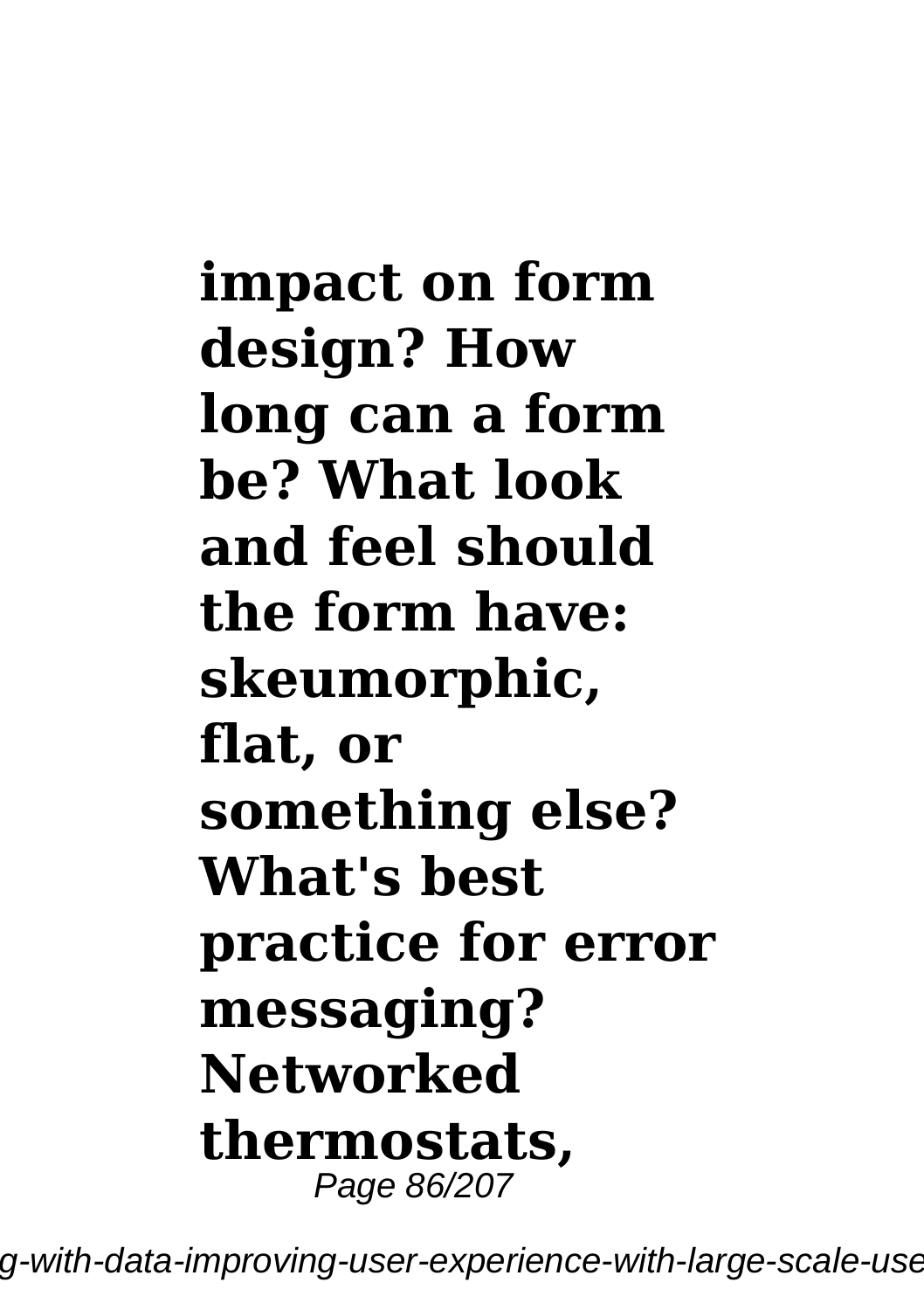**fitness monitors, and door locks show that the Internet of Things can (and will) enable new ways for people to interact with the world around them. But designing connected products for consumers** Page 87/207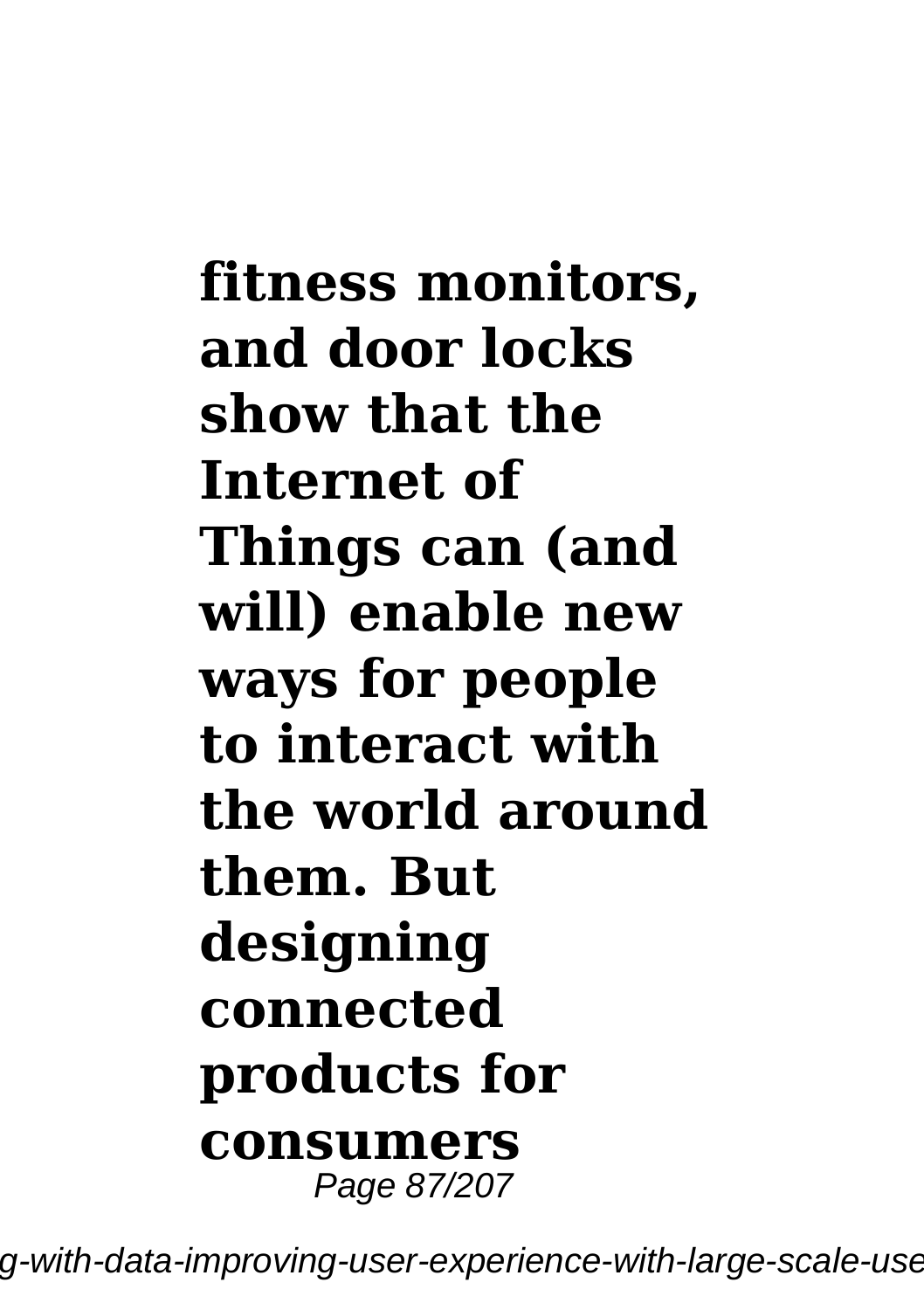**brings new challenges beyond conventional software UI and interaction design. This book provides experienced UX designers and technologists with a clear and practical roadmap for** Page 88/207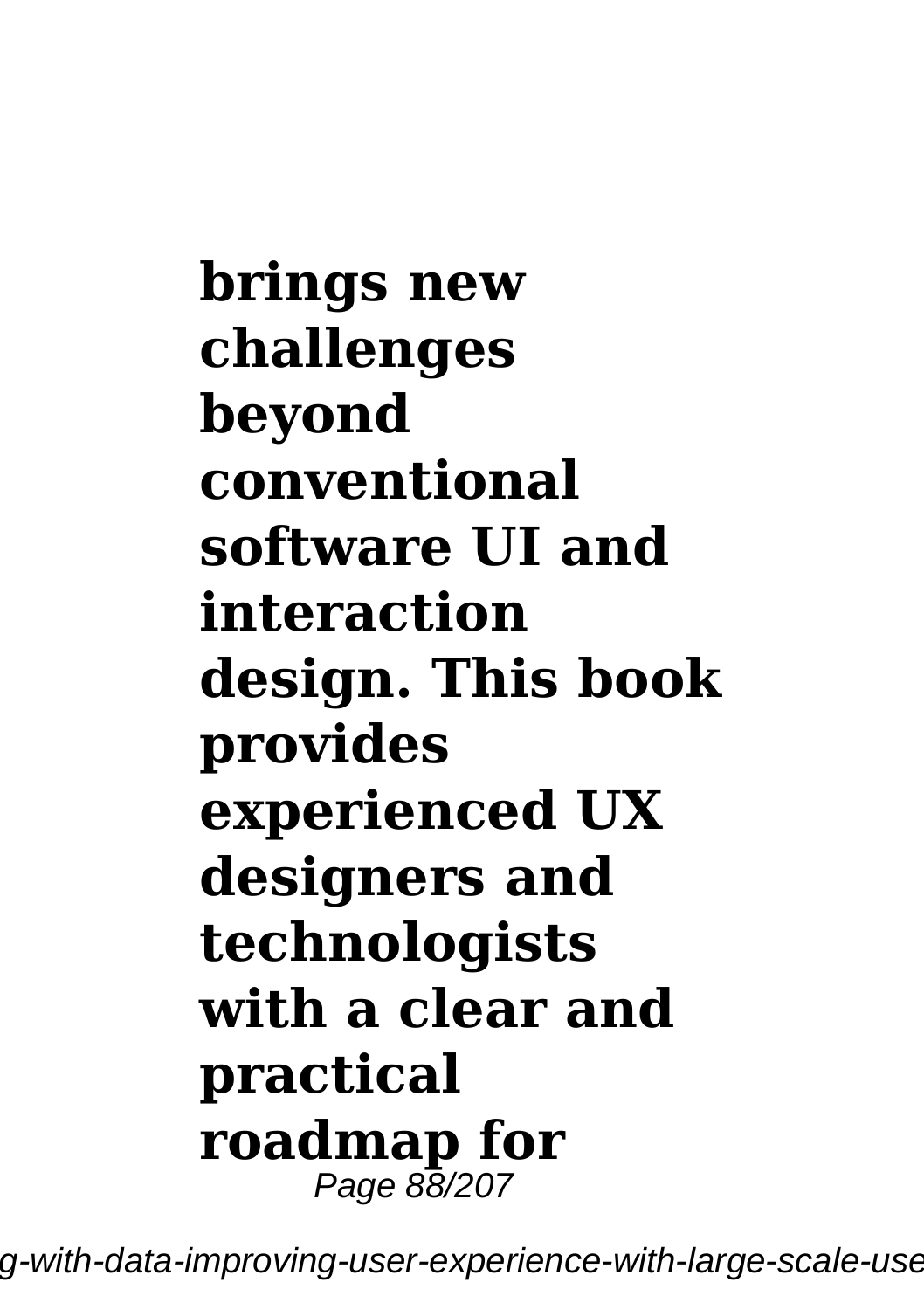**approaching consumer product strategy and design in this novel market. By drawing on the best of current design practice and academic research, Designing Connected Products delivers** Page 89/207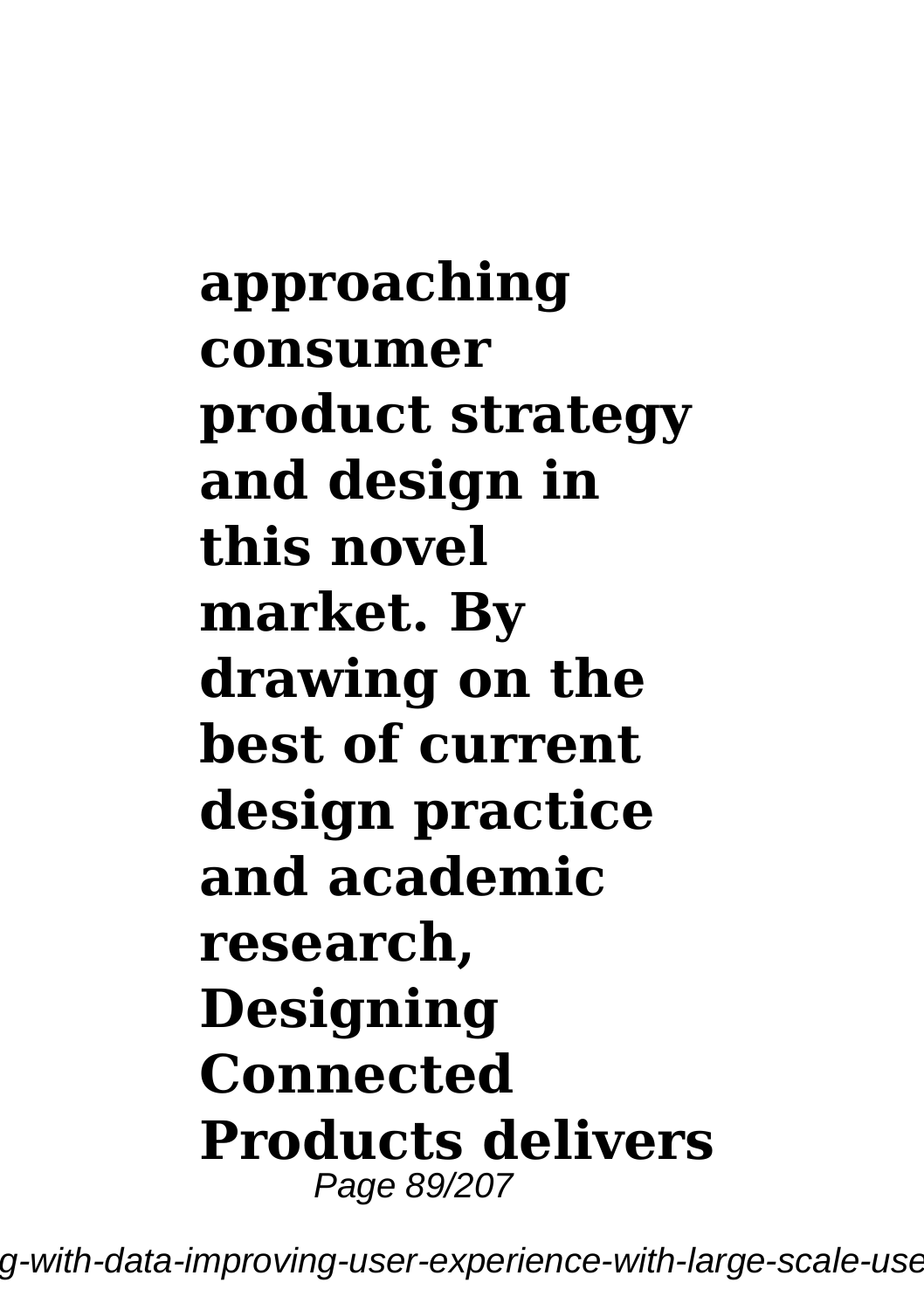**sound advice for working with cross-device interactions and the complex ecosystems inherent in IoT technology. Designing Data Reports that Work provides research-based best practices for constructing** Page 90/207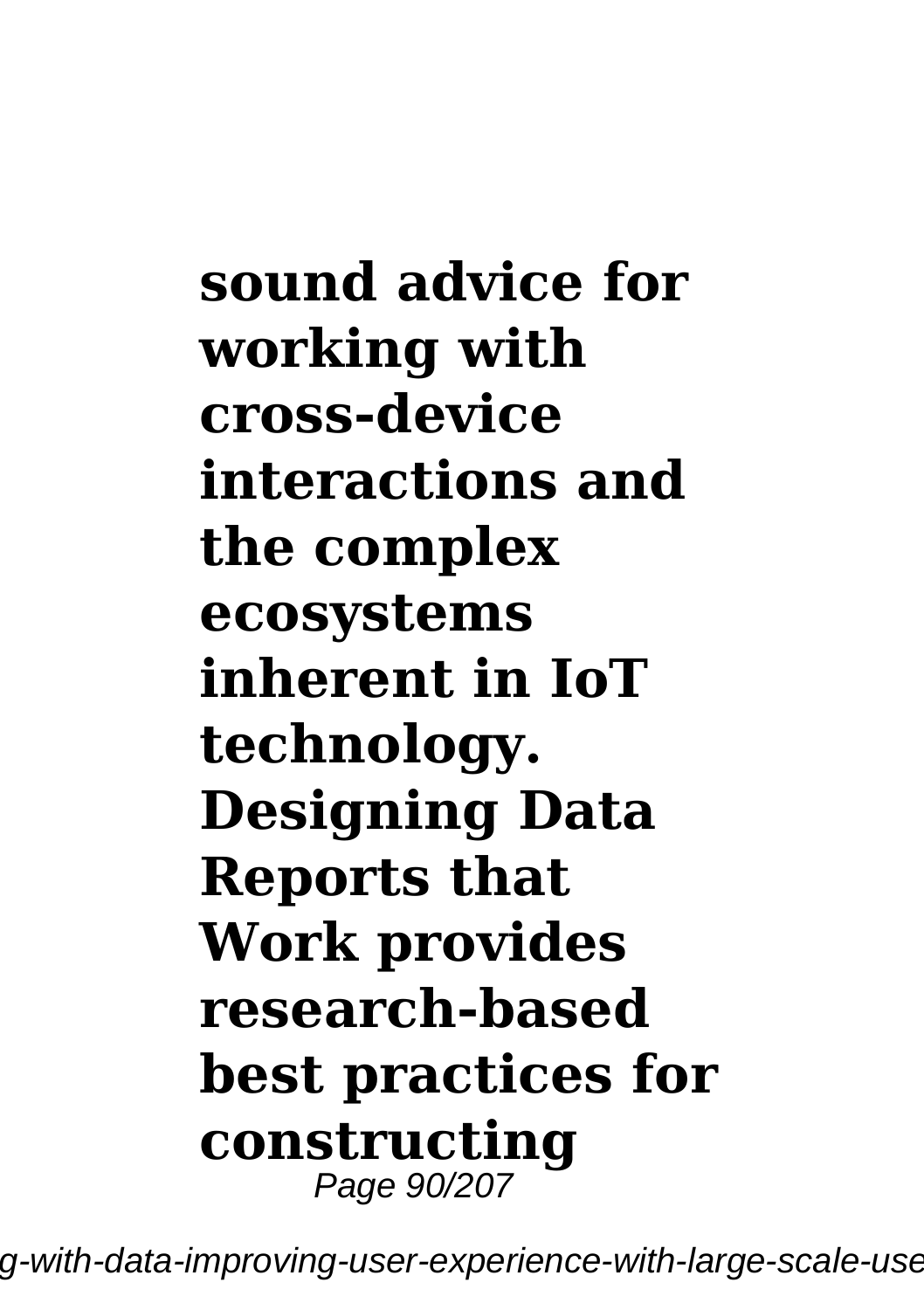**effective data systems in schools and for designing reports that are relevant, necessary, and easily understood. Clear and coherent data systems and data reports significantly** Page 91/207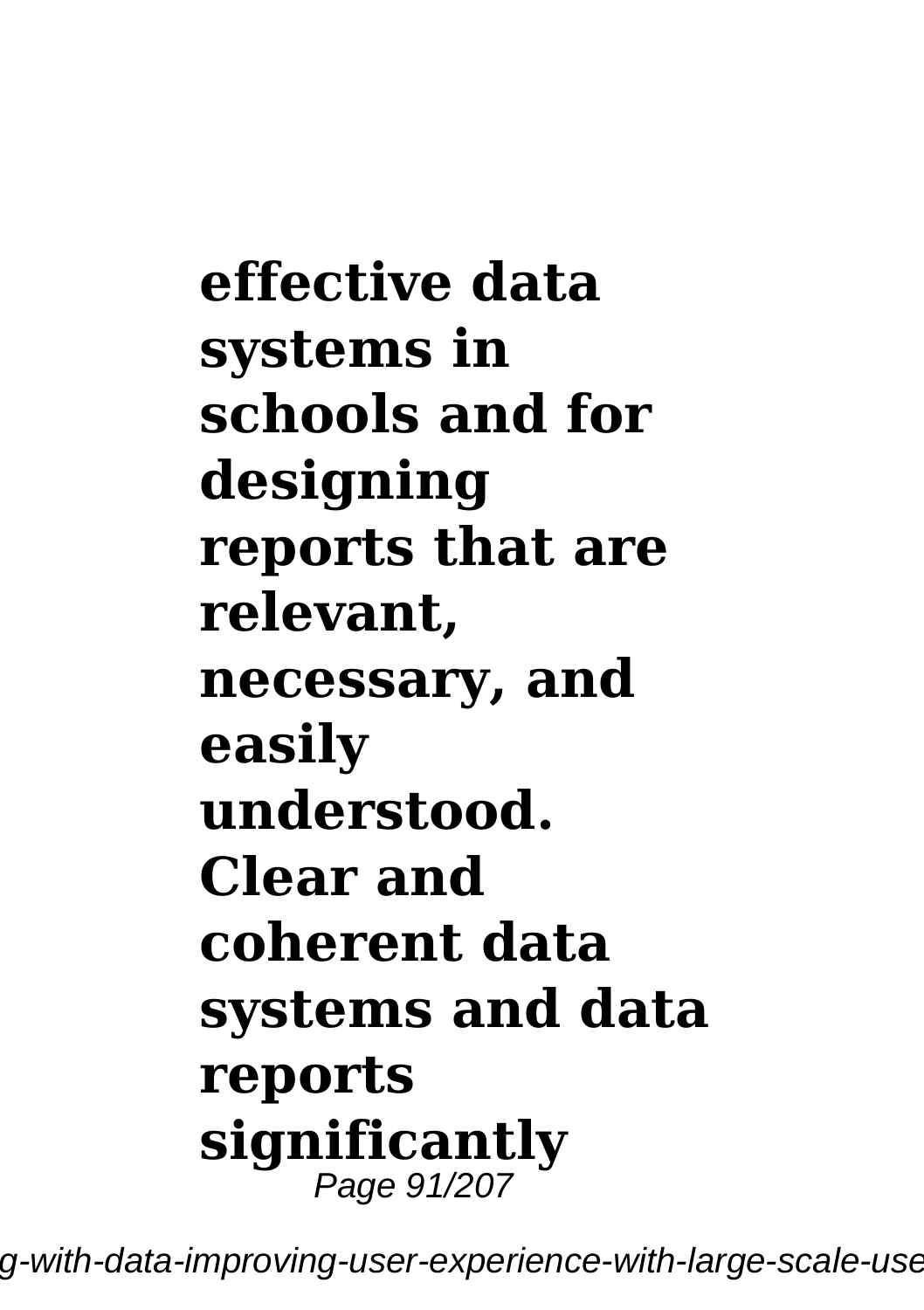**improve educators' data use and save educators time and frustration. The strategies in this book will help those responsible for designing education data re ports—including school leaders, administrators,** Page 92/207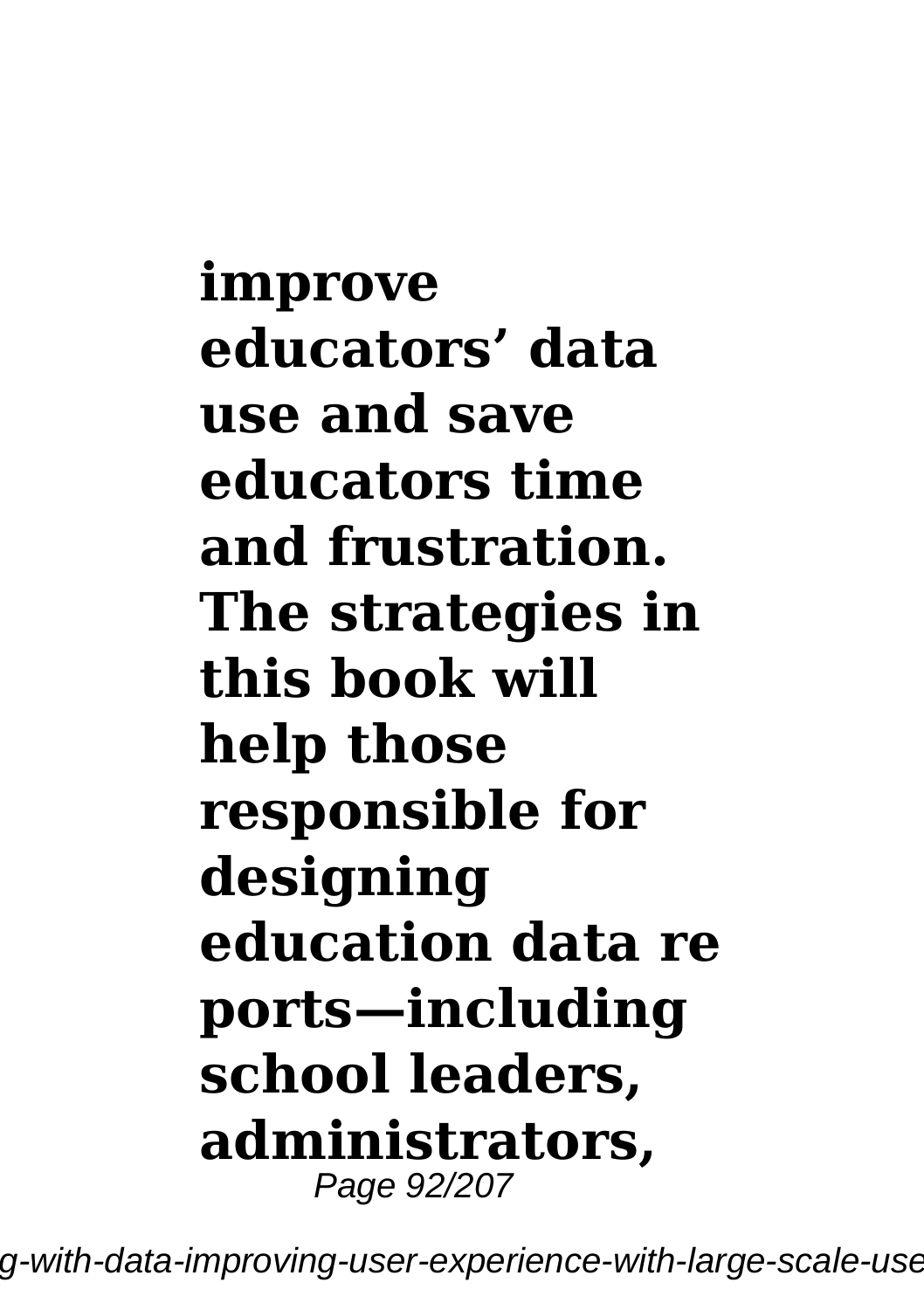**and educational technology vendors—to create productive data reports individualized for each school or district. This book breaks down the key concepts in creating and implementing data systems,** Page 93/207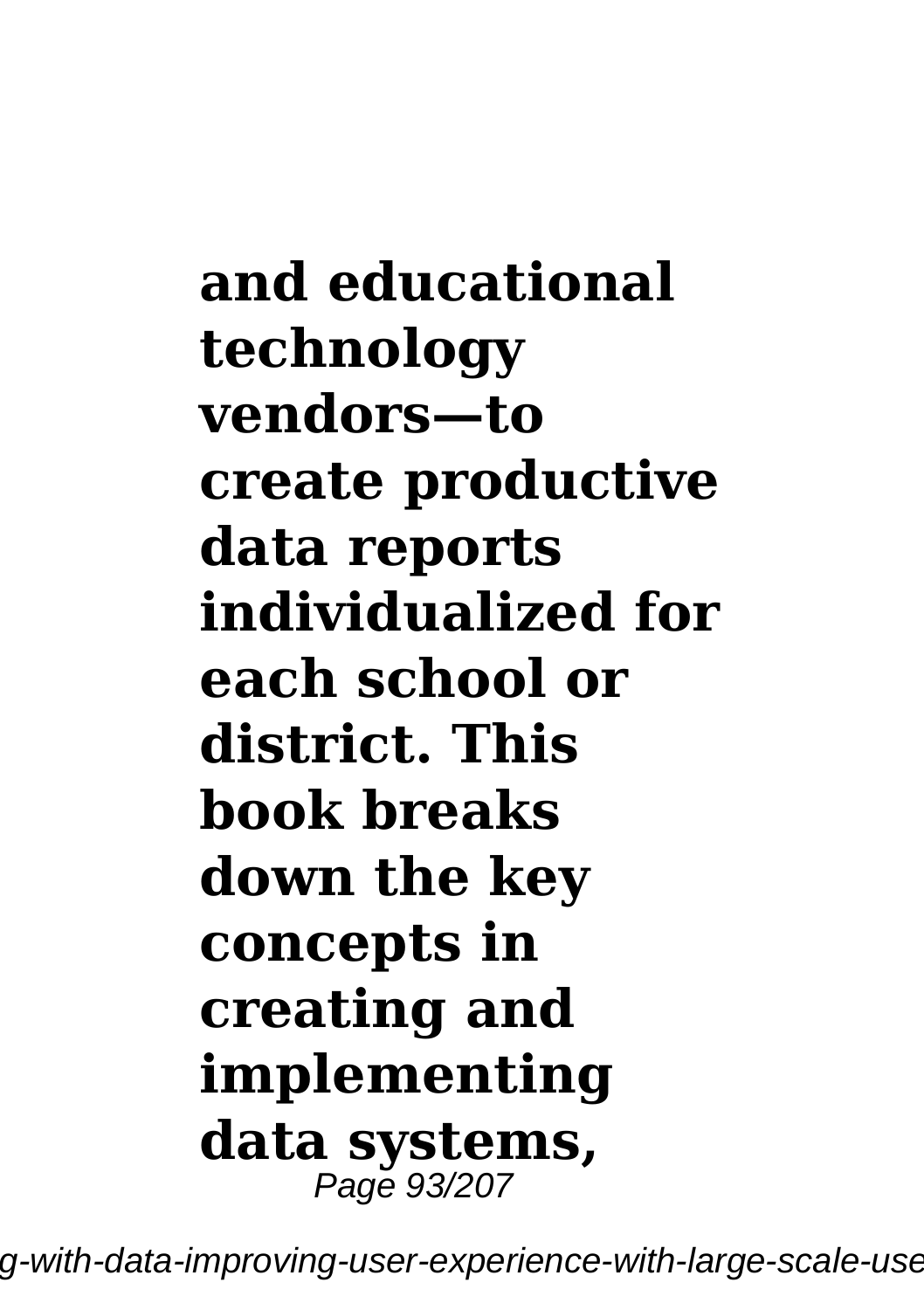**ensuring that you are a better partner with teachers and staff so they can work with and use data correctly and improve teaching and learning. An understanding of psychology—spec ifically the** Page 94/207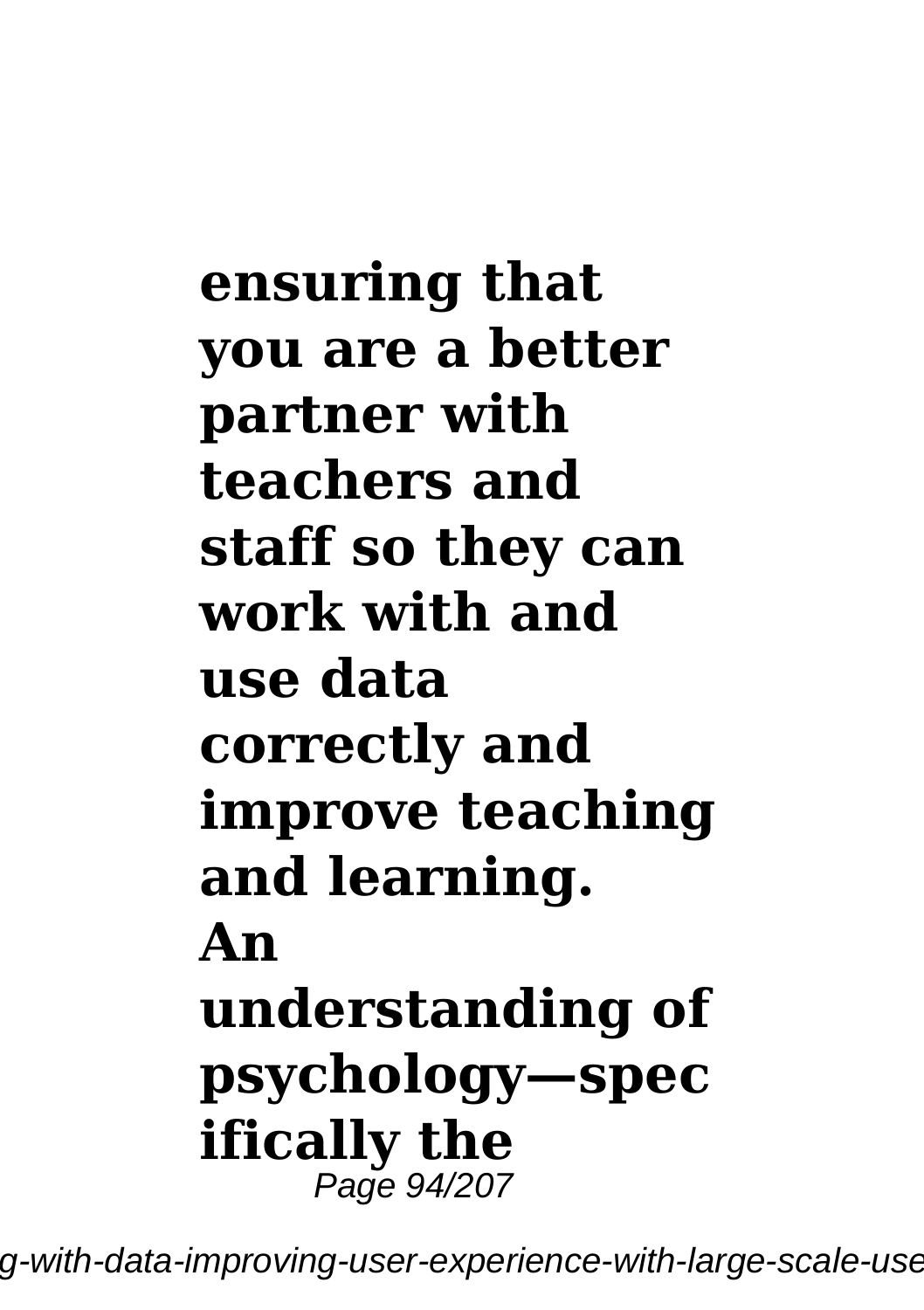**psychology behind how users behave and interact with digital interfaces—is perhaps the single most valuable nondesign skill a designer can have. The most elegant design can fail if it** Page 95/207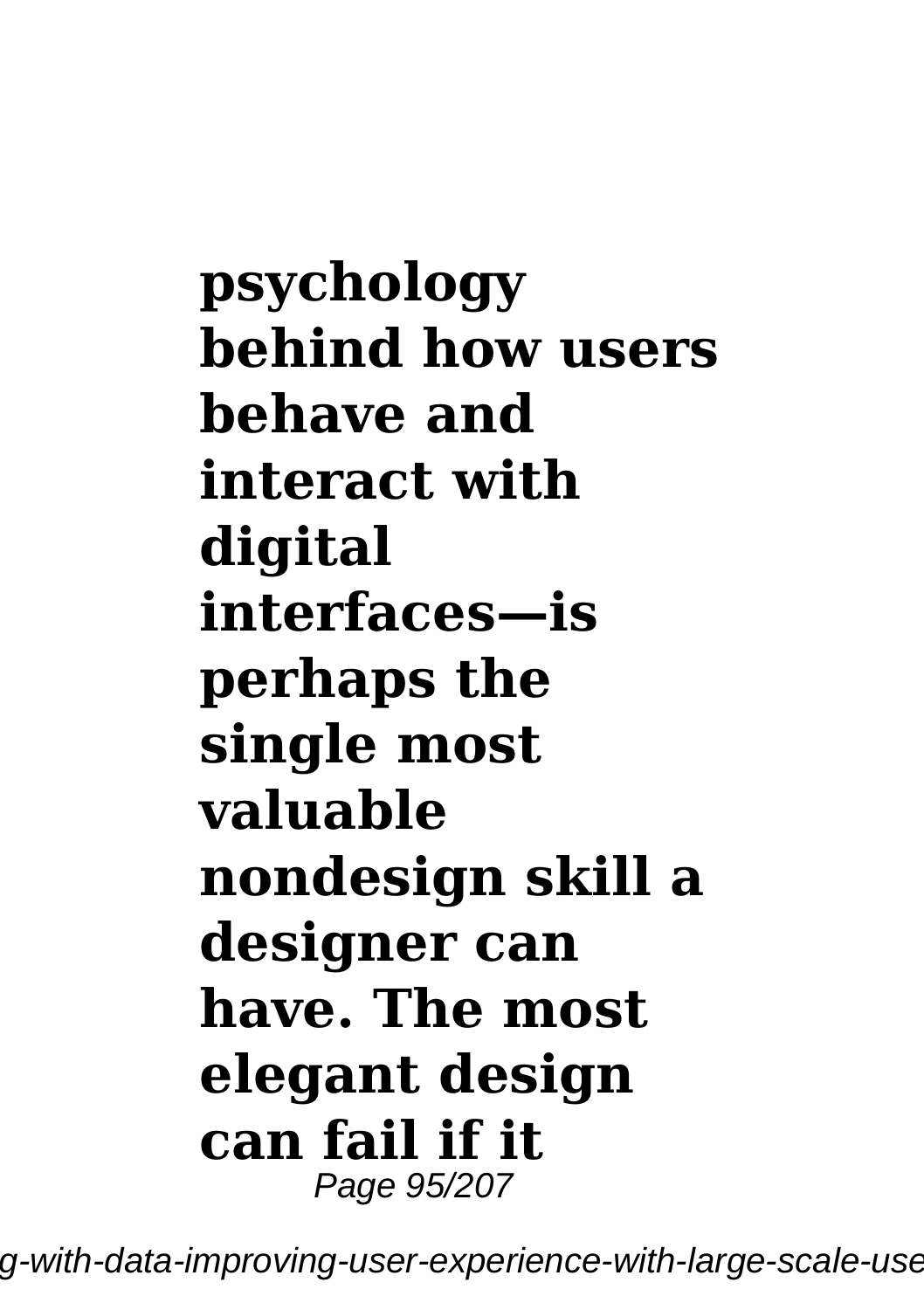**forces users to conform to the design rather than working within the "blueprint" of how humans perceive and process the world around them. This practical guide explains how you can apply key** Page 96/207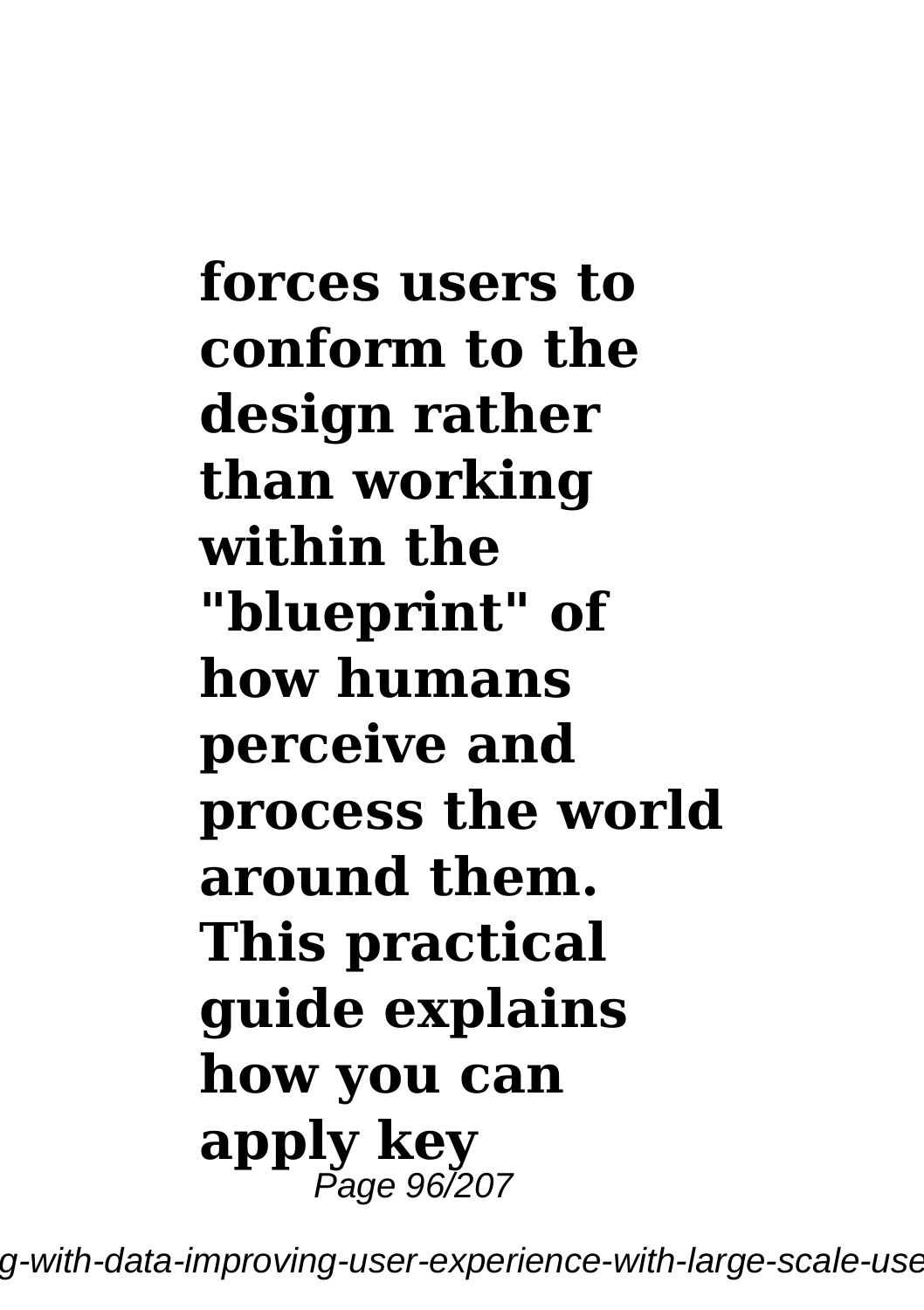**principles in psychology to build products and experiences that are more intuitive and human-centered. Author Jon Yablonski deconstructs familiar apps and experiences to provide clear examples of how** Page 97/207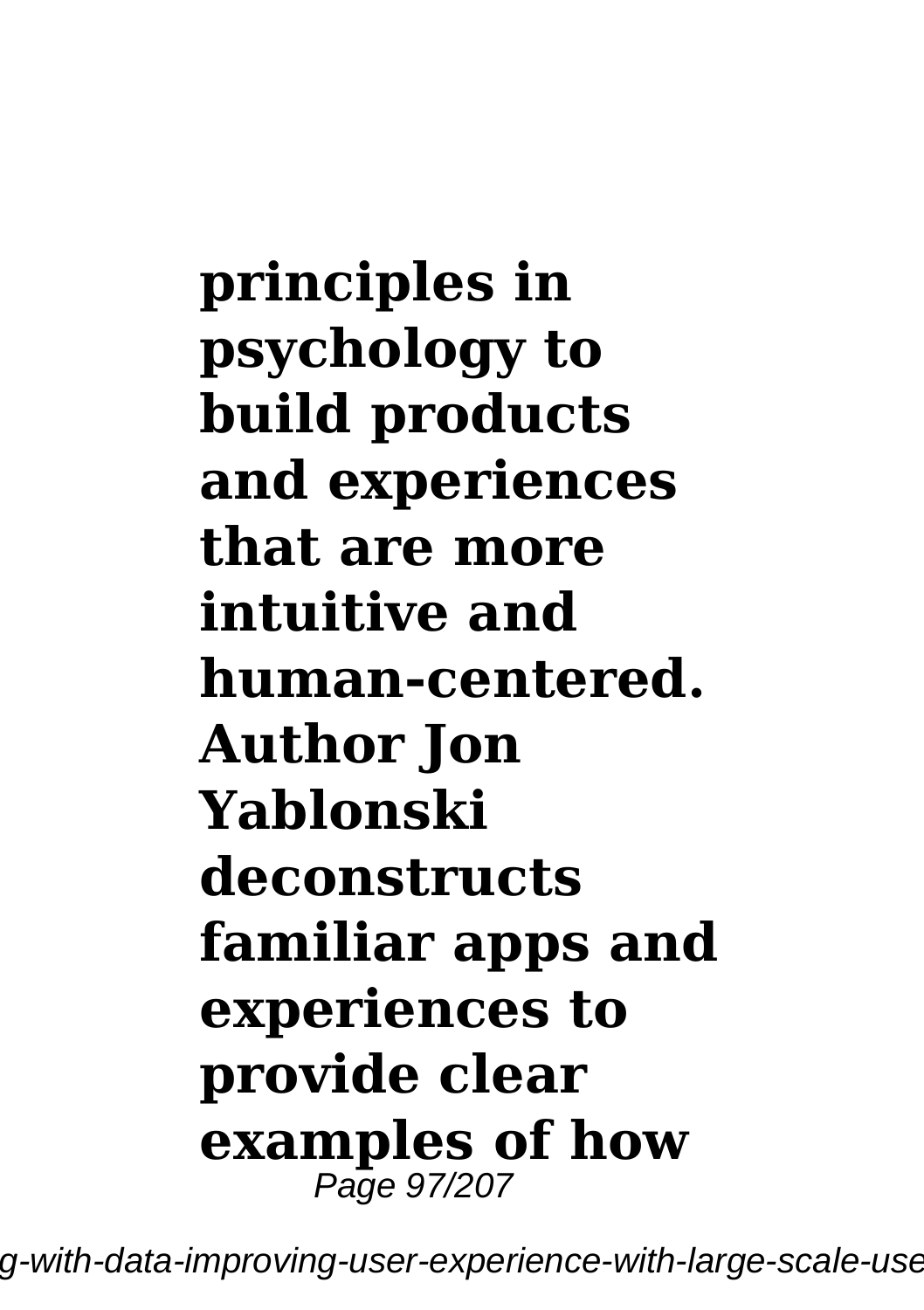**UX designers can build experiences that adapt to how users perceive and process digital interfaces. You'll learn: How aesthetically pleasing design creates positive responses The principles from psychology most** Page 98/207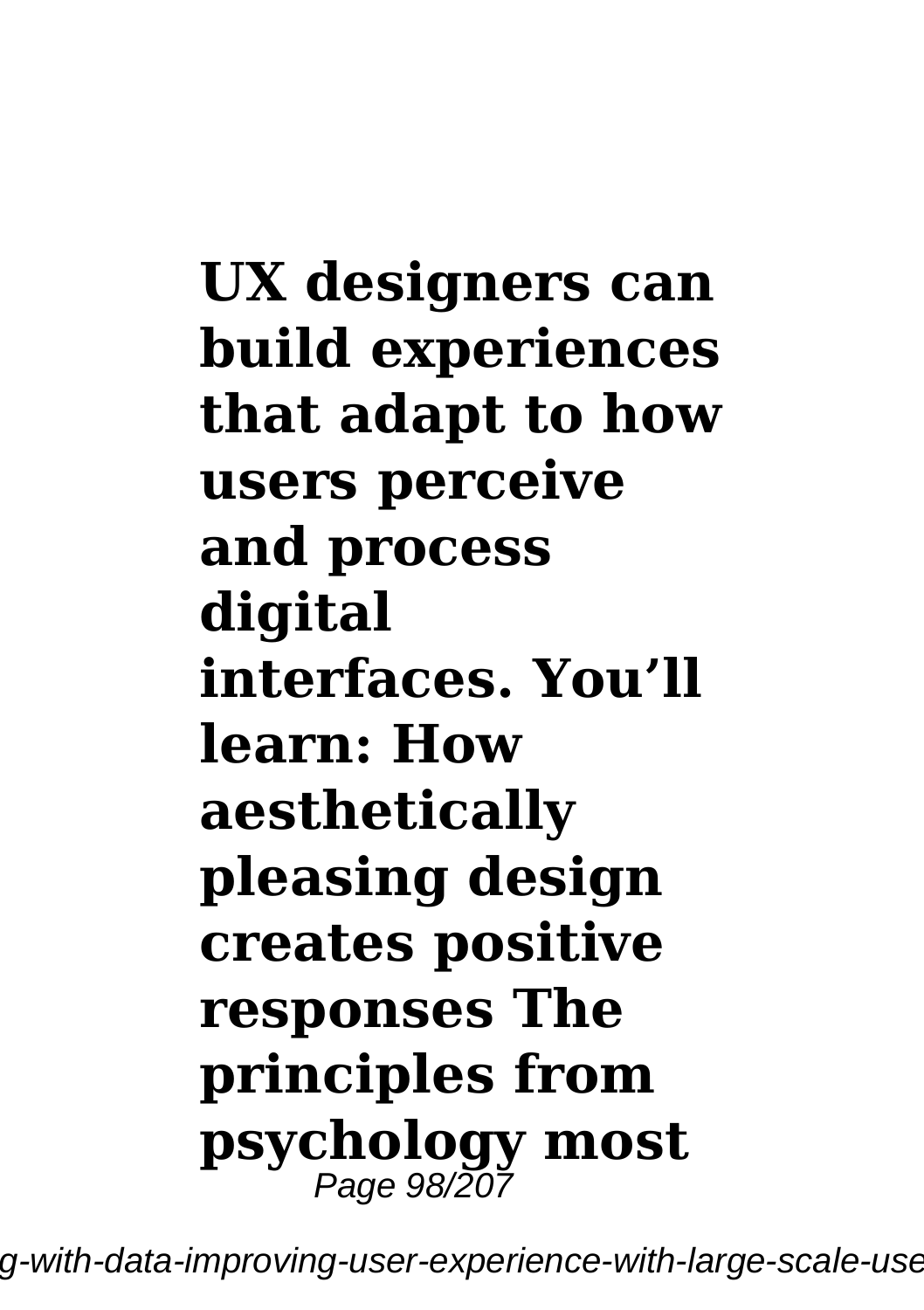**useful for designers How these psychology principles relate to UX heuristics Predictive models including Fitts's law, Jakob's law, and Hick's law Ethical implications of using psychology in design A** Page 99/207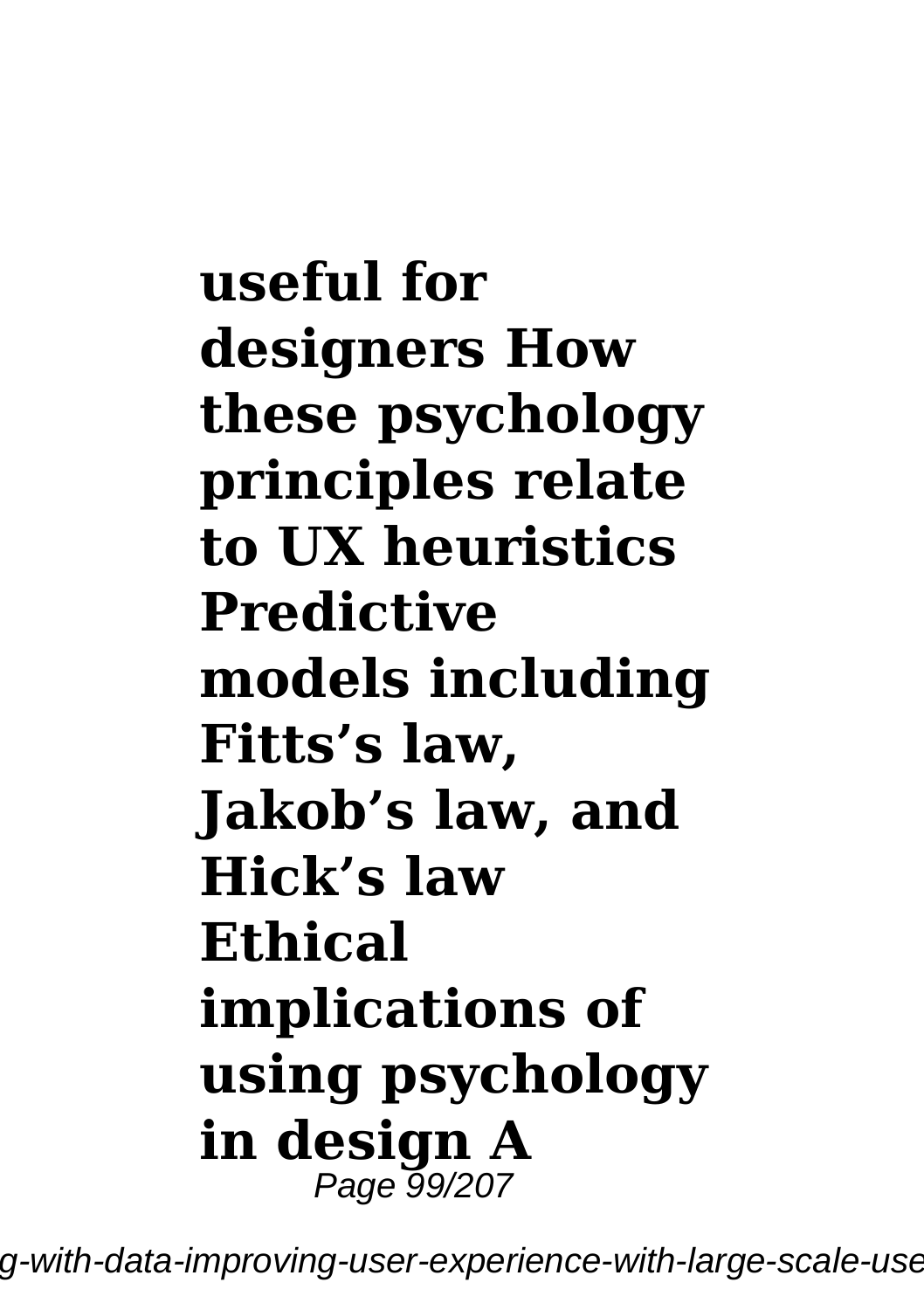**framework for applying these principles Designing Data Reports that Work Designing Data Visualizations A Practical Guide to Designing Better Products and Services Tackling Complexity in the** Page 100/207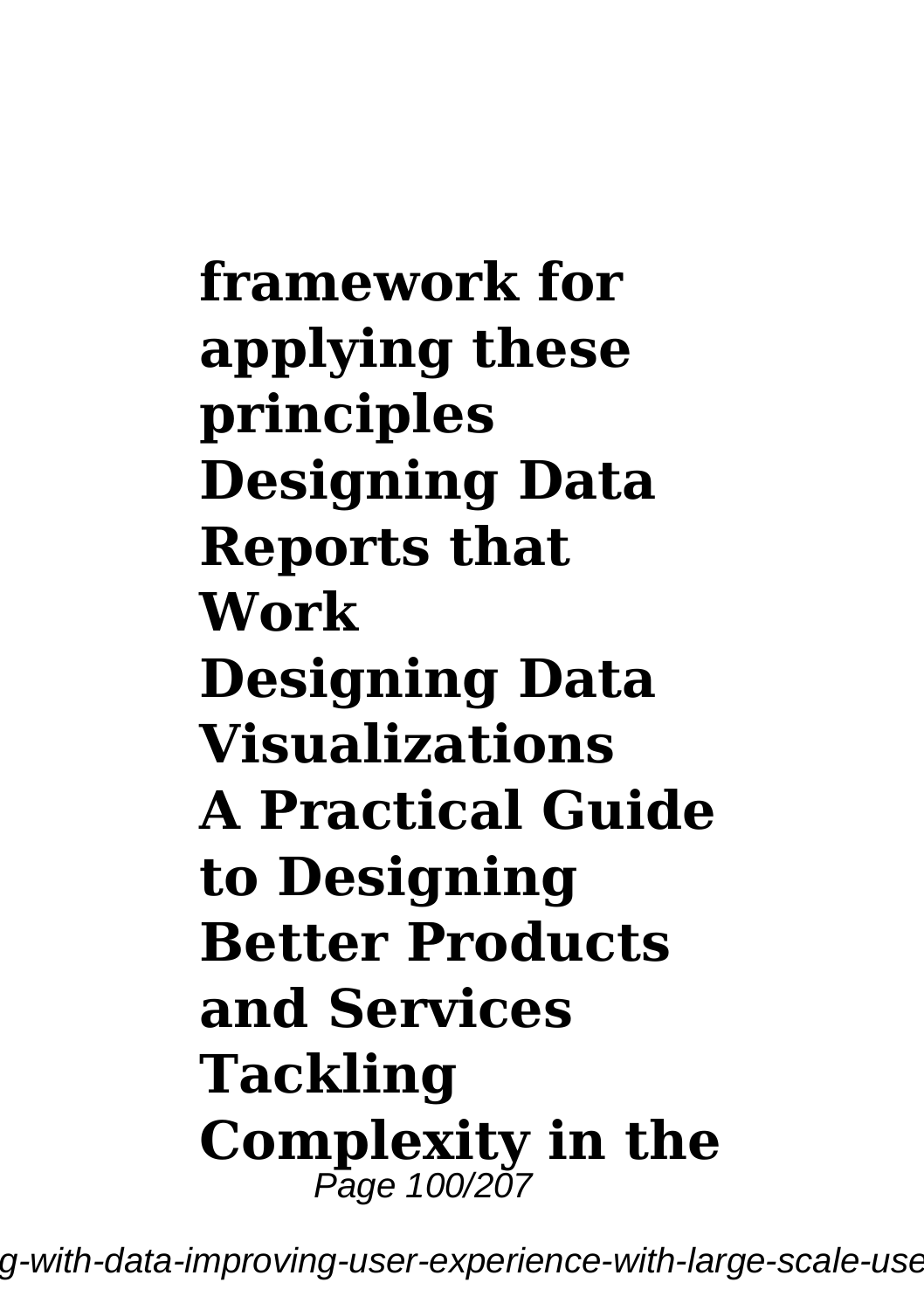**Heart of Software Foundations for Designing User-Centered Systems Applying Lean Principles to Improve User Experience Designing Data-Intensive Web Applications** *Whether you're* Page 101/207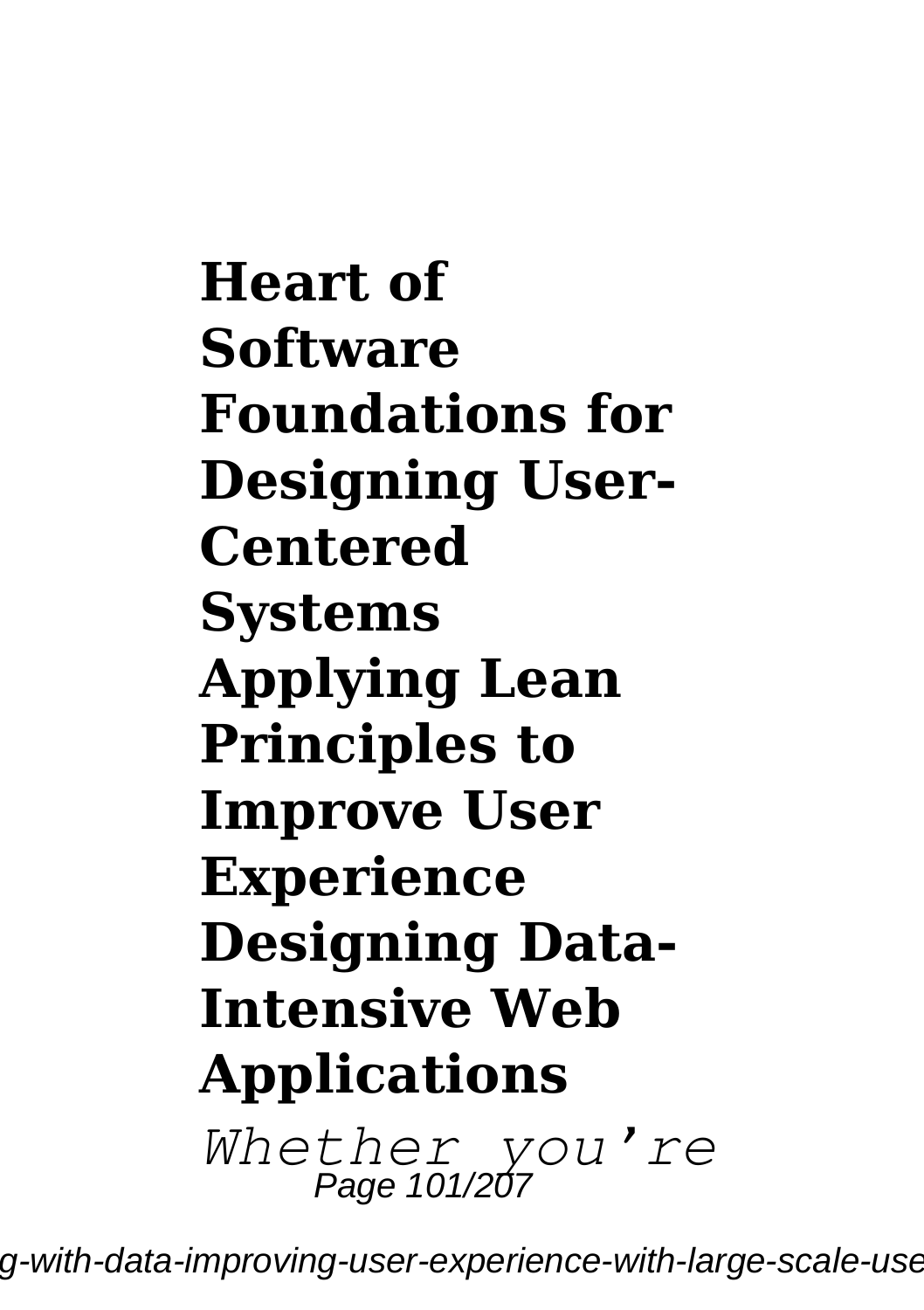*designing consumer electronics, medical devices, enterprise Web apps, or new ways to check out at the supermarket, today's digita lly-enabled* Page 102/207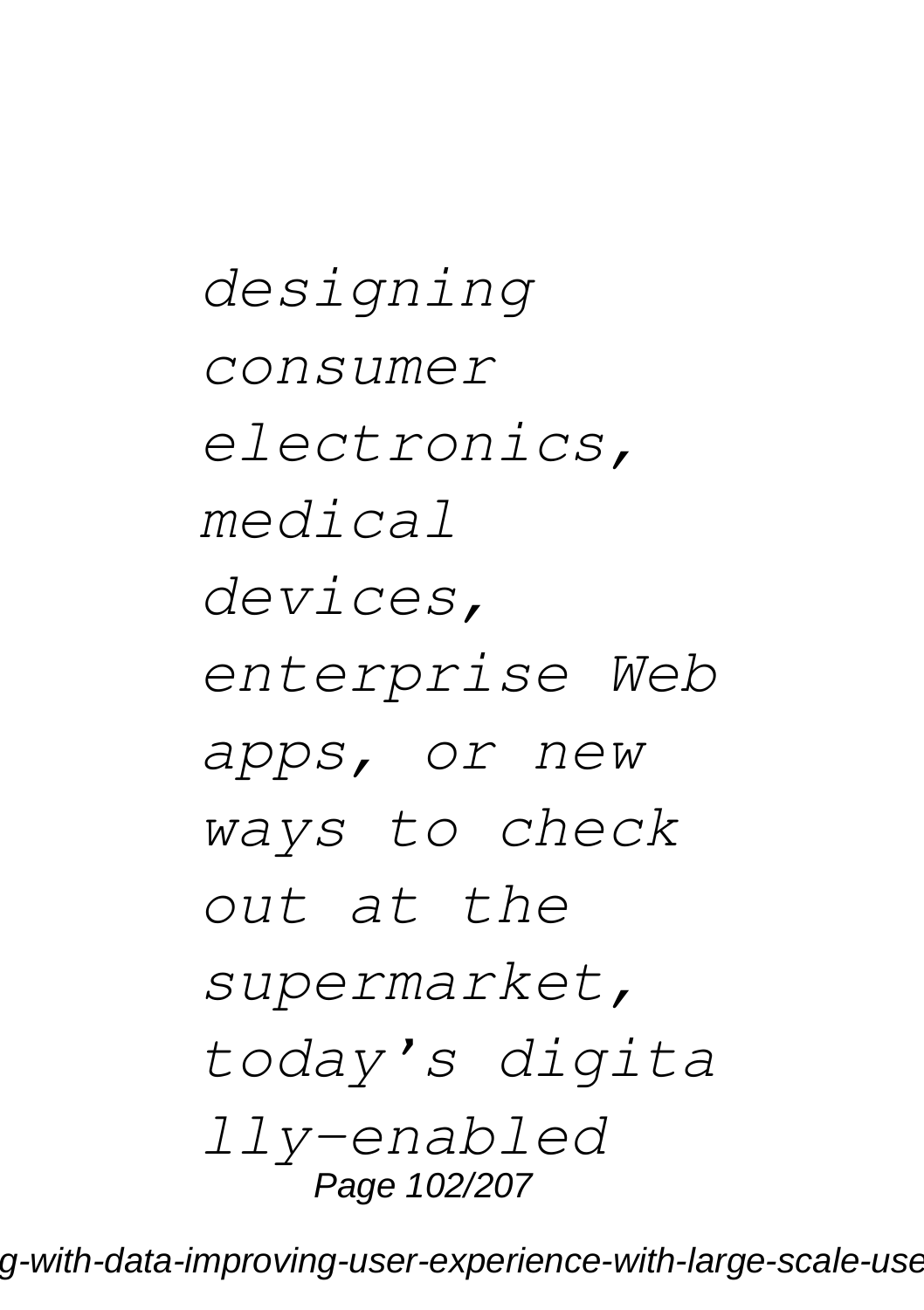*products and services provide both great opportunities to deliver compelling*  $\overline{U}$  $S$  $\ominus$  $\overline{r}$ *experiences and great risks of driving your* Page 103/207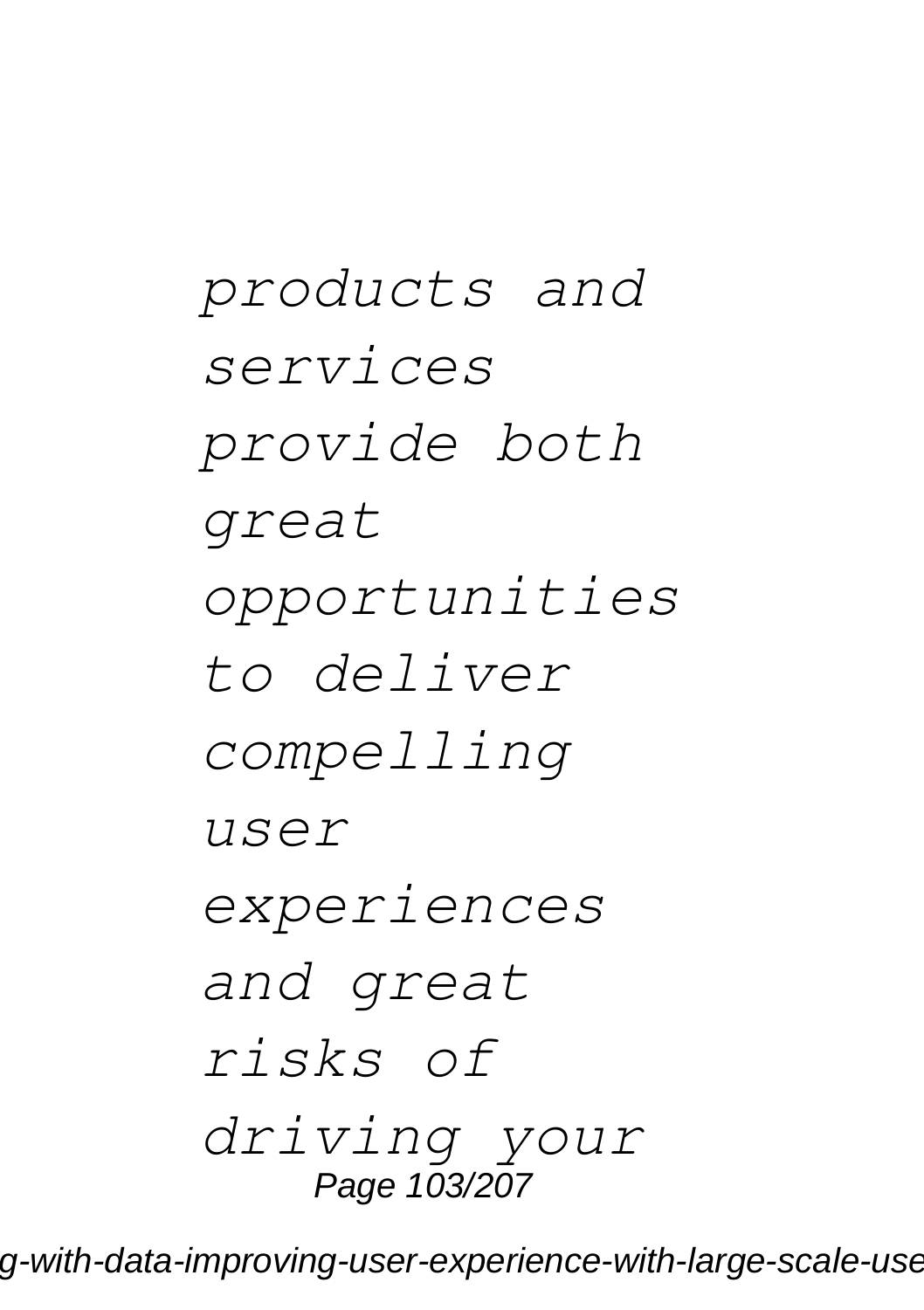*customers crazy with complicated, confusing technology. Designing successful products and services in the digital age requires a multi-*Page 104/207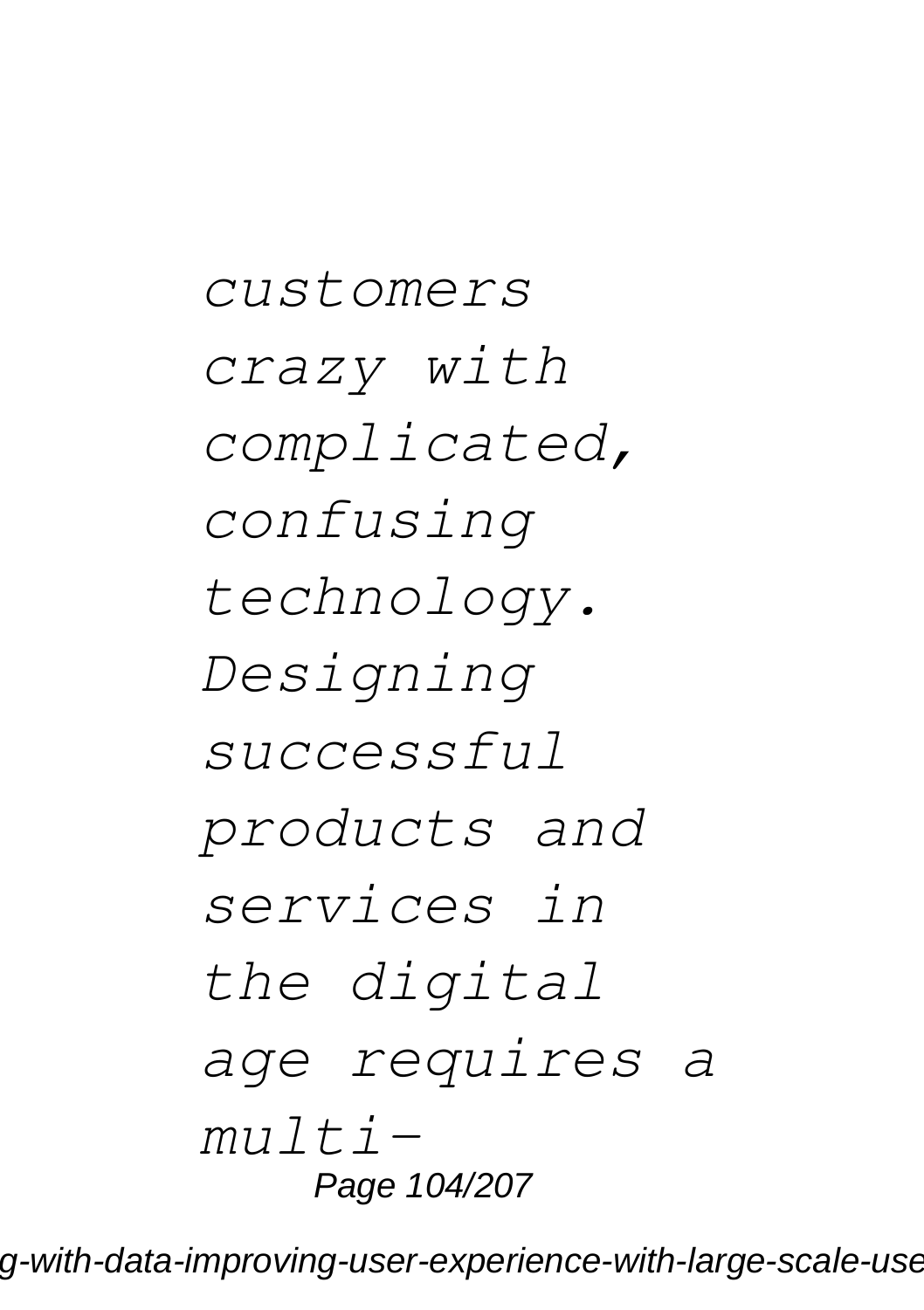*disciplinary team with expertise in interaction design, visual design, industrial design, and other disciplines. It also takes the ability to* Page 105/207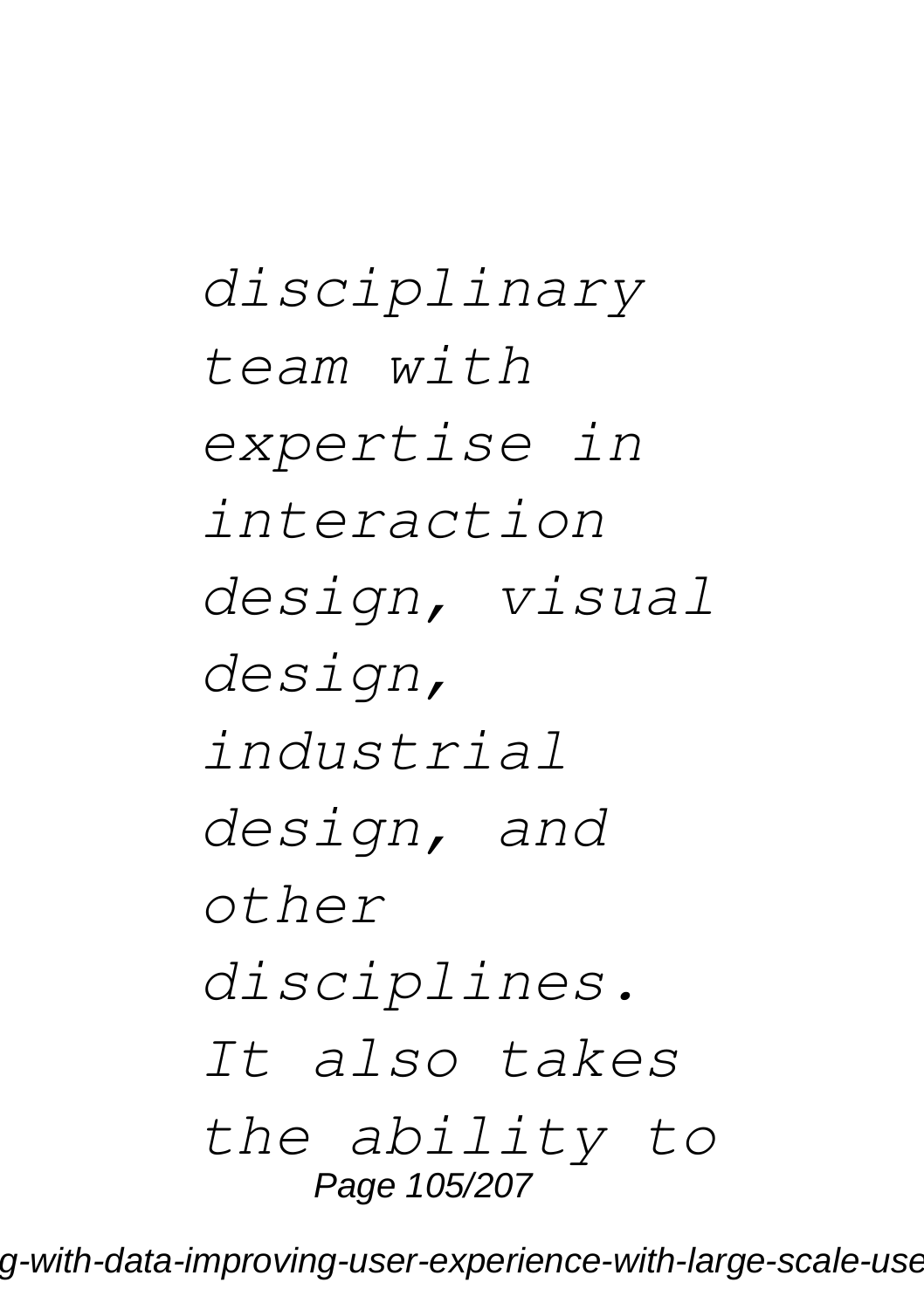*come up with the big ideas that make a desirable product or service, as well as the skill and perseverance to execute on the thousand small ideas* Page 106/207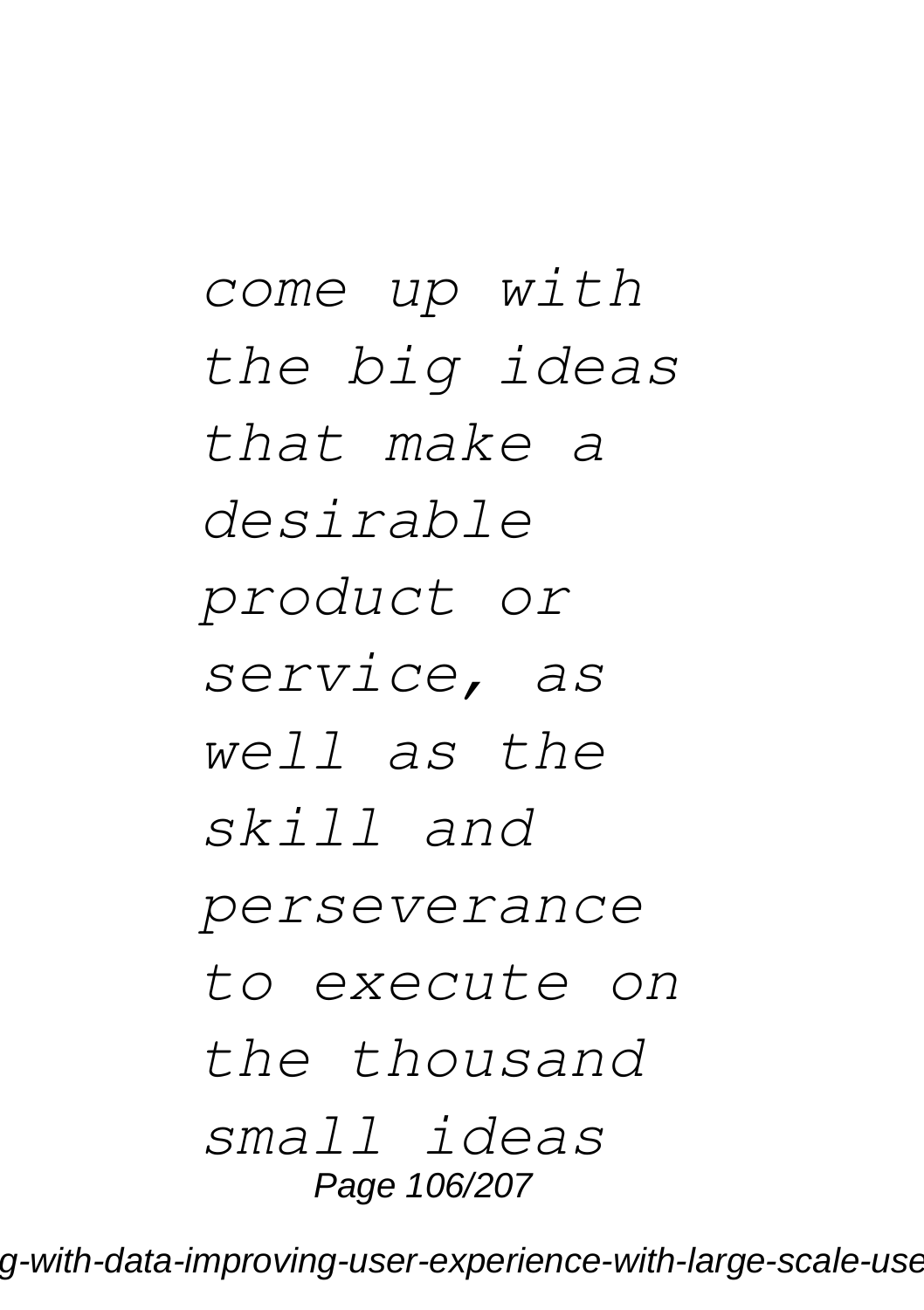*that get your design into the hands of users. It requires expertise in project management, user research, and consensusbuilding. This comprehensive,* Page 107/207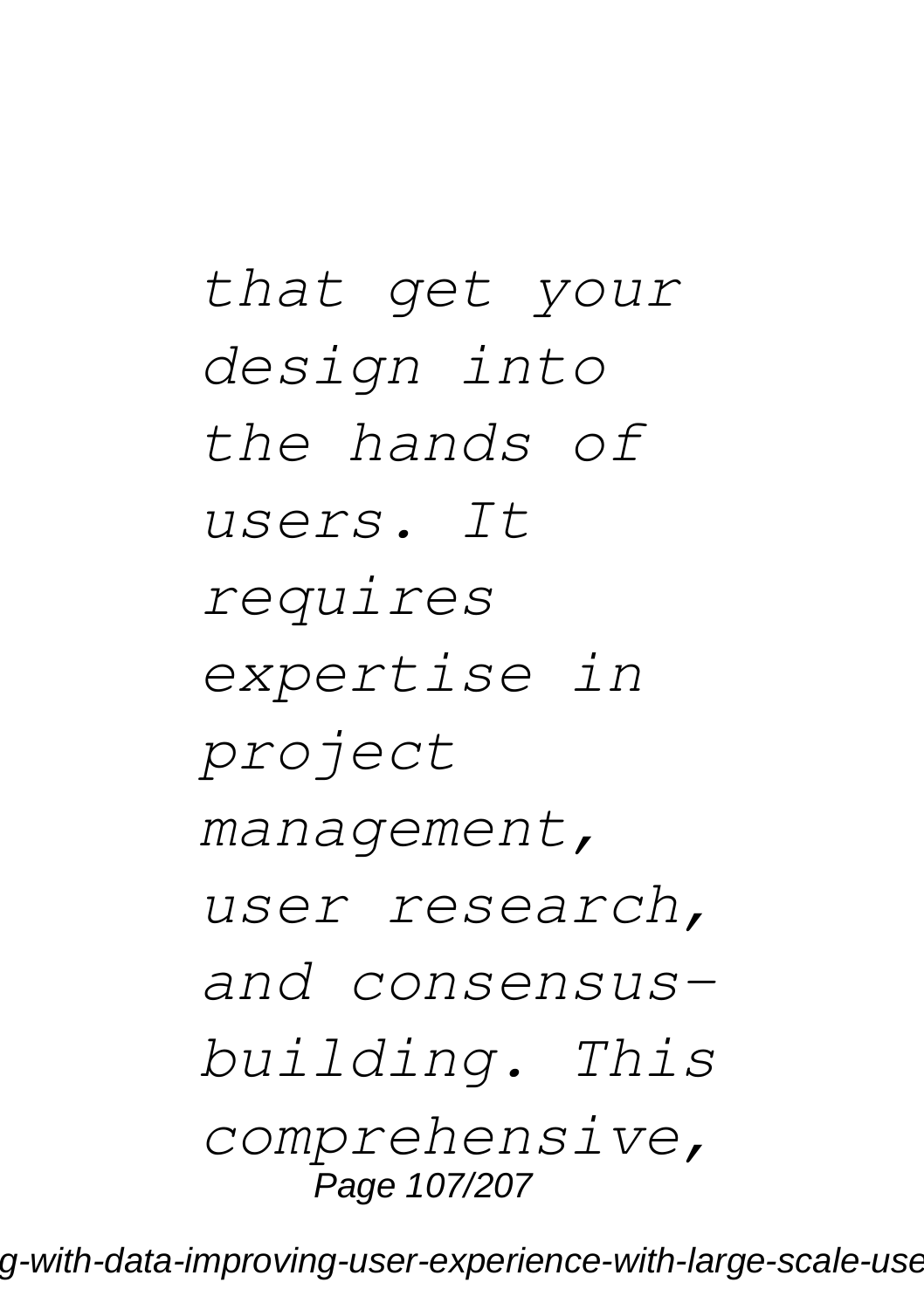*full-color volume addresses all of these and more with detailed howto information, real-life examples, and exercises. Topics include* Page 108/207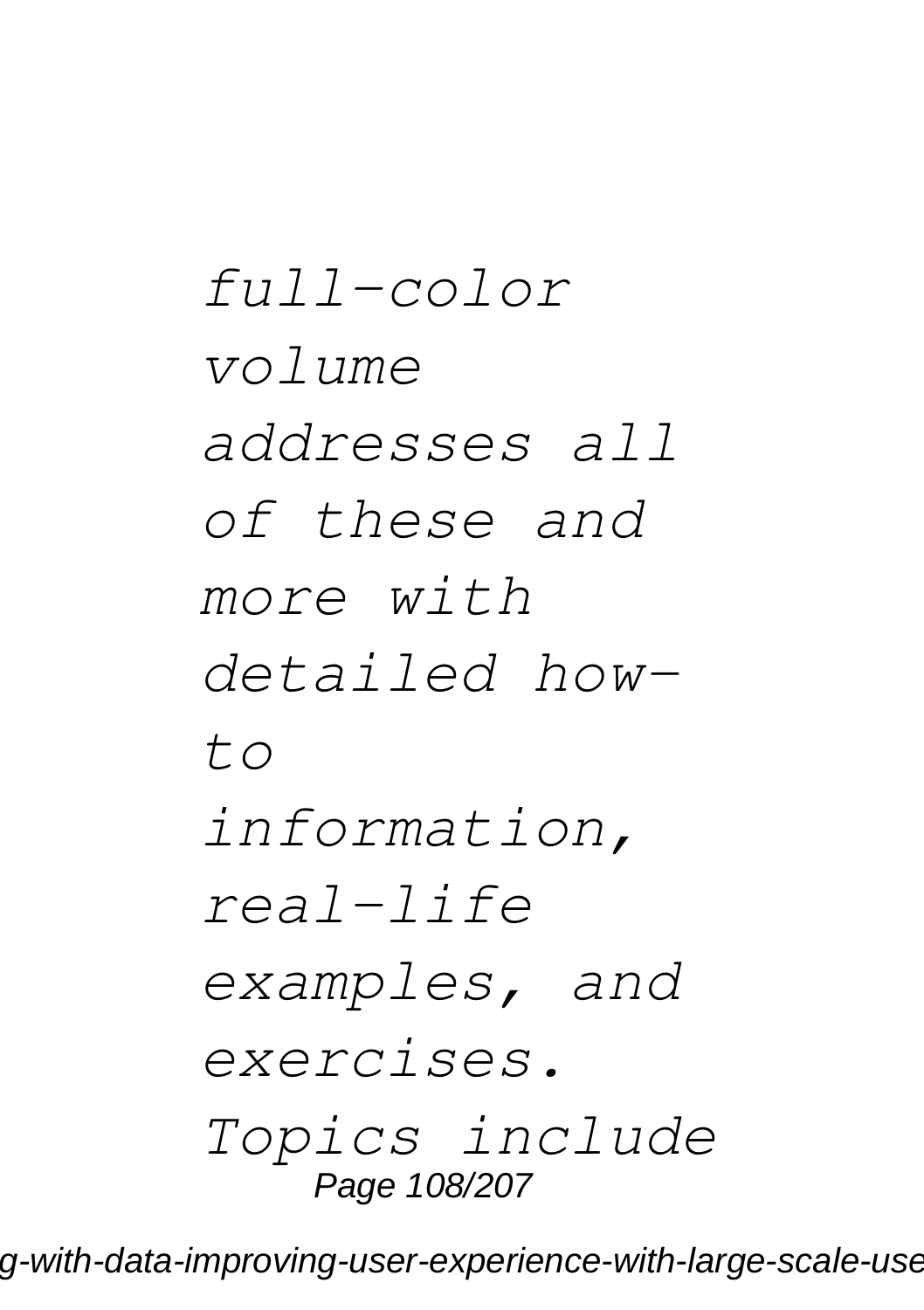*assembling a design team, planning and conducting user research, analyzing your data and turning it into personas, using scenarios to drive* Page 109/207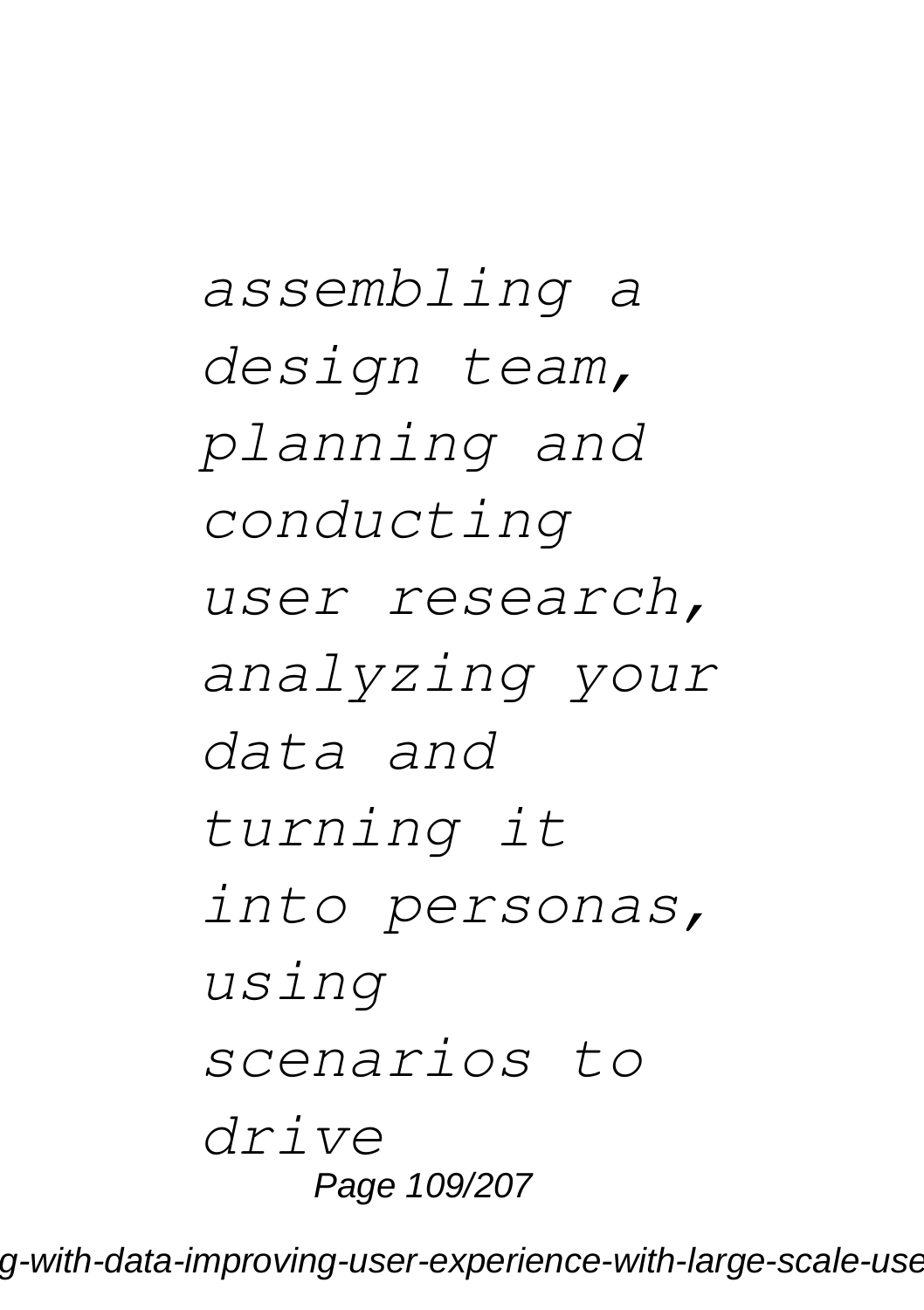*requirements definition and design, collaborating in design meetings, evaluating and iterating your design, and documenting finished design in a* Page 110/207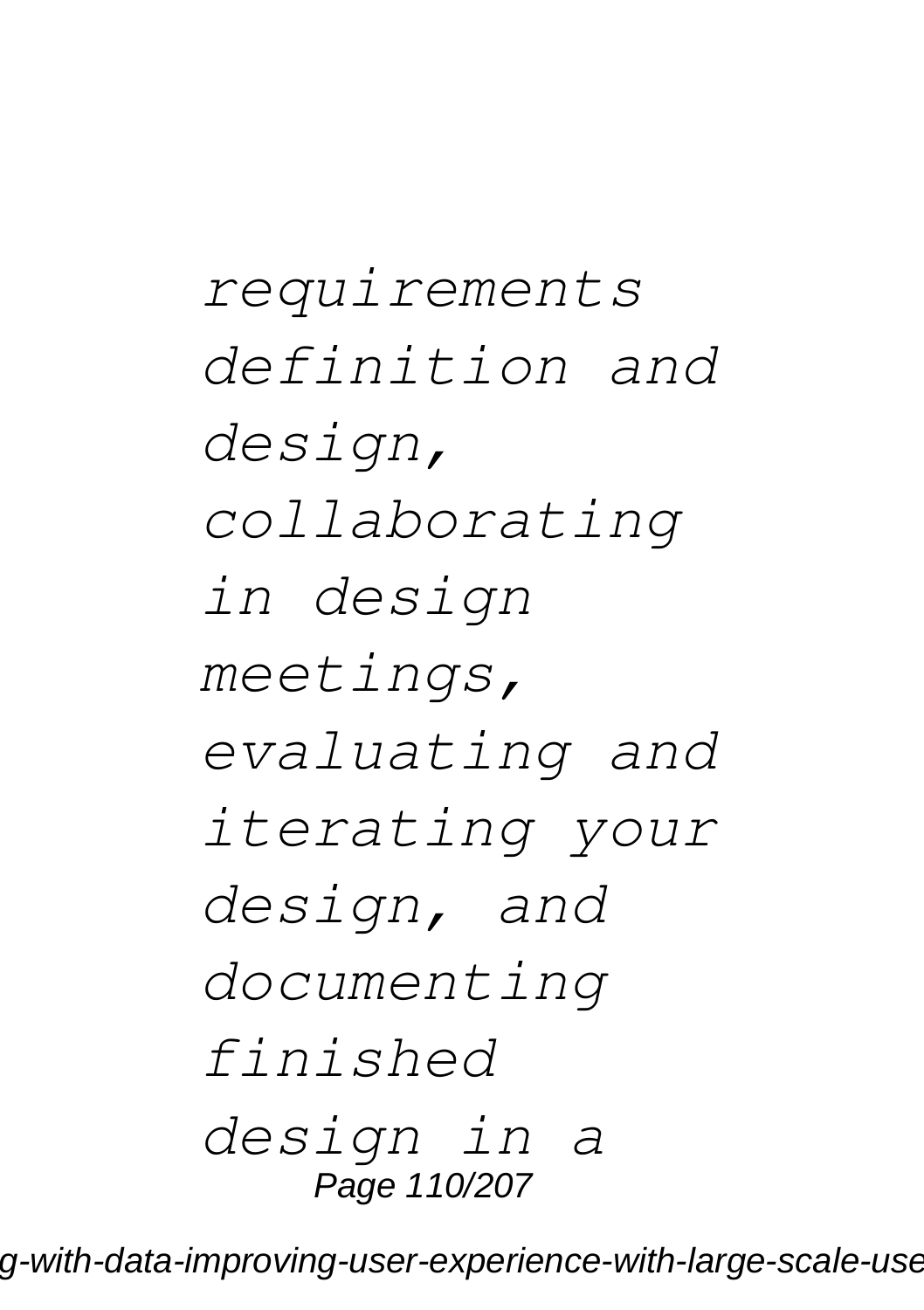*way that works for engineers and stakeholders alike. Provides information on designing easyto-use interfaces. The most prominent Web* Page 111/207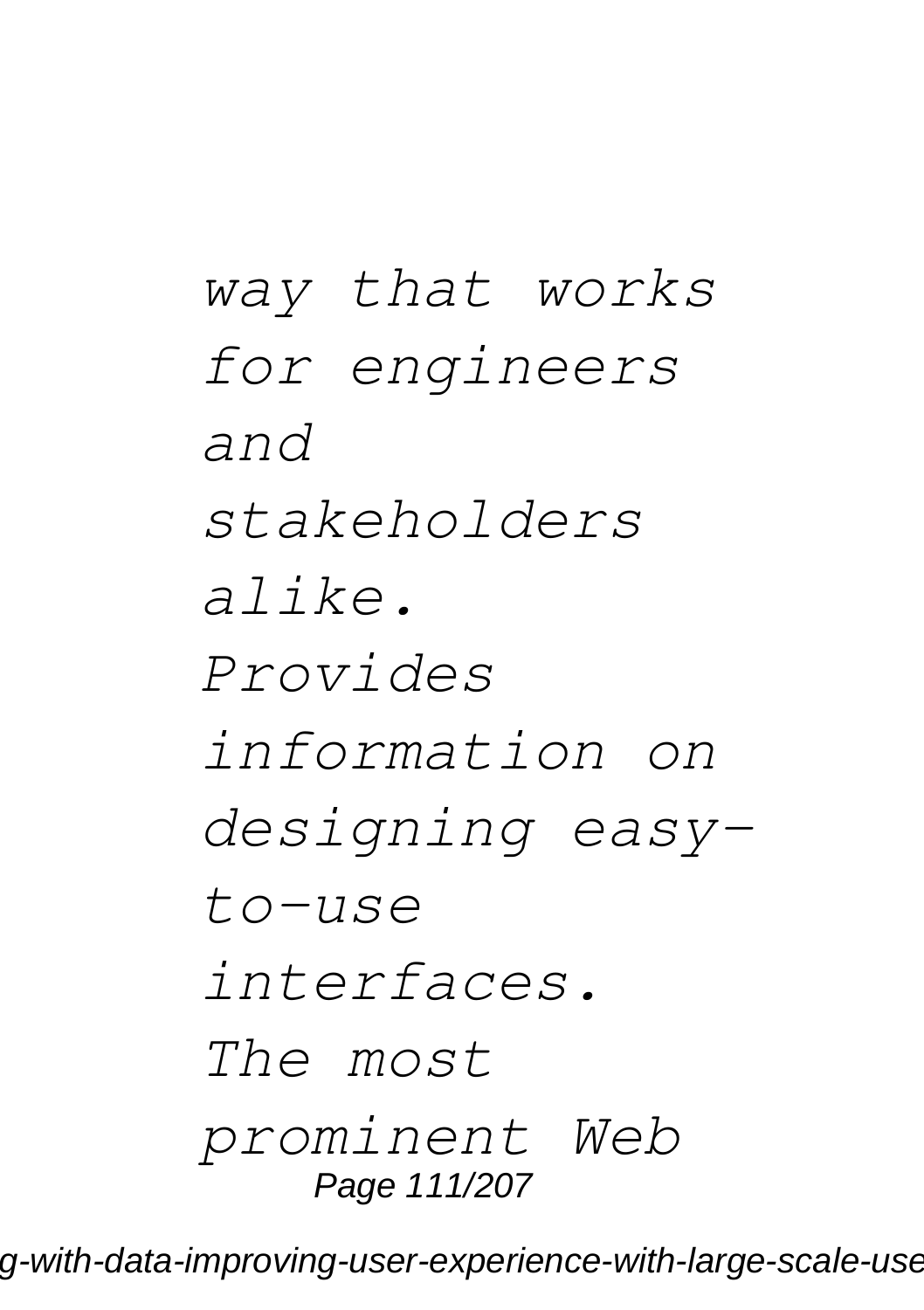*applications in use today are dataintensive. Scores of database management systems across the Internet access and maintain large amounts of* Page 112/207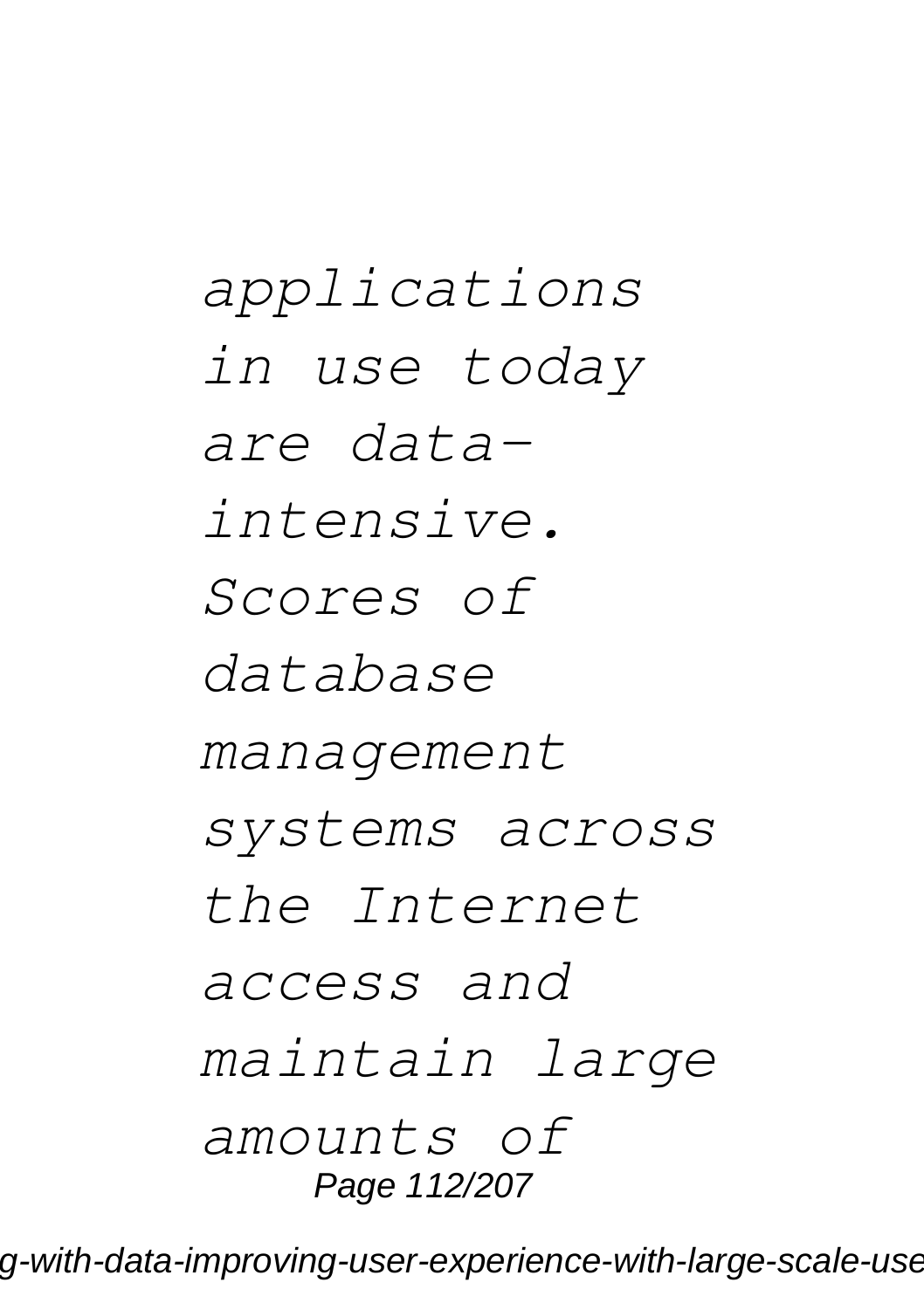*structured data for ecommerce, online trading, banking, digital libraries, and other highvolume sites. Developing and maintaining these data-*Page 113/207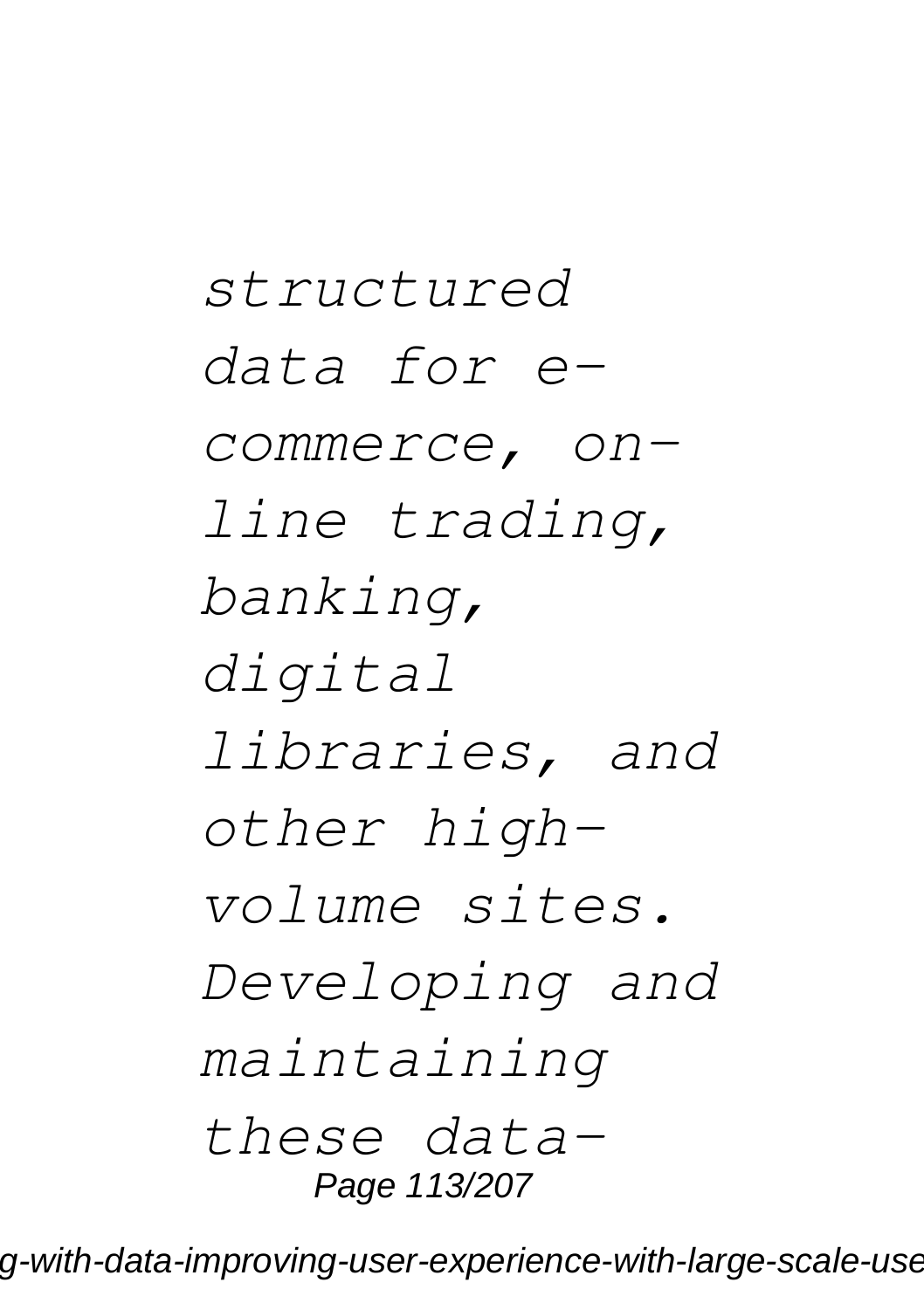*intensive applications is an especially complex, multidisciplinary activity, requiring all the tools and techniques that software engineering* Page 114/207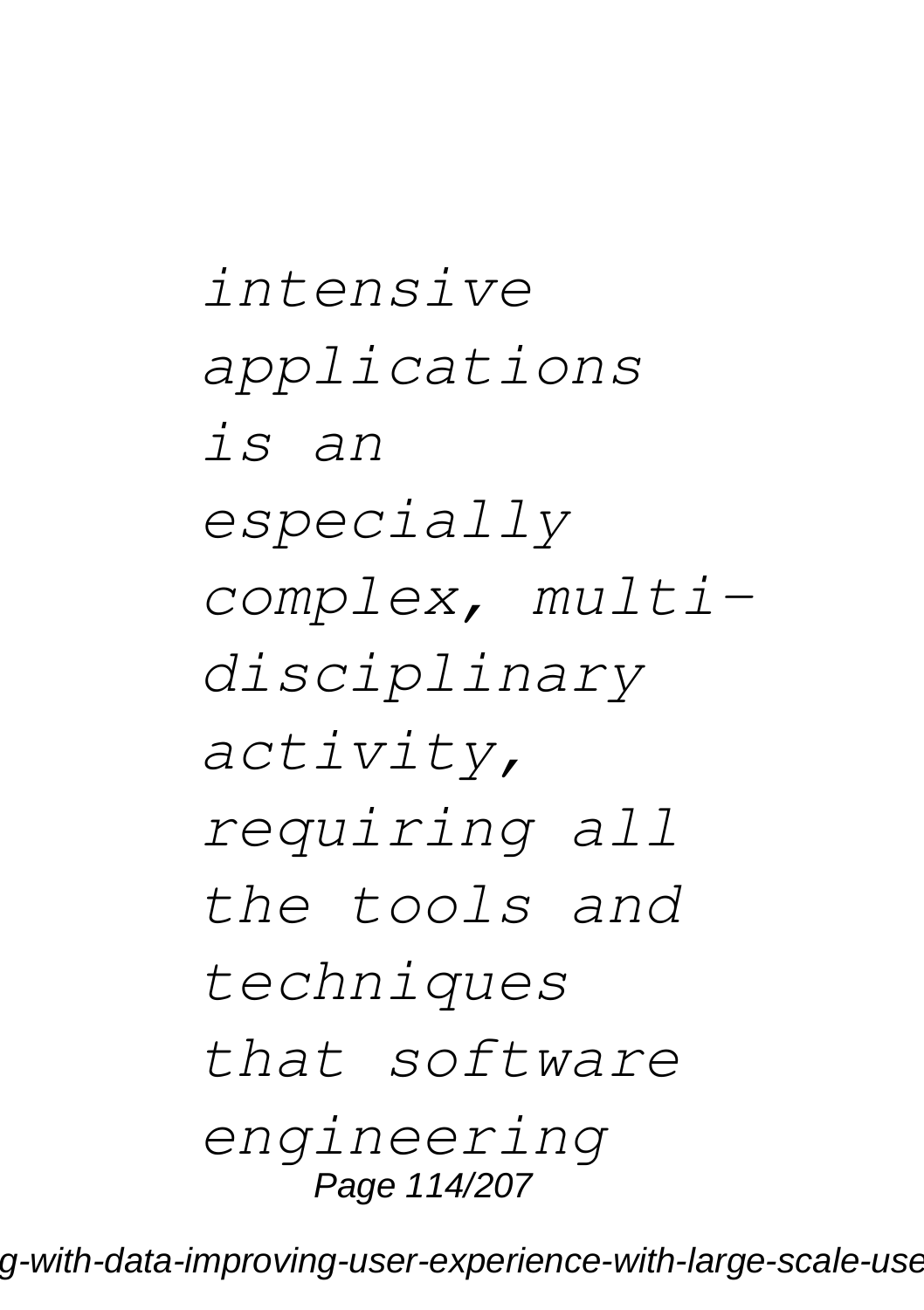*can provide. This book represents a breakthrough for Web application developers. Using hundreds of illustrations and an elegant intuitive* Page 115/207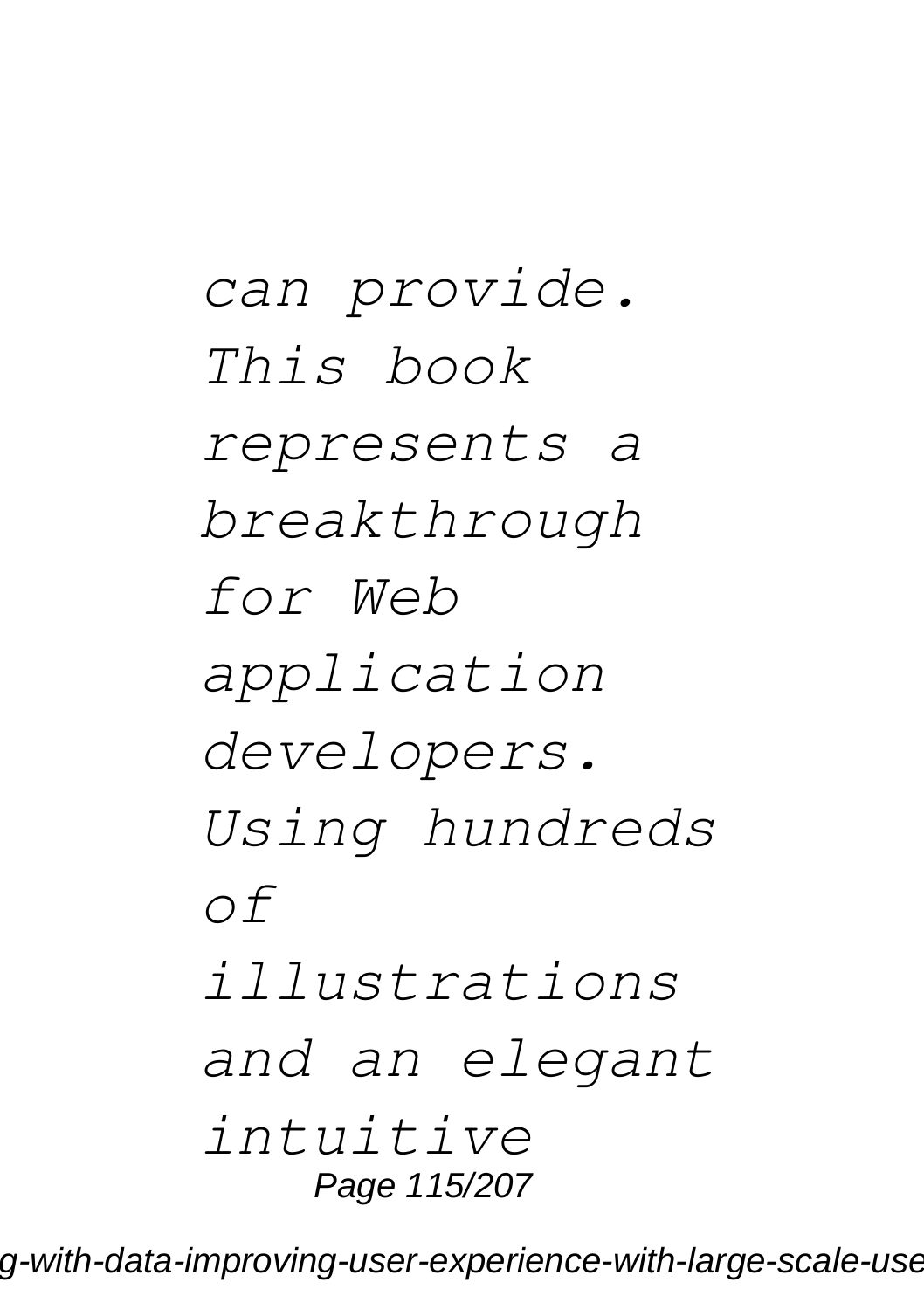## *modeling language, the authors—all in ternationallyknown database researchers—pr esent a methodology that fully exploits the conceptual modeling* Page 116/207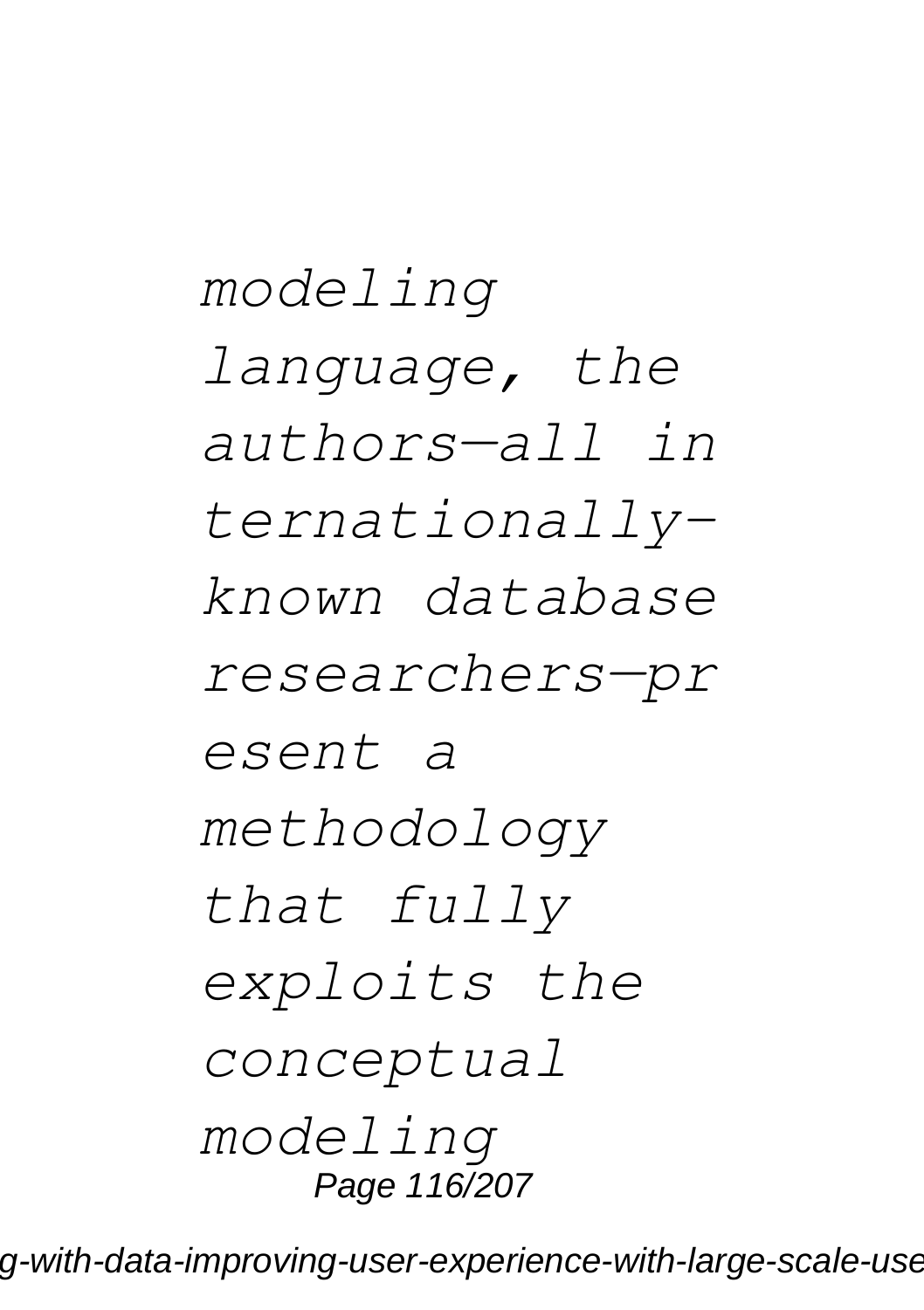*approach of software engineering, from idea to application. Readers will learn not only how to harness the design technologies of relational databases for* Page 117/207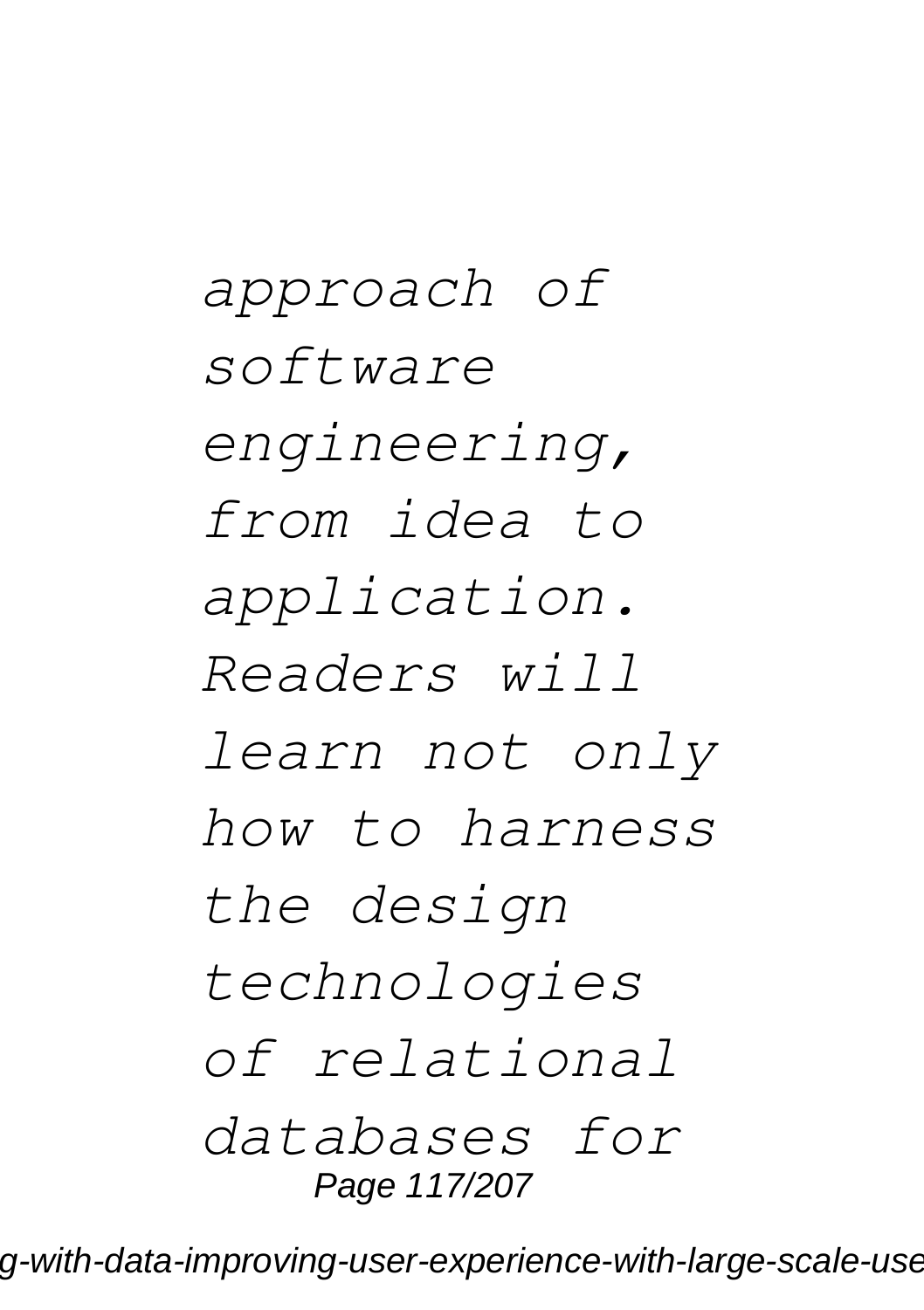*use on the Web, but also how to transform their conceptual designs of data-intensive Web applications into effective software* Page 118/207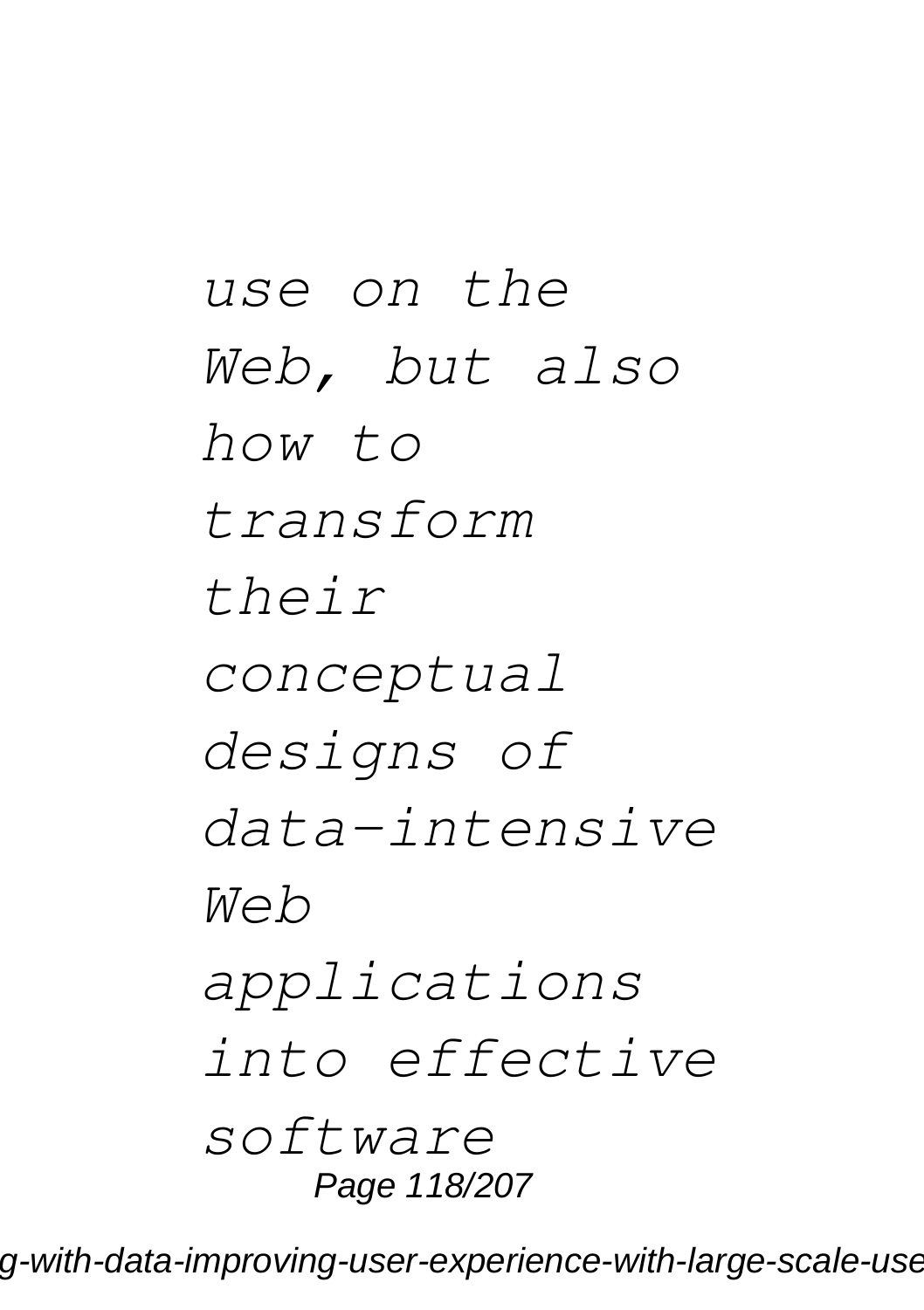*components. \* A fully selfcontained introduction and practitioner's guide suitable for both technical and non-technical members of staff, as well* Page 119/207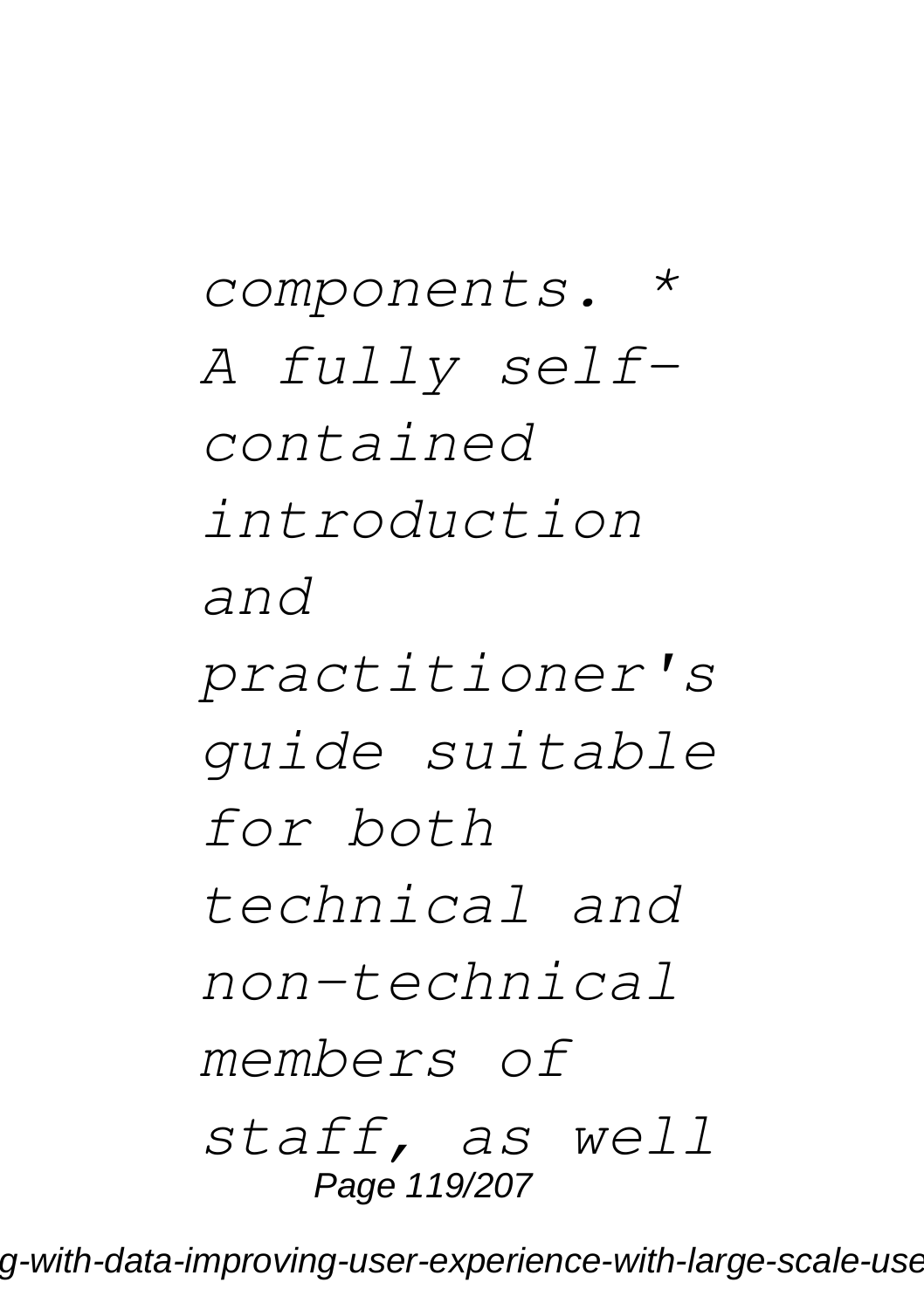*as students. \* A methodology, development process, and notation (WebML) based on common practice but optimized for the unique challenges of high-volume* Page 120/207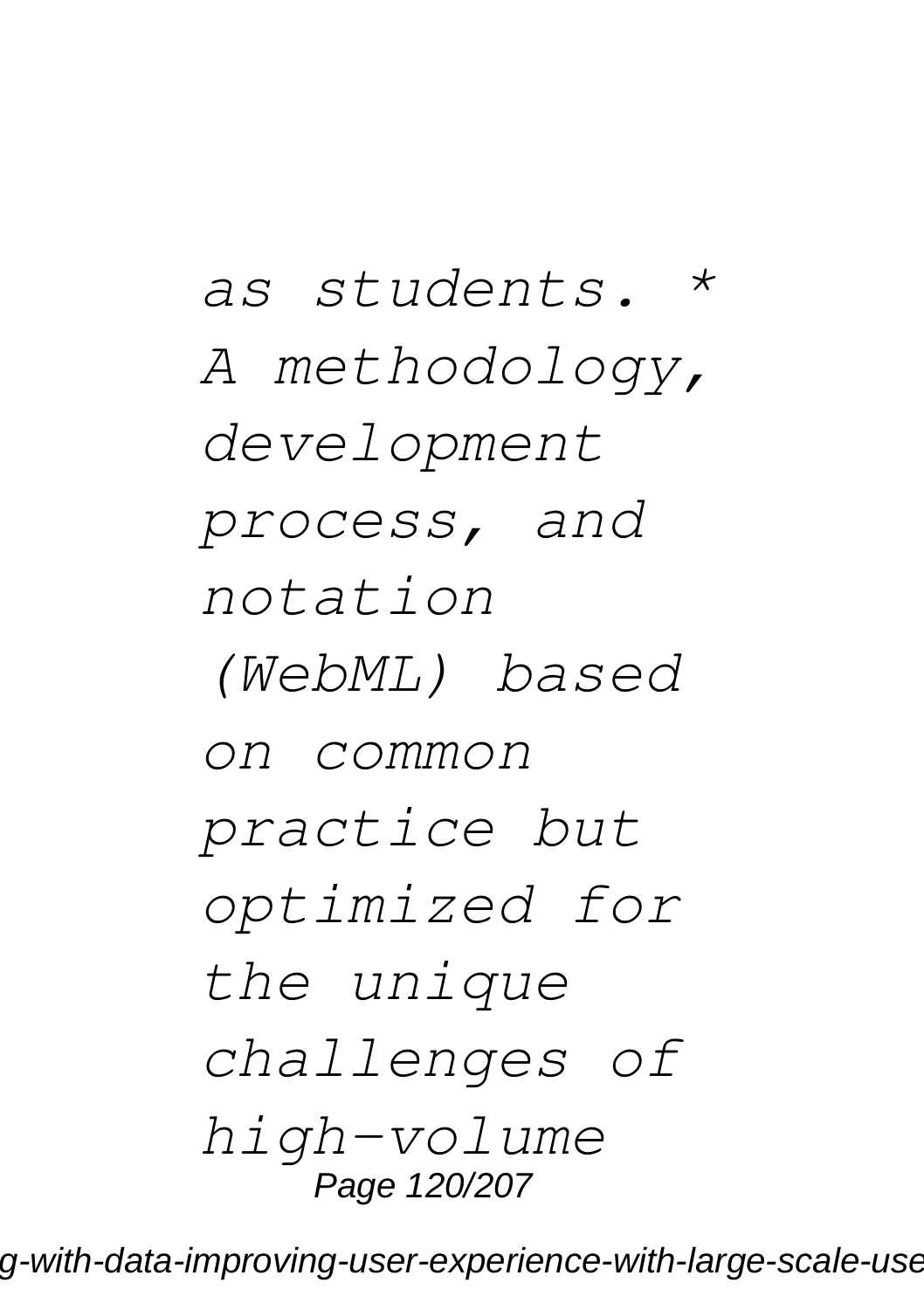*Web applications. \* Completely platform- and productindependent; even the use of WebML is optional. \* Based on wellknown industry standards such* Page 121/207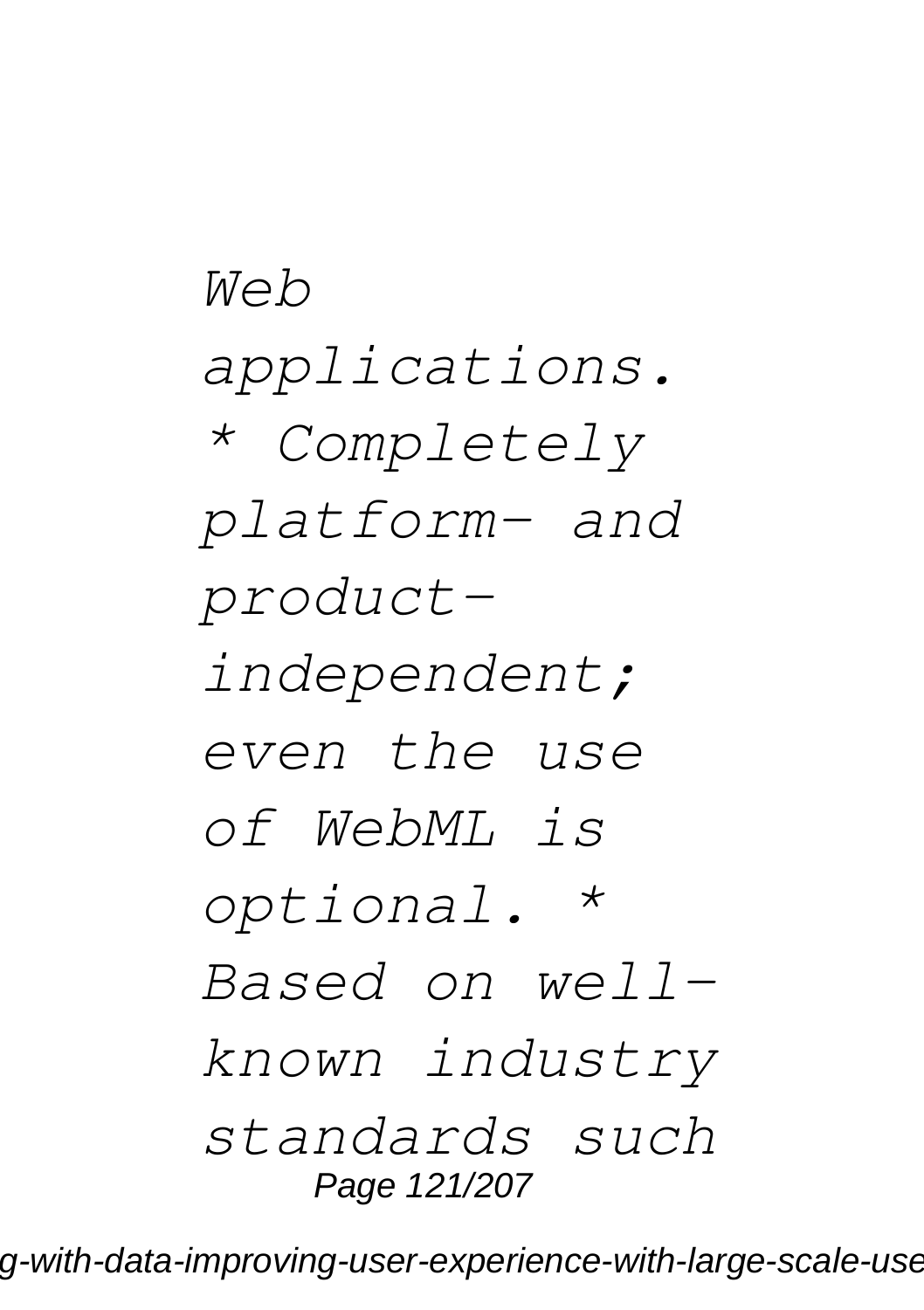*as UML and the Entity Relationship Model. \* Enhanced by its own Web site (http://w ww.webml.org), containing additional examples, papers,* Page 122/207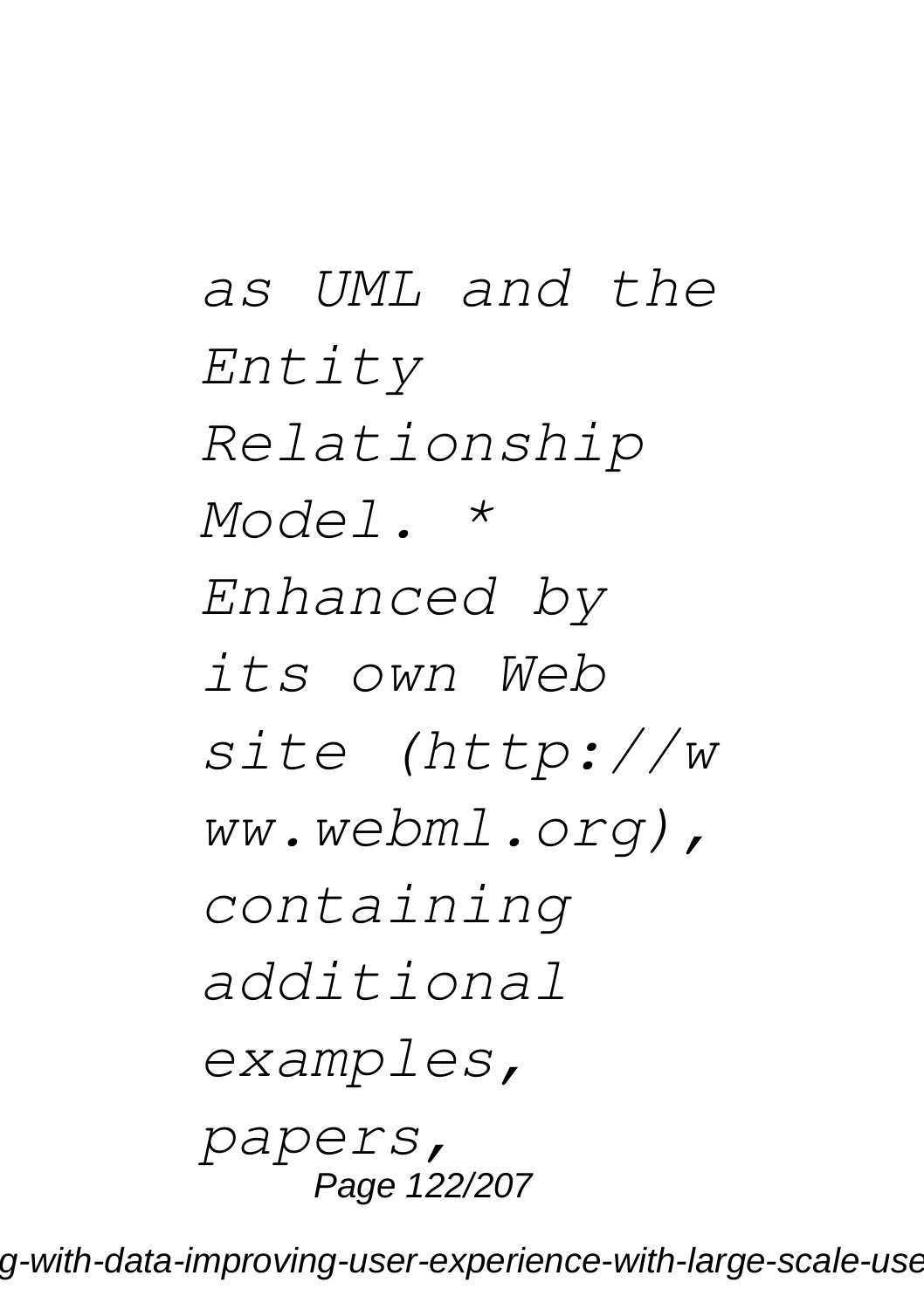*teaching materials, developers' resources, and exercises with solutions. Welcome to our multi-device world, a world where a user's experience with one* Page 123/207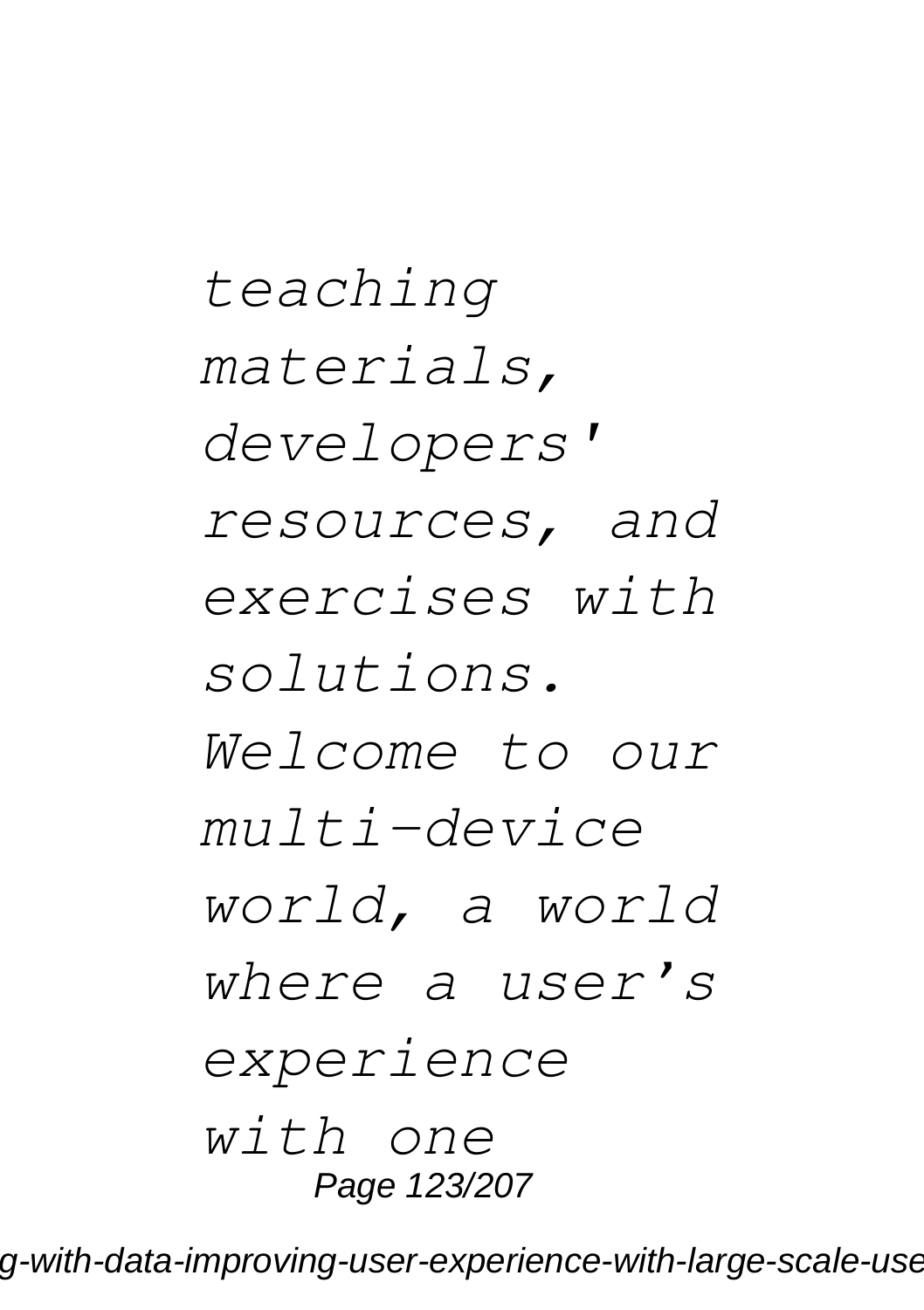*application can span many devices—a smartphone, a tablet, a computer, the TV, and beyond. This practical book demonstrates the variety of ways devices* Page 124/207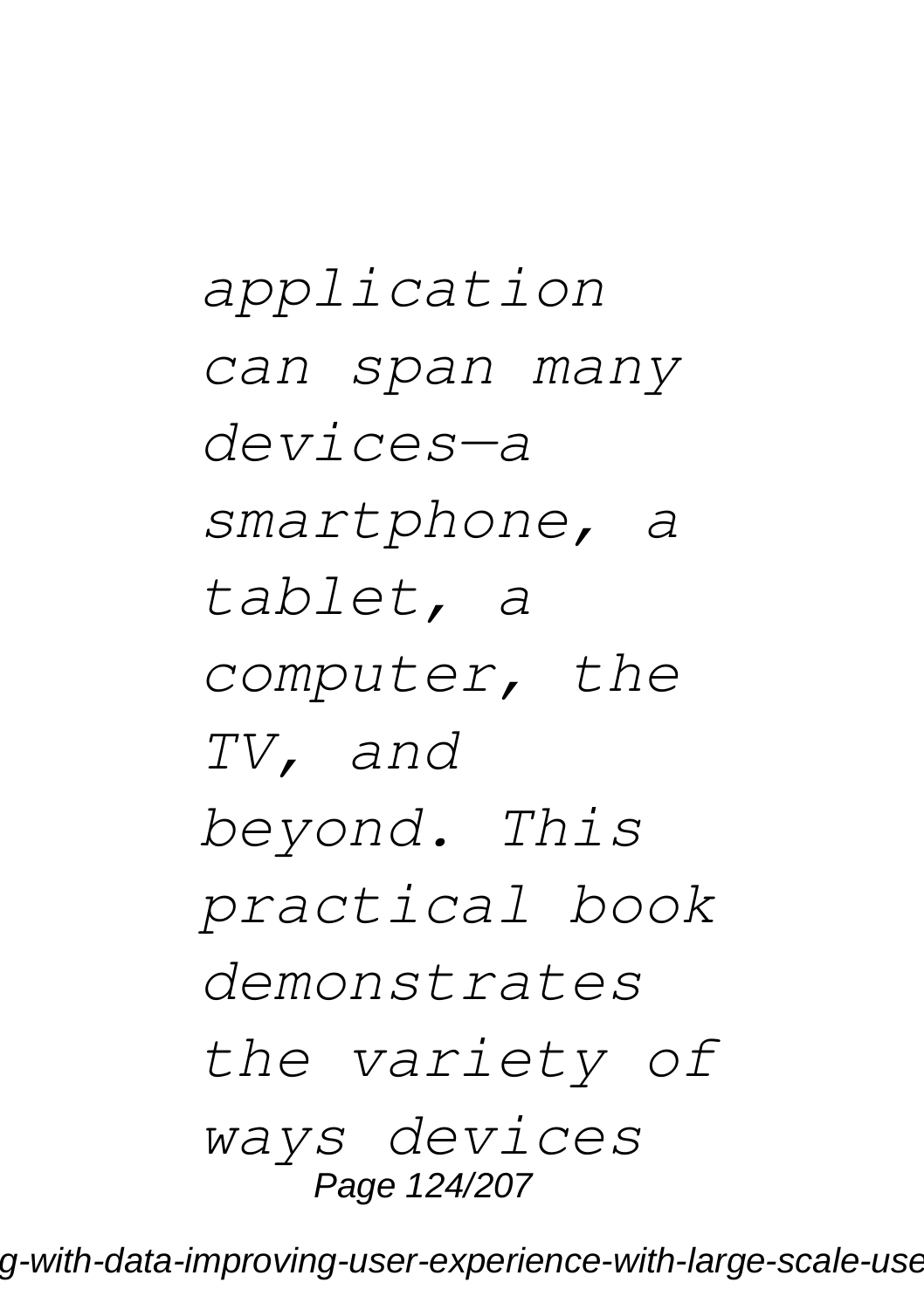*relate to each other, combining to create powerful ensembles that deliver superior, integrated experiences to your users. Learn a* Page 125/207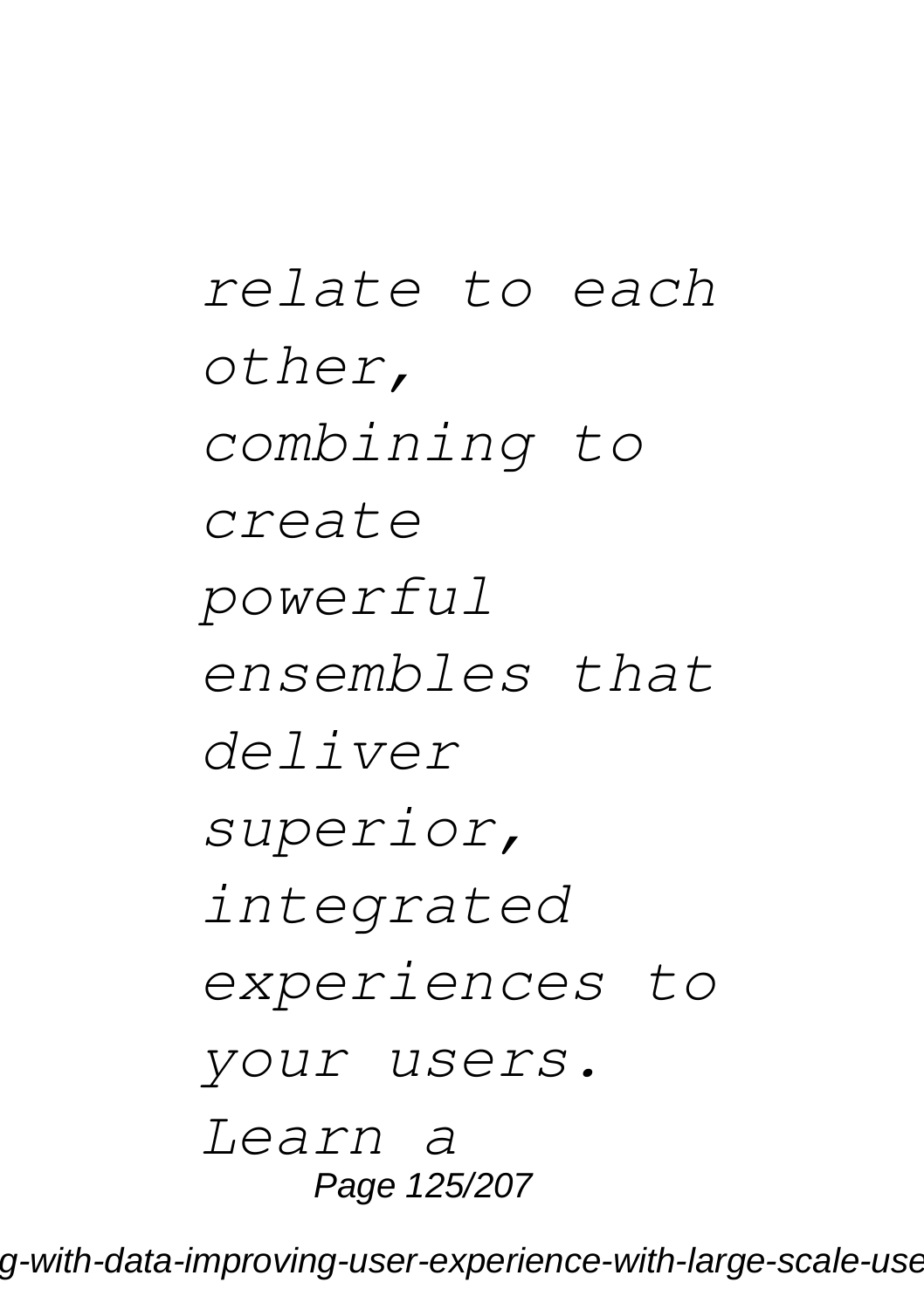*practical framework for designing multi-device experiences, based on the 3 Cs—Consistent, Complementary, and Continuous approaches Graduate from offering* Page 126/207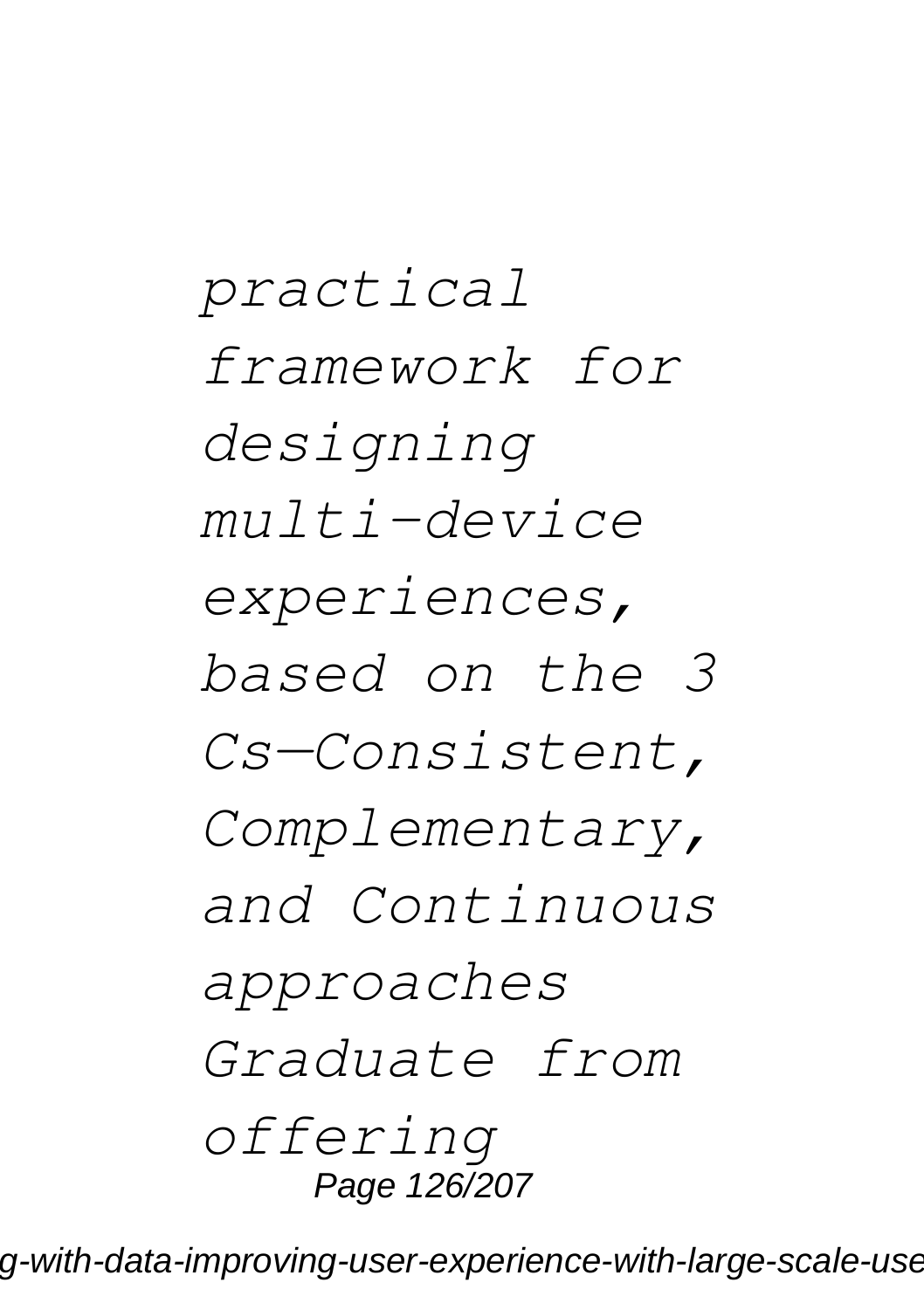*everything on all devices, to delivering the right thing, at the right time, on the best (available) device Apply the 3Cs framework to the broader* Page 127/207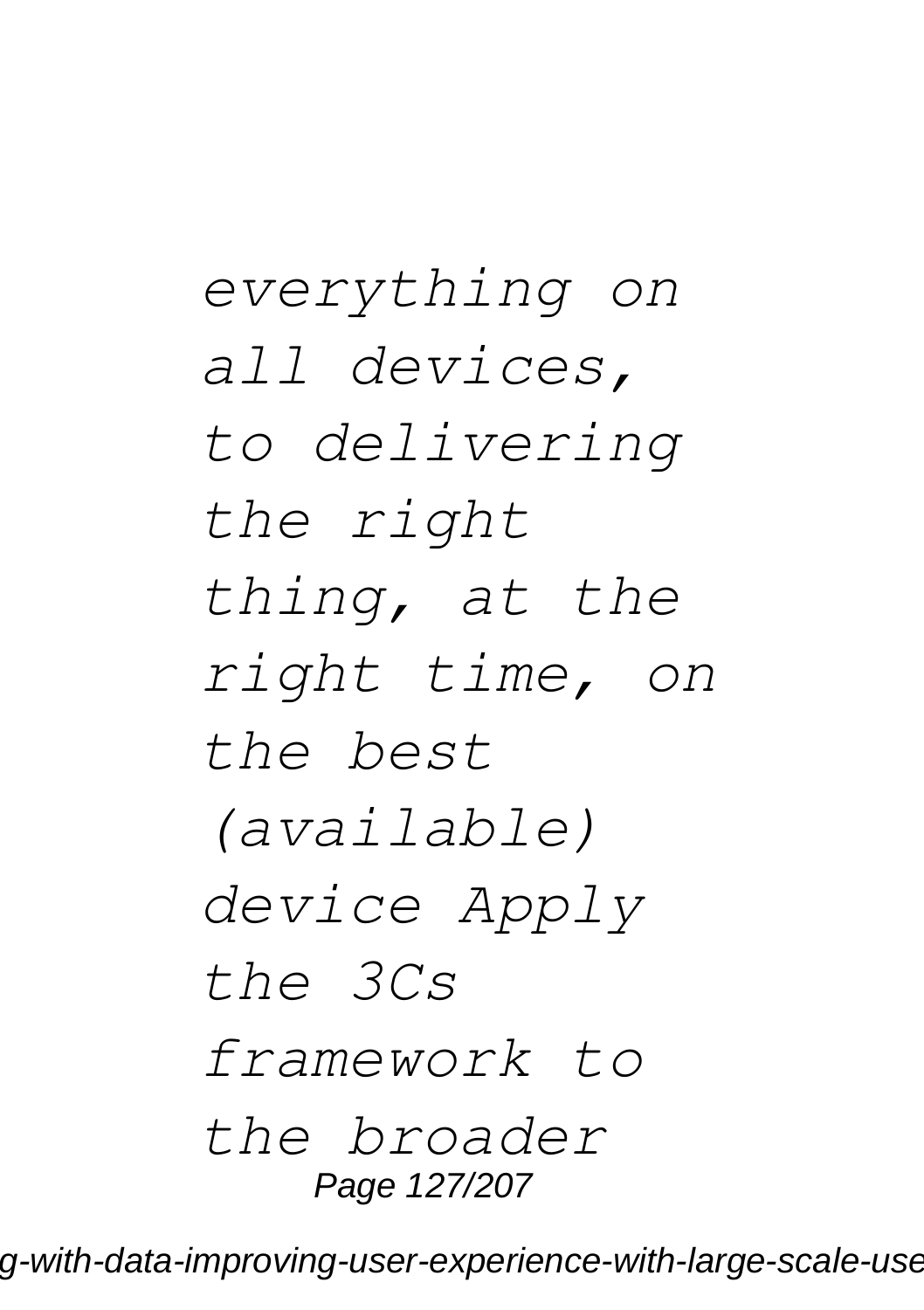*realm of the Internet of Things, and design multidevice experiences that anticipate a fully connected world Learn how to measure* Page 128/207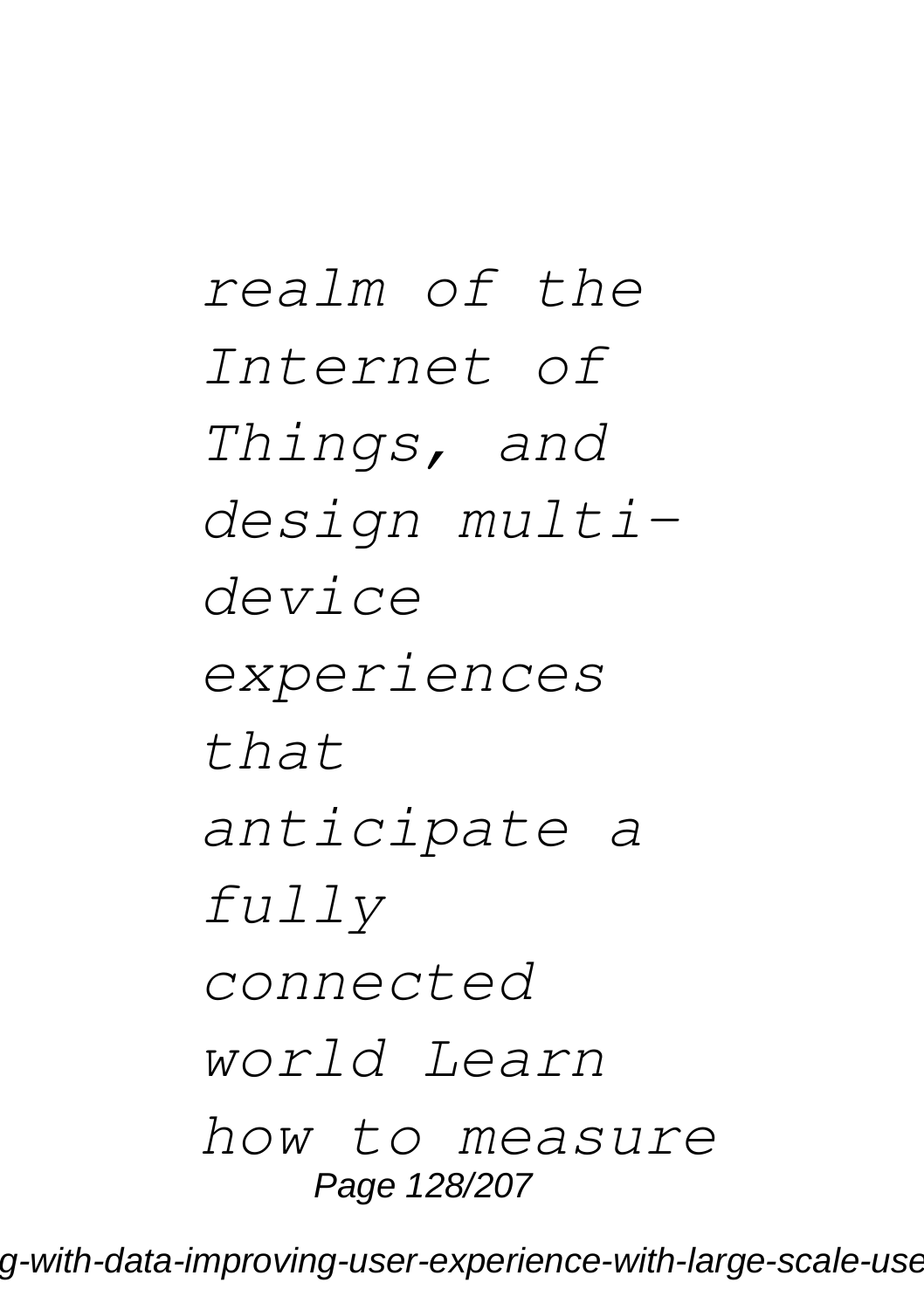*your multidevice ecosystem performance Get ahead of the curve by designing for a more connected future Patterns for Effective* Page 129/207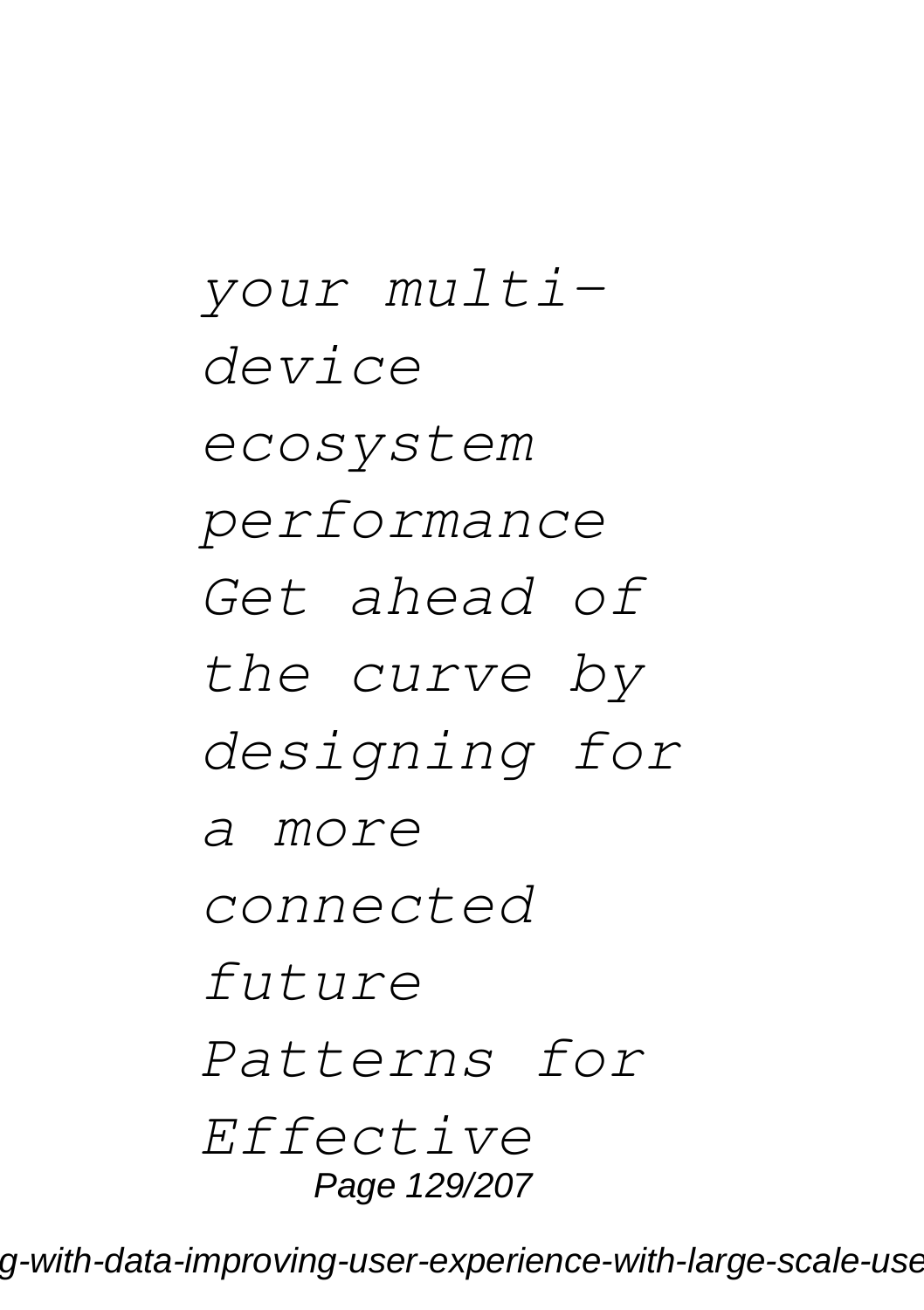*Interaction Design User Research A Web for Everyone Creating Products and Services for Better Health Designing Data-Intensive Applications* Page 130/207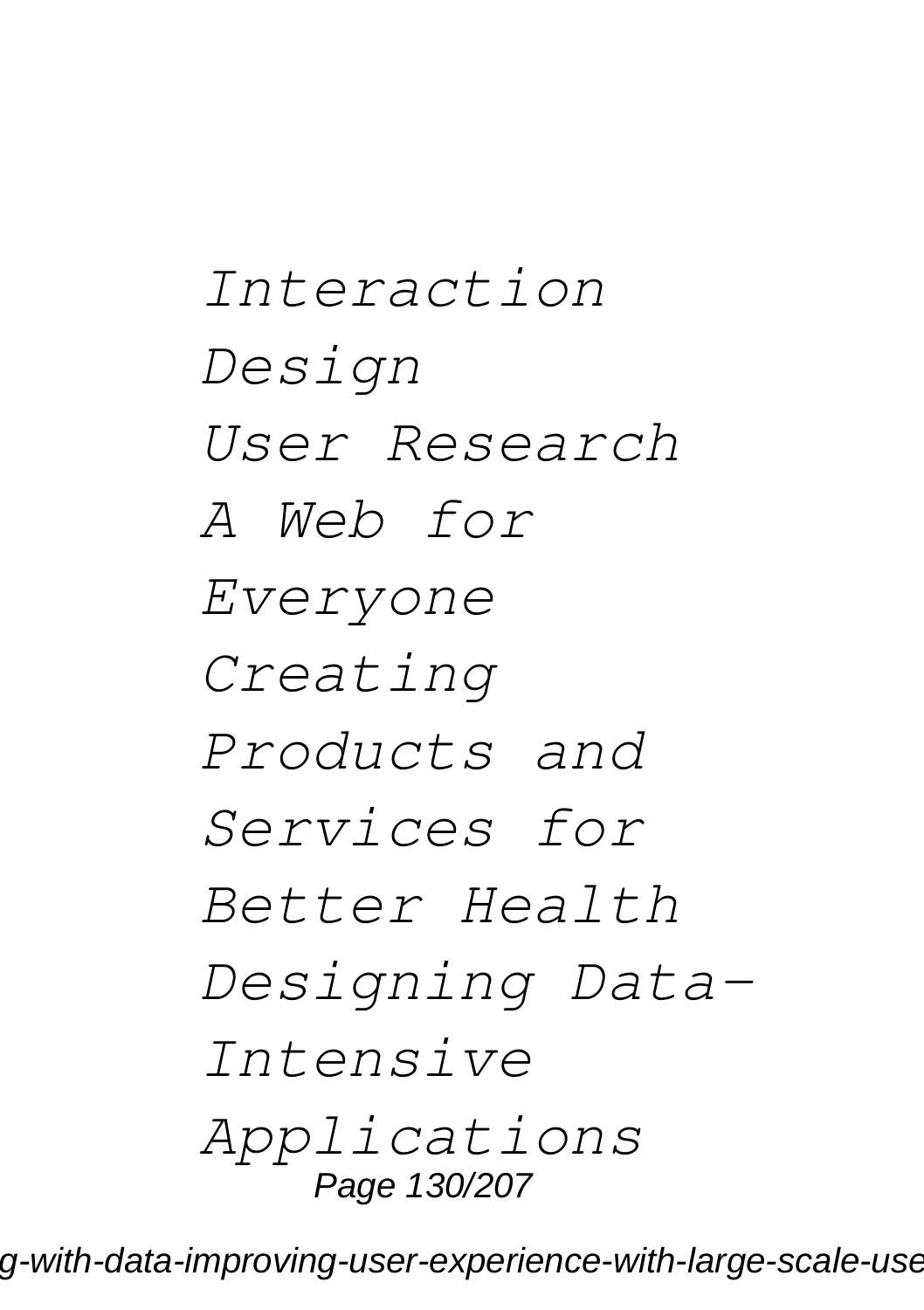*Create Forms That Don't Drive Your Users Crazy Improving the User Experience through Practical Data Analytics On the surface, design practices*

Page 131/207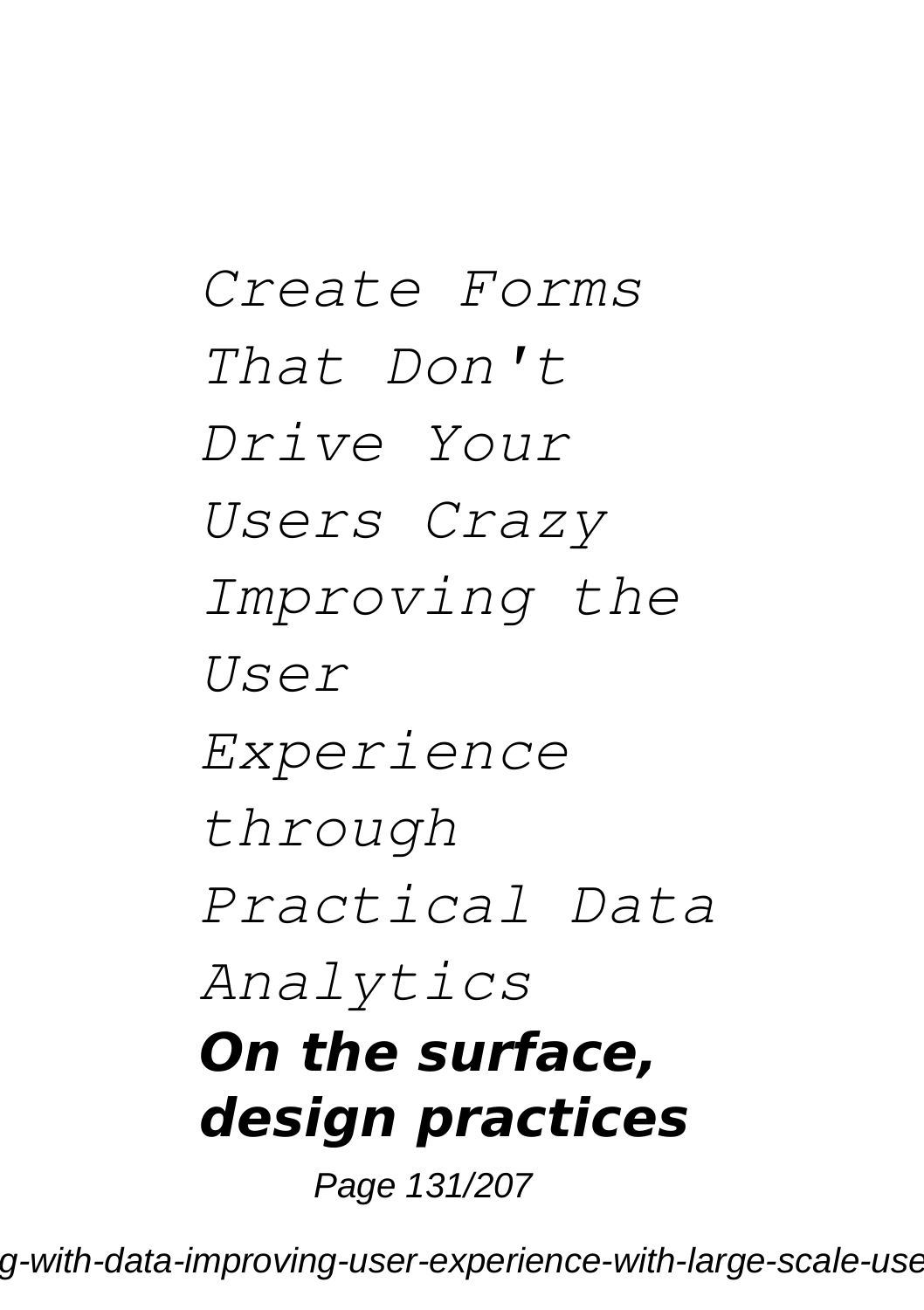*and data science may not seem like obvious partners. But these disciplines actually work toward the same goal, helping designers and product managers understand users so they can craft elegant digital* Page 132/207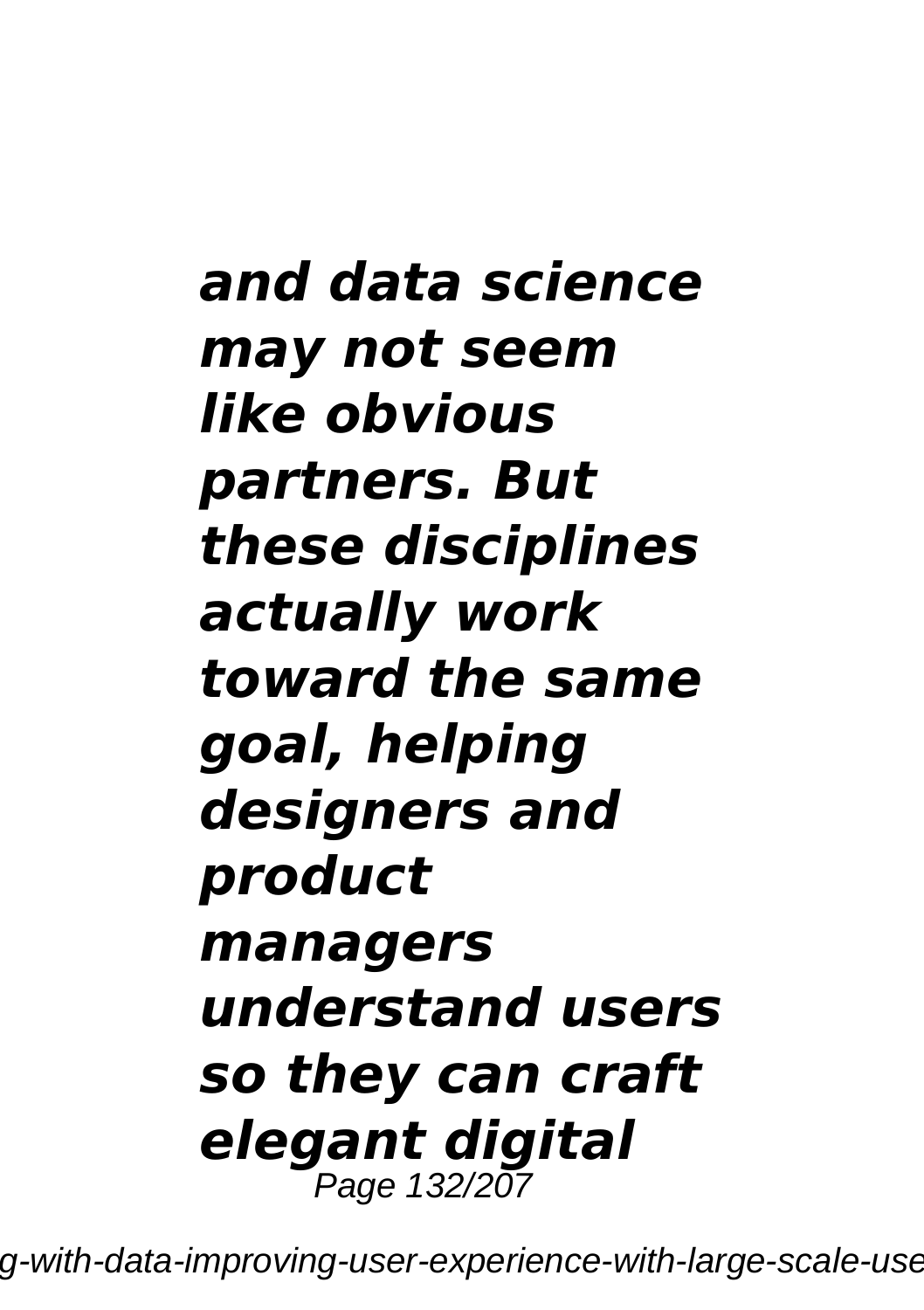*experiences. While data can enhance design, design can bring deeper meaning to data. This practical guide shows you how to conduct datadriven A/B testing for making design decisions on everything from* Page 133/207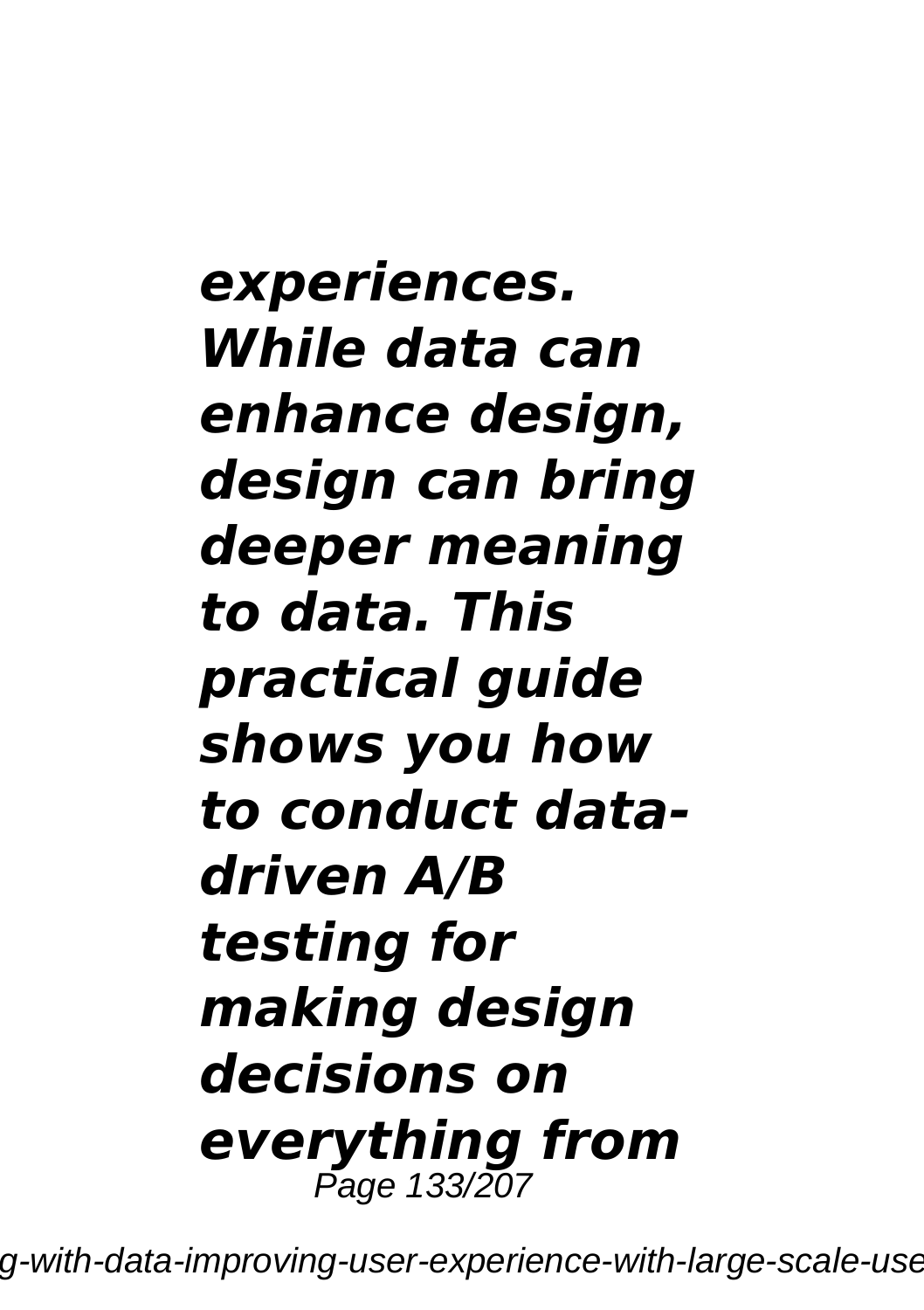*small tweaks to large-scale UX concepts. Complete with real-world examples, this book shows you how to make data-driven design part of your product design workflow. Understand the relationship* Page 134/207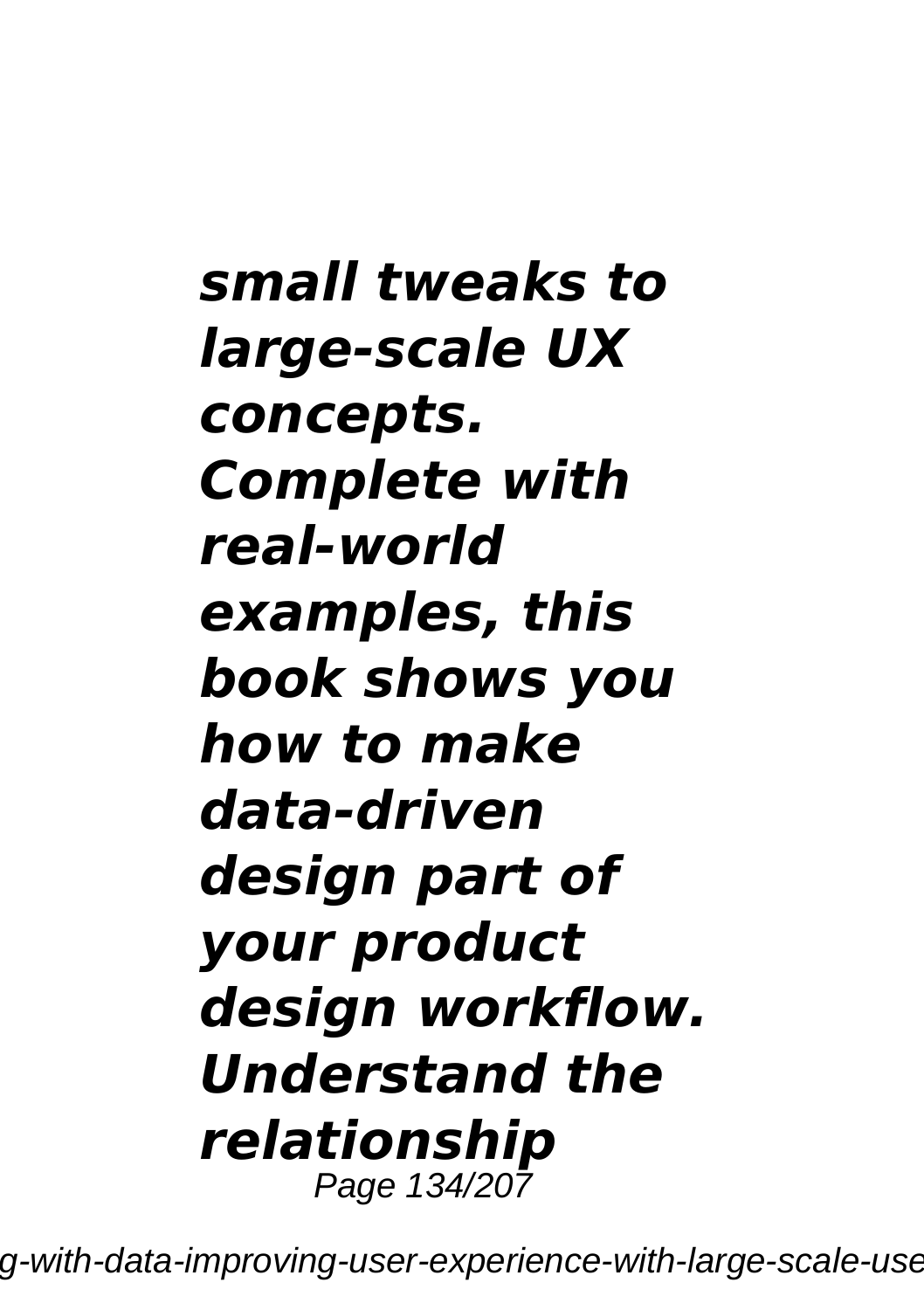*between data, business, and design Get a firm grounding in data, data types, and components of A/B testing Use an experimentation framework to define opportunities, formulate hypotheses, and* Page 135/207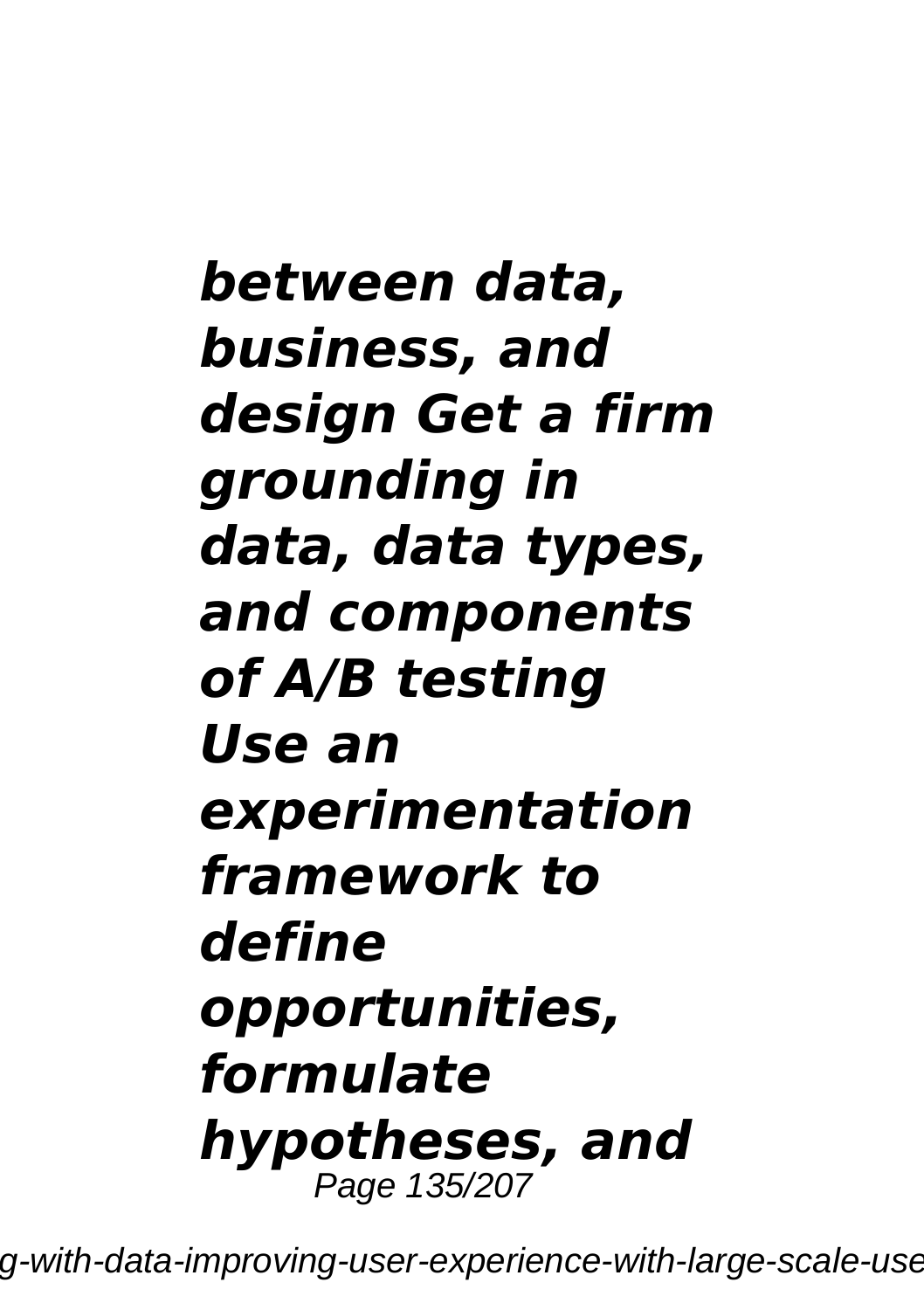*test different options Create hypotheses that connect to key metrics and business goals Design proposed solutions for hypotheses that are most promising Interpret the results of an A/B test and* Page 136/207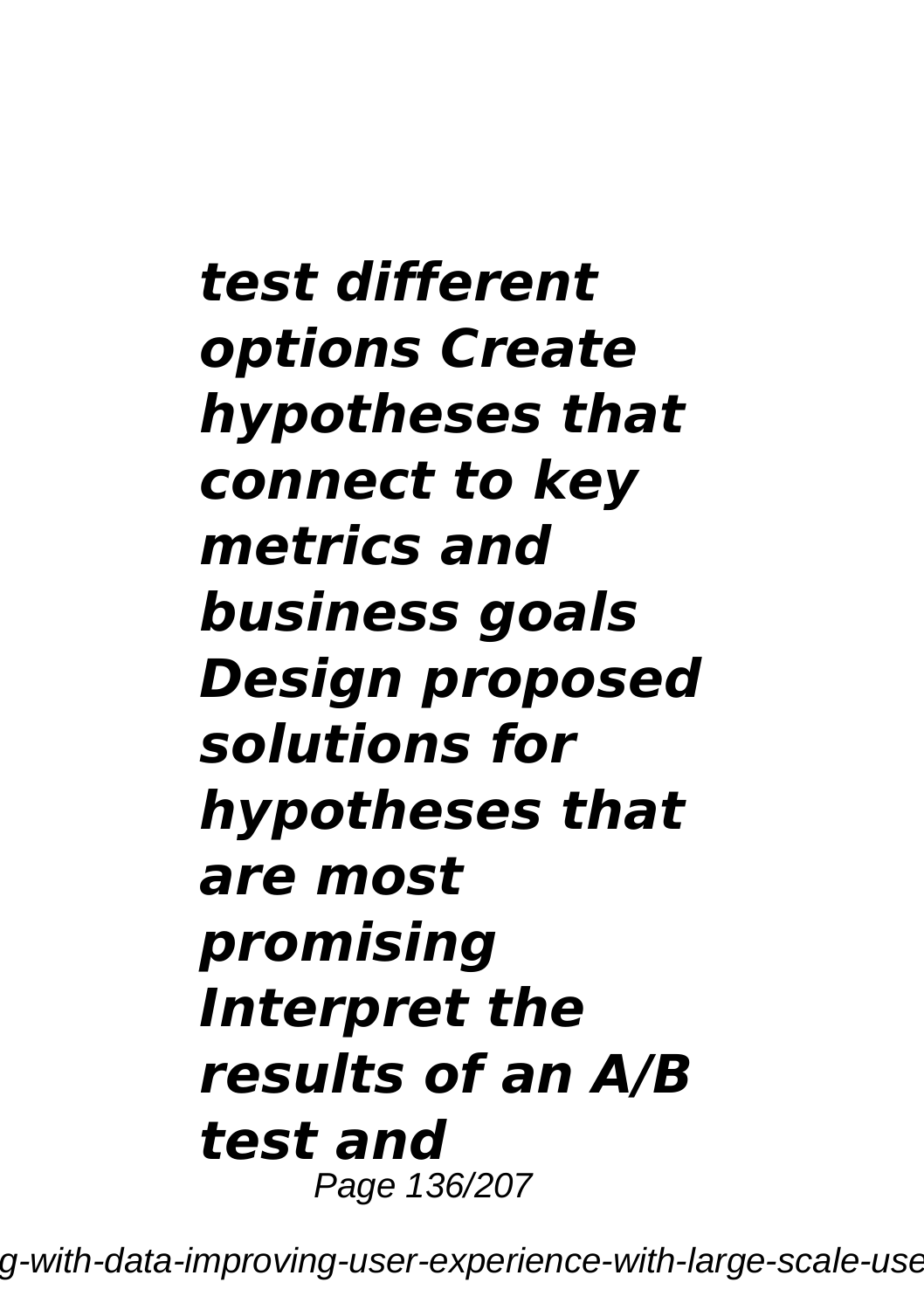## *determine your next move Interaction design that entails a qualitative shift from a symbolic, languageoriented stance to an experiential stance that encompasses the entire design* Page 137/207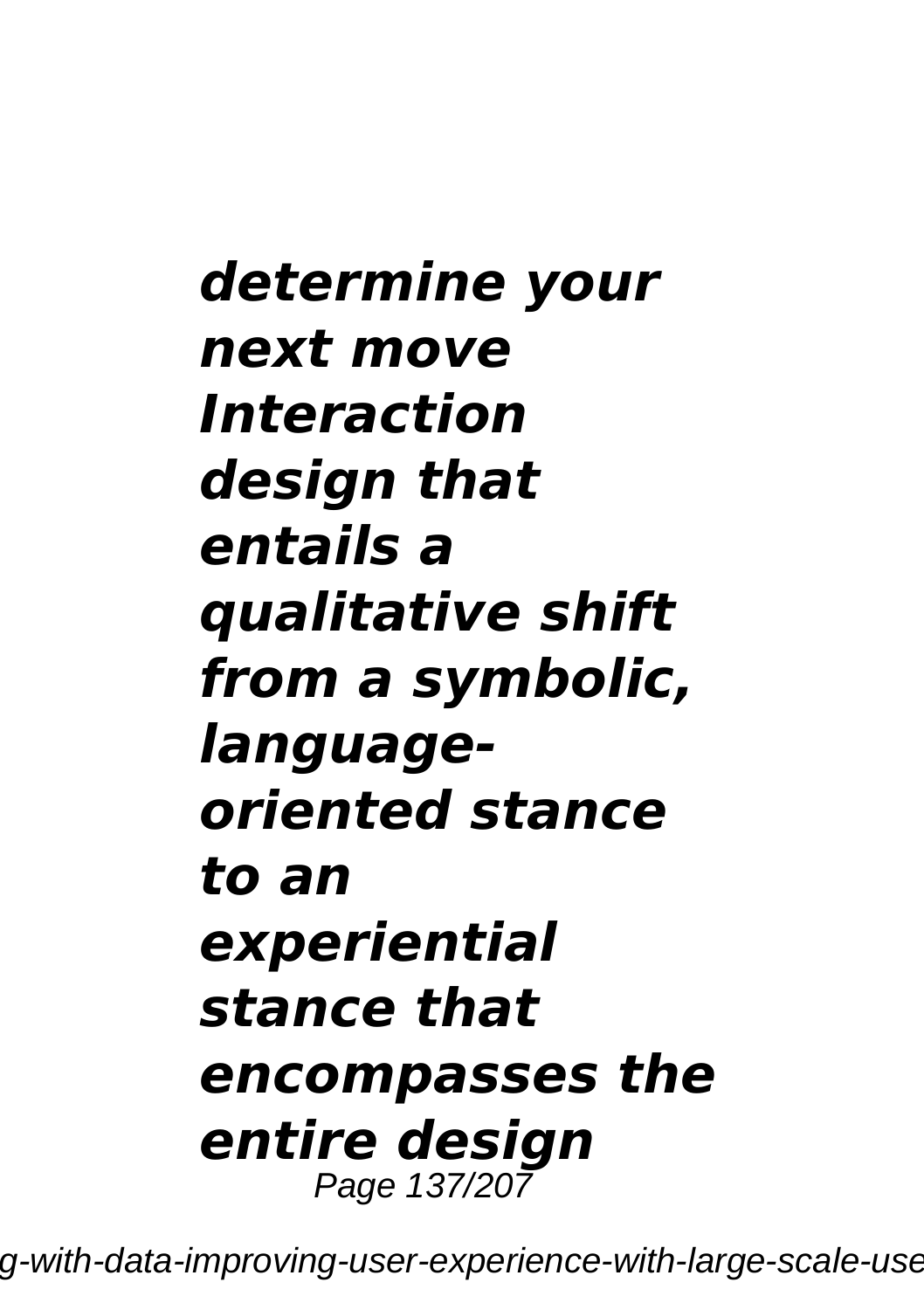*and use cycle. With the rise of ubiquitous technology, datadriven design, and the Internet of Things, our interactions and interfaces with technology are about to change dramatically, incorporating such emerging* Page 138/207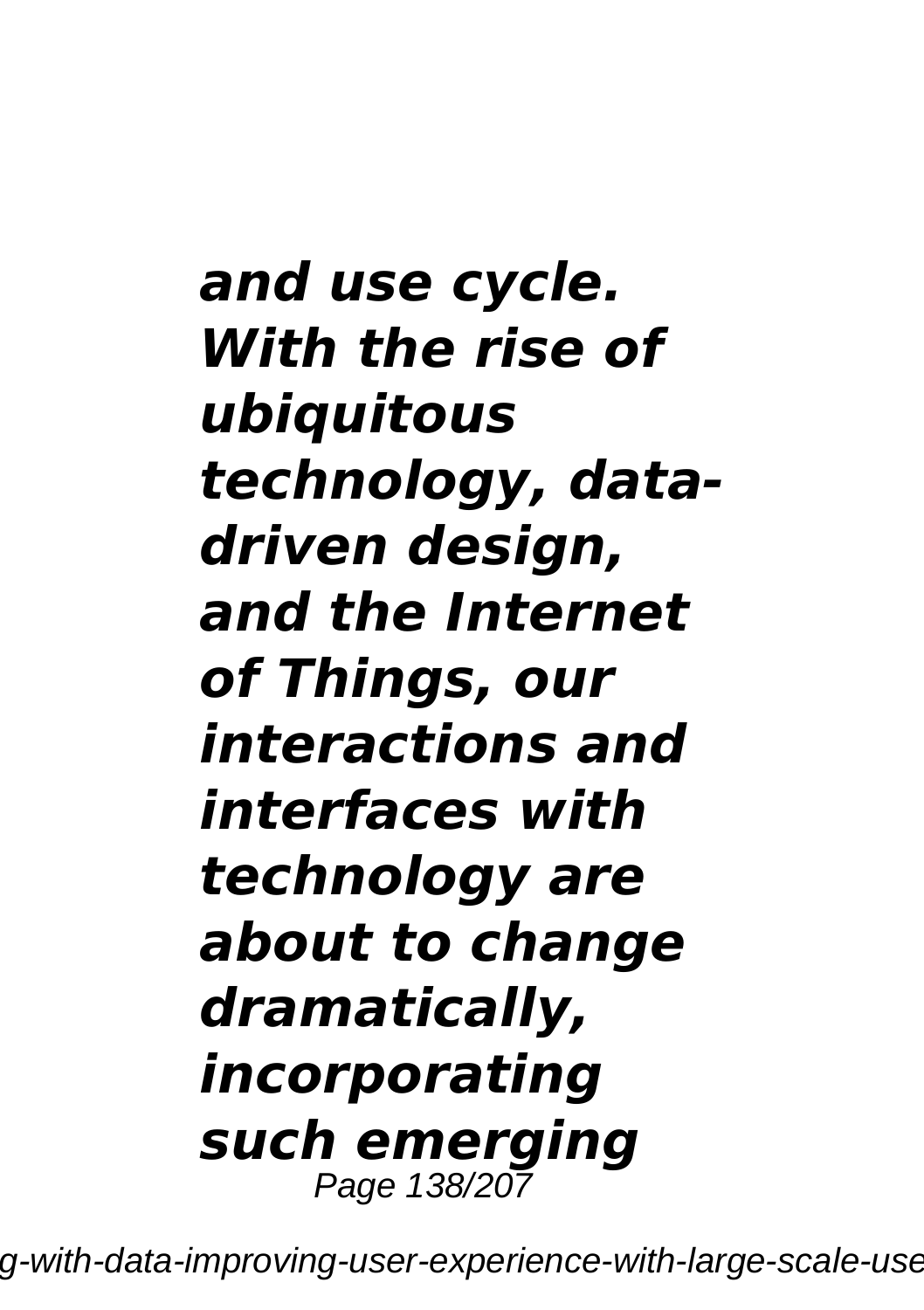*technologies as shape-changing interfaces, wearables, and movementtracking apps. A successful interactive tool will allow the user to engage in a smooth, embodied, interaction, creating an* Page 139/207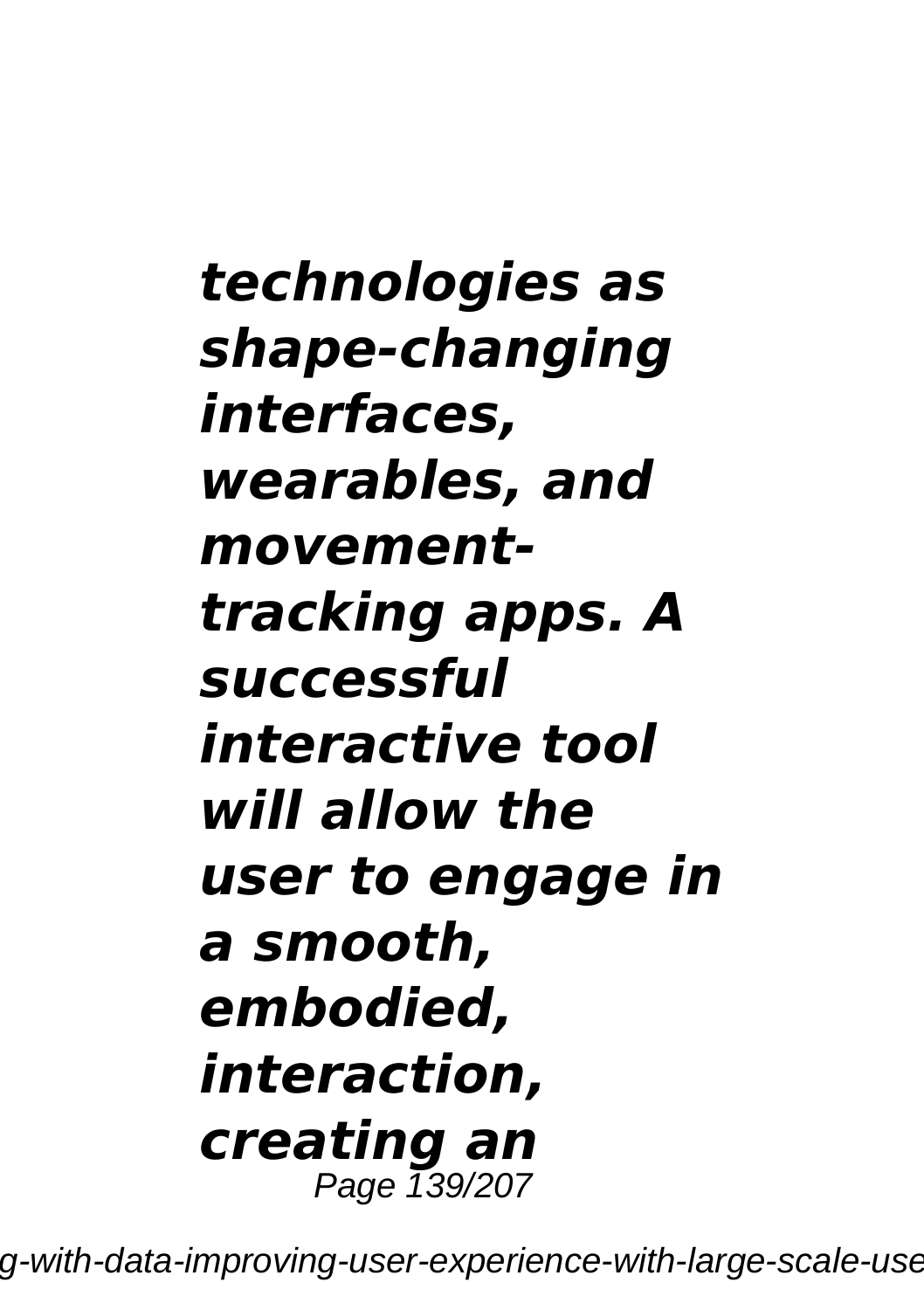*intimate correspondence between users' actions and system response. And yet, as Kristina Höök points out, current design methods emphasize symbolic, langua ge-oriented, and predominantly* Page 140/207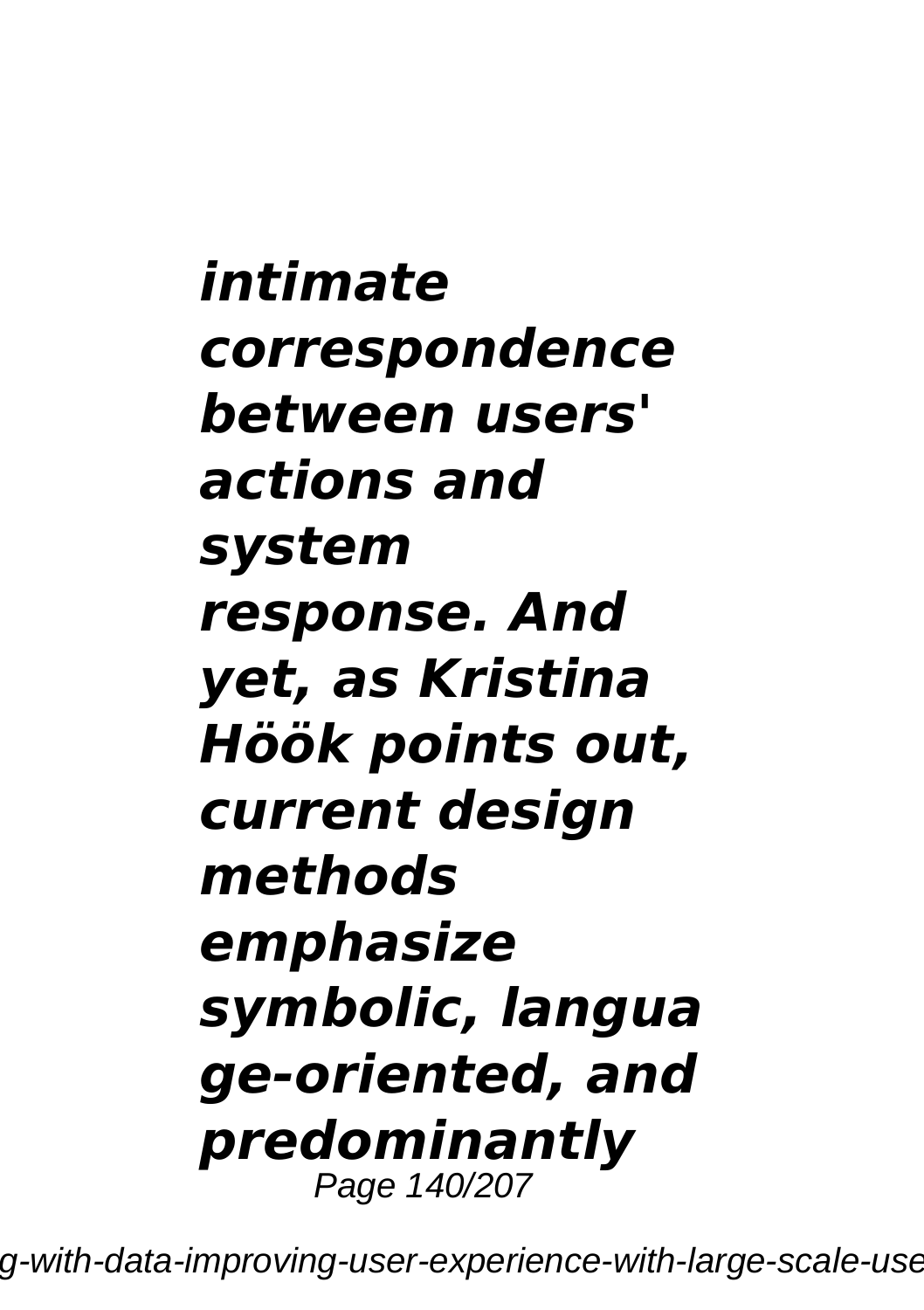*visual interactions. In Designing with the Body, Höök proposes a qualitative shift in interaction design to an experiential, felt, aesthetic stance that encompasses the entire design and use cycle.* Page 141/207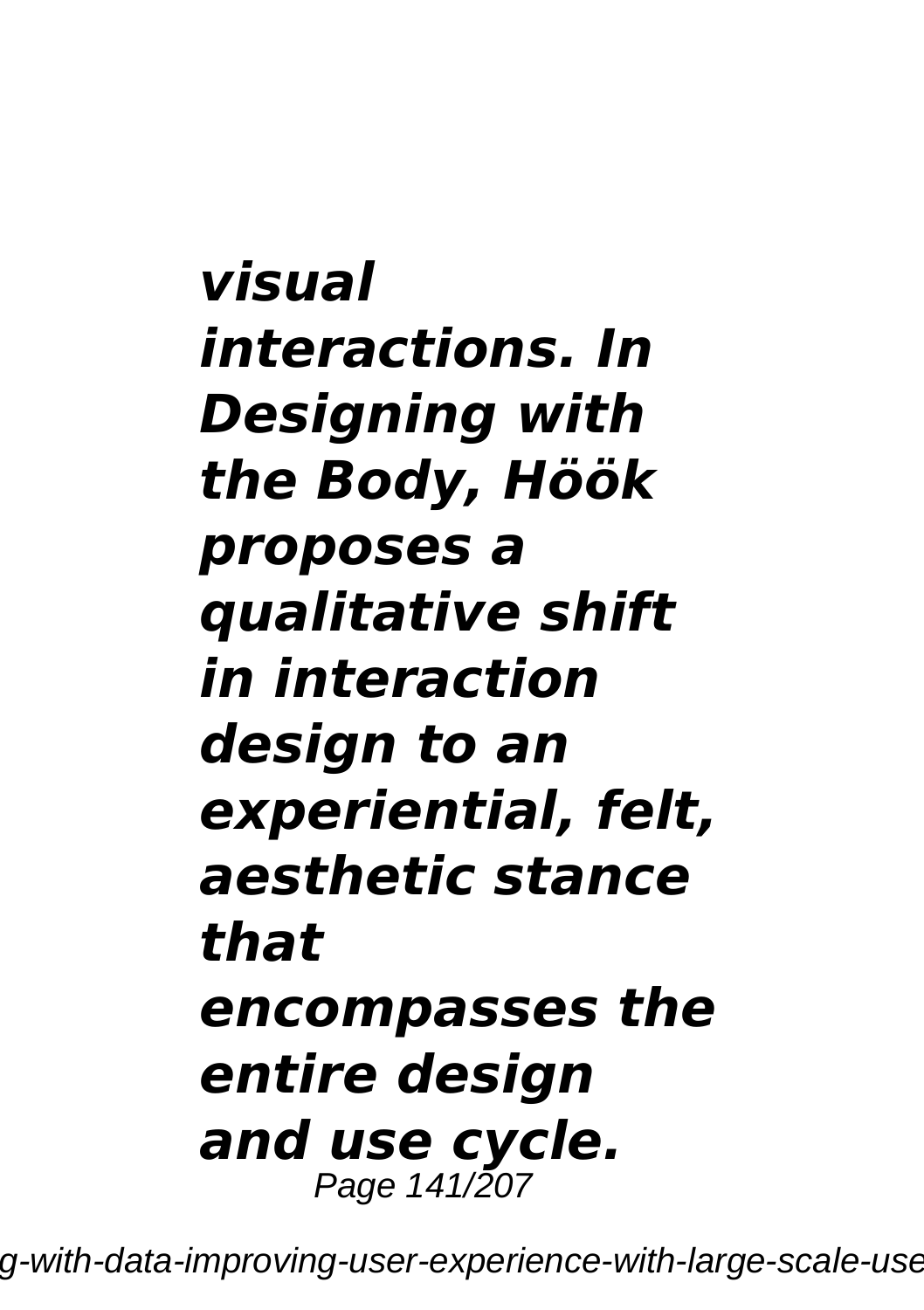*Höök calls this new approach soma design; it is a process that reincorporates body and movement into a design regime that has long privileged language and logic. Soma design offers an alternative to* Page 142/207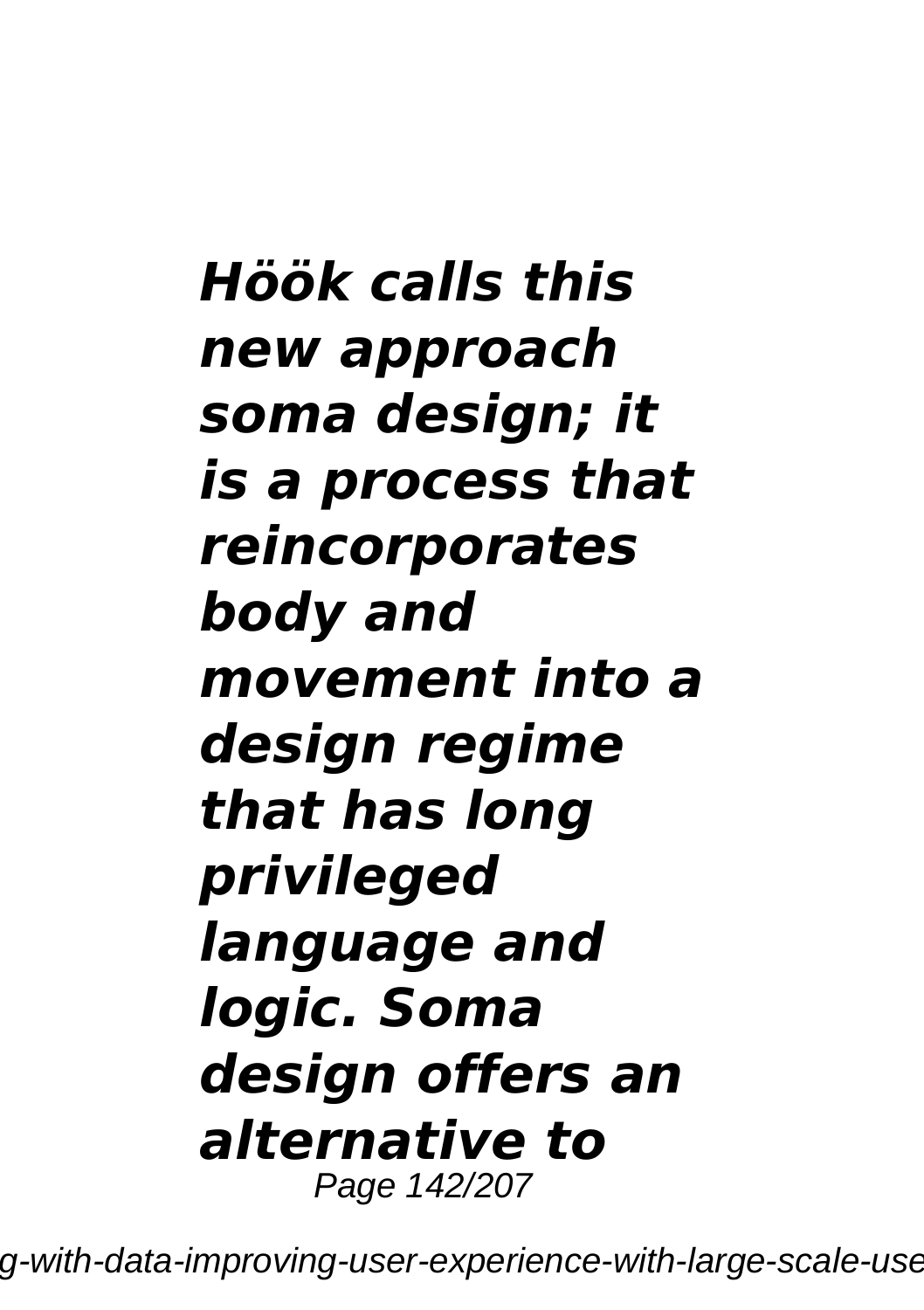*the aggressive, rapid design processes that dominate commercial interaction design; it allows (and requires) a slow, thoughtful process that takes into account fundamental human values.* Page 143/207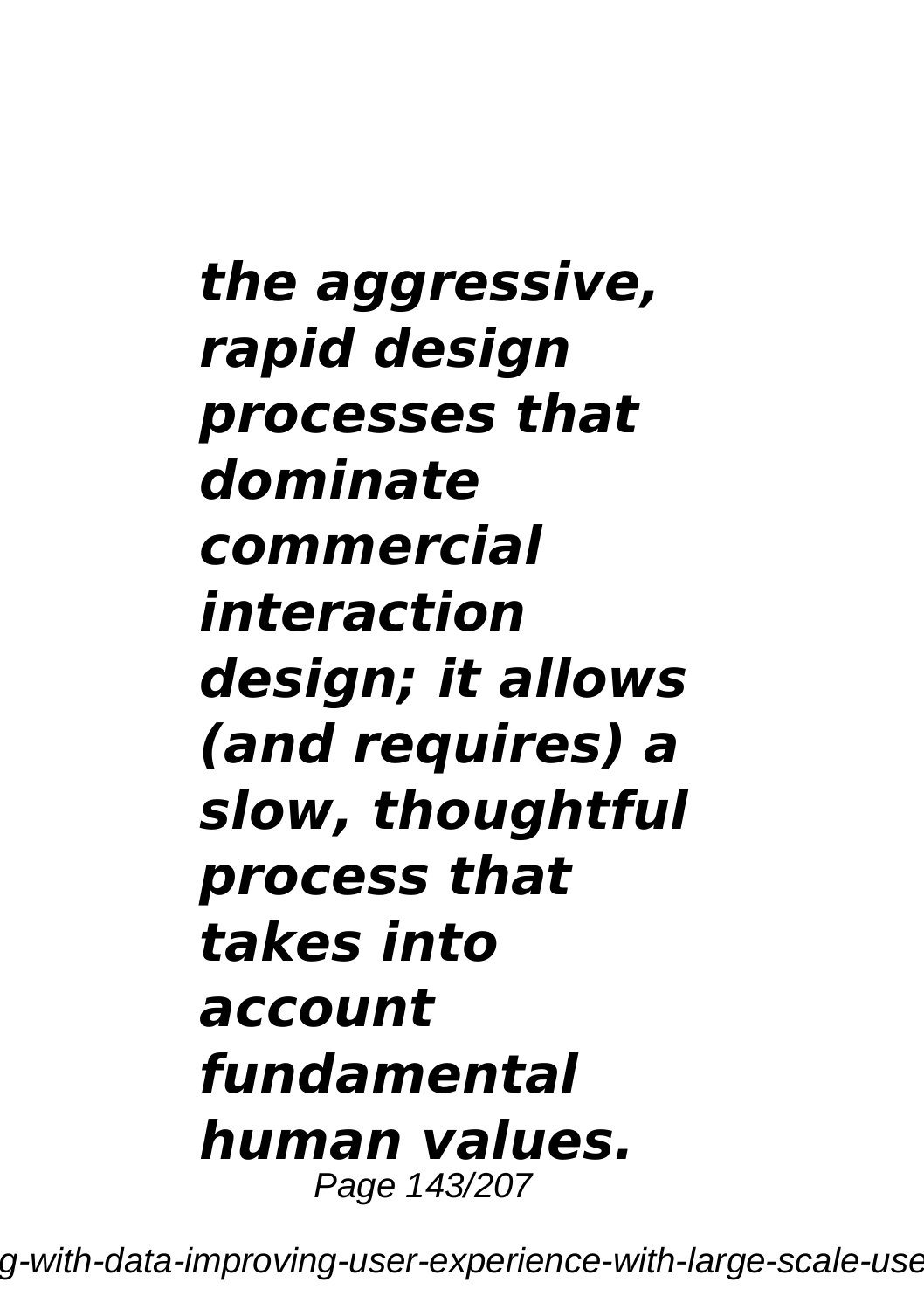*She argues that this new approach will yield better products and create healthier, more sustainable companies. Höök outlines the theory underlying soma design and describes motivations,* Page 144/207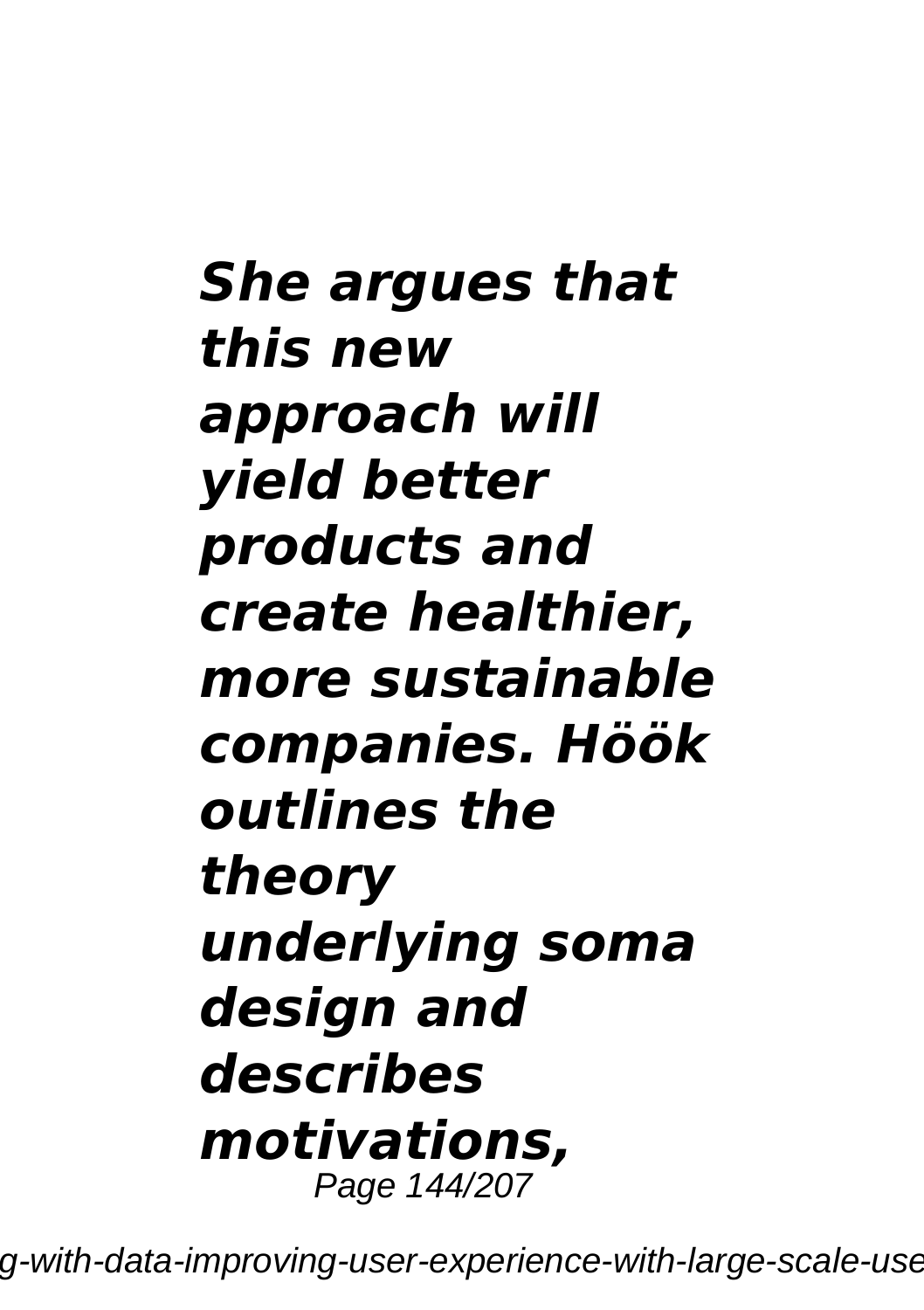*methods, and tools. She offers examples of soma design "encounters" and an account of her own design process. She concludes with "A Soma Design Manifesto," which challenges interaction* Page 145/207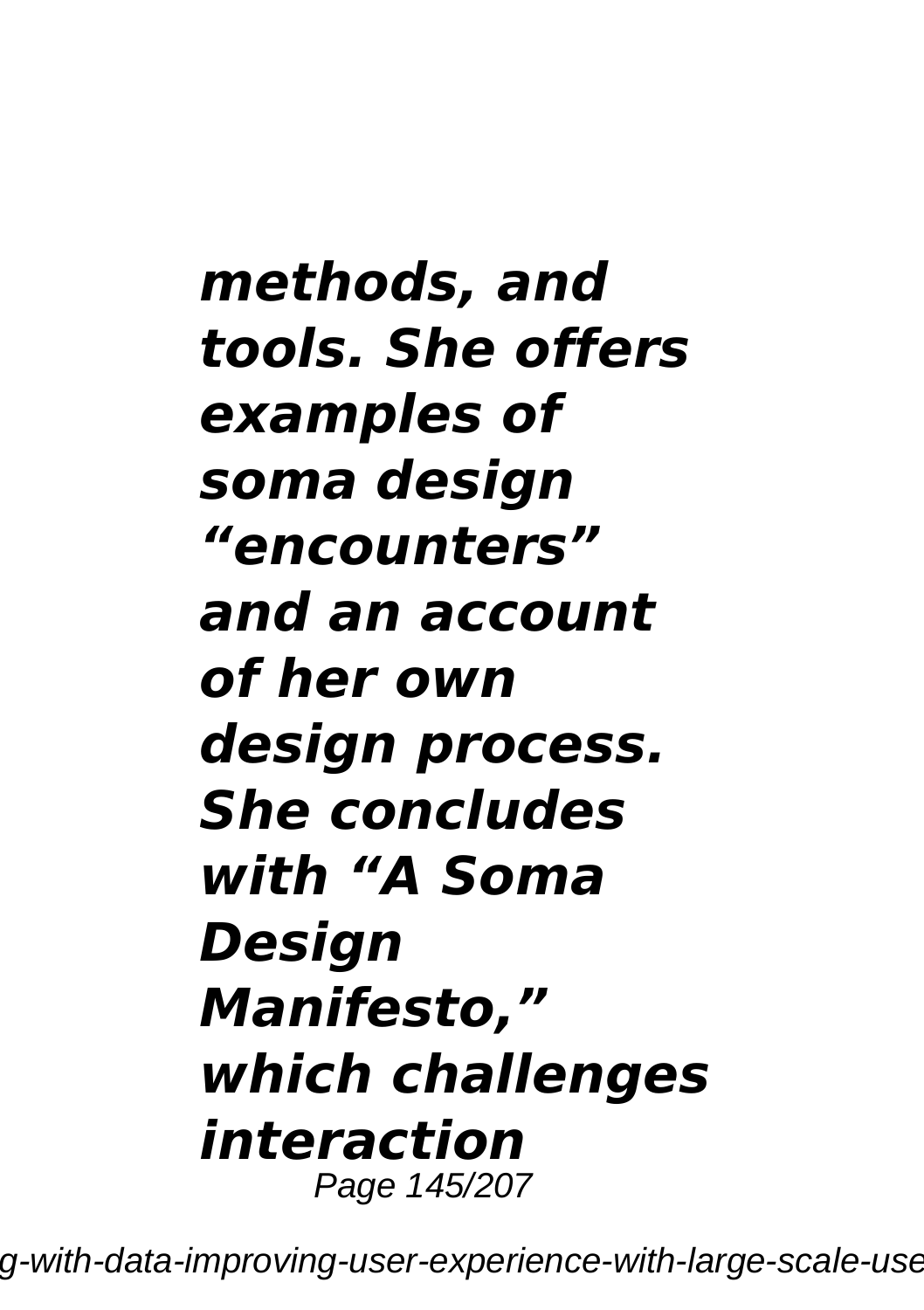*designers to "restart" their field—to focus on bodies and perception rather than reasoning and intellect. Five years and more than 100,000 copies after it was first published, it's hard to imagine* Page 146/207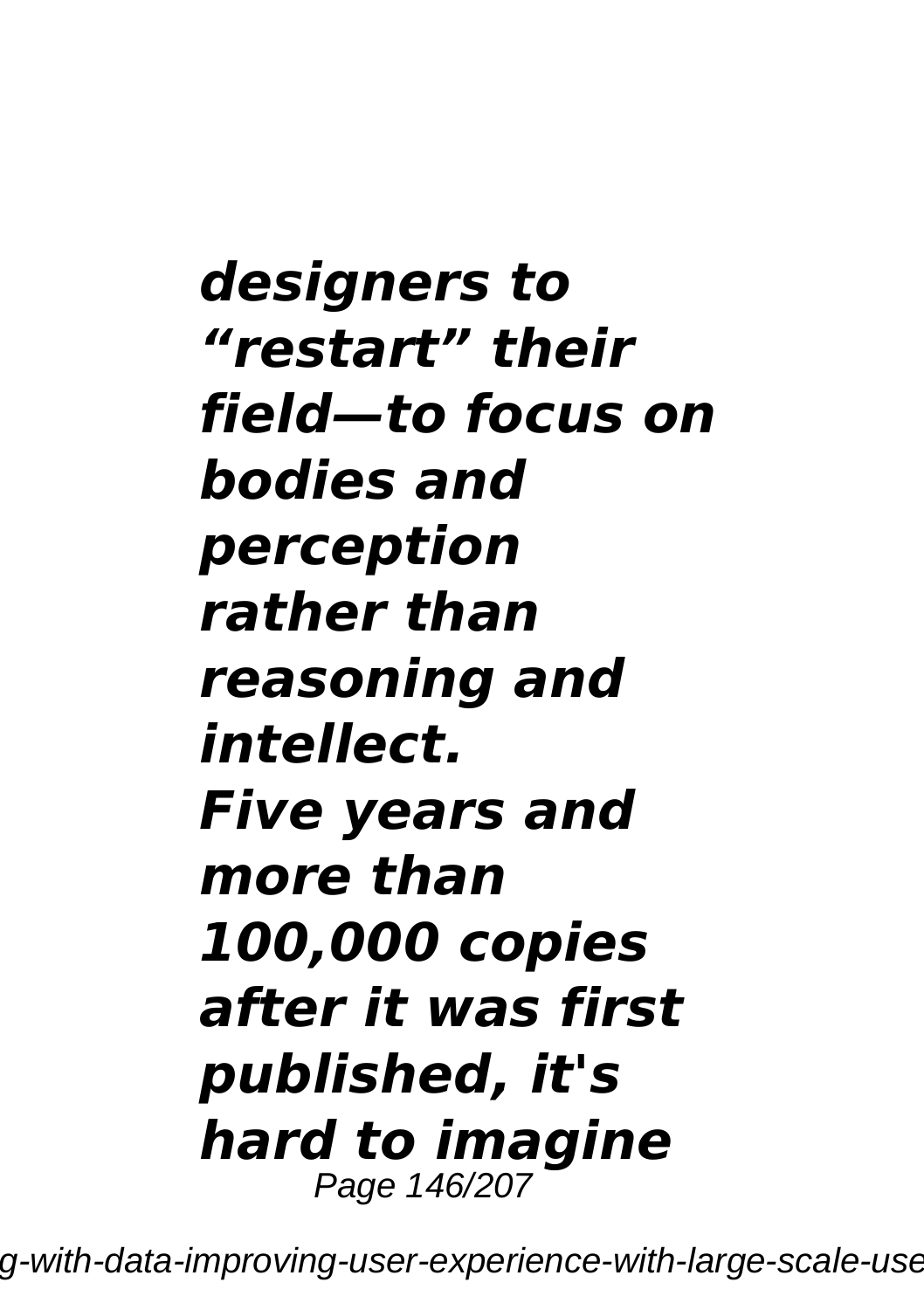*anyone working in Web design who hasn't read Steve Krug's "instant classic" on Web usability, but people are still discovering it every day. In this second edition, Steve adds three new chapters in the same style as the* Page 147/207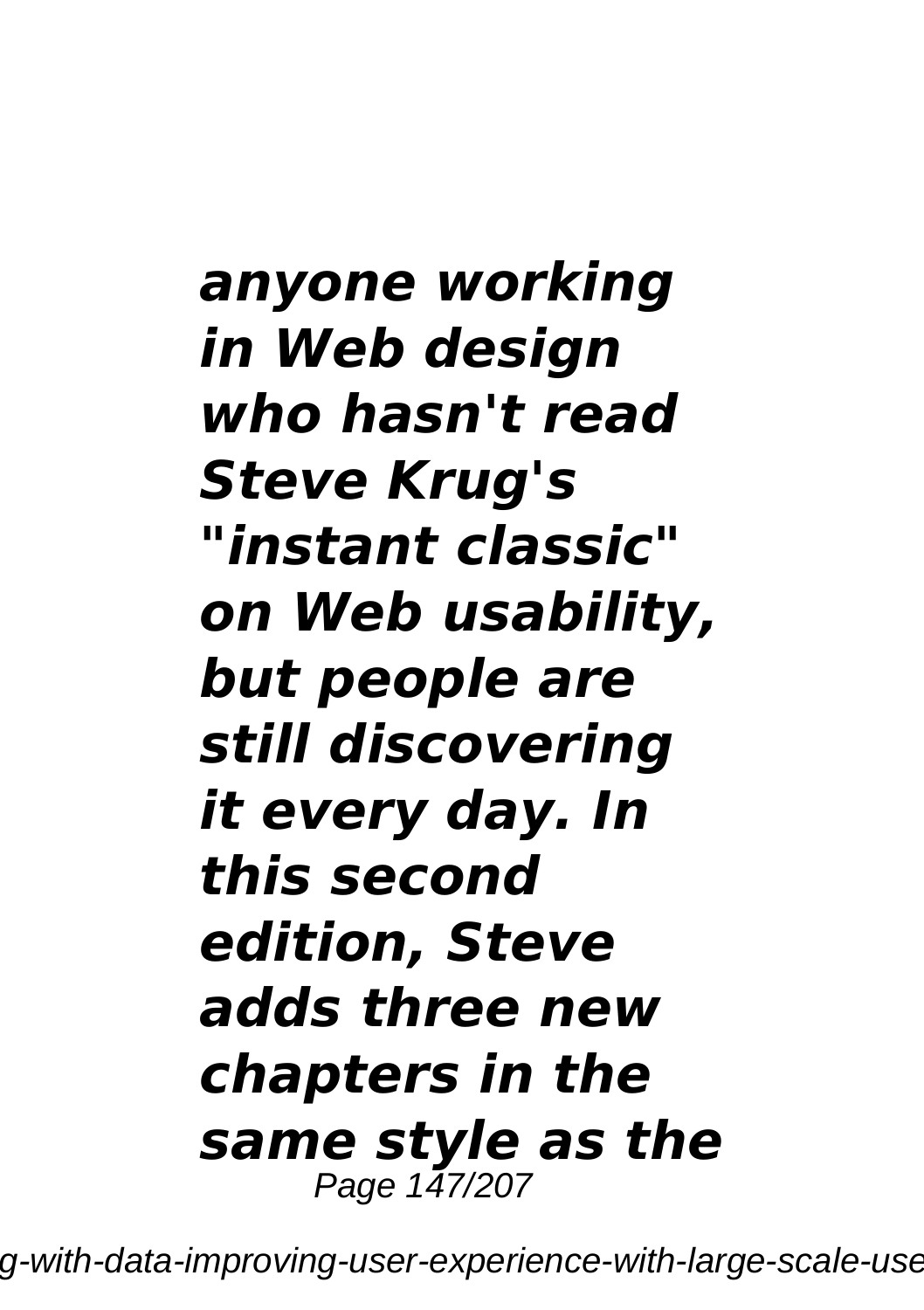*original: wry and entertaining, yet loaded with insights and practical advice for novice and veteran alike. Don't be surprised if it completely changes the way you think about Web design. Three New* Page 148/207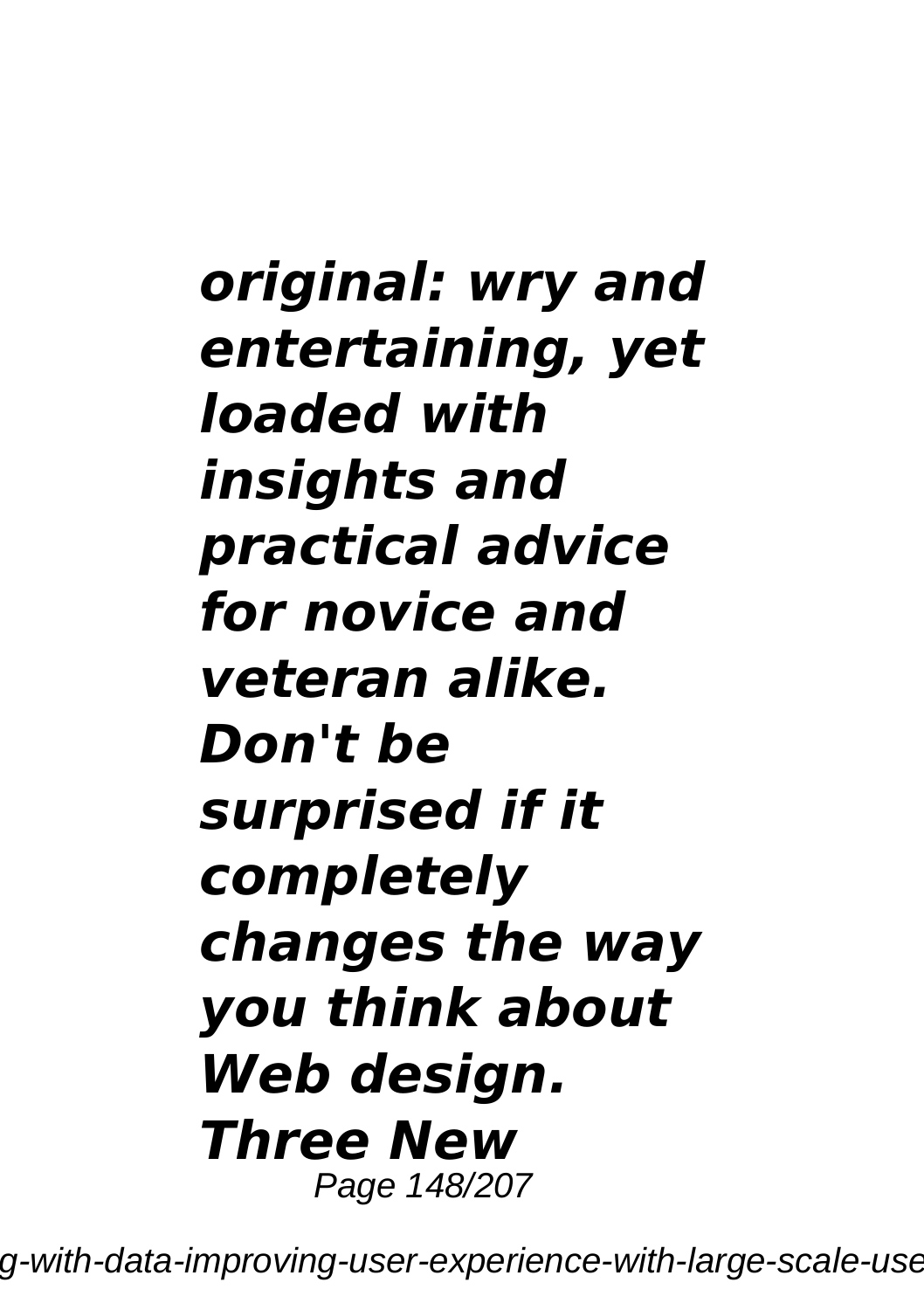*Chapters! Usability as common courtesy -- Why people really leave Web sites Web Accessibility, CSS, and you -- Making sites usable and accessible Help! My boss wants me to \_\_\_\_\_\_. --* Page 149/207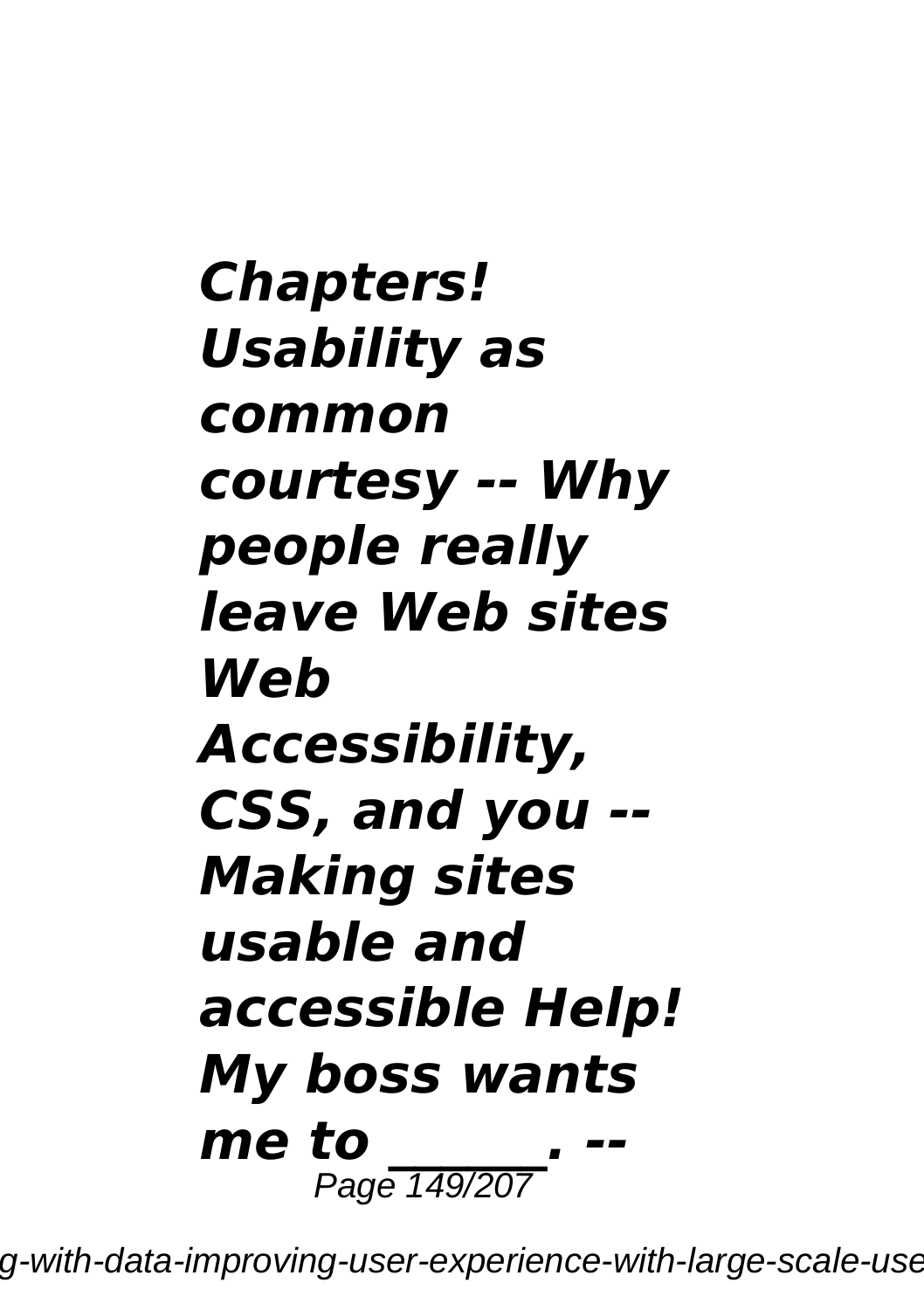## *Surviving executive design whims "I thought usability was the enemy of design until I read the first edition of this book. Don't Make Me Think! showed me how to put myself in the position of the person who uses my site.* Page 150/207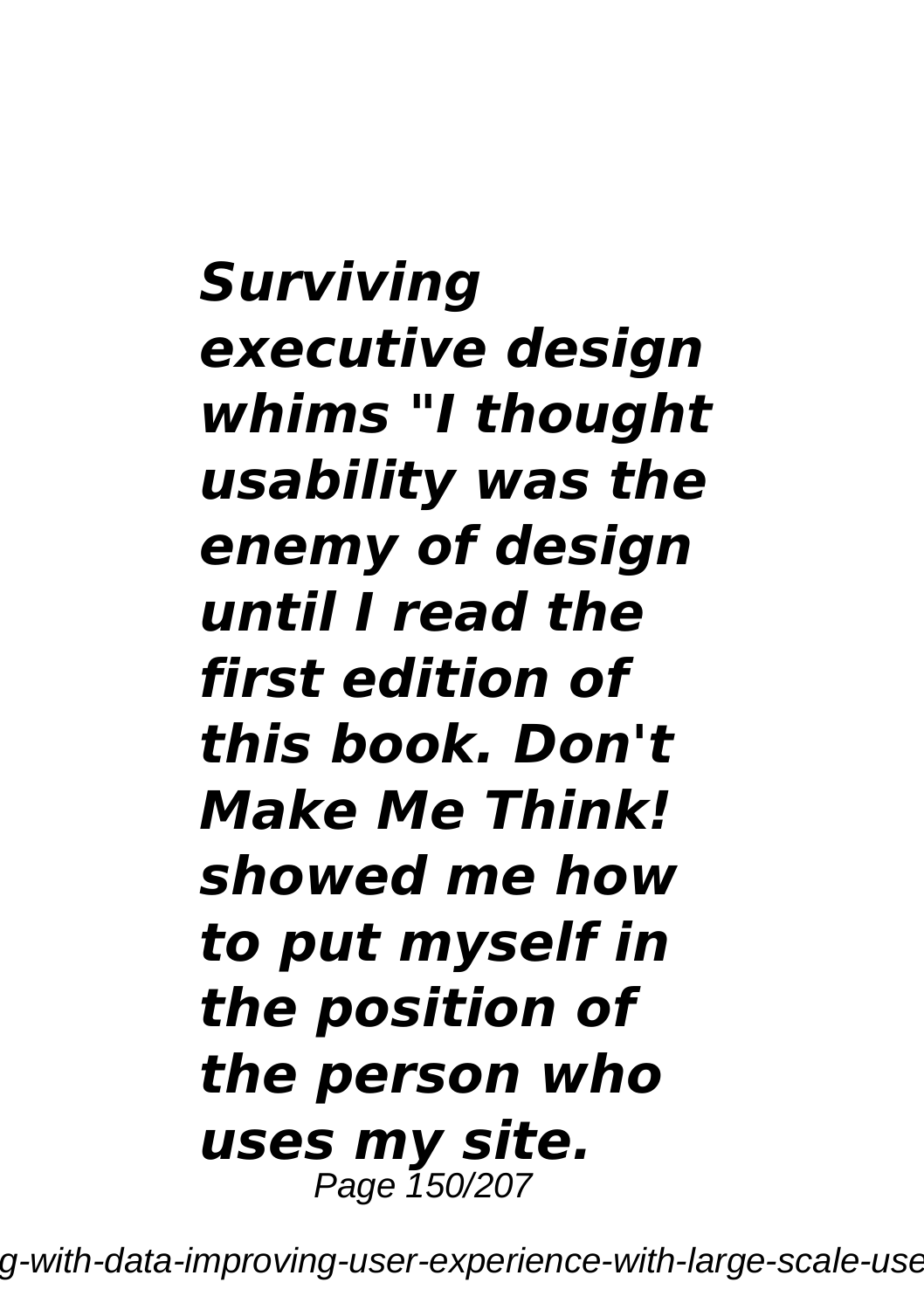*After reading it over a couple of hours and putting its ideas to work for the past five years, I can say it has done more to improve my abilities as a Web designer than any other book. In this second edition,* Page 151/207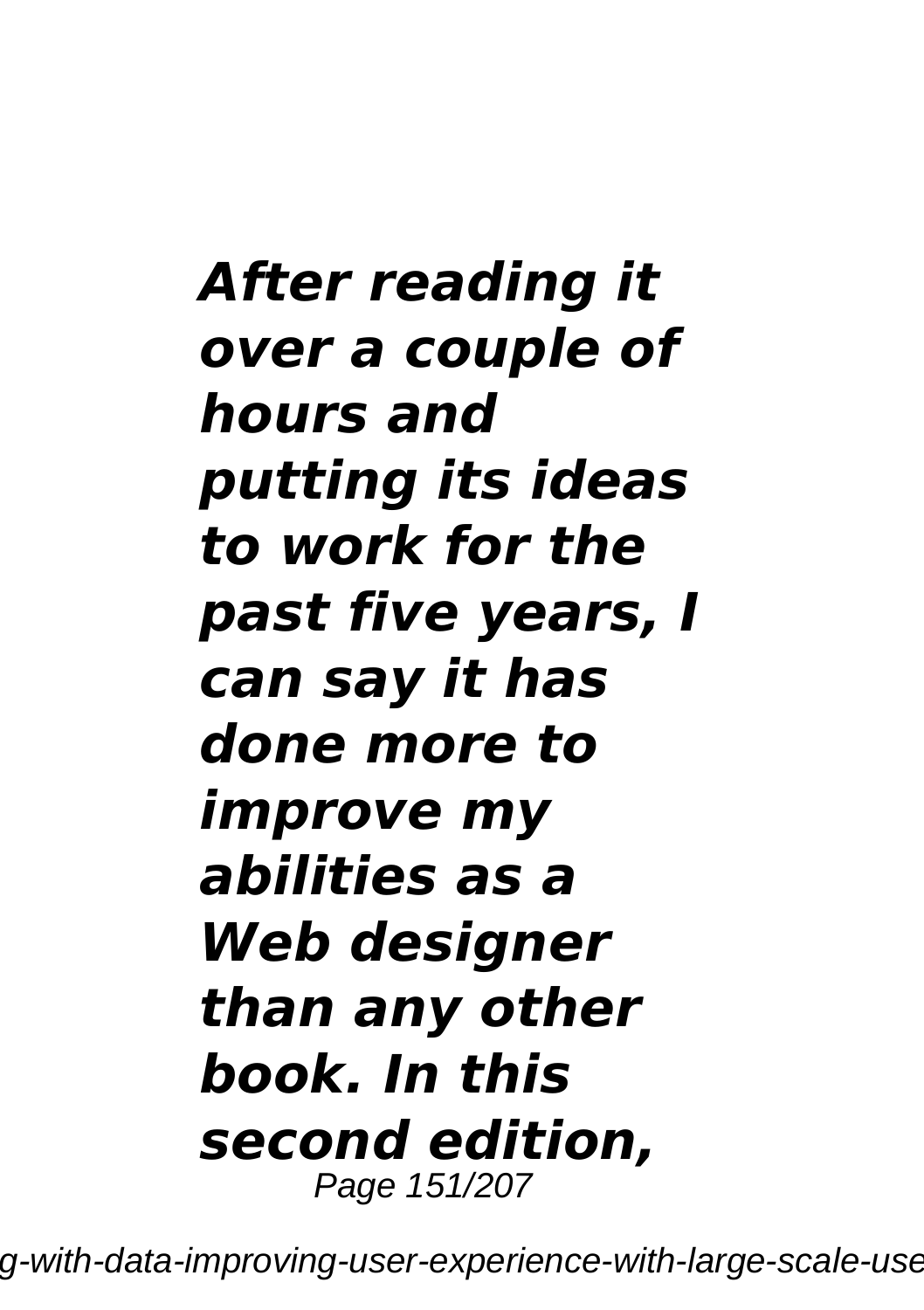*Steve Krug adds essential ammunition for those whose bosses, clients, stakeholders, and marketing managers insist on doing the wrong thing. If you design, write, program, own, or manage Web sites, you* Page 152/207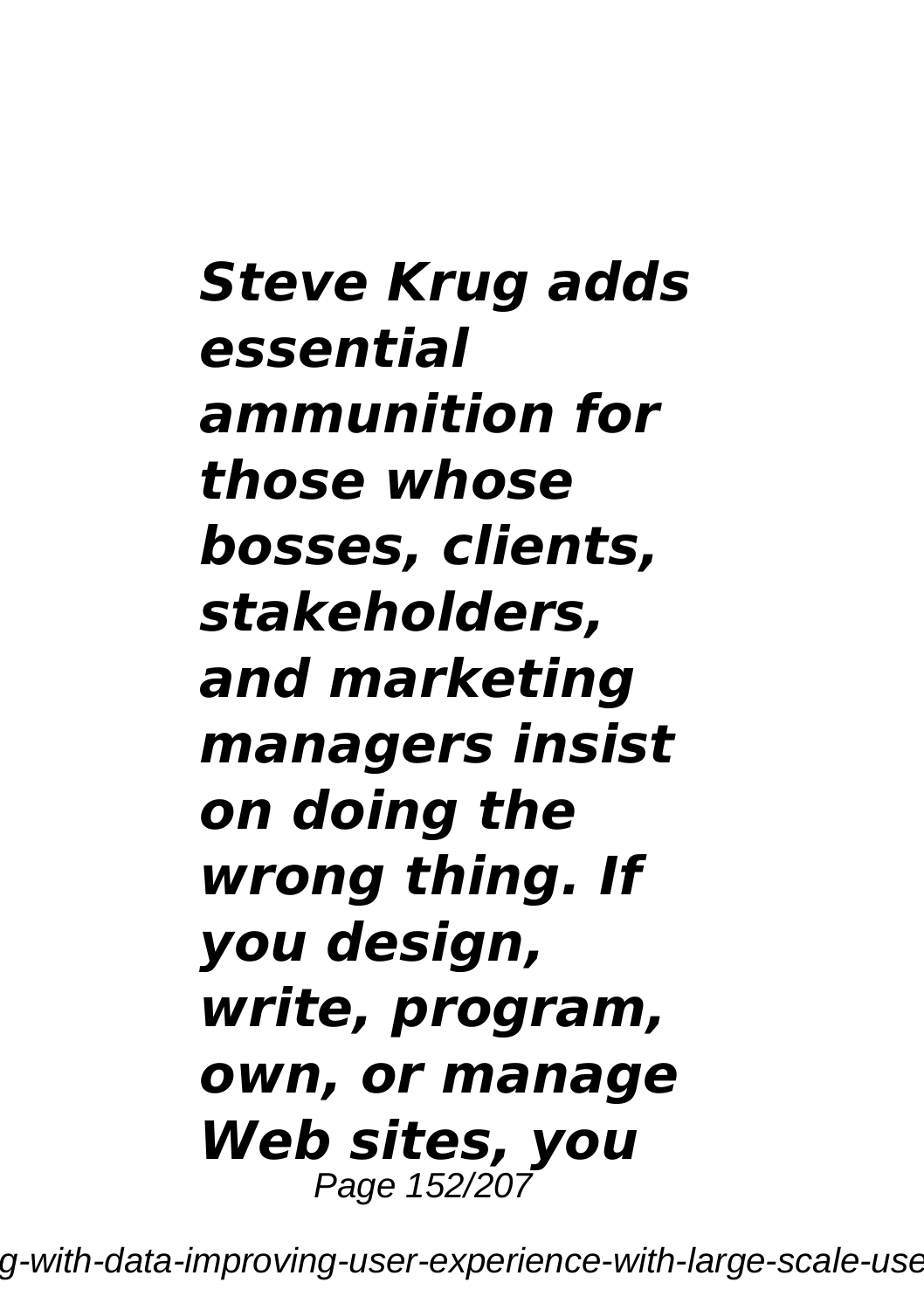*must read this book." -- Jeffrey Zeldman, author of Designing with Web Standards Although recent findings show the public increasingly interacting with government Web sites, a common problem is that people can't find* Page 153/207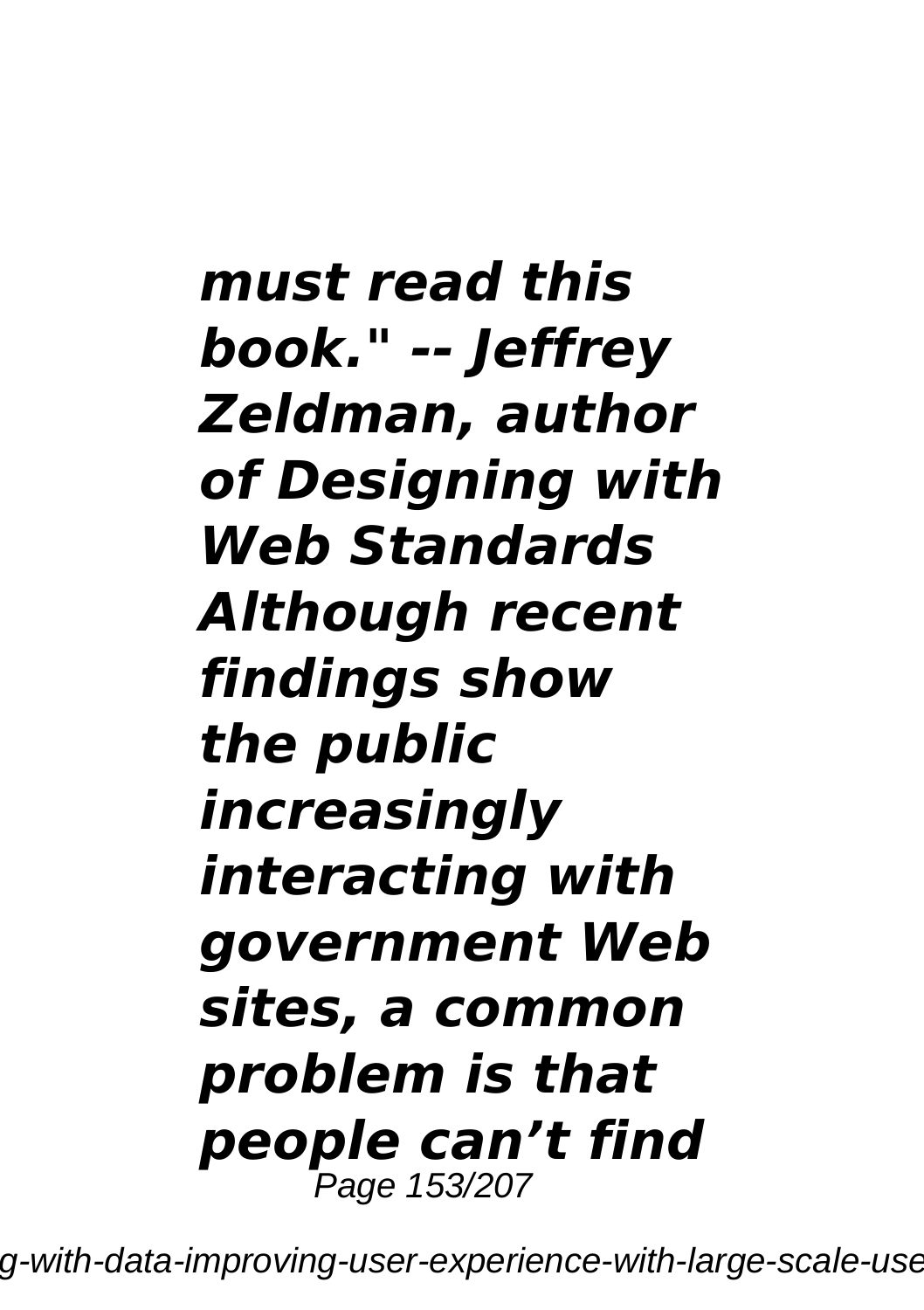*what they're looking for. In other words, the sites lack usability. The Research-Based Web Design and Usability Guidelines aid in correcting this problem by providing the latest Web design guidance* Page 154/207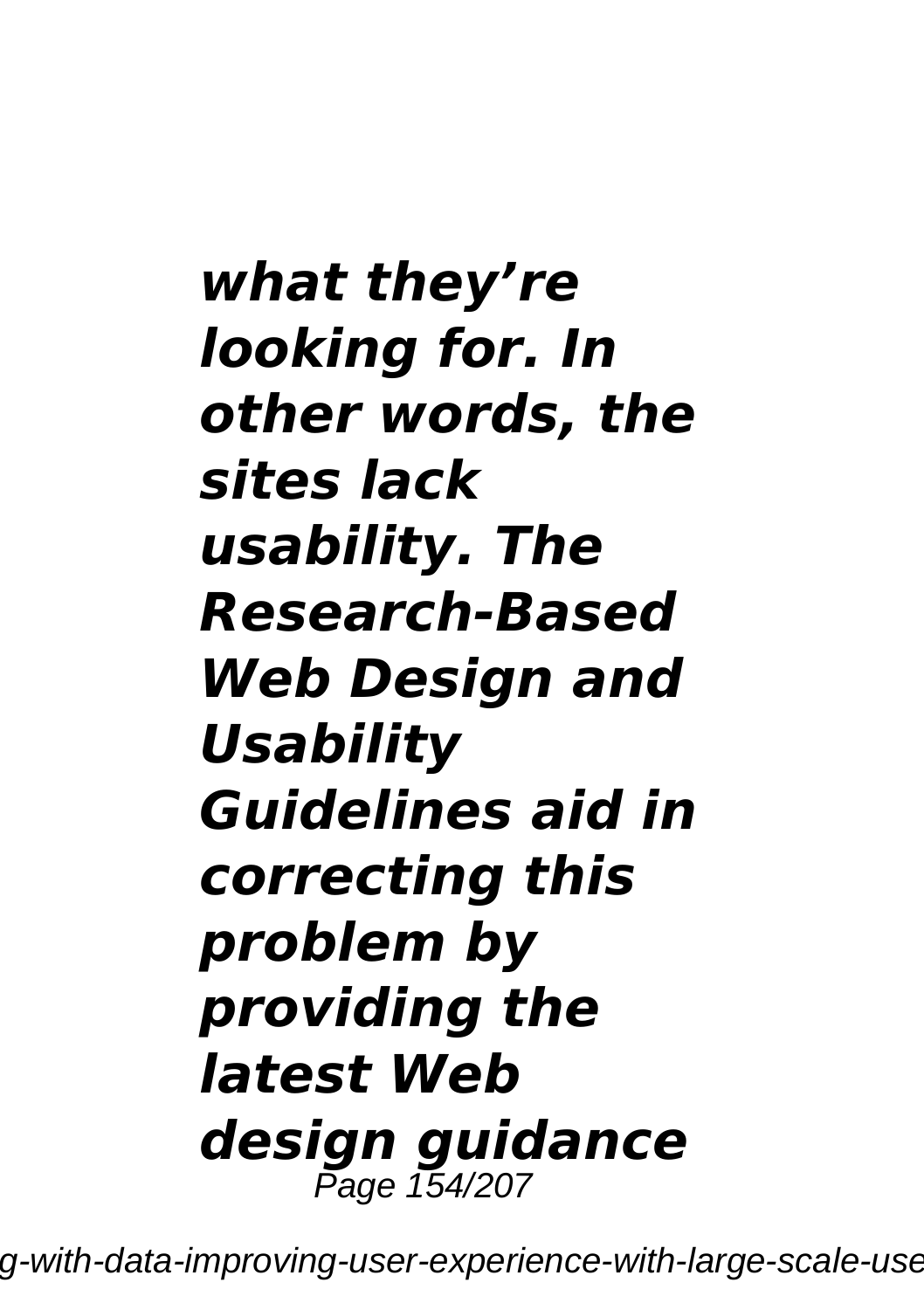*from the research and other forms of evidence. This unique publication has been updated from its earlier version to include over 40 new or updated research guidelines, bringing the* Page 155/207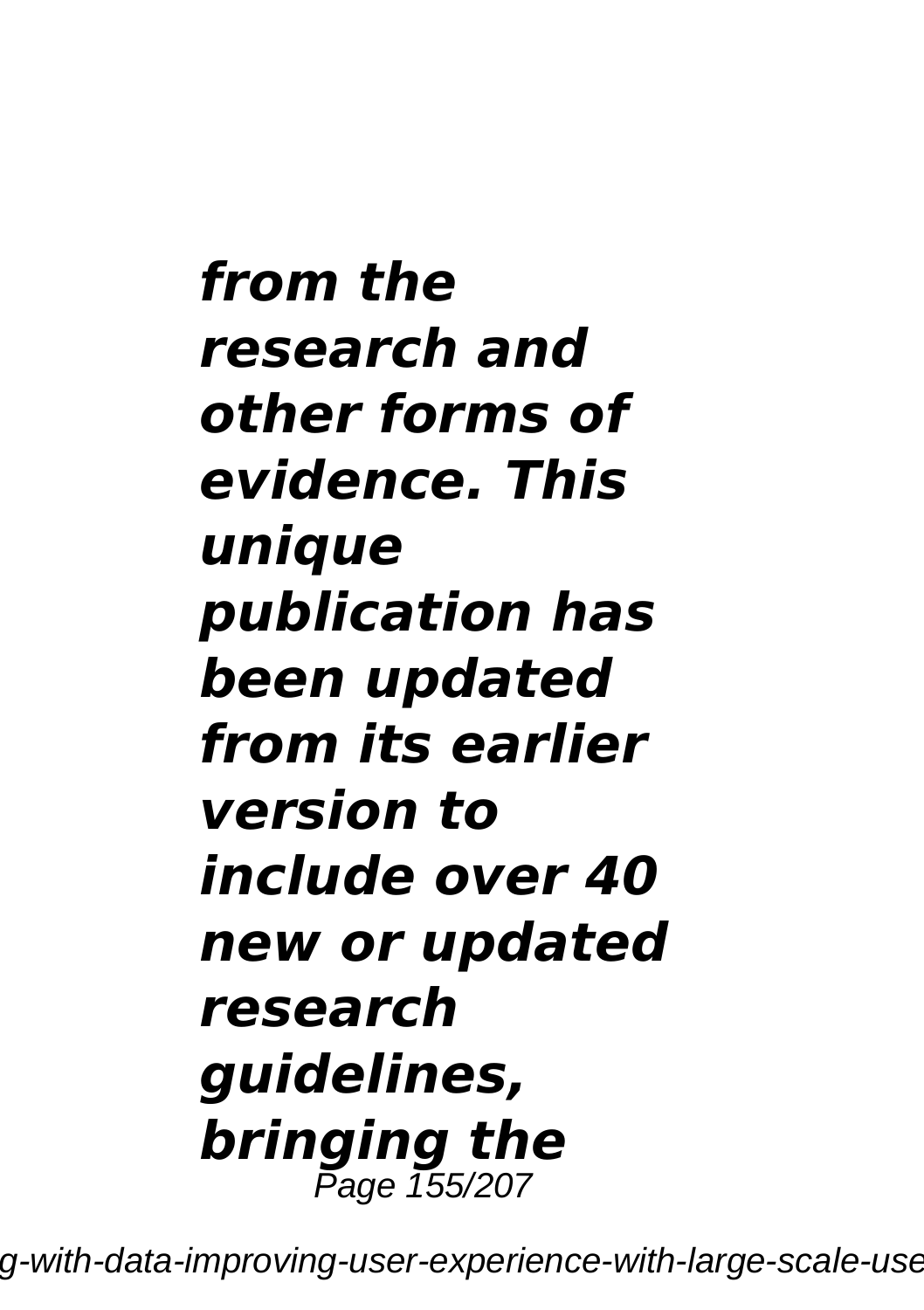*total to 209. Primary audiences for the book are: Web managers, designers, and all staff involved in the creation of Web sites. Topics in the book include: home page design, page and site navigation,* Page 156/207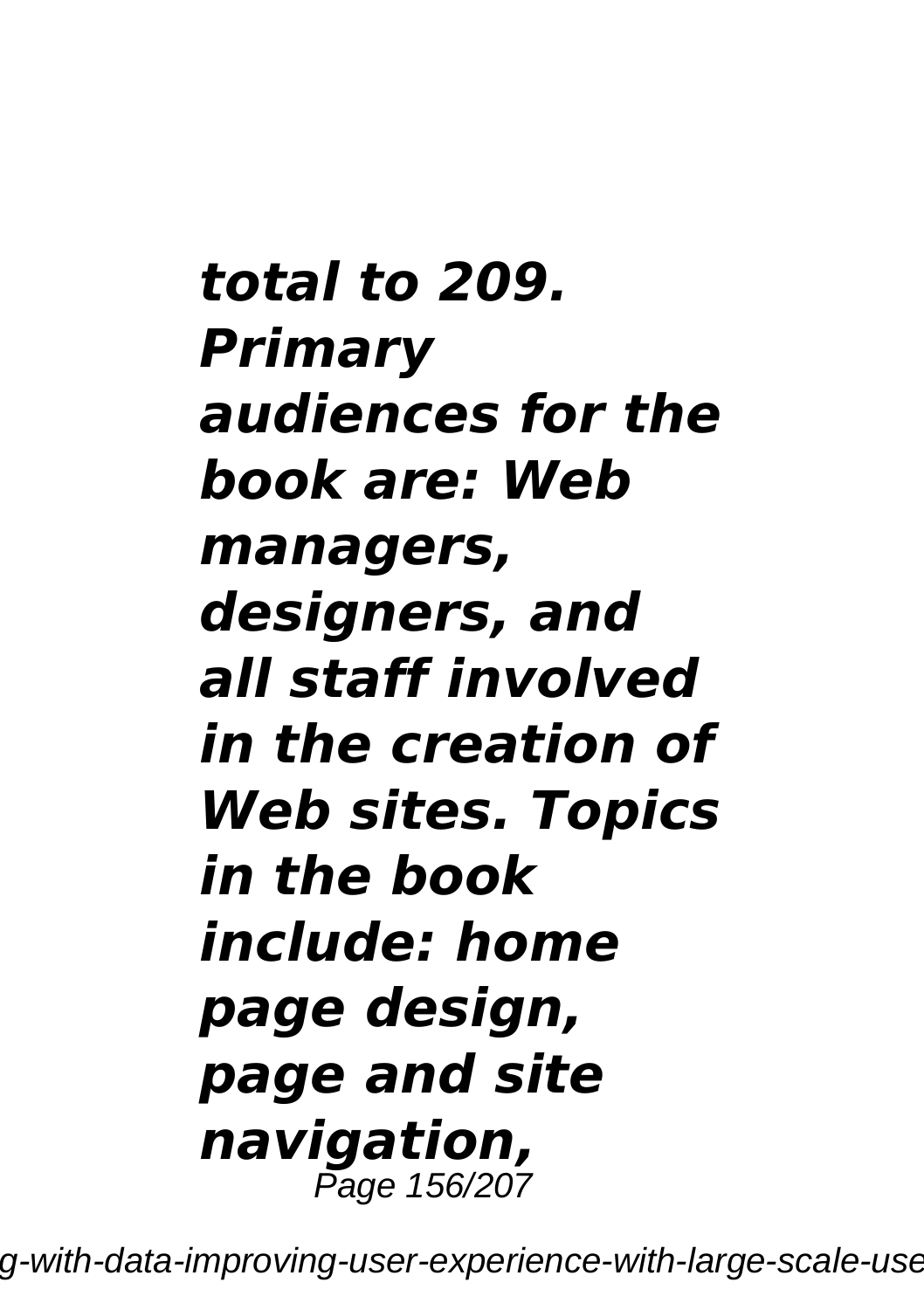*graphics and images, effective Web content writing, and search. A new section on usability testing guidance has been added. Experts from across government, industry, and academia have* Page 157/207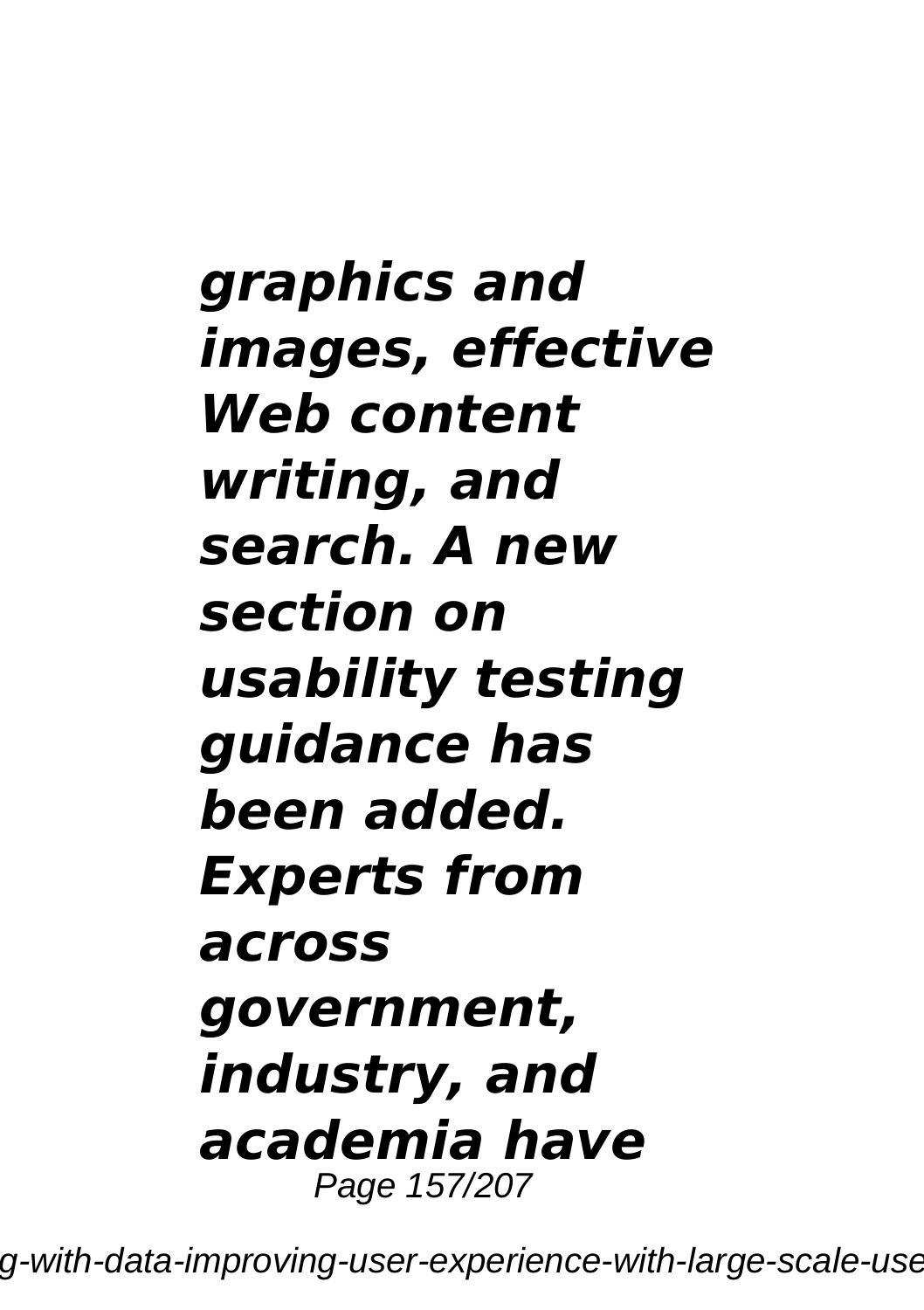*reviewed and contributed to the development of the Guidelines. And, since their introduction in 2003, the Guidelines have been widely used by government, private, and academic institutions to* Page 158/207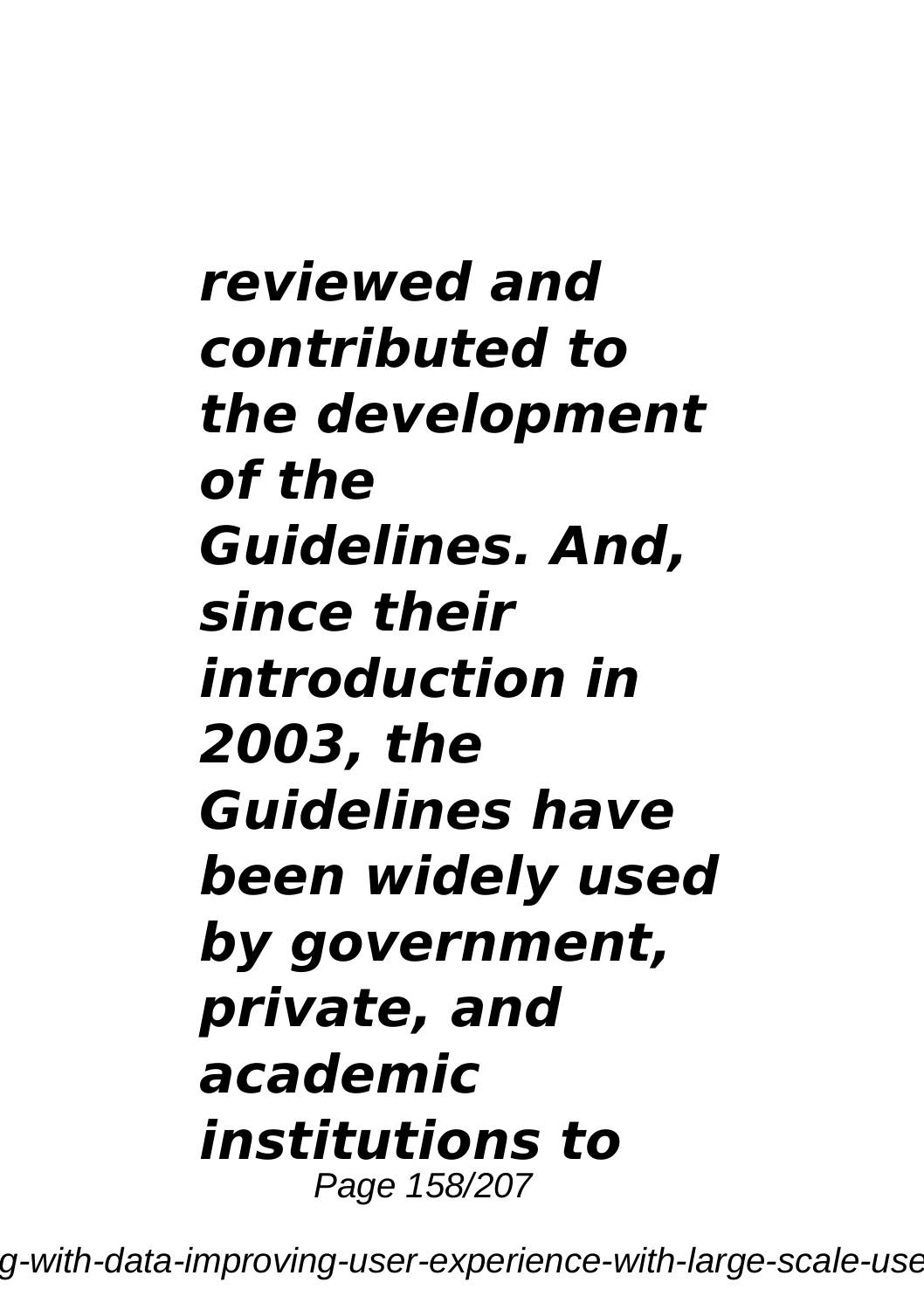*improve Web design. Don't Make Me Think Community-Led Practices to Build the Worlds We Need A Common Sense Approach to Web Usability Dialogues, Diversity, and Design* Page 159/207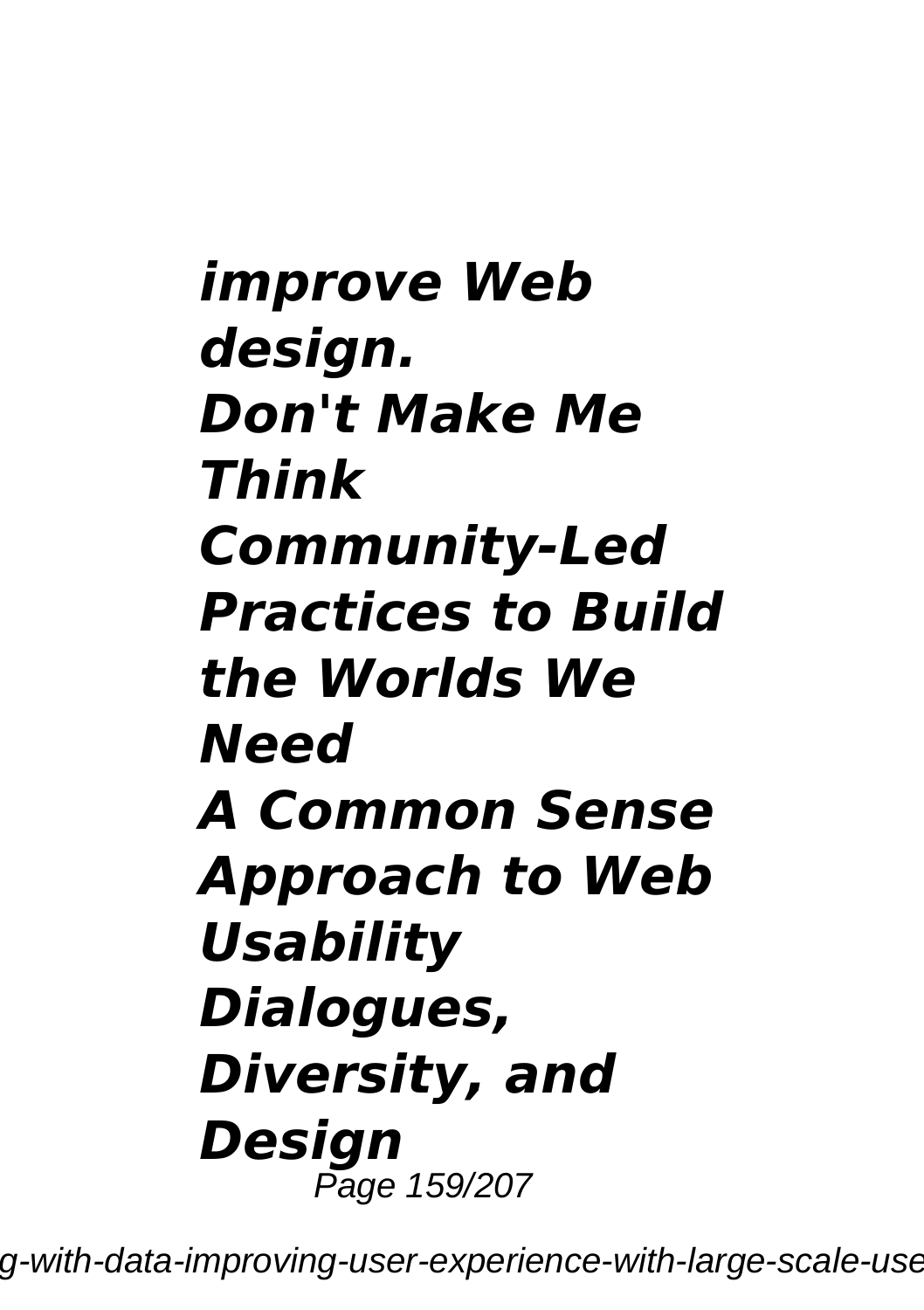*Lean UX UX for the Consumer Internet of Things Designing Connected Products Describes ways to incorporate domain modeling into software development.*

Page 160/207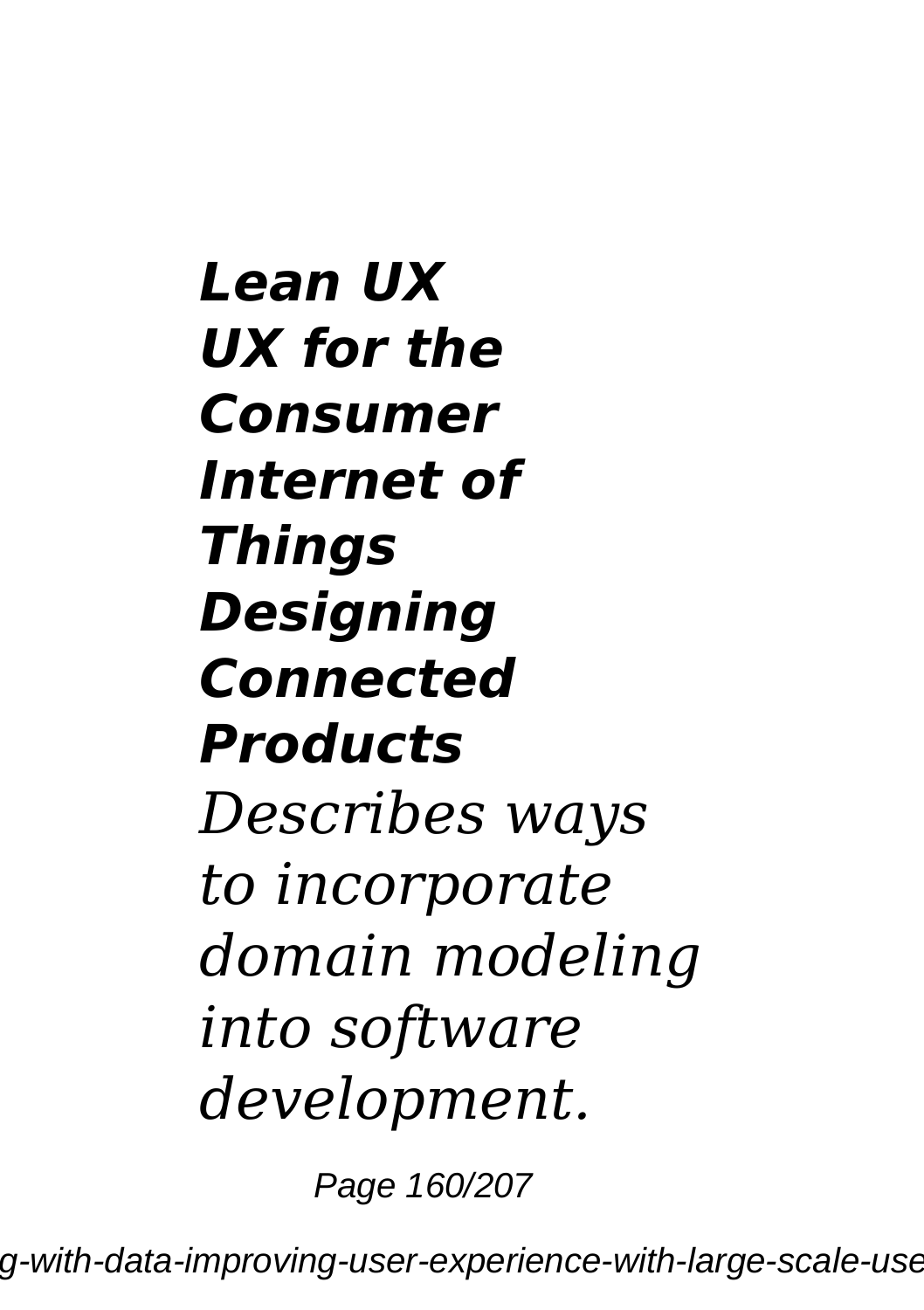*"This book provides chapters that demonstrate an understanding of humancomputer interface guidelines, principles and theories combined with data science techniques* Page 161/207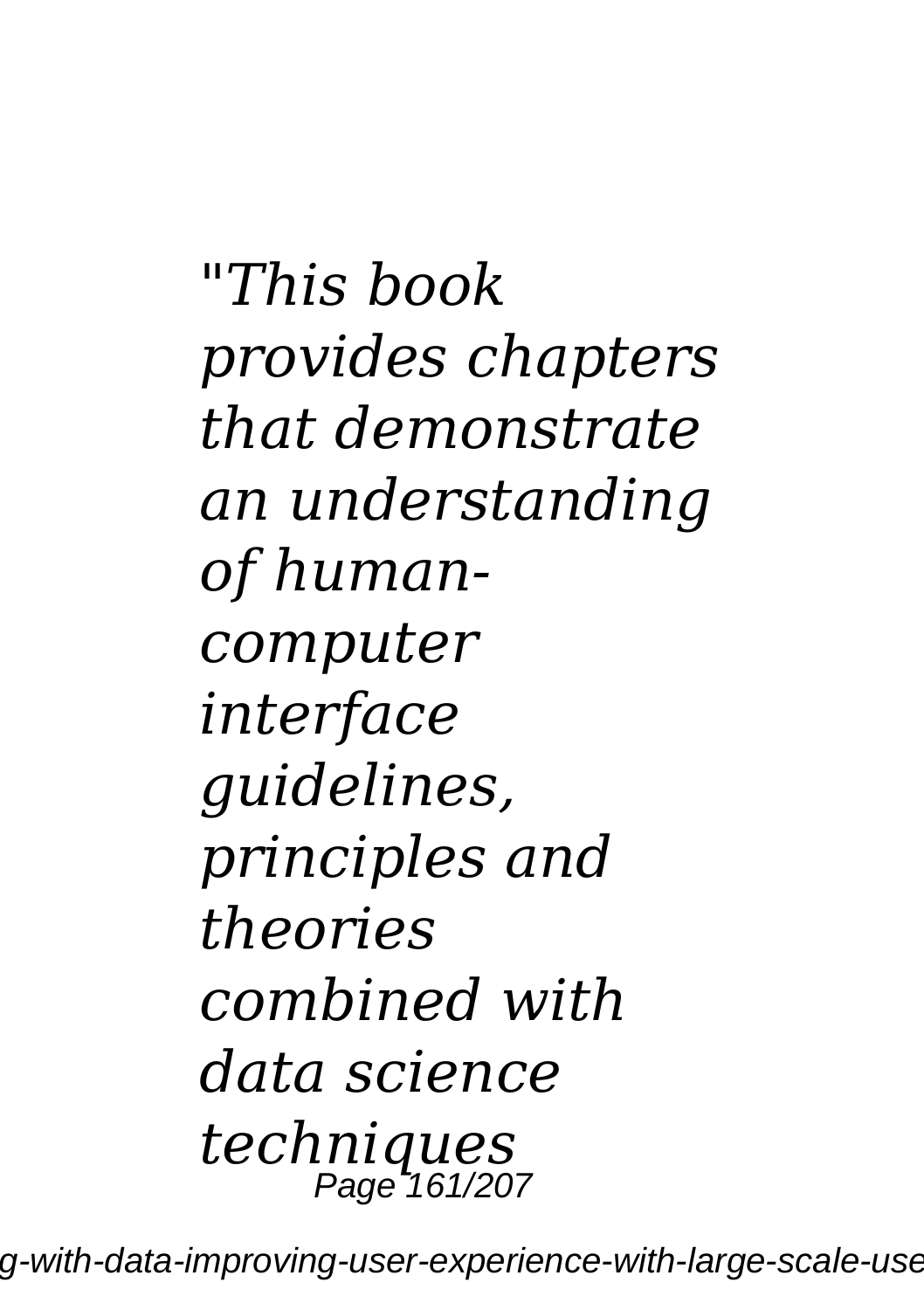*investigating usercentered designs of applications across domains while analyzing user data with a data science approach for effective and userfriendly user interfaces"-- If you are in charge of the* Page 162/207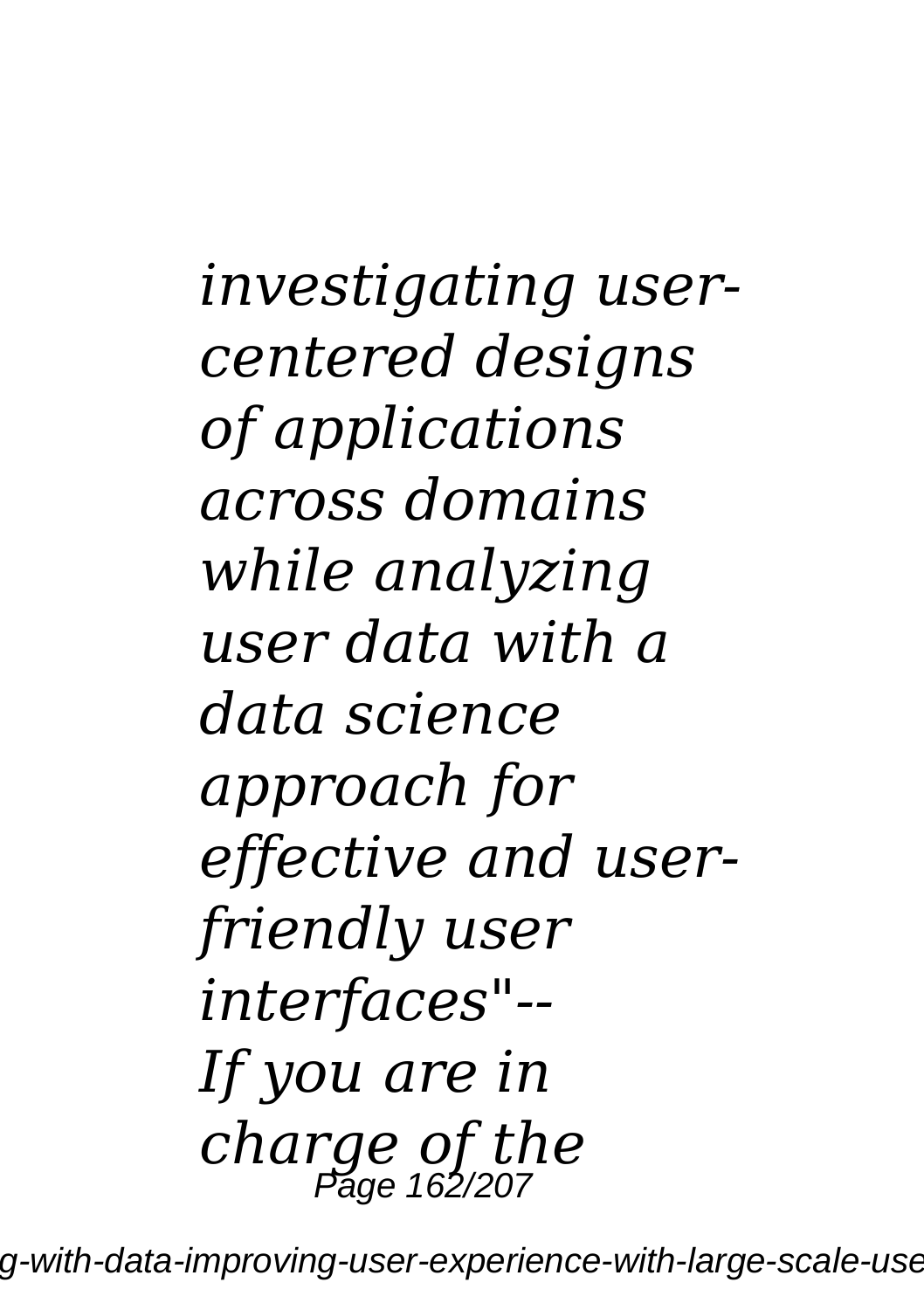*user experience, development, or strategy for a web site, A Web for Everyone will help you make your site accessible without sacrificing design or innovation. Rooted in universal design* Page 163/207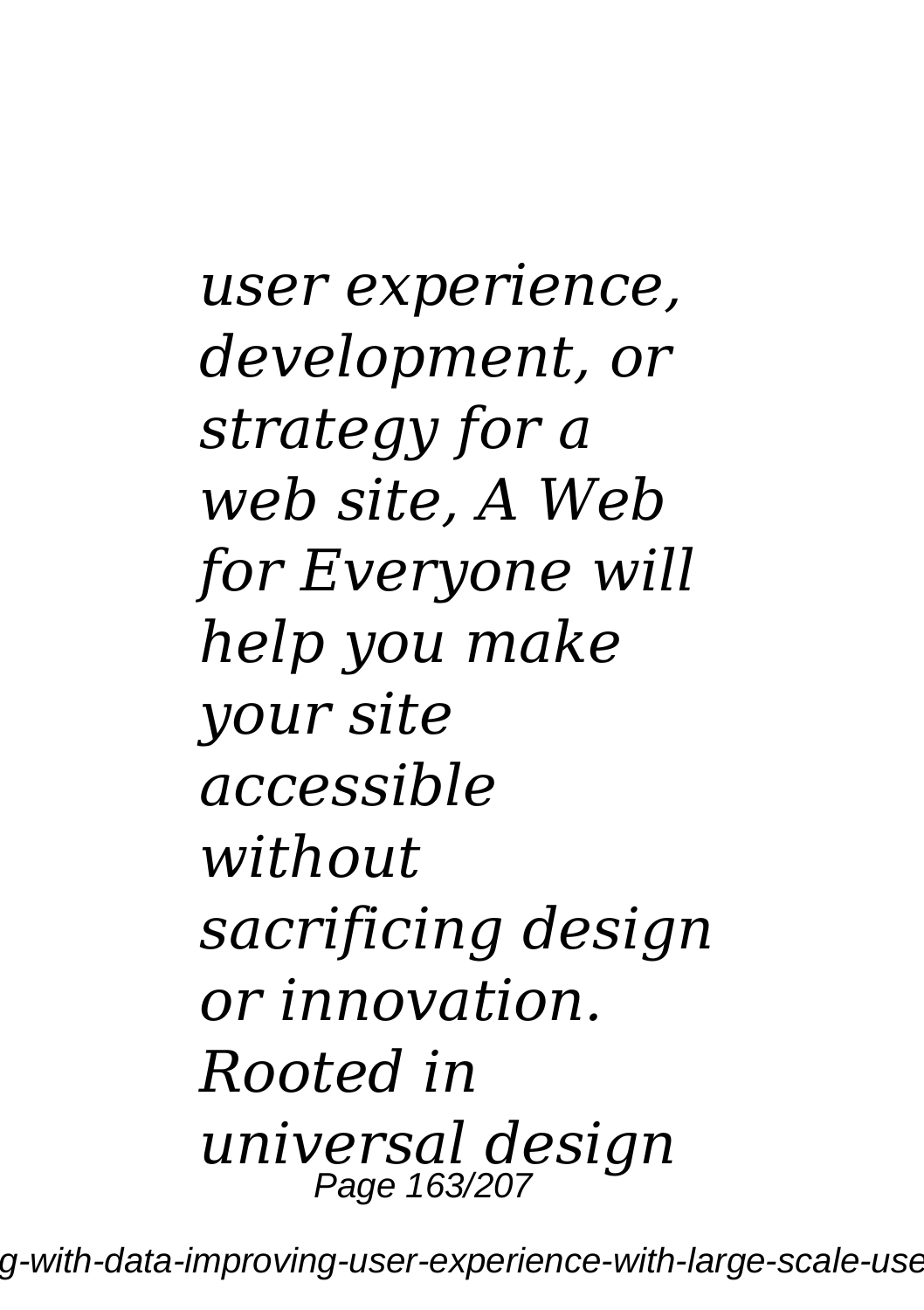*principles, this book provides solutions: practical advice and examples of how to create sites that everyone can use. User experience (UX) design has traditionally been a deliverablesbased practice,* Page 164/207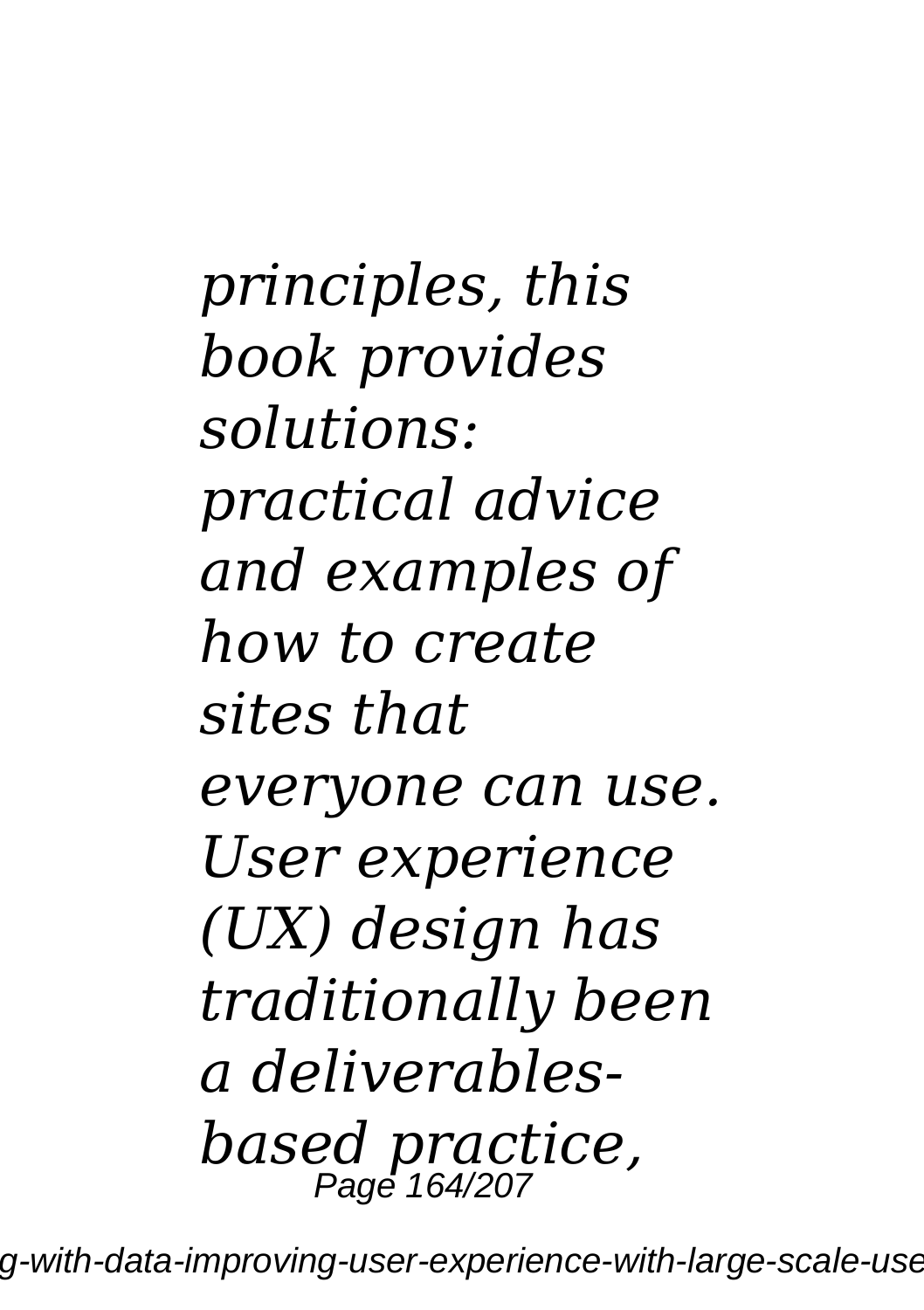*with wireframes, site maps, flow diagrams, and mockups. But in today's webdriven reality, orchestrating the entire design from the get-go no longer works. This hands-on book demonstrates* Page 165/207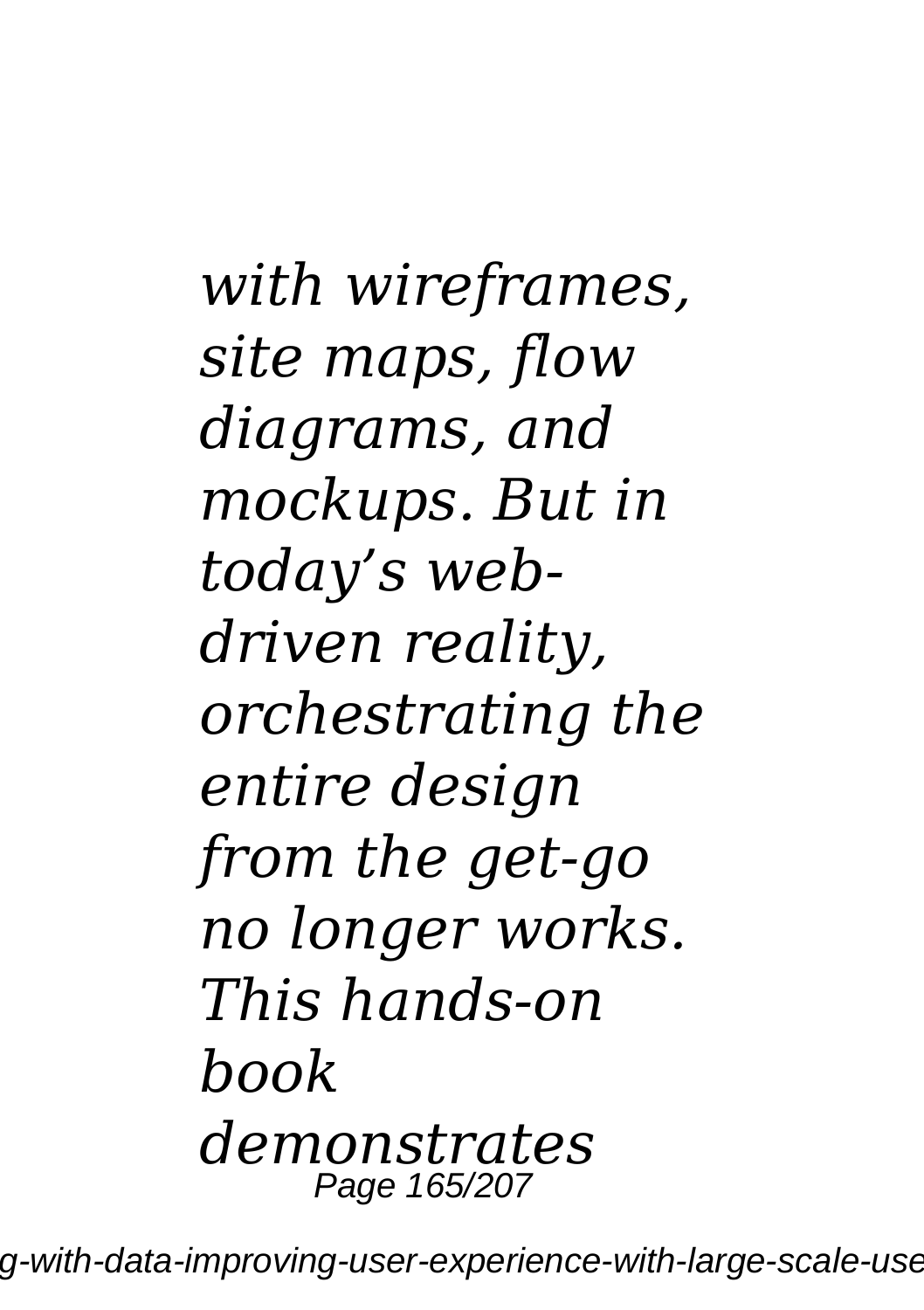*Lean UX, a deeply collaborative and cross-functional process that lets you strip away heavy deliverables in favor of building shared understanding with the rest of the product team.* Page 166/207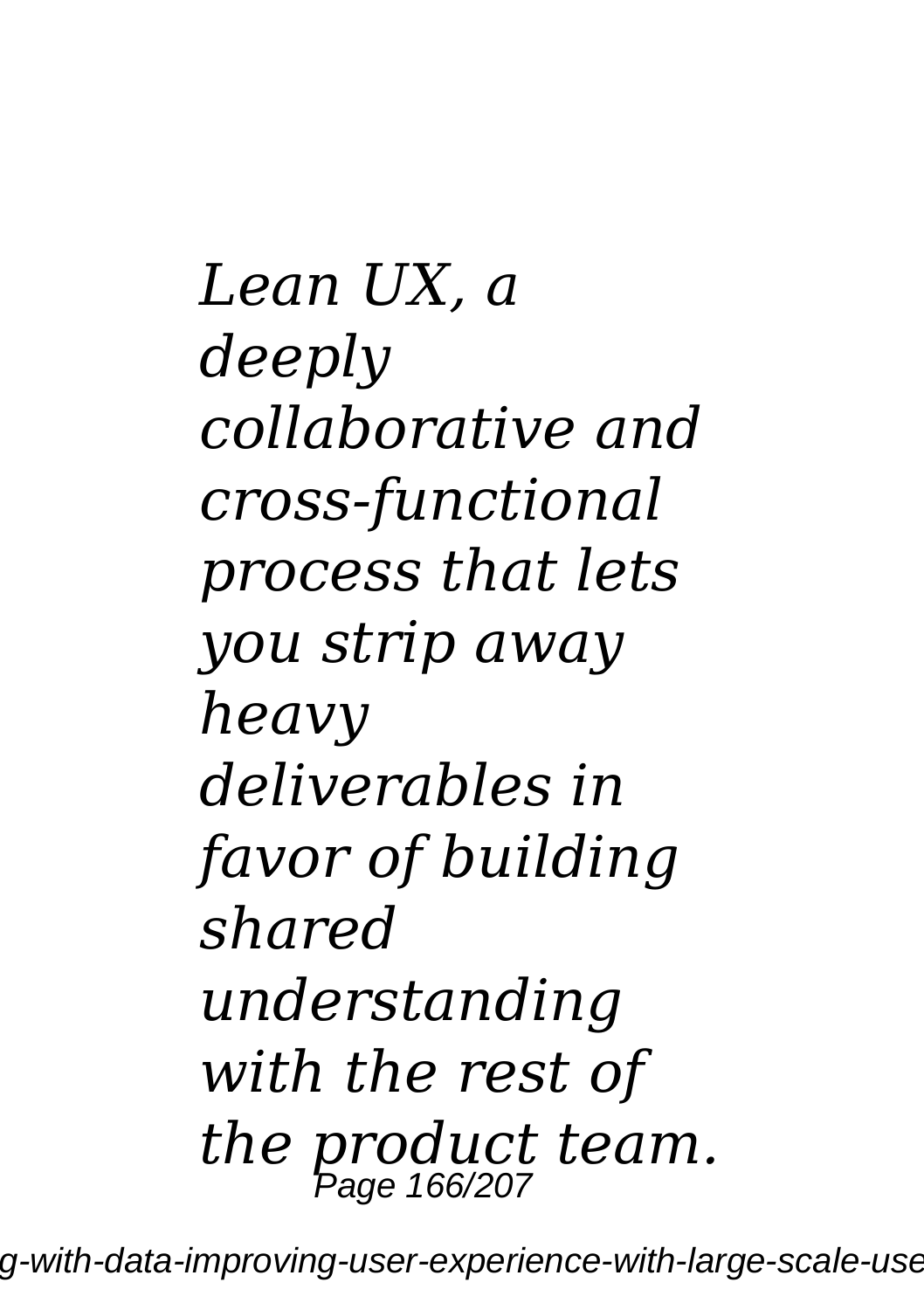*Lean UX is the evolution of product design; refined through the real-world experiences of companies large and small, these practices and principles help you maintain daily, continuous engagement with* Page 167/207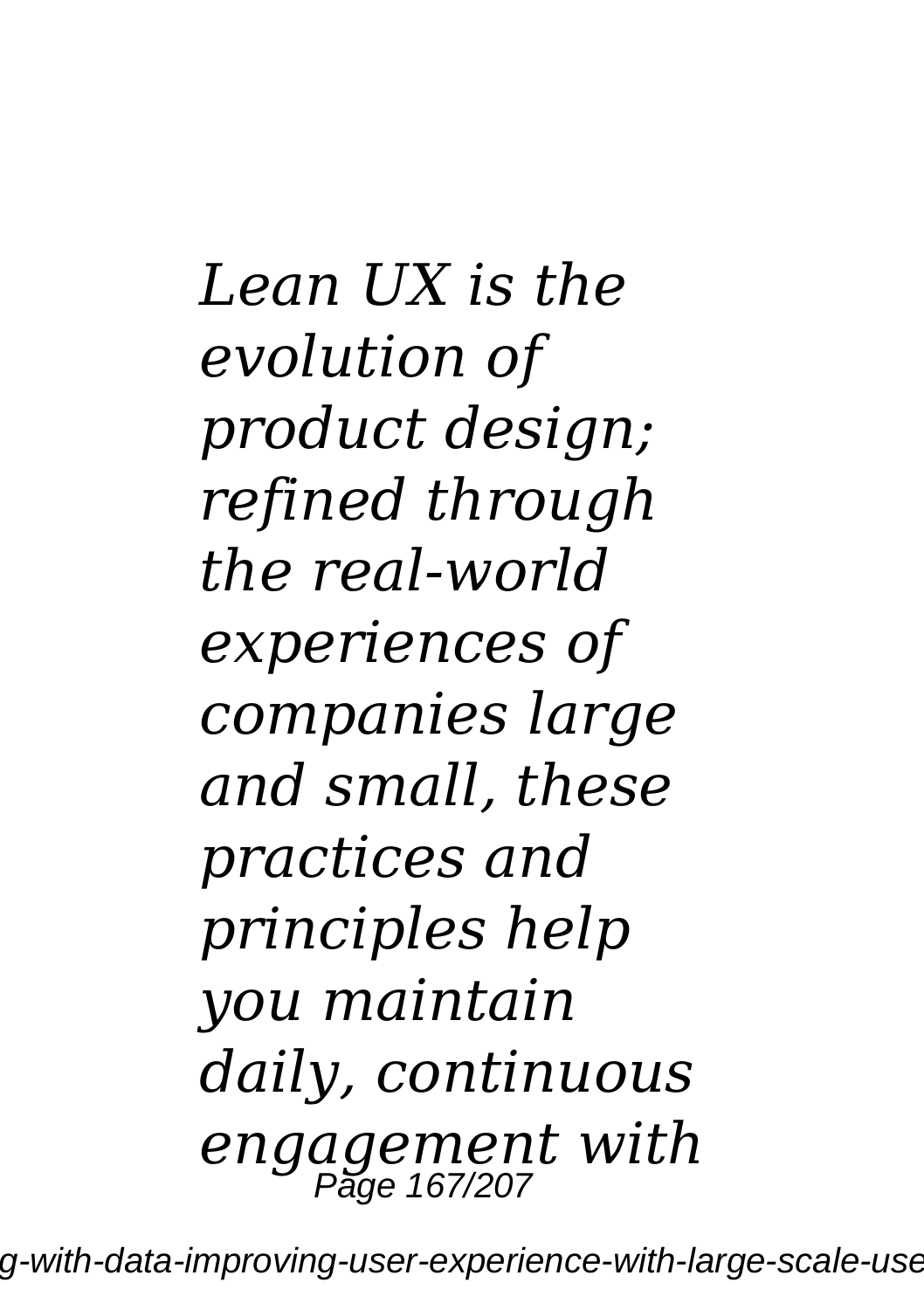*your teammates, rather than work in isolation. This book shows you how to use Lean UX on your own projects. Get a tactical understanding of Lean UX—and how it changes the way teams work together* Page 168/207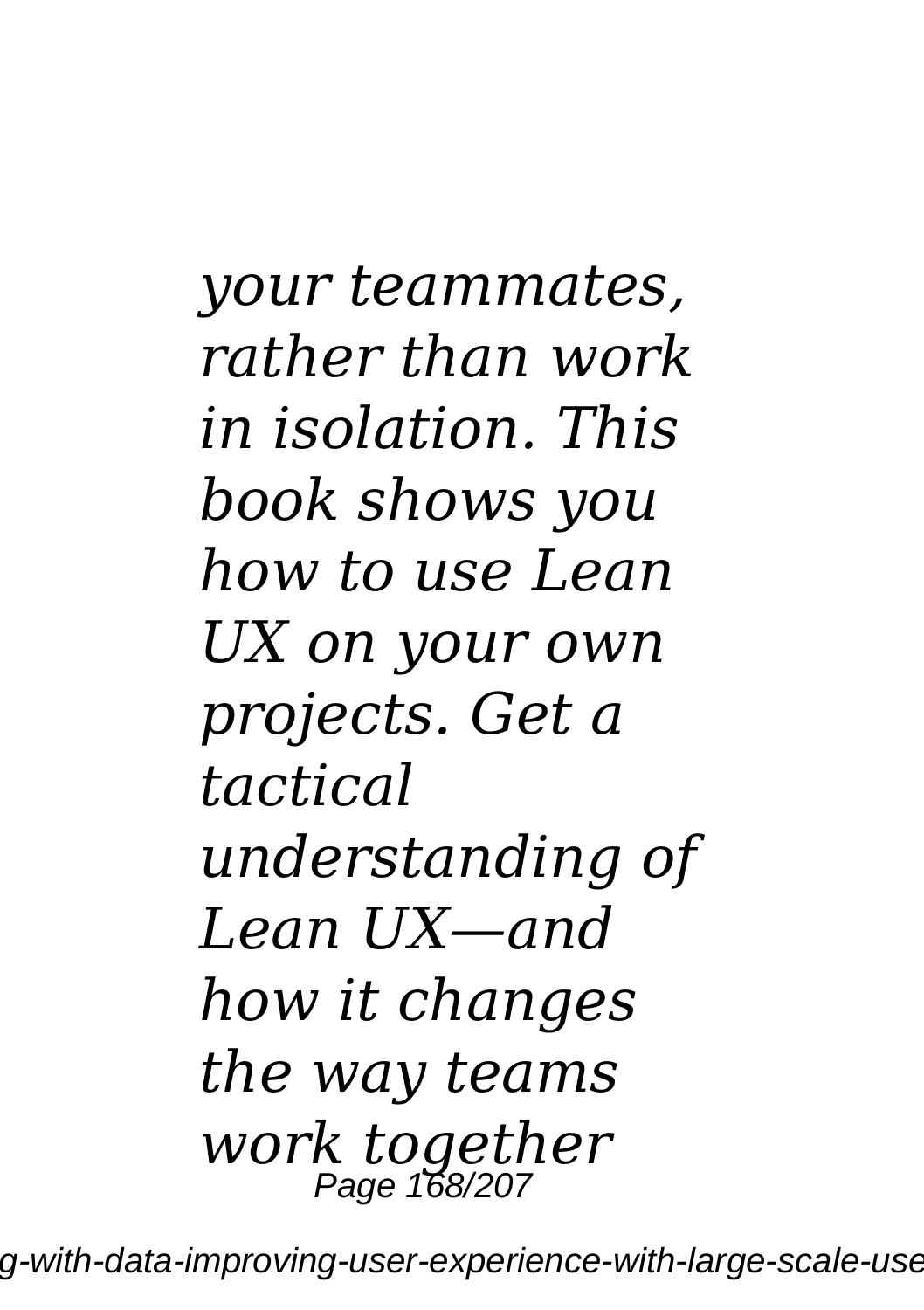*Frame a vision of the problem you're solving and focus your team on the right outcomes Bring the designer's tool kit to the rest of your product team Break down the silos created by job titles and learn to trust* Page 169/207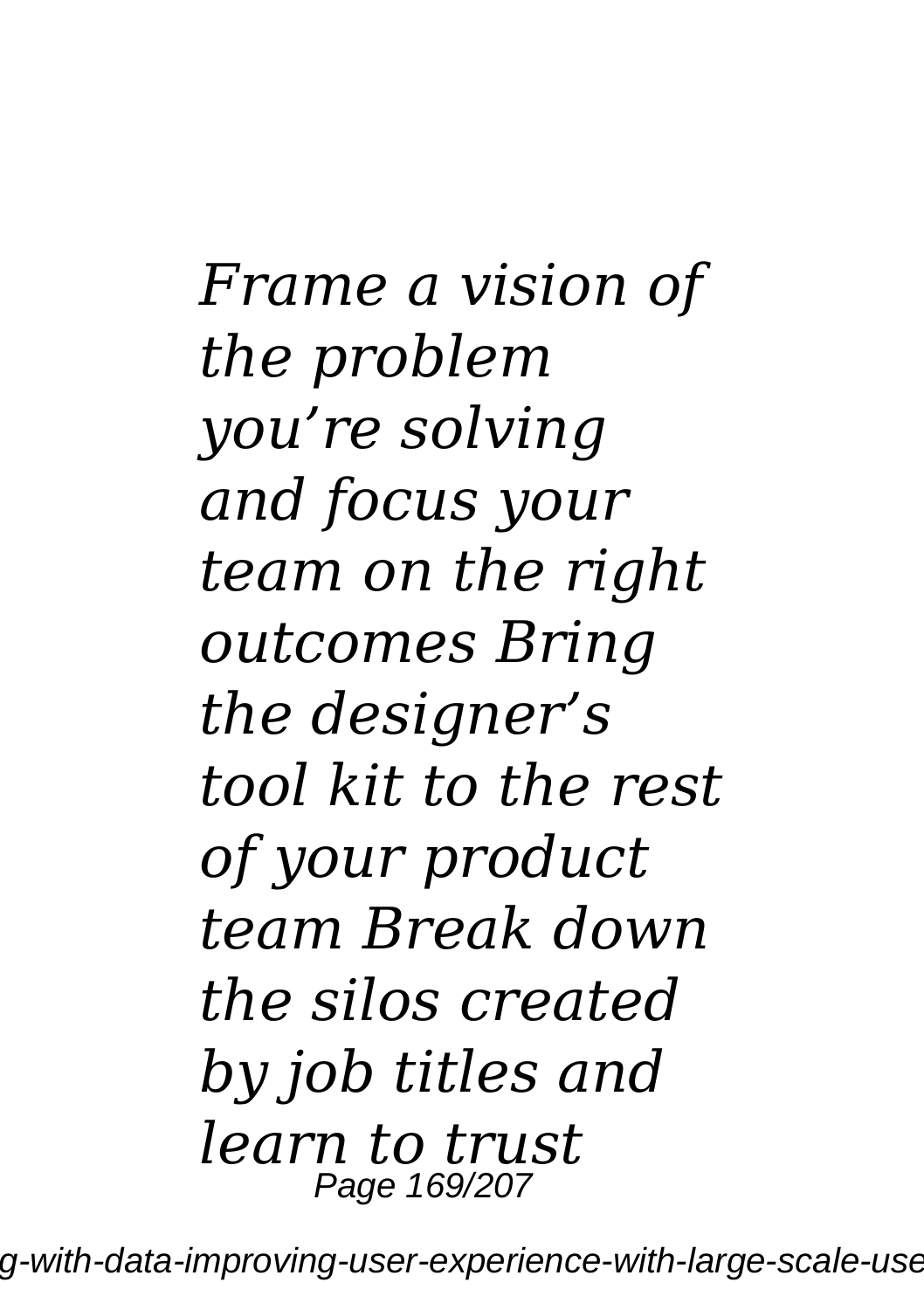*your teammates Improve the quality and productivity of your teams, and focus on validated experiences as opposed to delive rables/documents Learn how Lean UX integrates with Agile UX* Page 170/207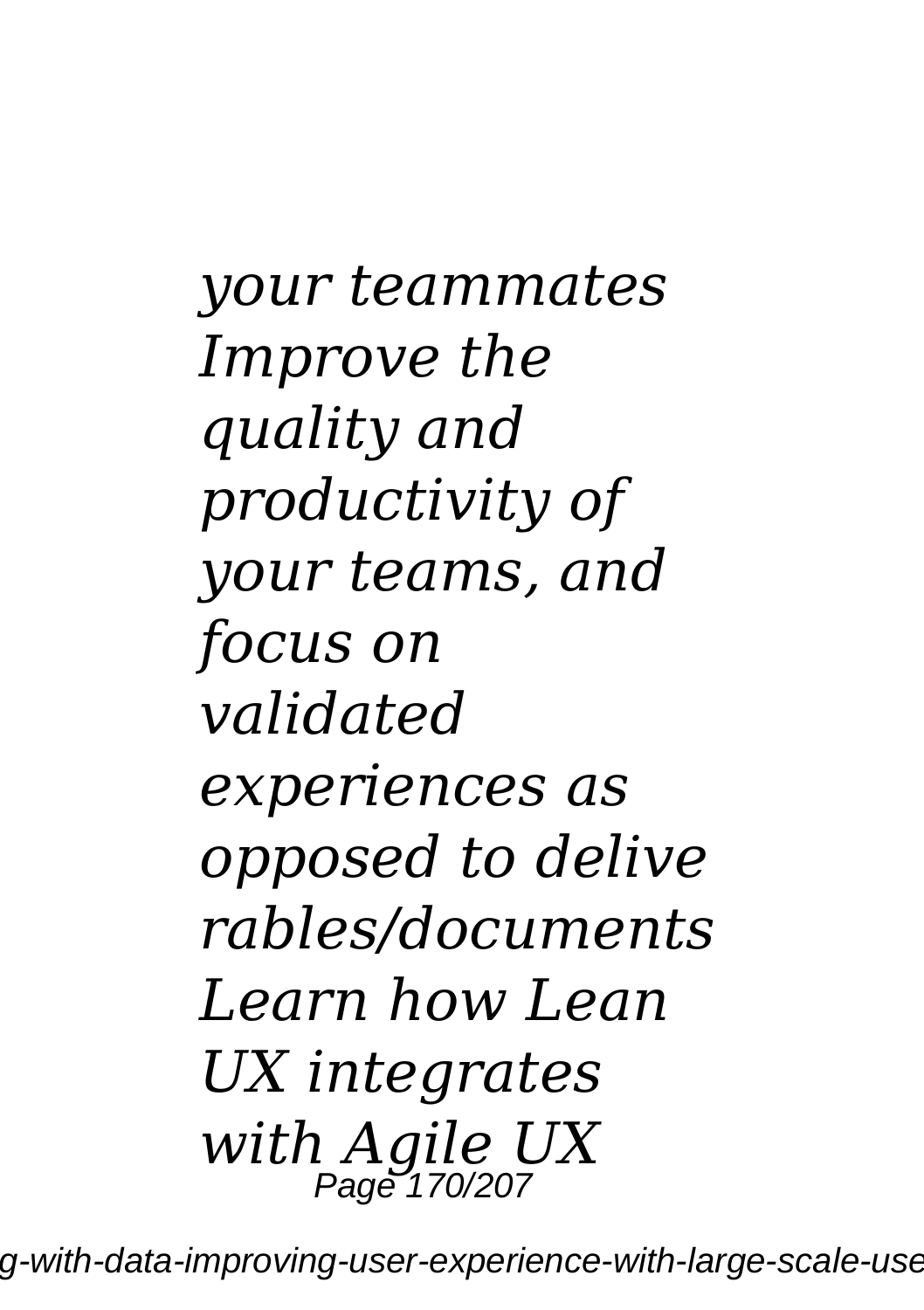*Filling in the Blanks Domain-driven Design Designing Interface Animation Research-based Web Design & Usability Guidelines Practical Web Analytics for User* Page 171/207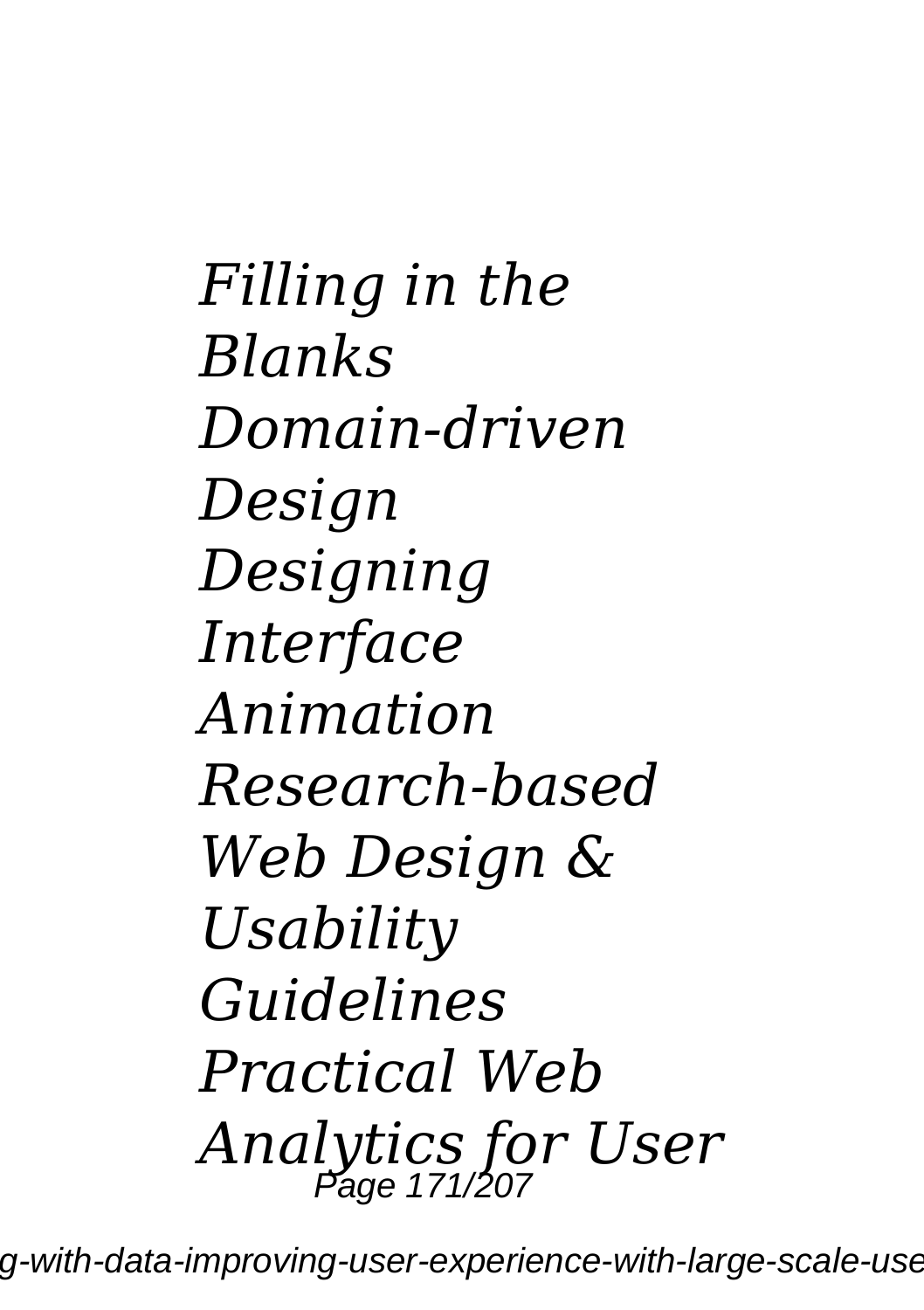*Experience How Analytics Can Help You Understand Your Users Designing Interfaces* A call to reclaim and rethink the field of designing as a liberal art where diverse voices come together to shape the material Page 172/207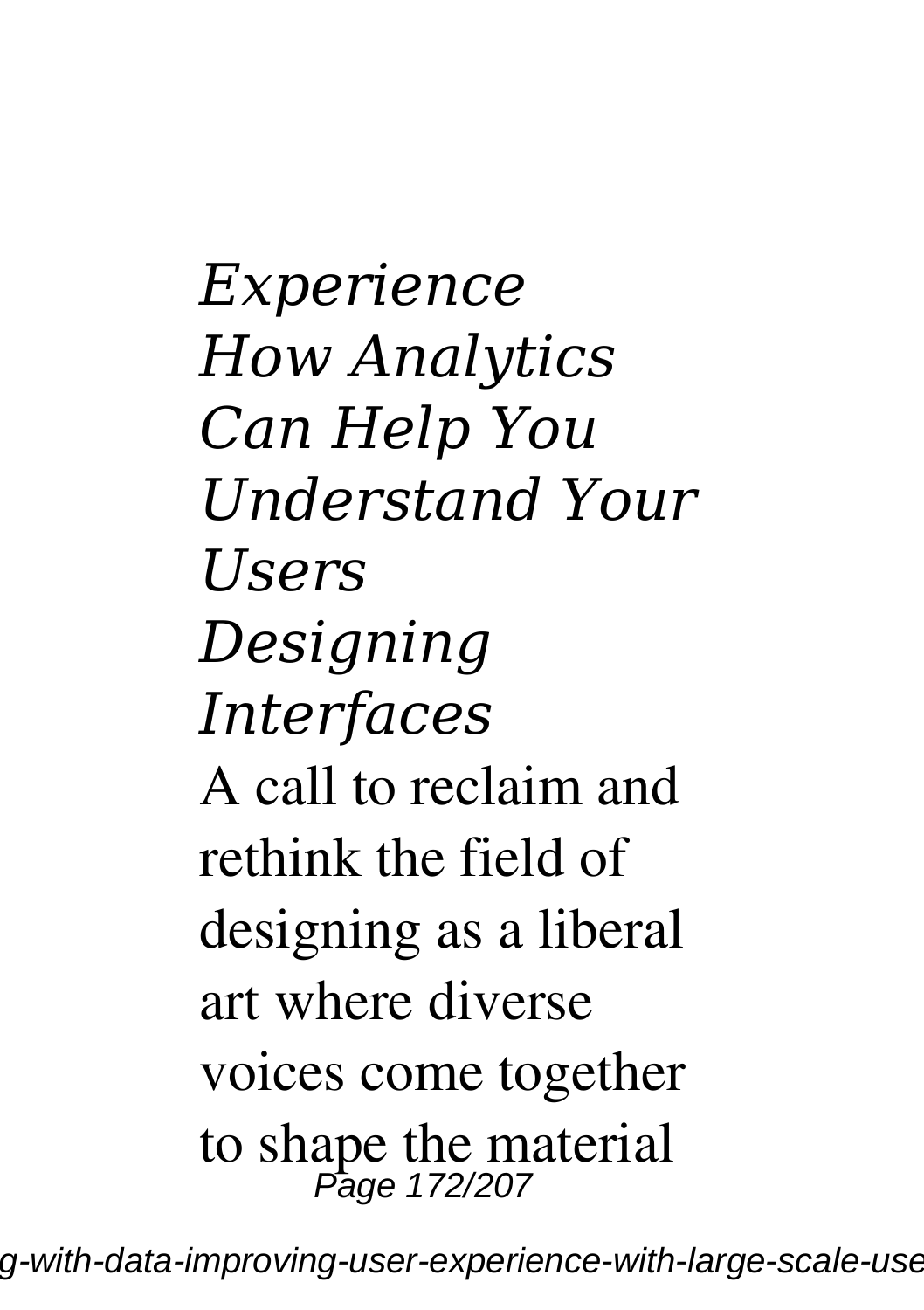world. We live in a material world of designed artifacts, both digital and analog. We think of ourselves as users; the platforms, devices, or objects provide a service that we can use. But is this really the case? We Are Not Users argues that people cannot be Page 173/207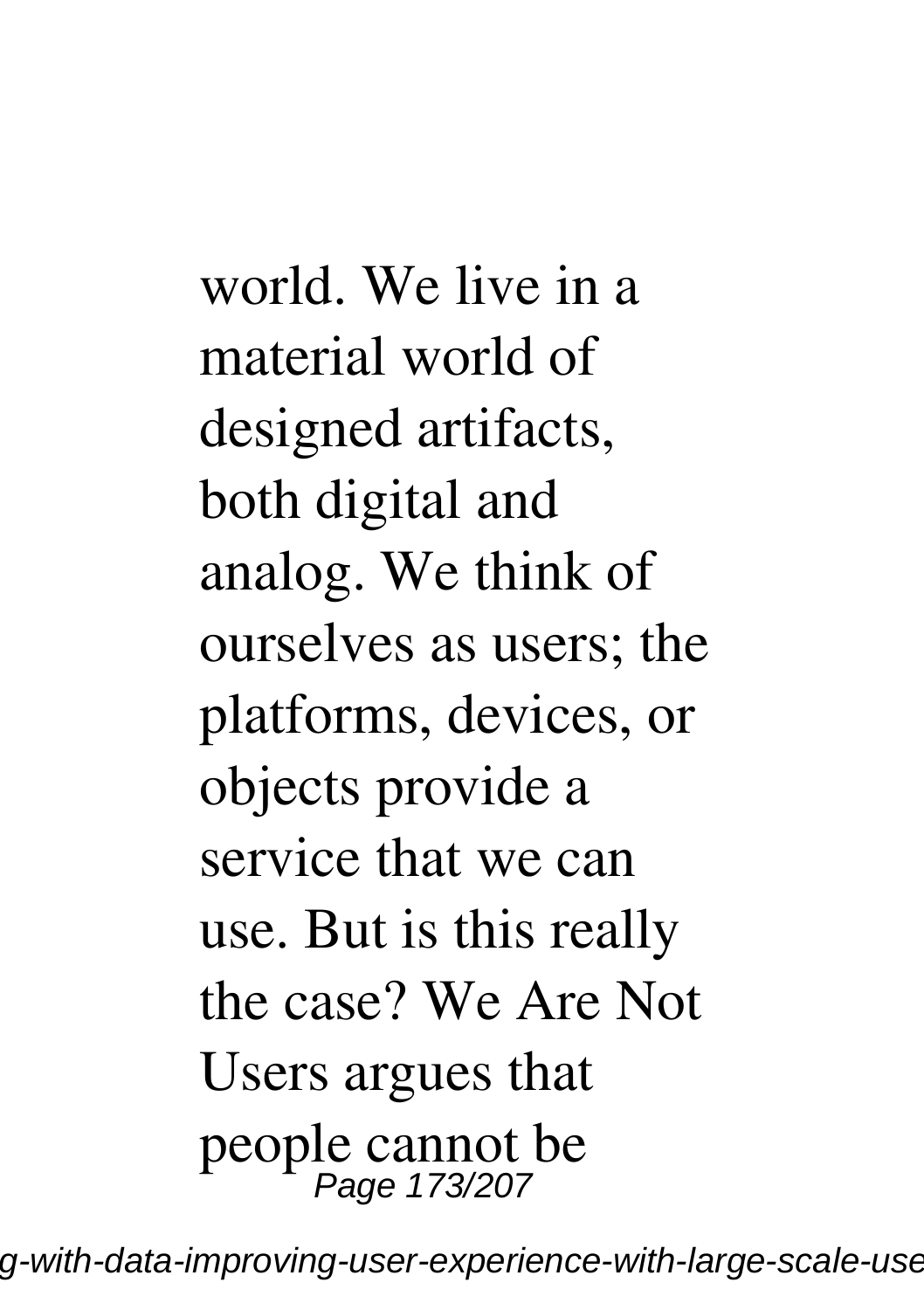reduced to the entity called *luser<sup>l</sup>*; we are not homogenous but diverse. That buzz of dissonance that we hear reflects the difficulty of condensing our diversity into lone size fits all. $\blacksquare$  This book proposes that a new understanding of design could resolve Page 174/207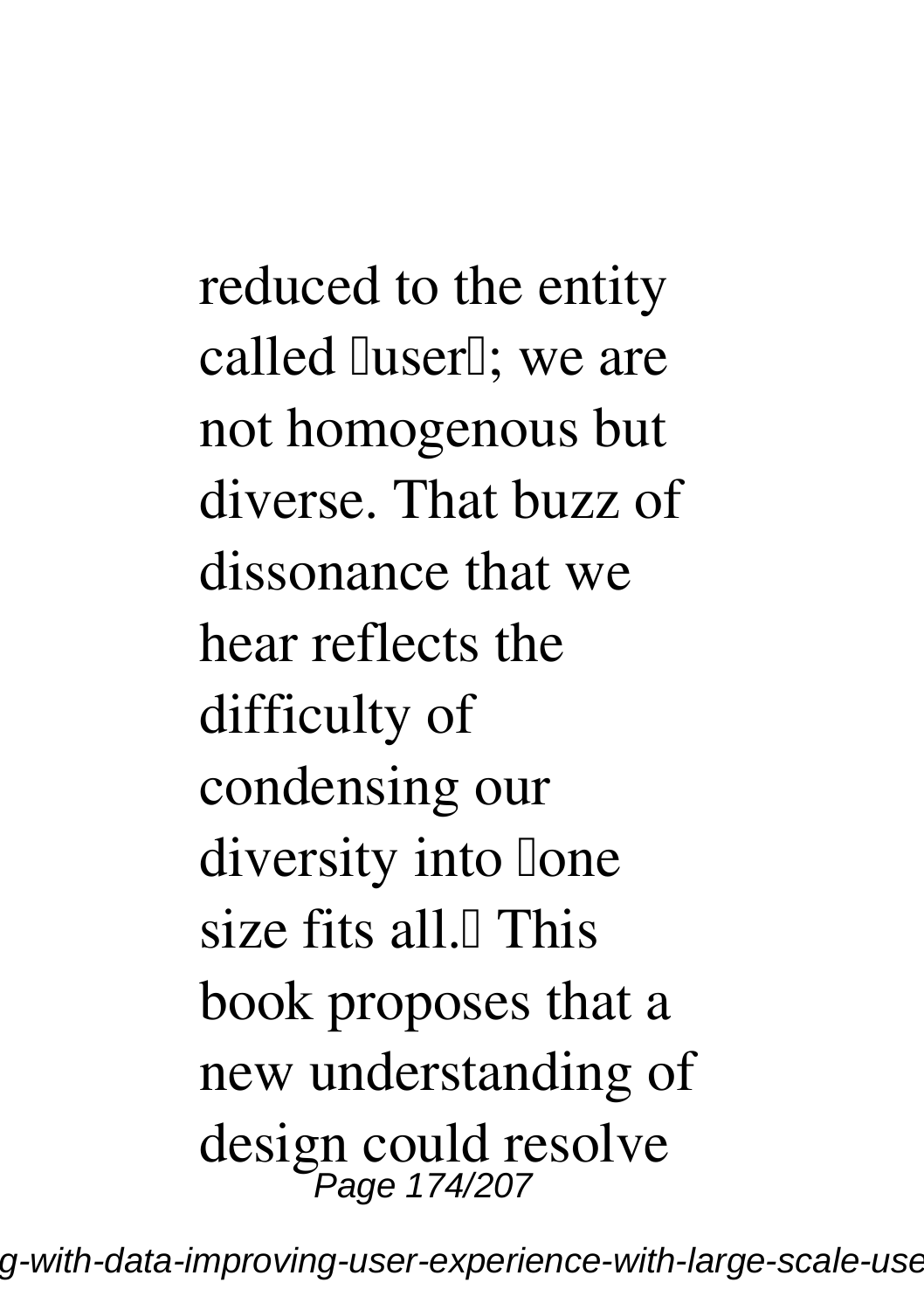that dissonance, and issues a call to reclaim and rethink the field of designing as a liberal art where diverse voices come together to shape the material world. The authors envision designing as a dialogue, simultaneously about the individual and the Page 175/207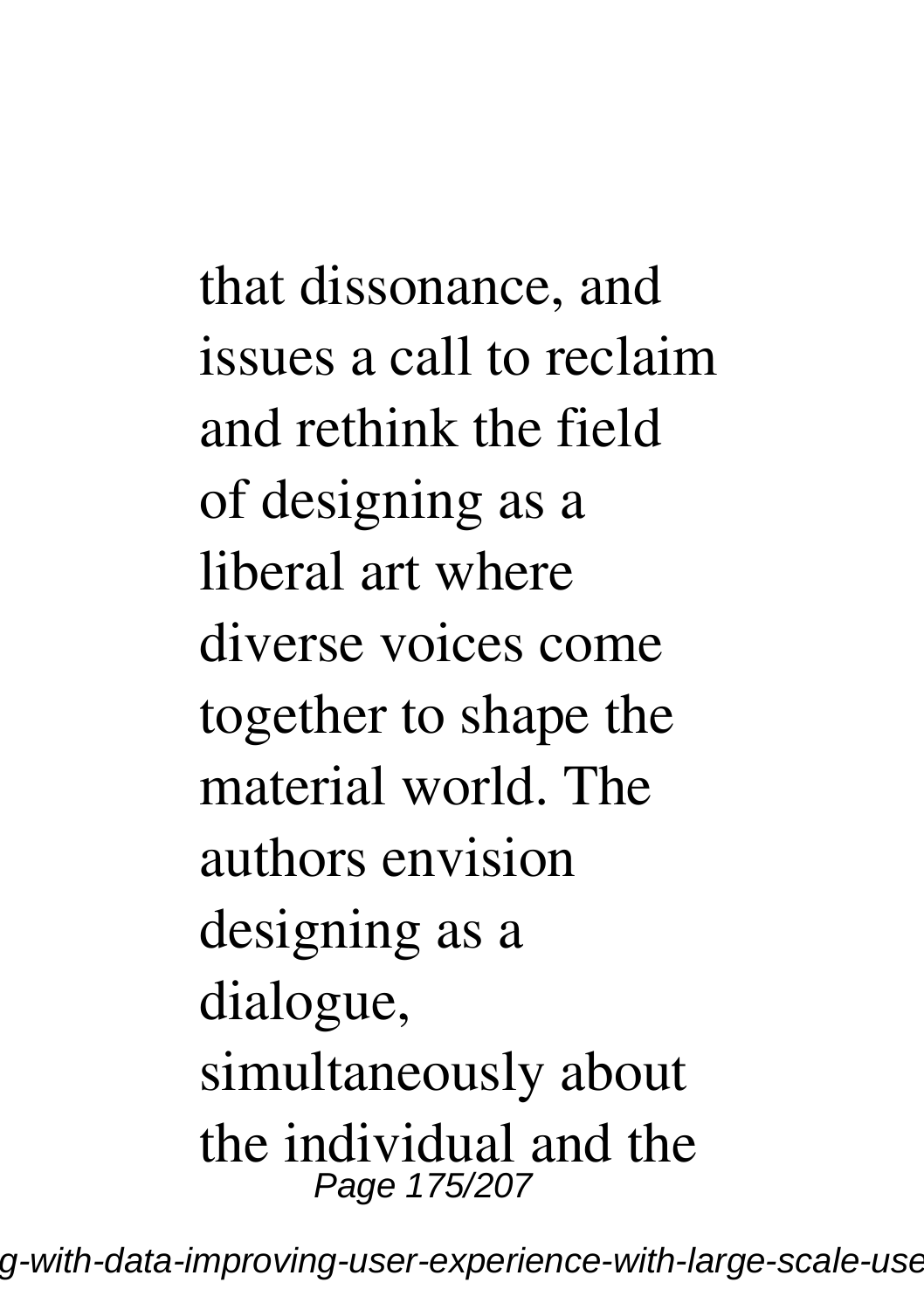sociallan act enriched by diversity of both disciplines and perspectives. The book presents the building blocks of a language that can conceive designing in all its richness, with relevance for both theory and practice. It introduces a theoretical model, Page 176/207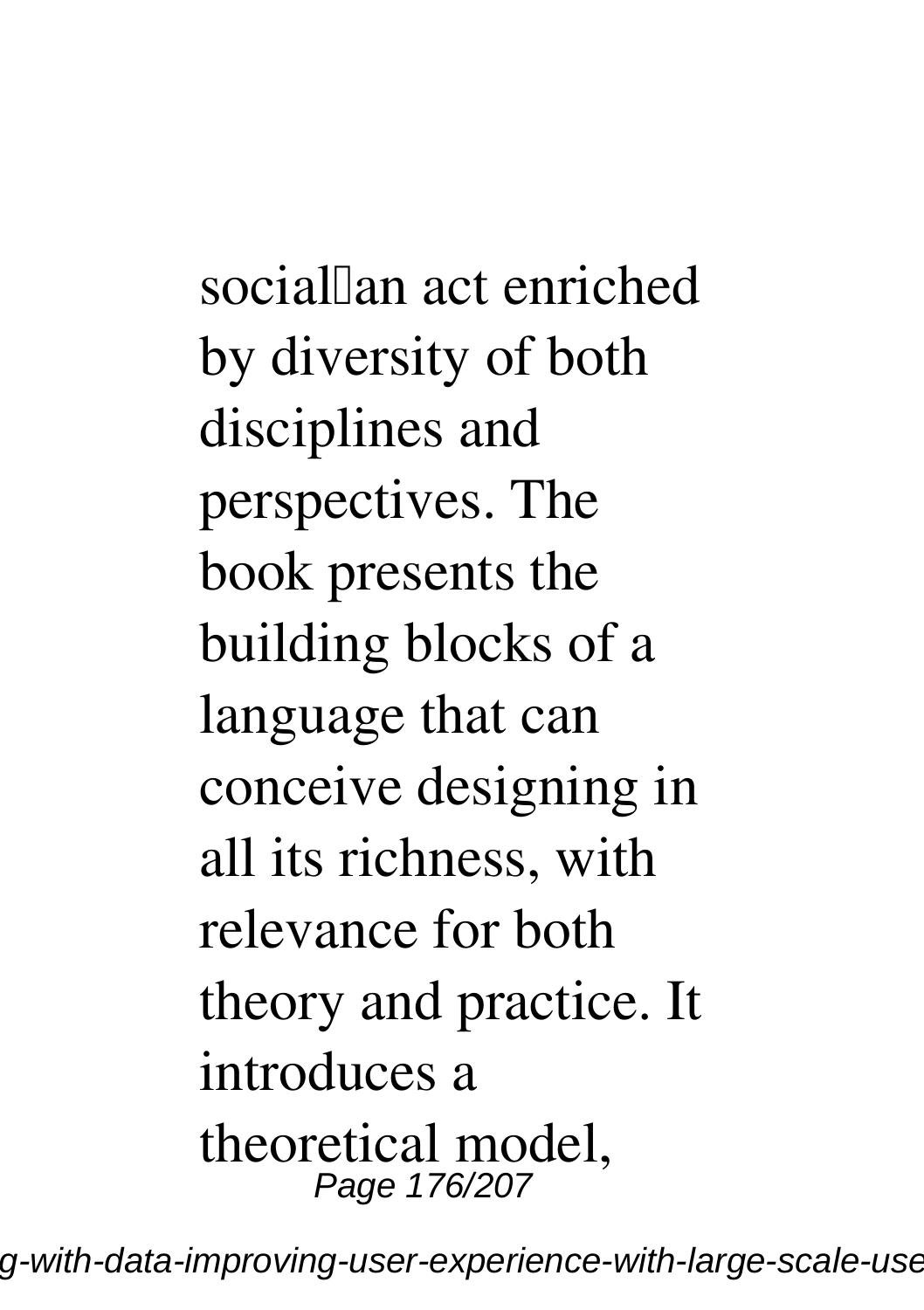terminology, examples, and a framework for bringing together the social, cultural, and political aspects of designing. It will be essential reading for design theorists and for designers in areas ranging from architecture to software design and Page 177/207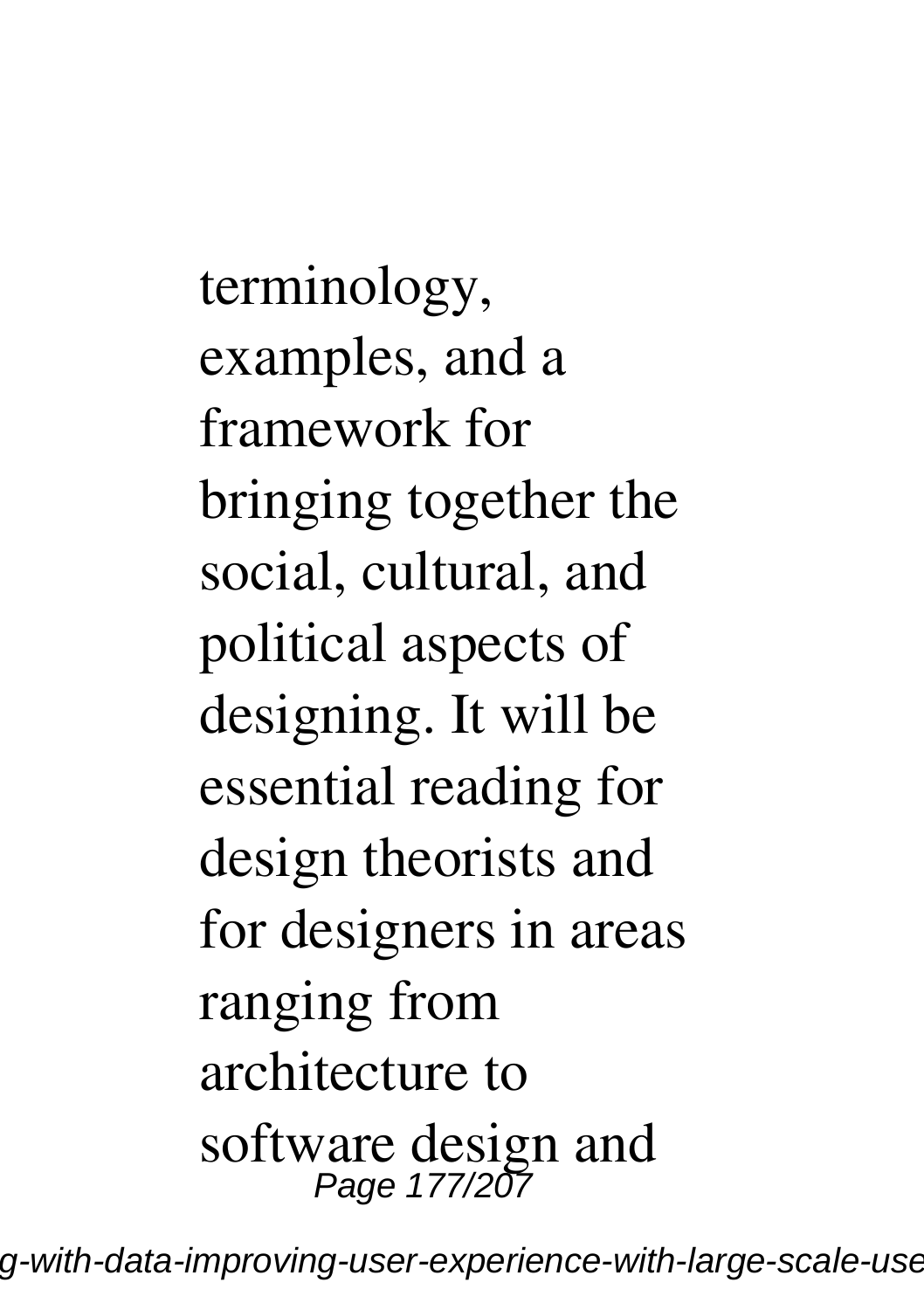policymaking. Contextual design is a state-of-the-art approach to designing products directly from an understanding of how the customer works and what the customer needs. Based on a method developed and taught by the authors, this is a practical, hands-on Page 178/207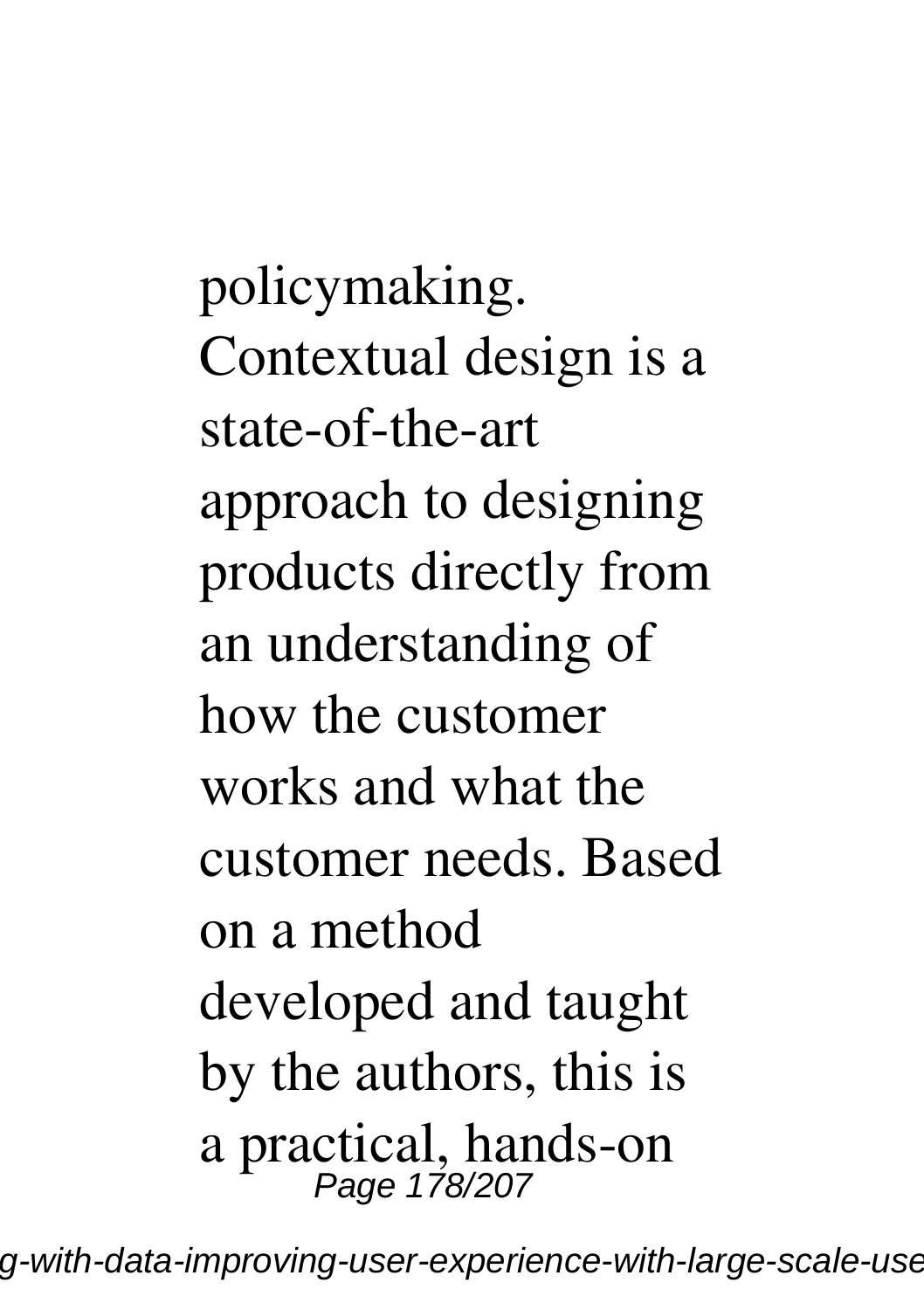guide that articulates the underlying principles of contextual design and shows how to use them to address different problems, constraints, and organizational situations. In the past few years, wellve seen many data products based on Page 179/207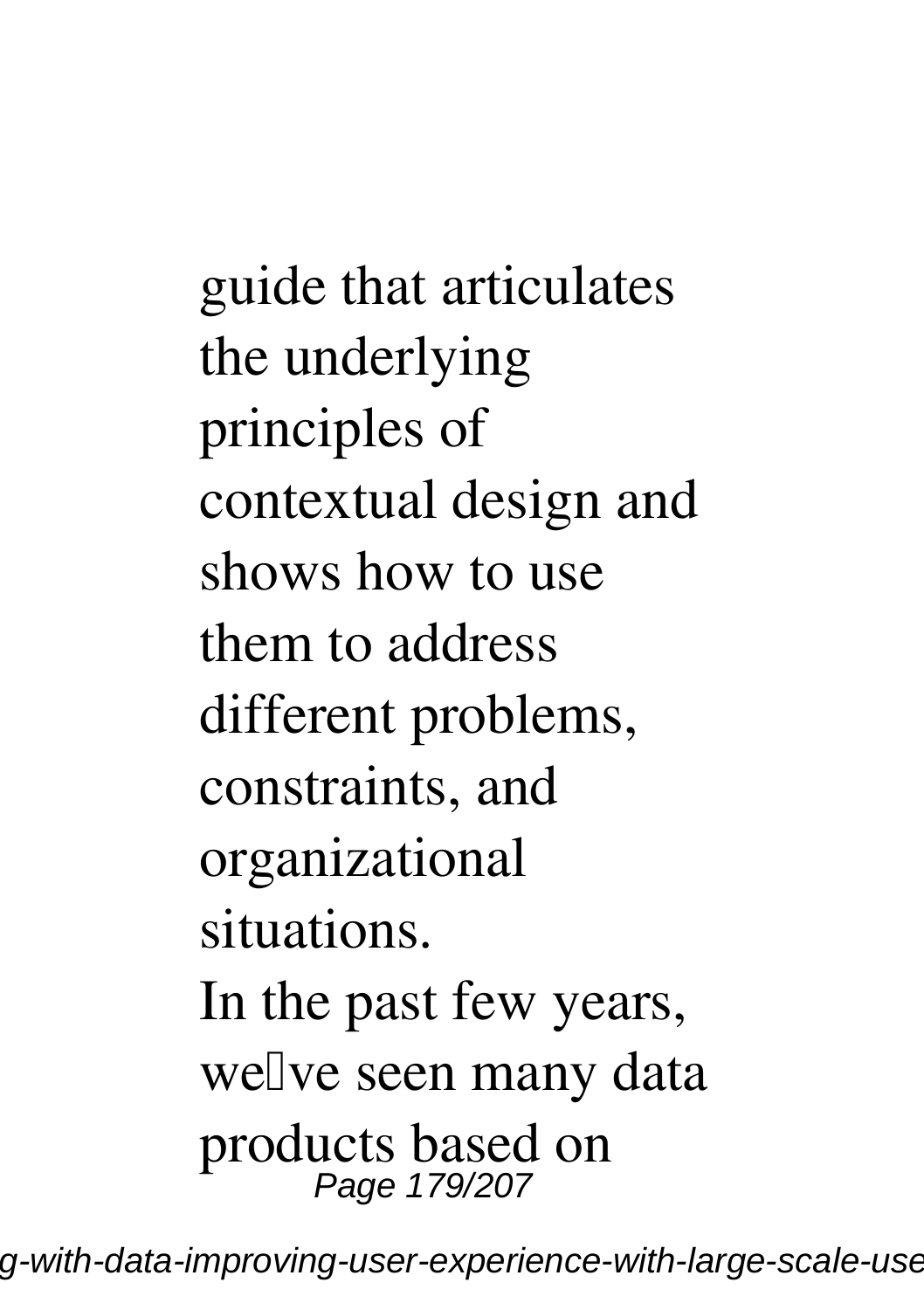predictive modeling. These products range from weather forecasting to recommendation engines like Amazon's. Prediction technology can be interesting and mathematically elegant, but we need to take the next step: going from Page 180/207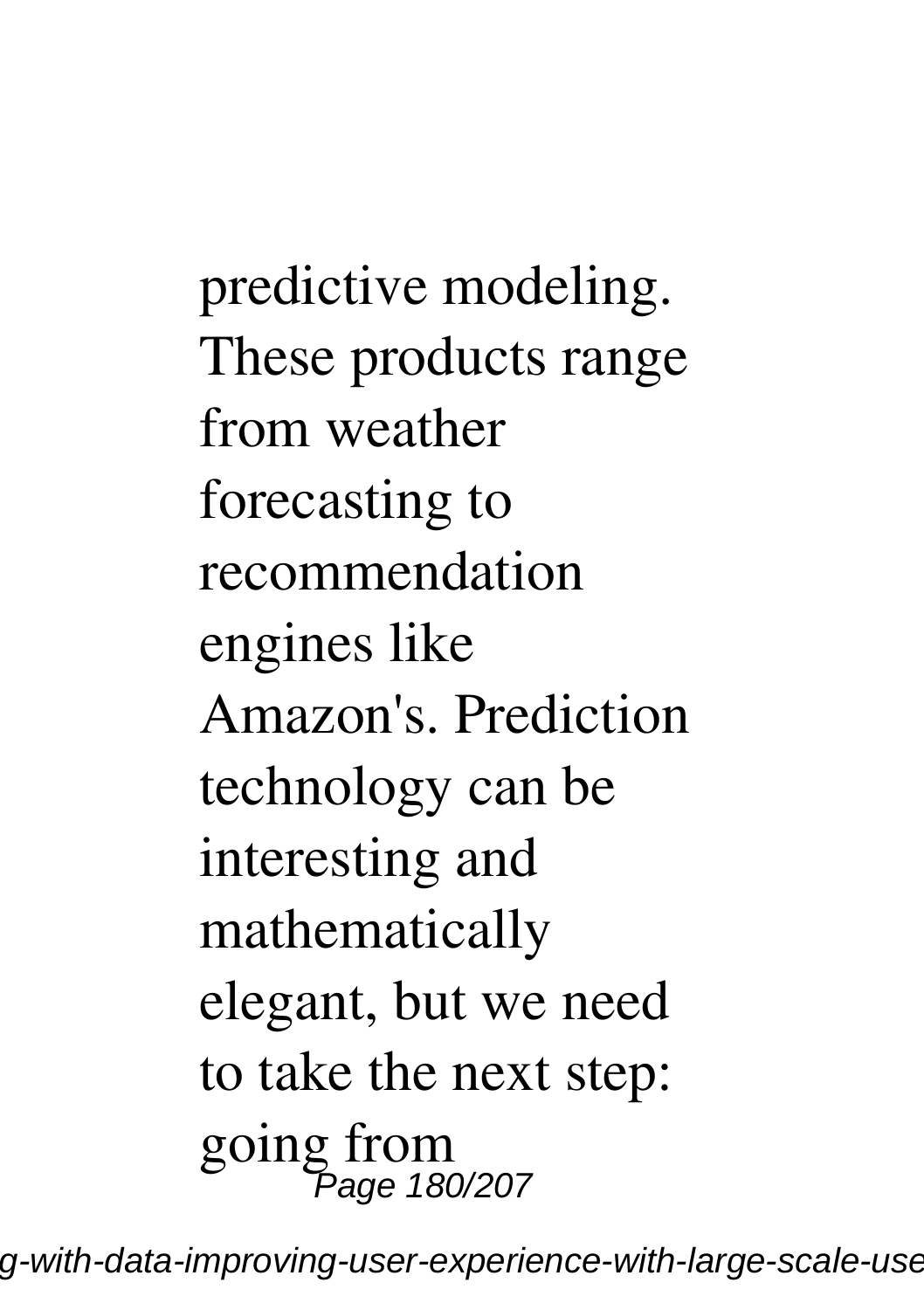recommendations to products that can produce optimal strategies for meeting concrete business objectives. We already know how to build these products: they've been in use for the past decade or so, but they're not as common as they should be. This report shows how<br>Page 181/207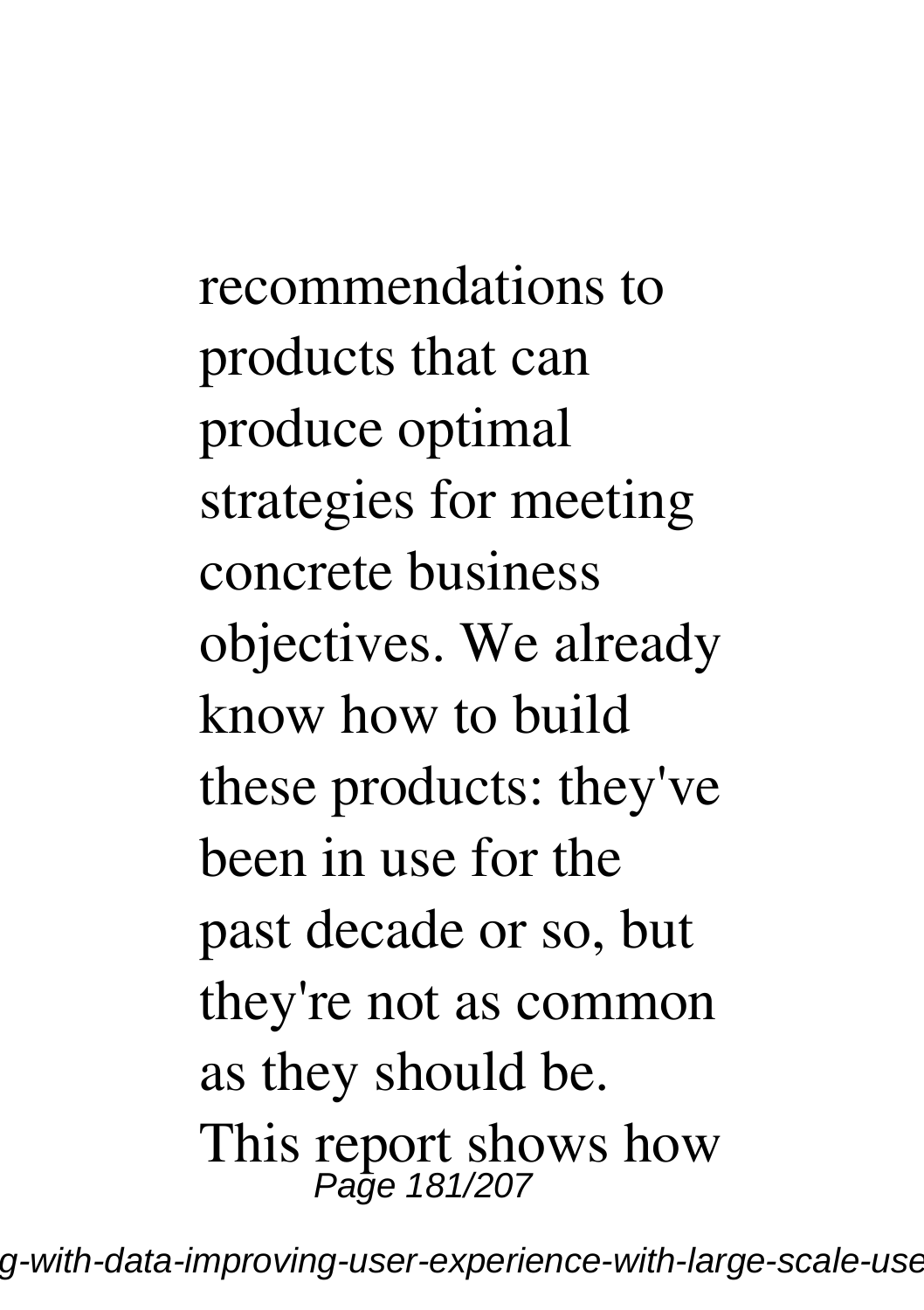to take the next step: to go from simple predictions and recommendations to a new generation of data products with the potential to revolutionize entire industries. Forms make or break the most crucial online interactions: checkout (commerce), Page 182/207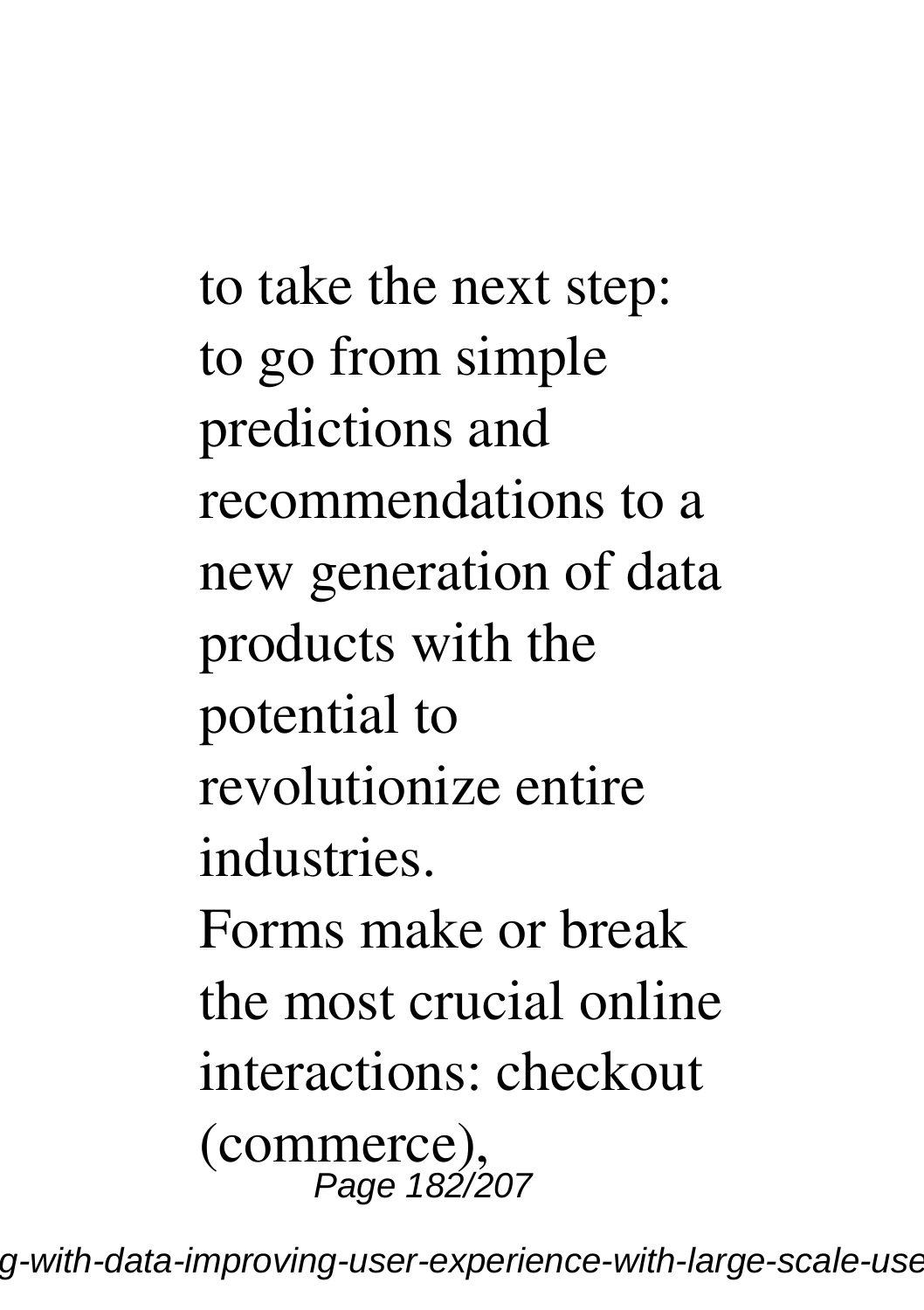registration (community), data input (participation and sharing), and any task requiring information entry. In Web Form Design, Luke Wroblewski draws on original research, his considerable experience at Yahoo! and eBay, and the Page 183/207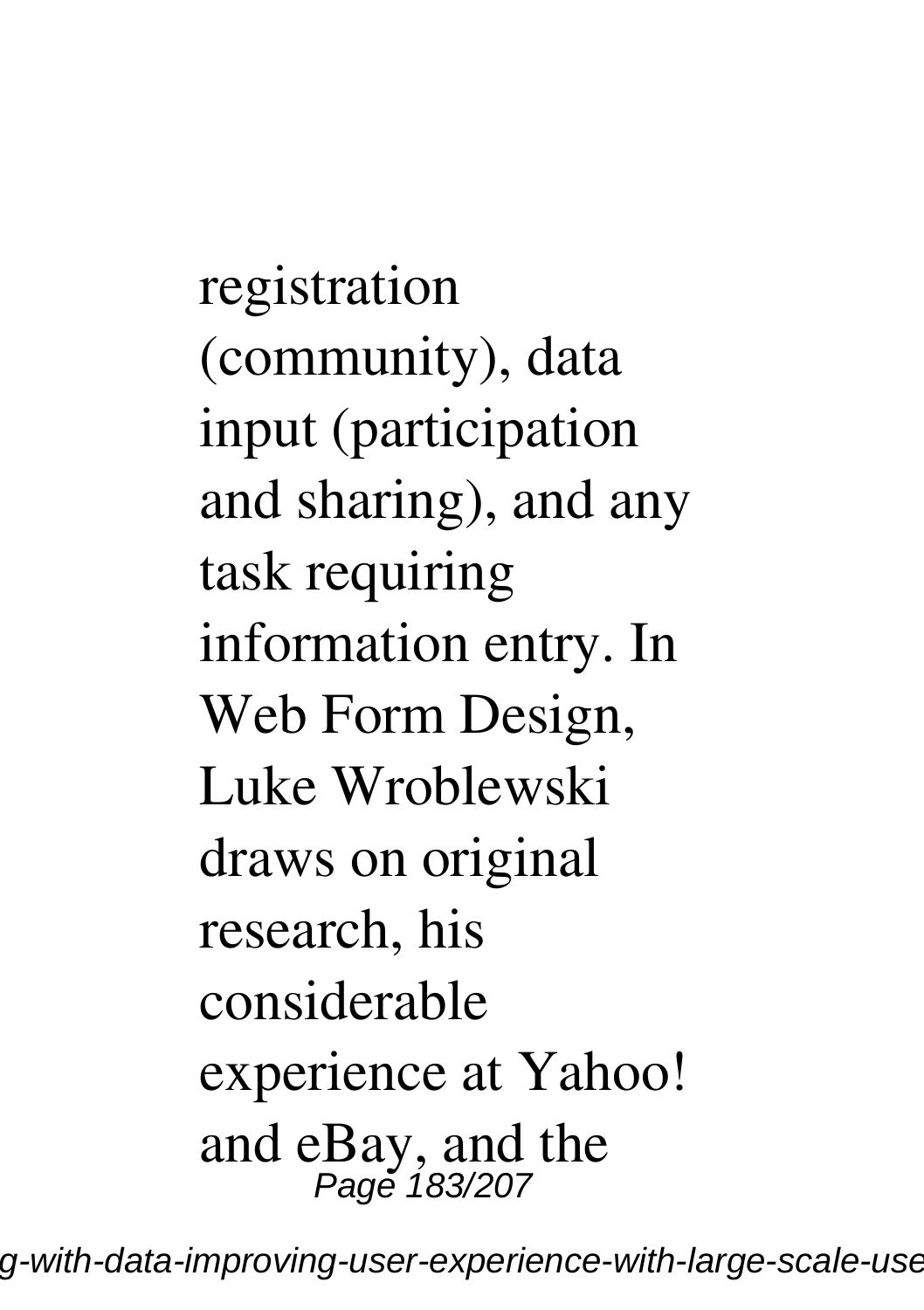perspectives of many of the field's leading designers to show you everything you need to know about designing effective and engaging Web forms. Health Design Thinking, second edition Designing with Data Representing Page 184/207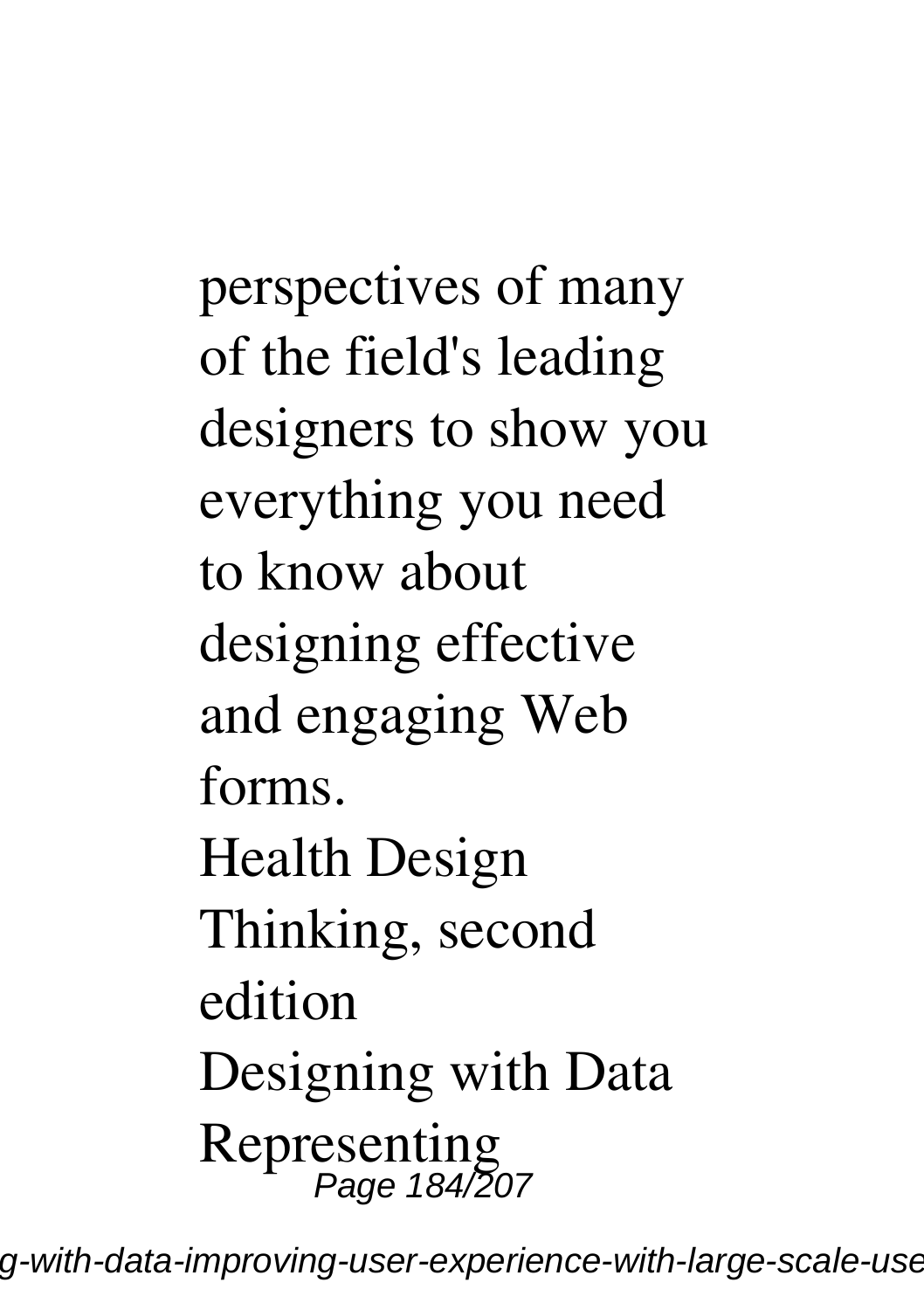Informational Relationships Web Form Design The Big Ideas Behind Reliable, Scalable, and Maintainable Systems Designing with the Body Principles, Patterns, and Practices for Improving the User Experience Page 185/207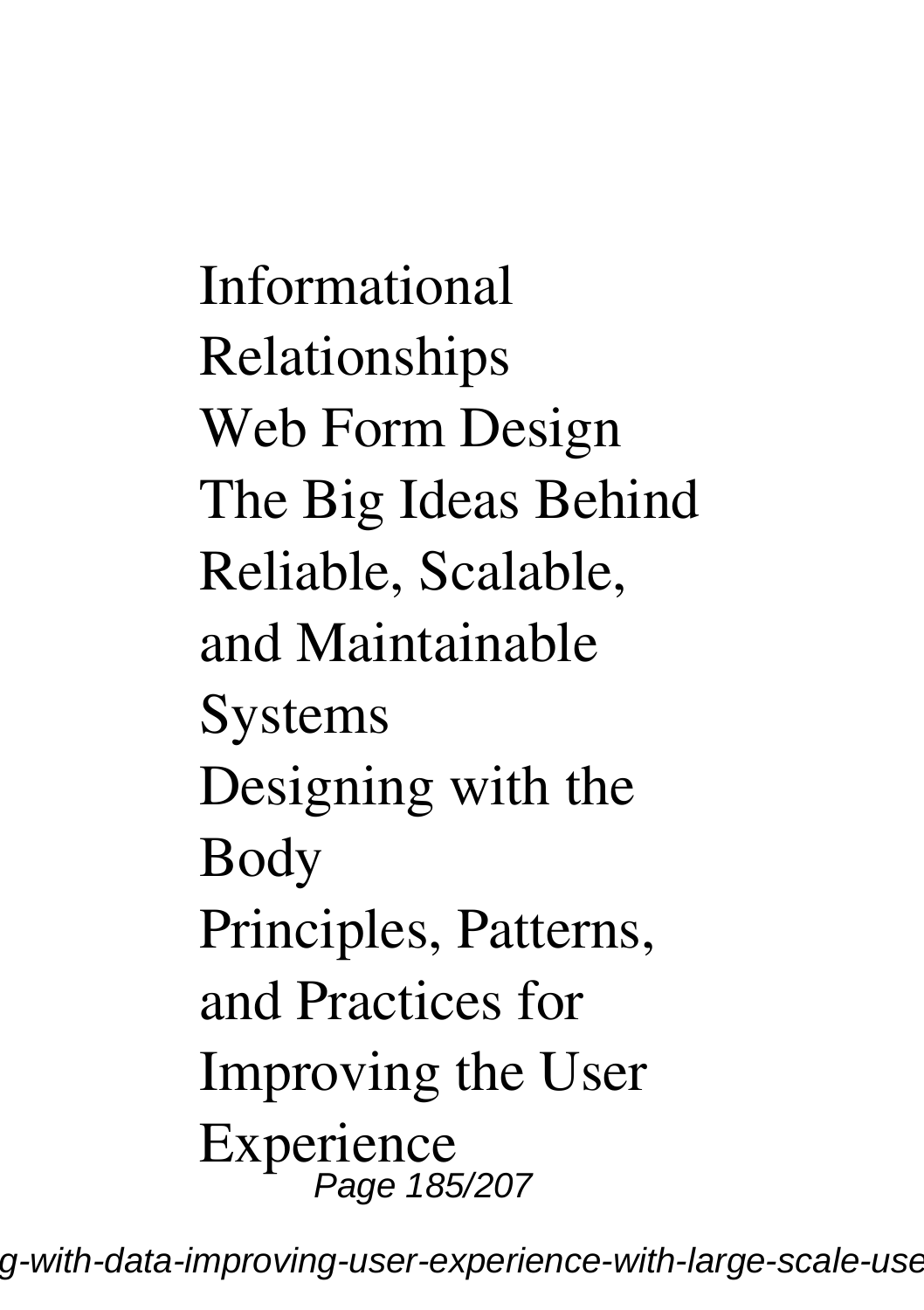A practice-based guide to applying the principles of human-centered design to real-world health challenges; updated and expanded with post–COVID-19 innovations. This book offers a practice-based guide to applying the principles of Page 186/207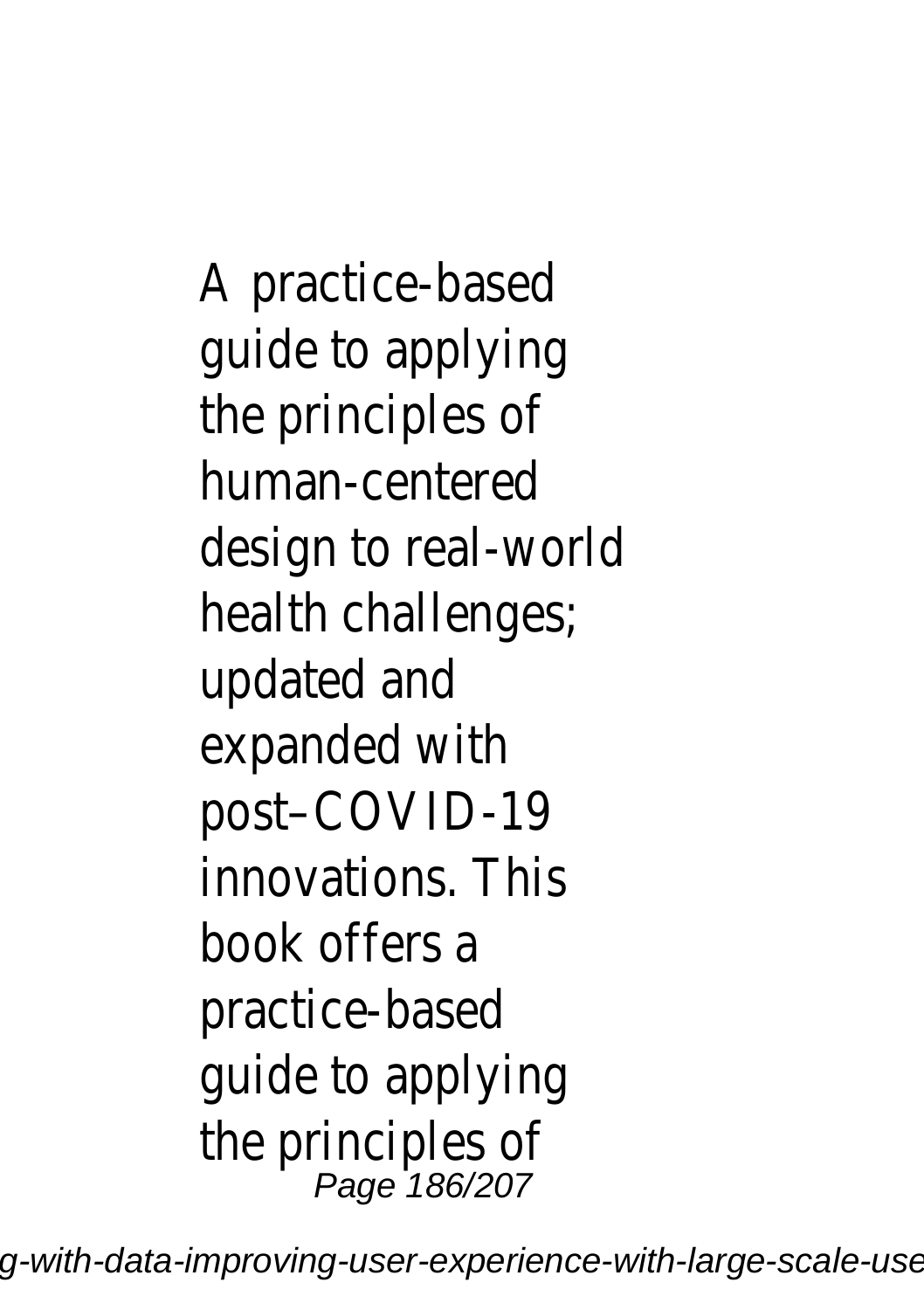human-centered design to real-work health challenges that range from drug packaging to breast cancer detection. Written by pioneers in the field—Bon Ku, a physician leader in innovative health design, and Ellen Lupton, an awardwinning graphic designer—the book Page 187/207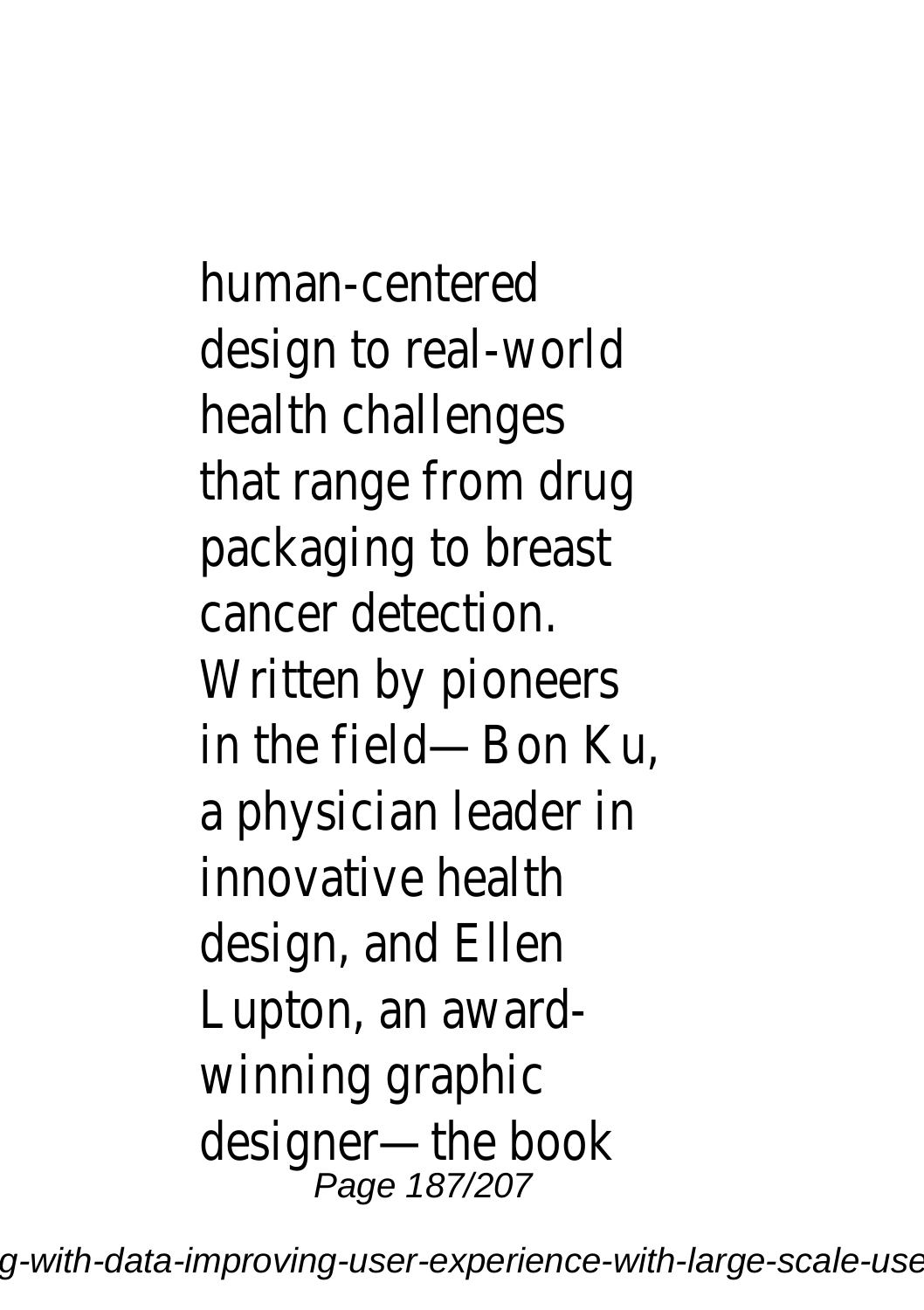outlines the fundamentals of design thinking and highlights important products, prototypes, and research in health design. This revised and expanded edition describes innovations developed in response to the COVID-19 crisis, Page 188/207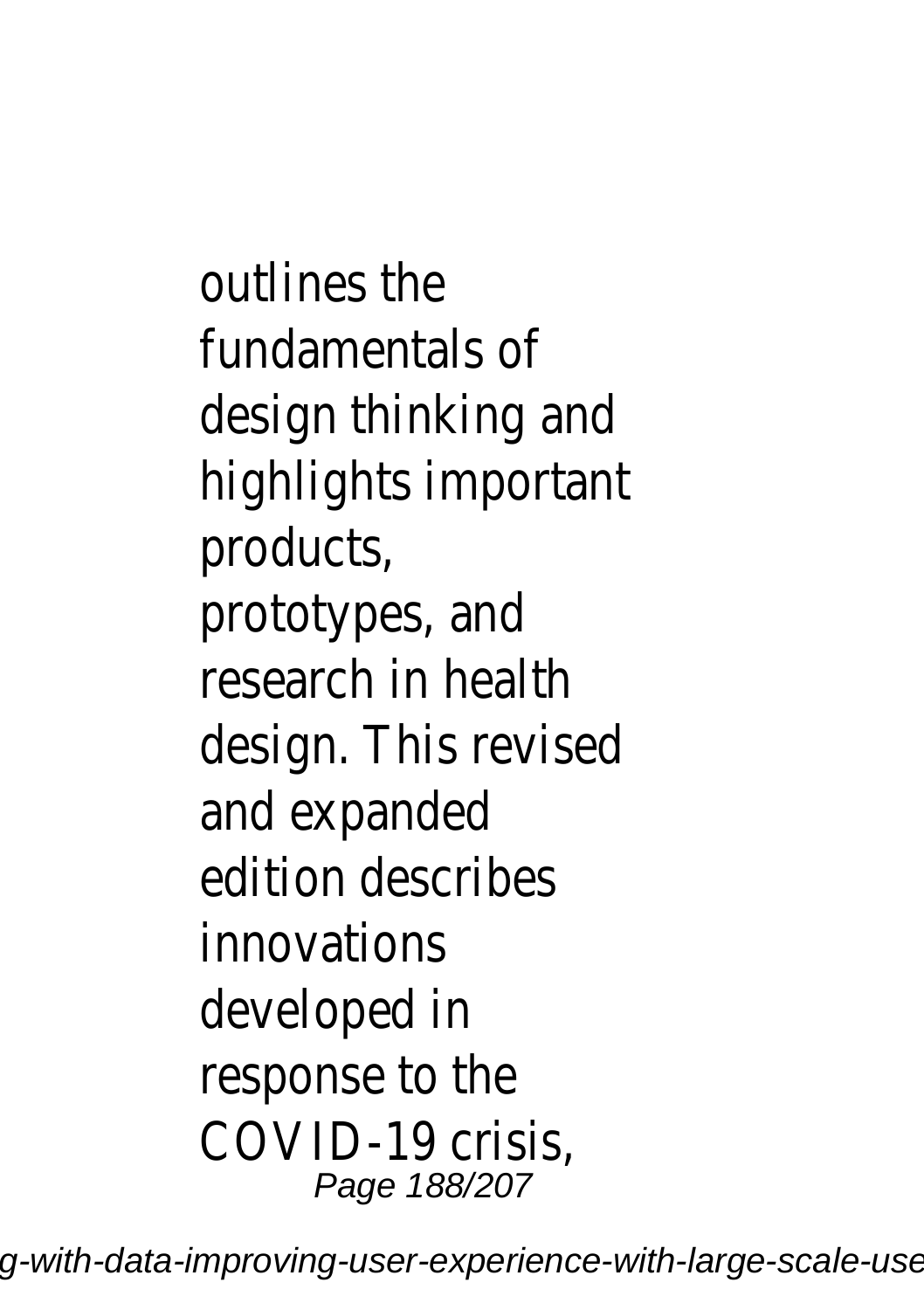including an intensive care unit in a shipping container, a rolling cart with intubation equipment, and  $\varepsilon$ mask brace that gives a surgical mask a tighter seal. The book explores the special overlap of health care and the creative process, describing Page 189/207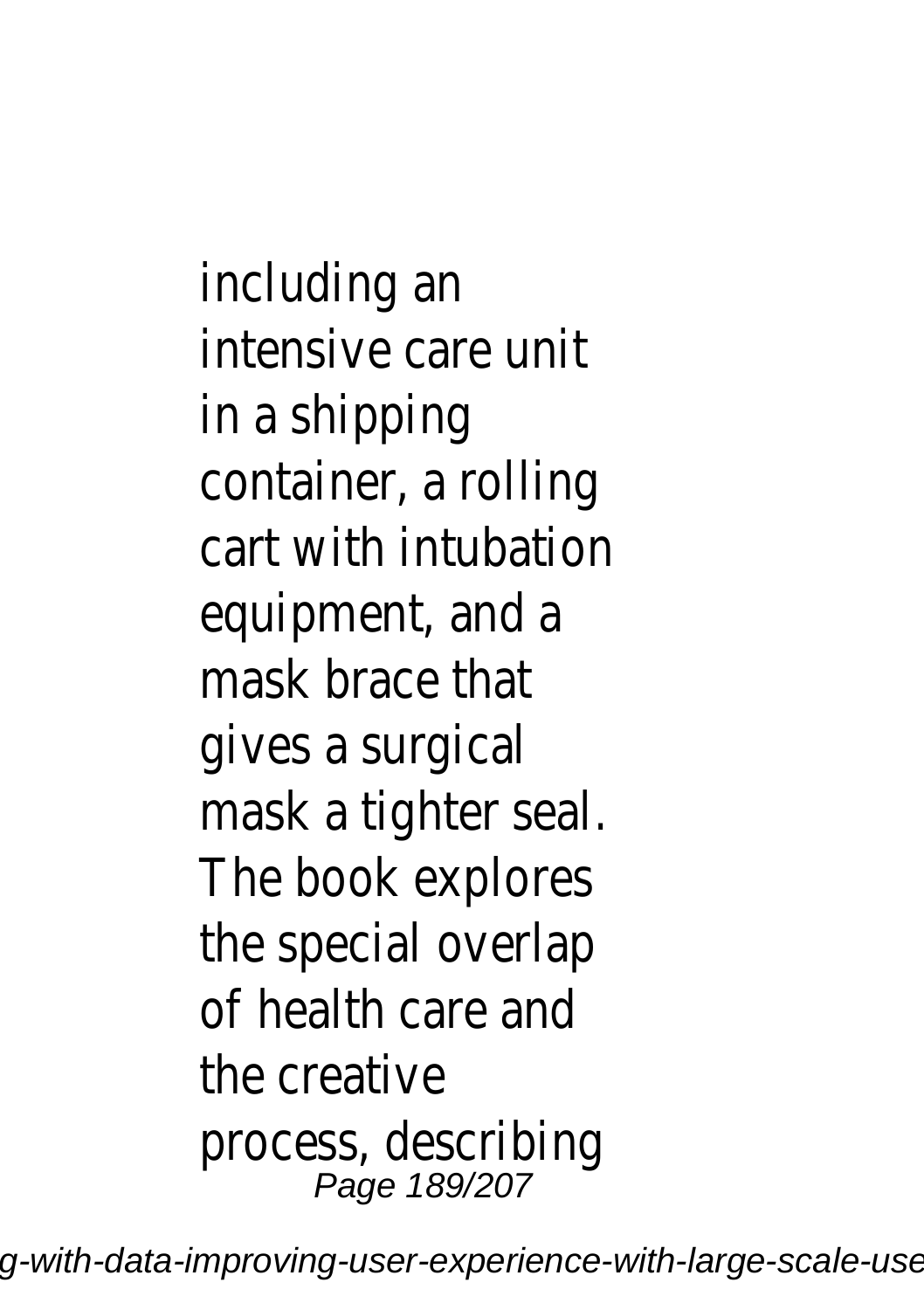the development of such products and services as a credit card–sized device that allows patients to generate their own electrocardiograms; a mask designed to be worn with a hijab; improved emergency room signage; and a map of racial disparities Page 190/207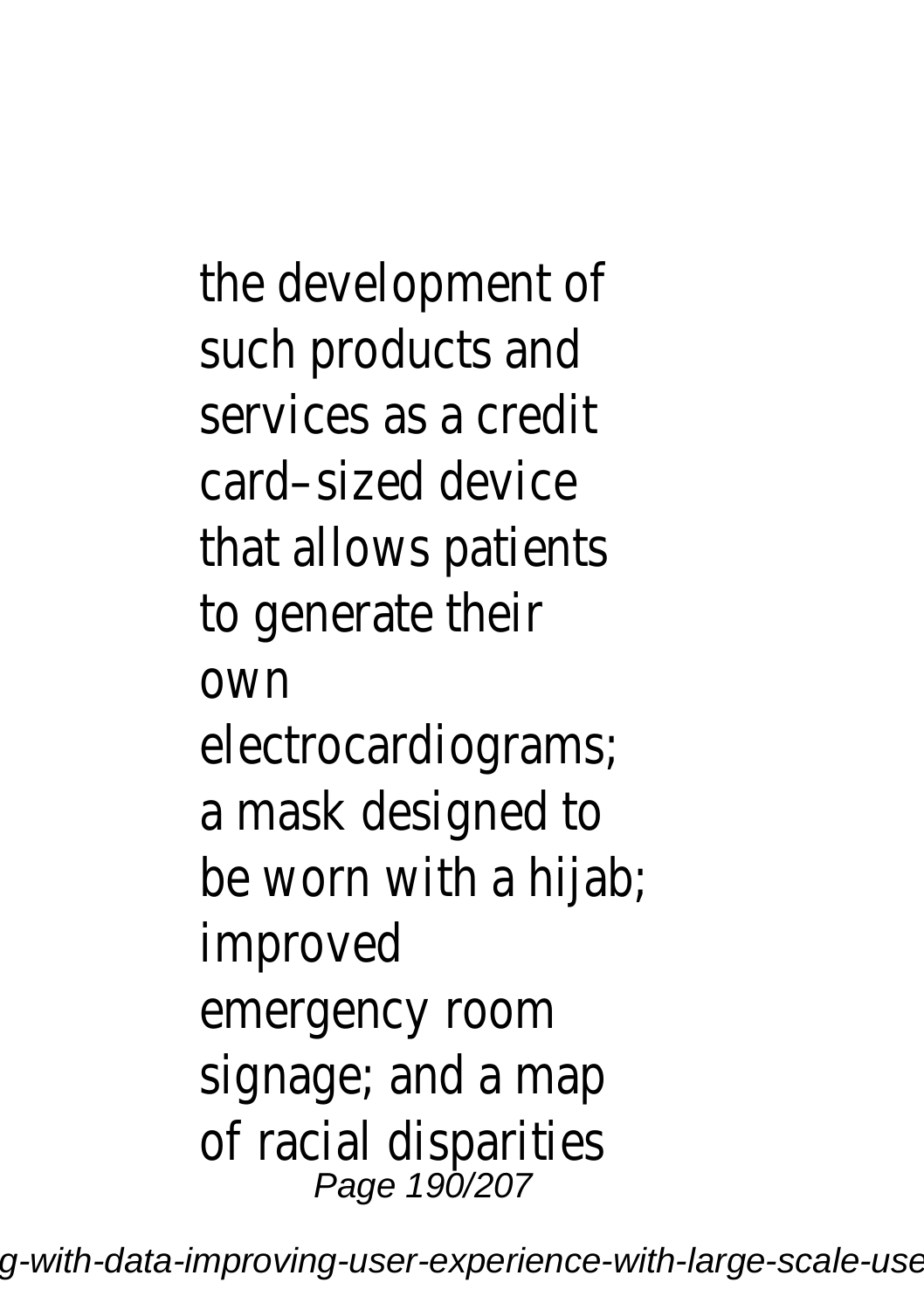and COVID-19. It will be an essential volume for health care providers, educators, patients, and designers who seek to create better experiences and improved health outcomes for individuals and communities. Effective interface animation deftly Page 191/207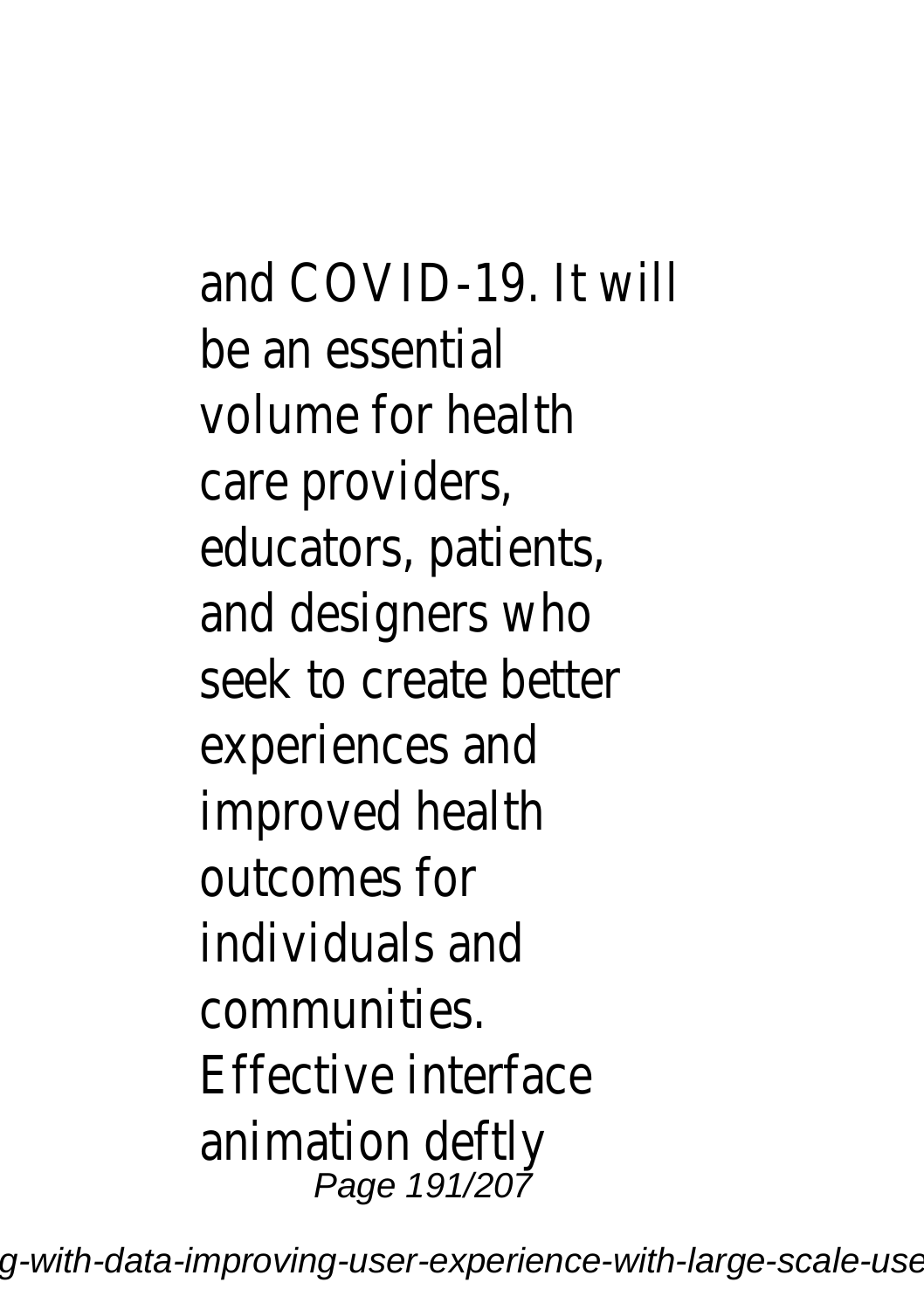combines form and function to improve feedback, aid in orientation, direct attention, show causality, and express your brand's personality. Designing Interface Animation shows you how to create web animation that balances purpose and style while Page 192/207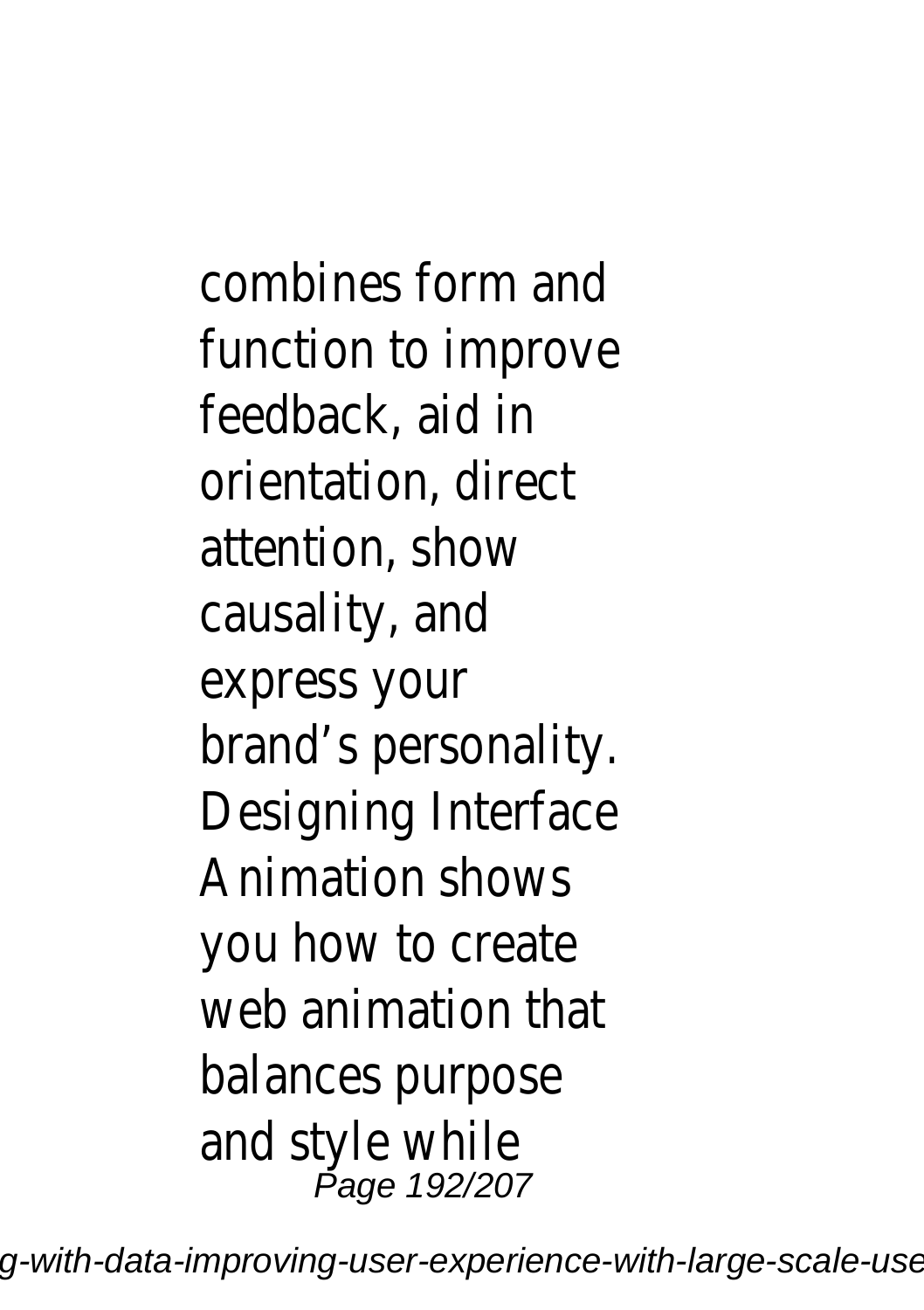blending seamlessly into the user's experience. This book is a crash course in motion design theory and practice for web designers, UX professionals, and front-end developers alike. #1 NEW YORK TIMES BEST SELLER • At last, a Page 193/207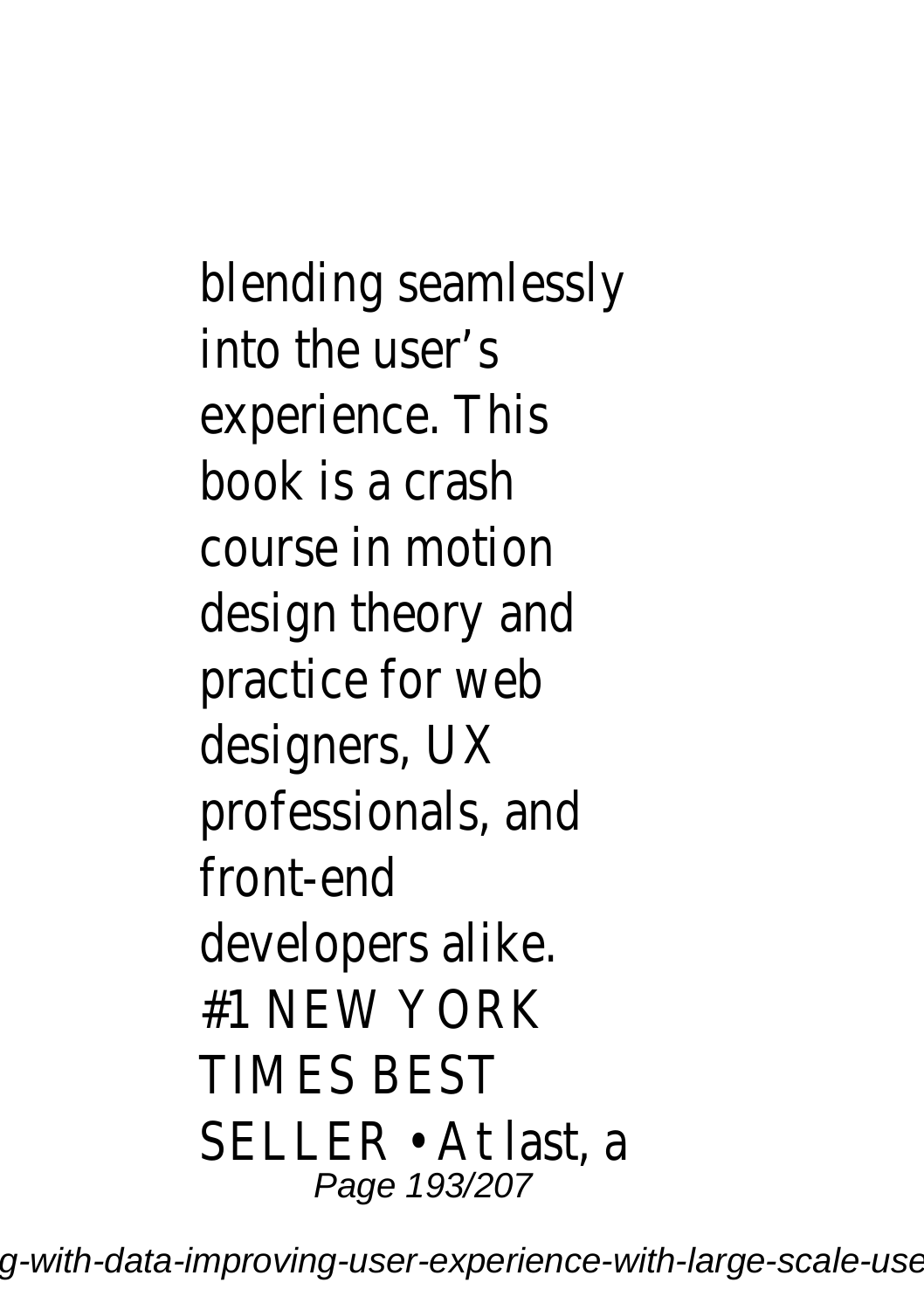book that shows you how to build—design—a life you can thrive in, at any age or stage Designers create worlds and solve problems using design thinking. Look around your office or home—at the tablet or smartphone you may be holding or Page 194/207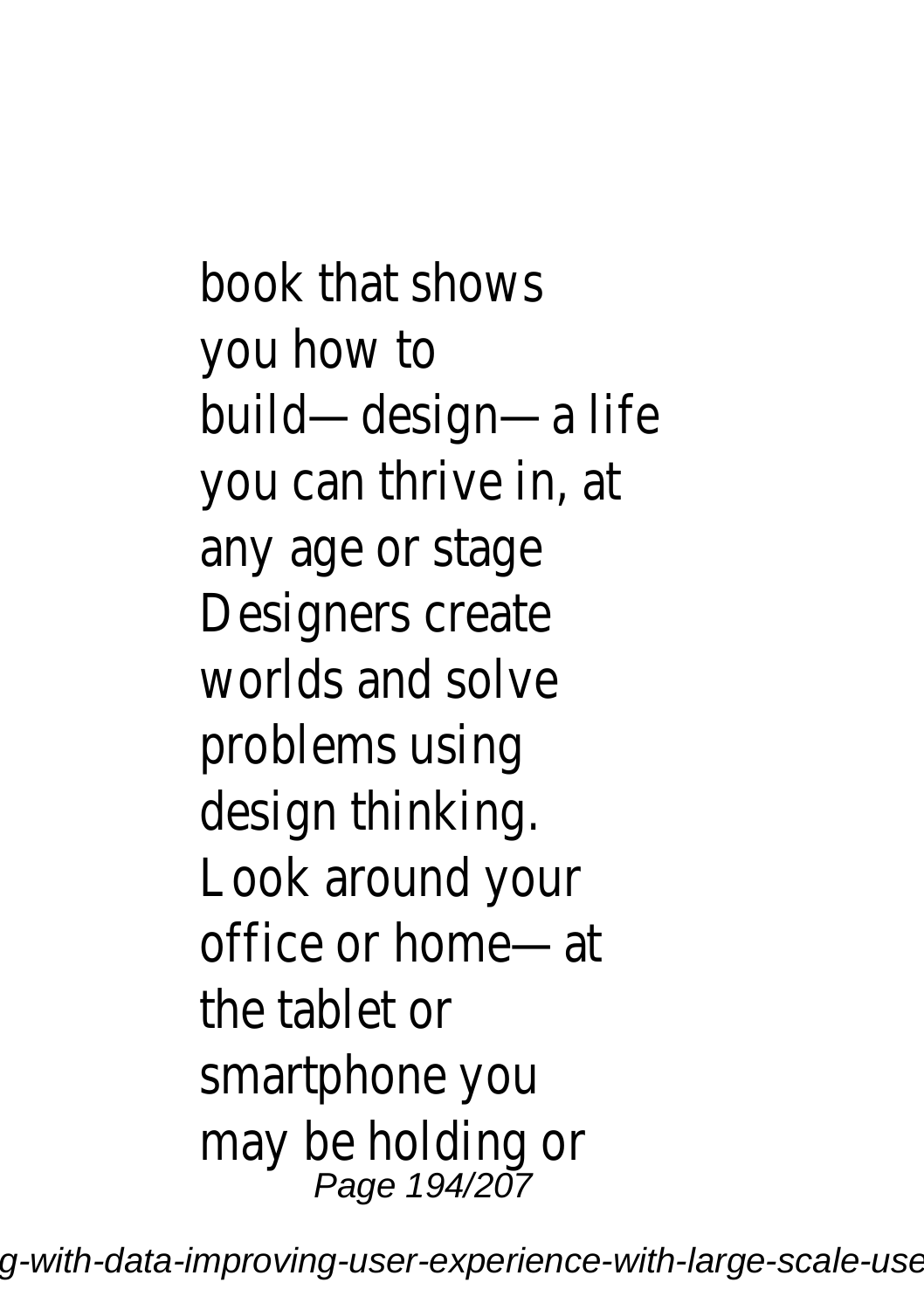the chair you are sitting in. Everything in our lives was designed by someone. And every design starts with a problem that a designer or team of designers seeks to solve. In this book, Bill Burnett and Dave Evans show us how design thinking can help us create a<br>Page 195/207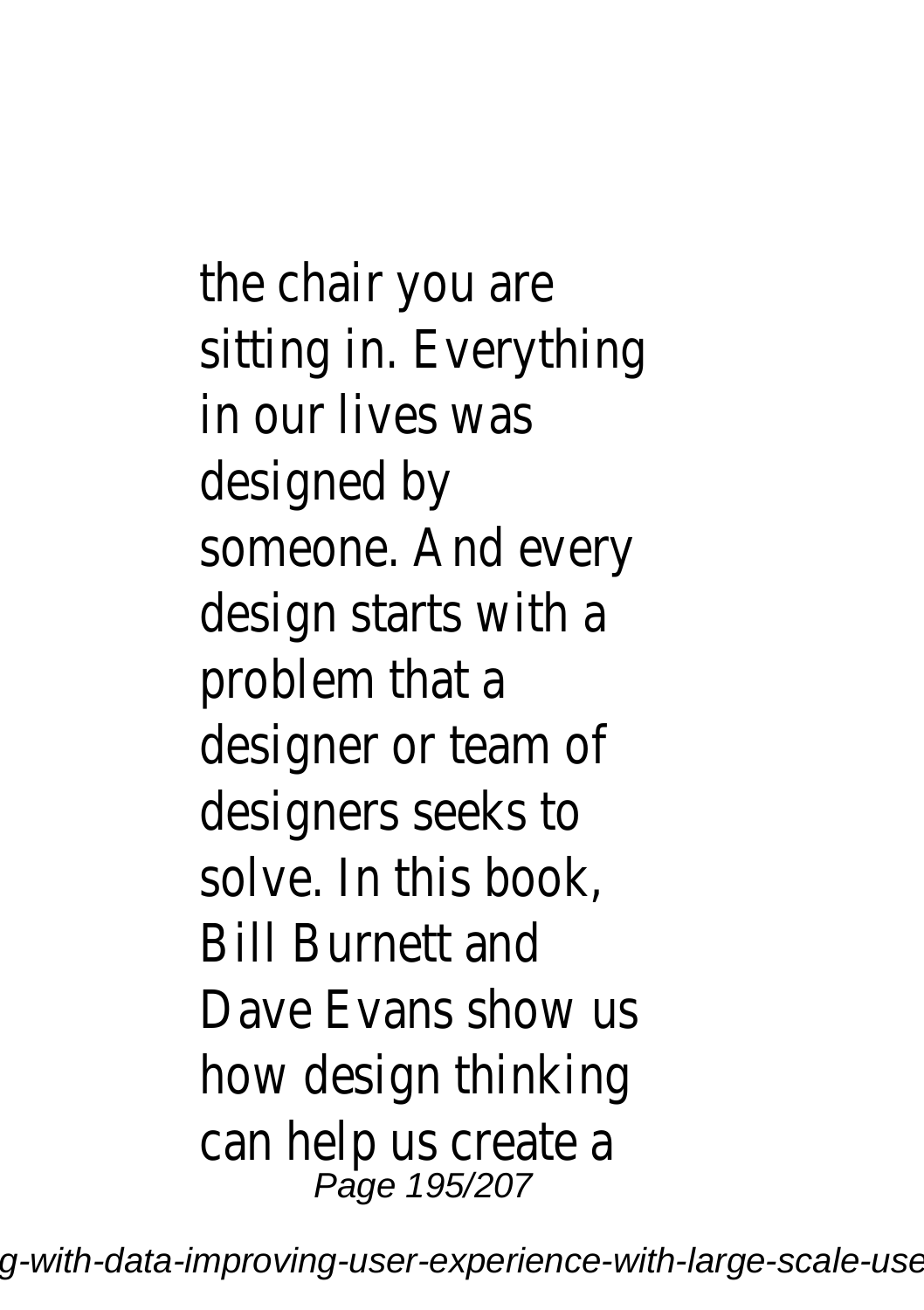life that is both meaningful and fulfilling, regardless of who or where we are, what we do or have done for a living, or how young or old we are. The same design thinking responsible for amazing technology, products, and spaces can be used Page 196/207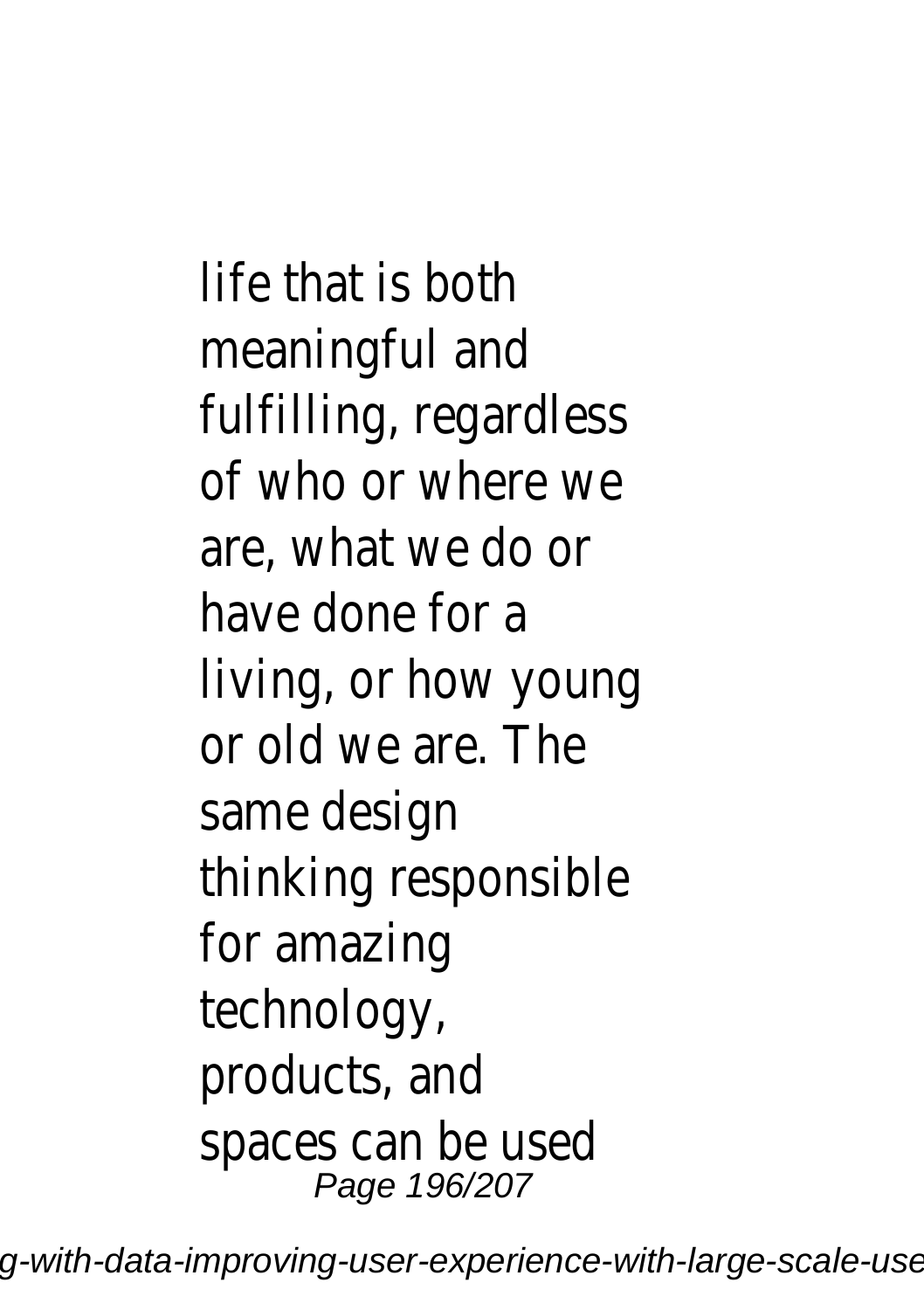to design and build your career and your life, a life of fulfillment and joy, constantly creative and productive, one that always holds the possibility of surprise. This book identifies the 13 main challenges designers face when they talk about thei<br>Page 197/207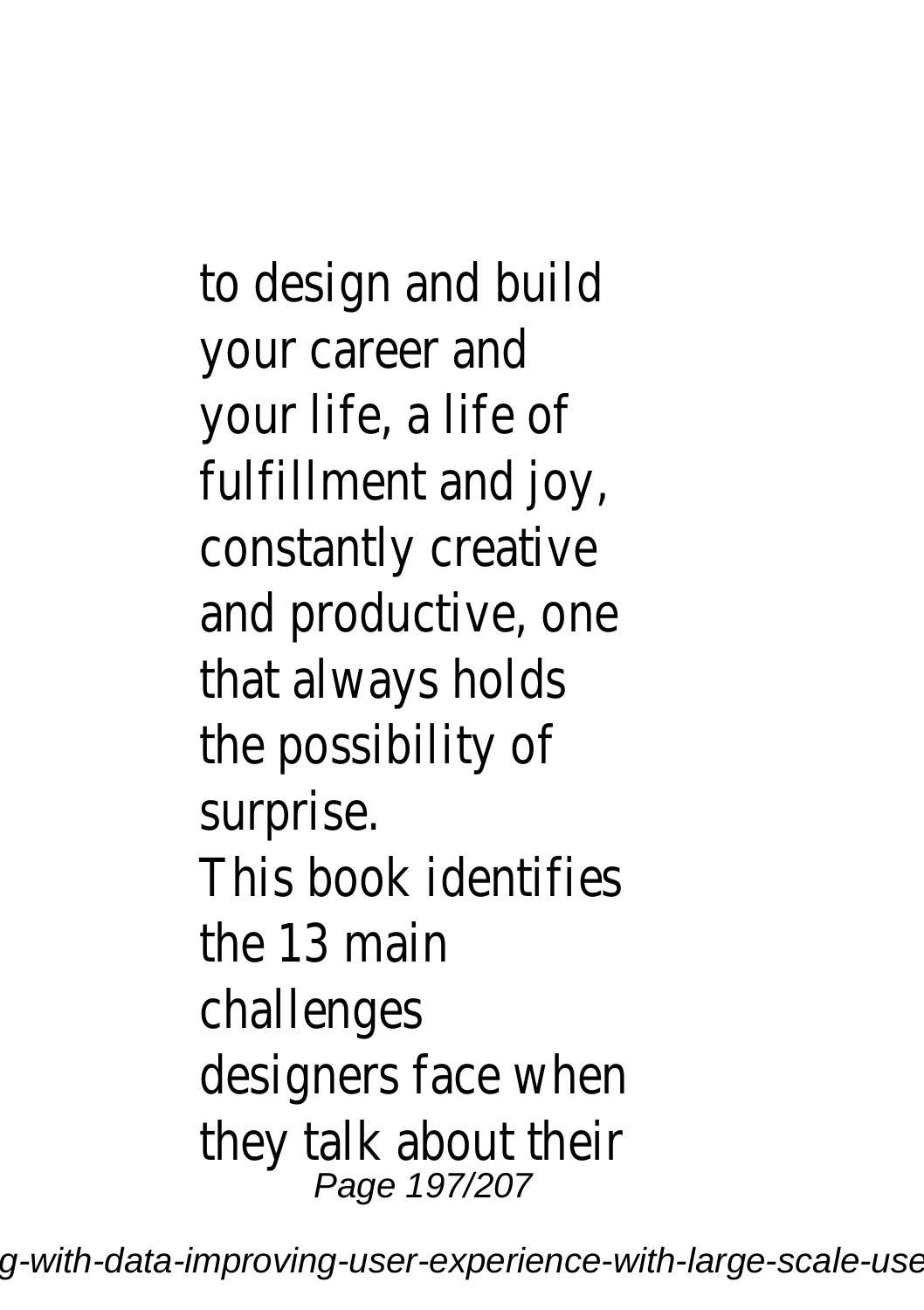work and provides communication strategies so that a better design, not a louder argument, is what makes it into the world. It is a fact that we all want to put great design into the world, but no product ever makes it out of the building without rounds of reviews, feedback, Page 198/207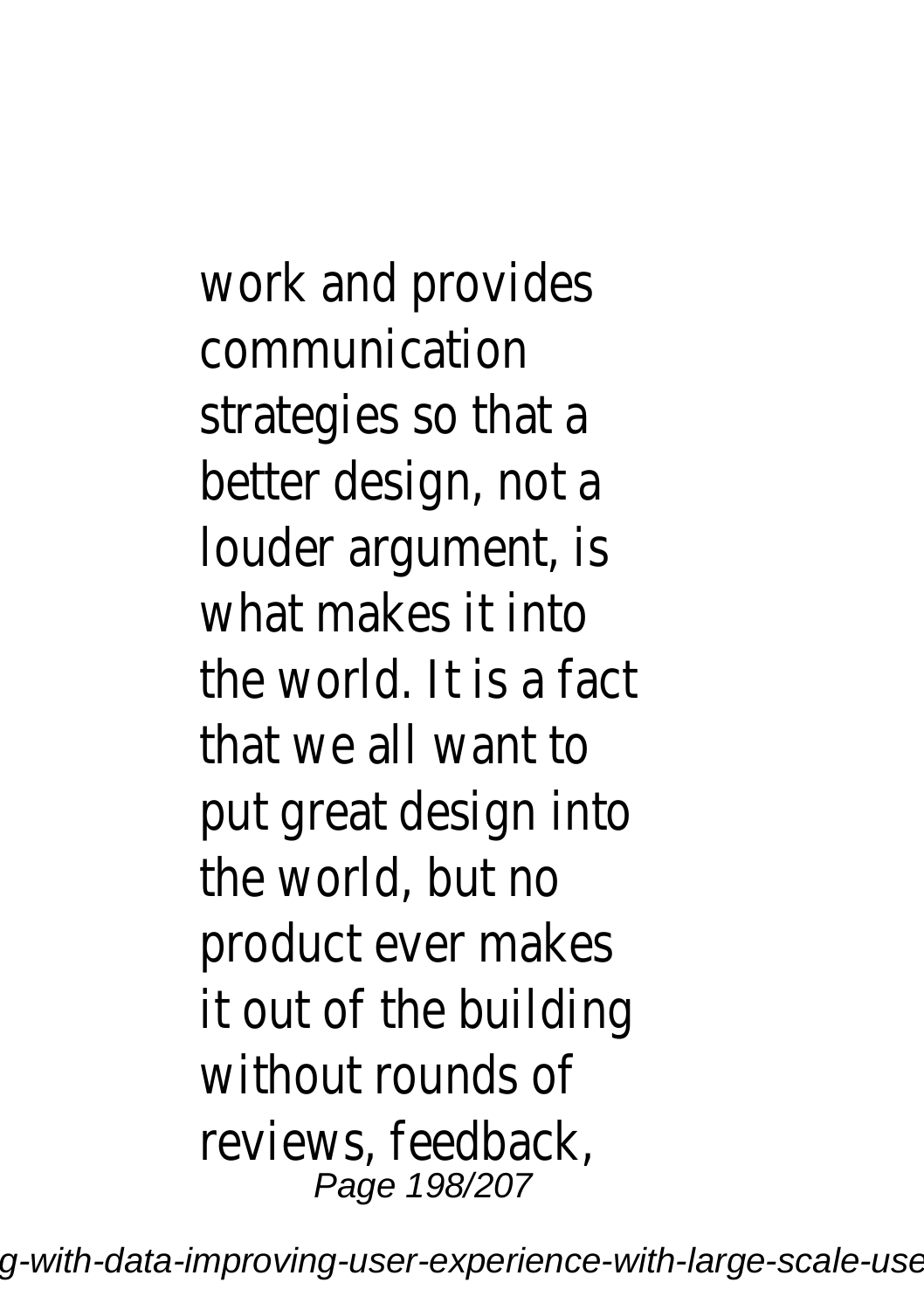and signoff. As an interaction or UX designer, you've felt the general trend toward faster development, more work, and less discussion. As we spend time crafting, we become attached to our own ideas and it gets all too easy to react to feedback Page 199/207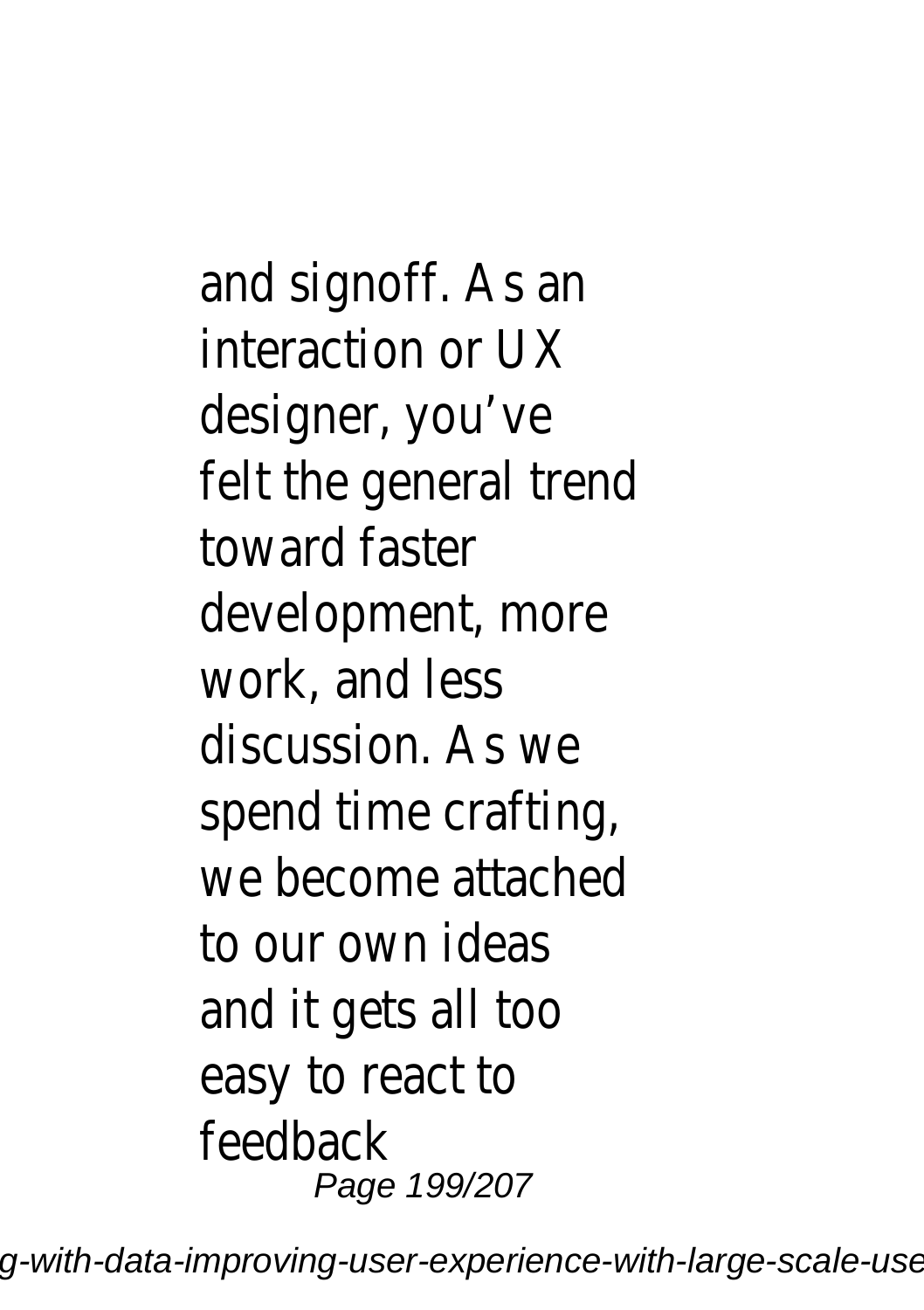emotionally or dismiss it, when we should be taking the time to decode it and explain or adapt the design. Communicating the UX Vision helps you identify the skills and behavioral patterns to present your work in more persuasive ways, and respond more Page 200/207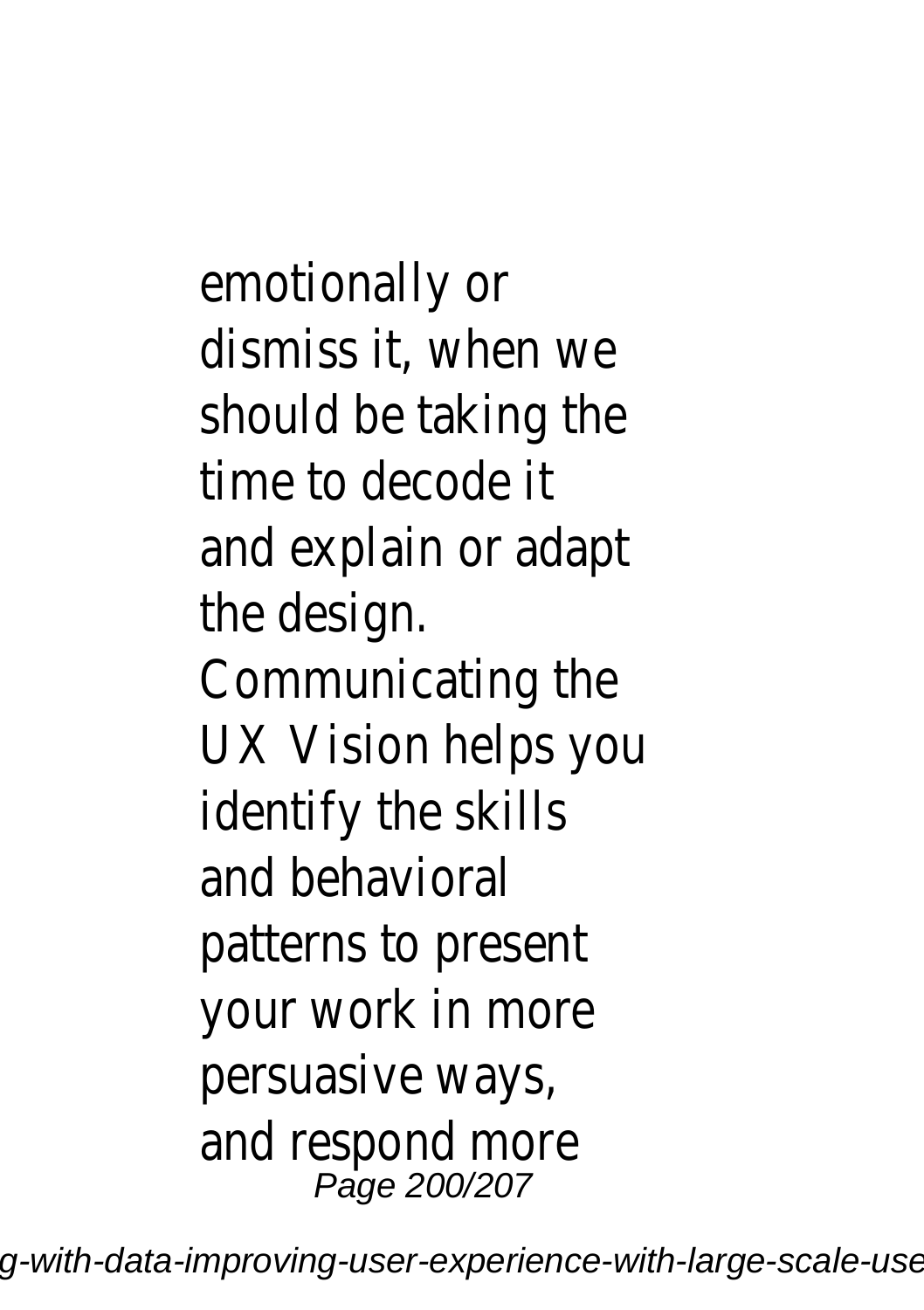constructively to feedback from coworkers and stakeholders. Learn presentation tips that make stakeholders and other departments take your designs more seriously Uncover valuable techniques to make feedback sessions more productive Page 201/207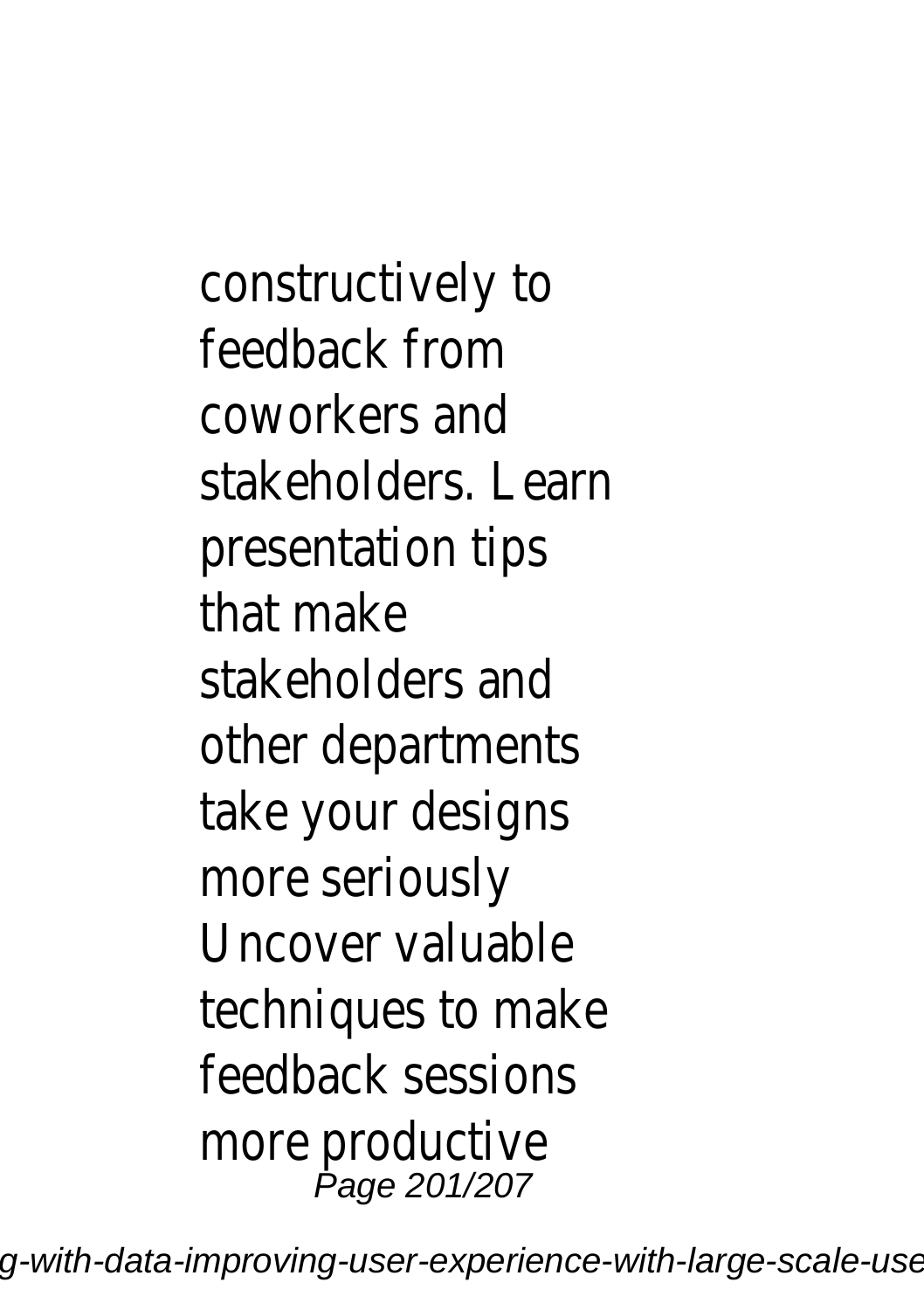Understand how to improve empathy with business stakeholders and learn to speak their language better Discover how to better understand your behavior and identify your personal antipatterns Practical Techniques for Page 202/207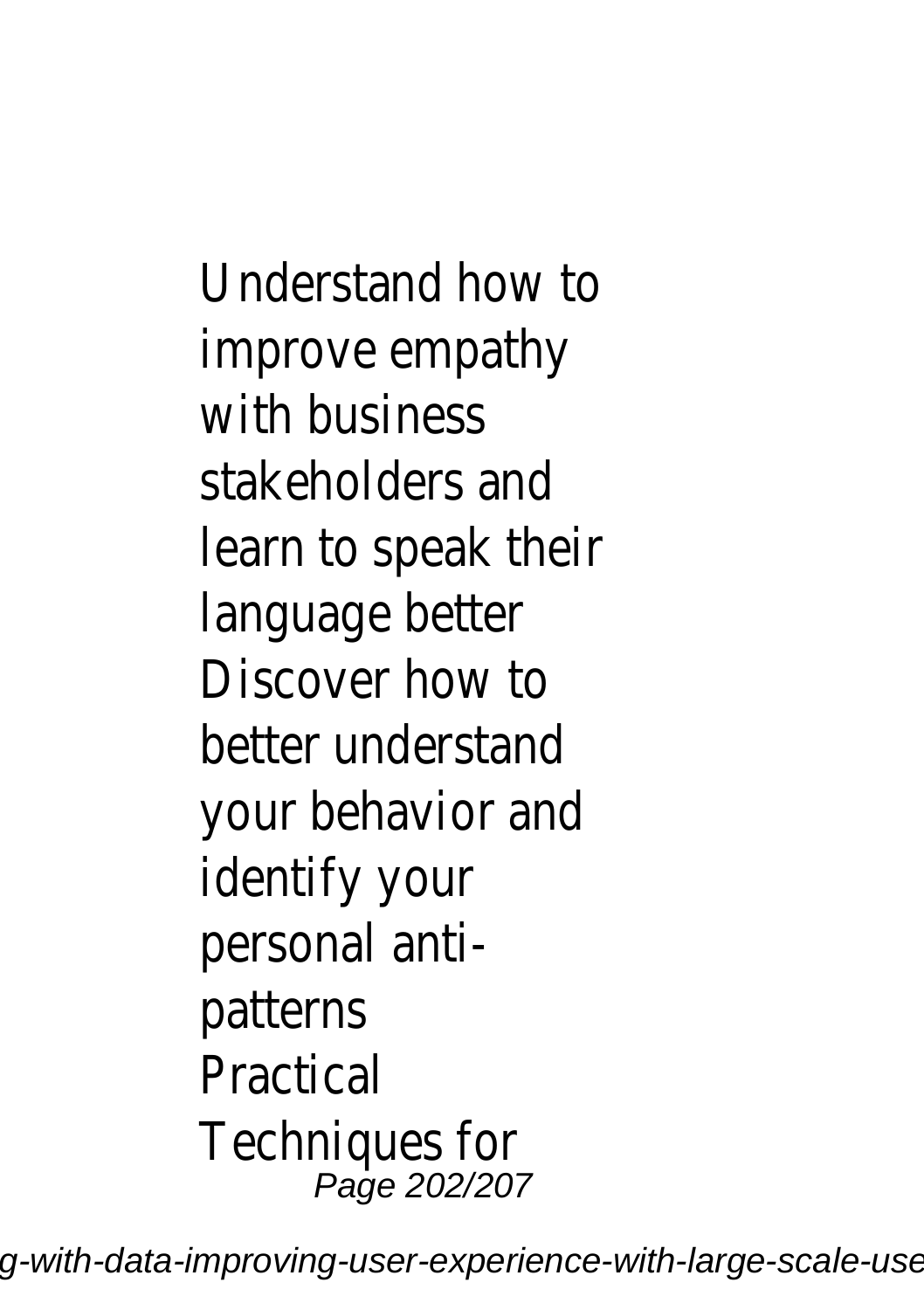Designing Better **Products** Improving the User Experience with A/B Testing Designing for the Digital Age Communicating the UX Vision Designing the User Experience of Game Development Tools Laws of UX Design for How Page 203/207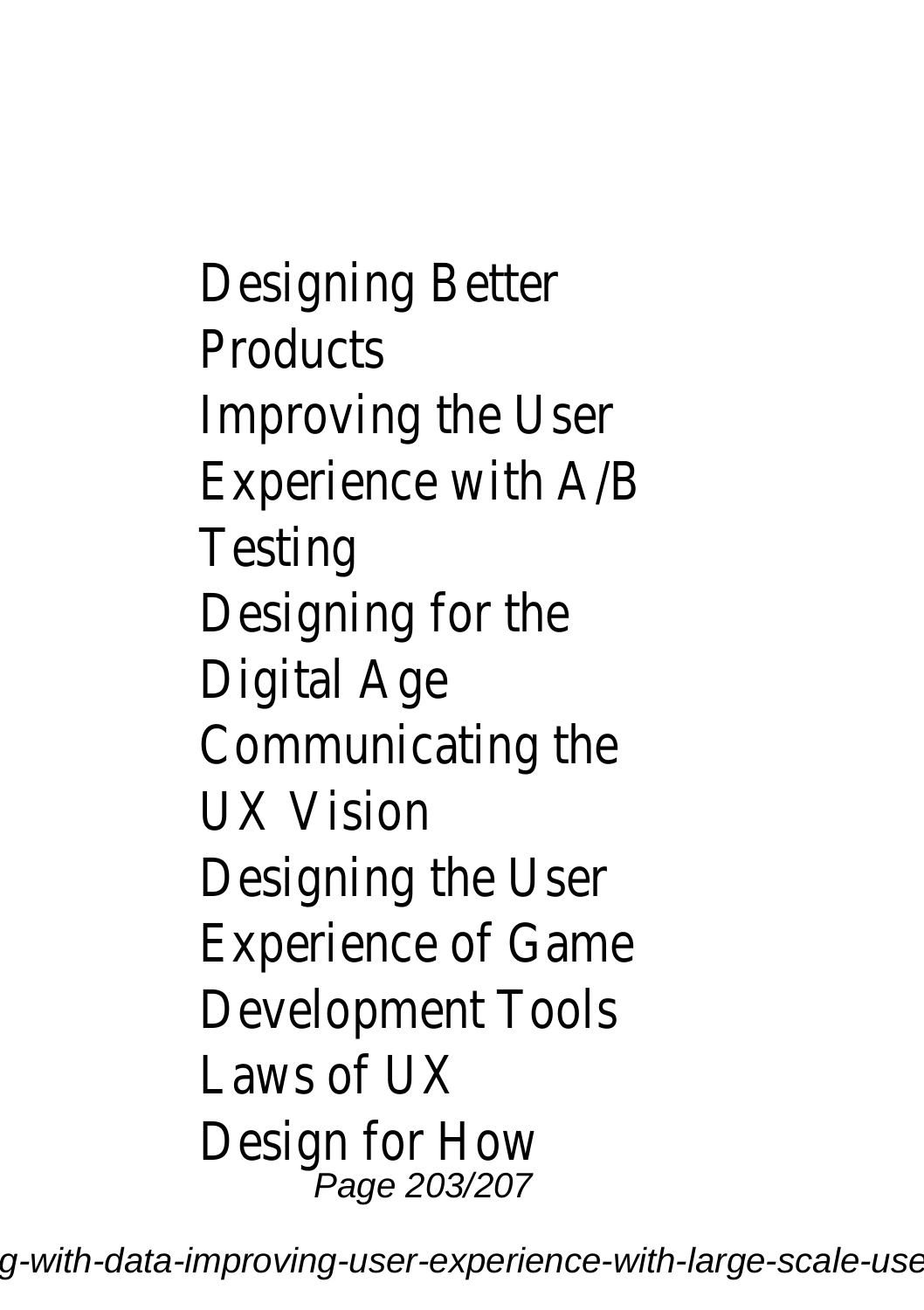People Think *Surveys That Work explains a seven–step process for designing, running, and reporting on a survey that gets accurate results. In a no–nonsense style with plenty of examples about* Page 204/207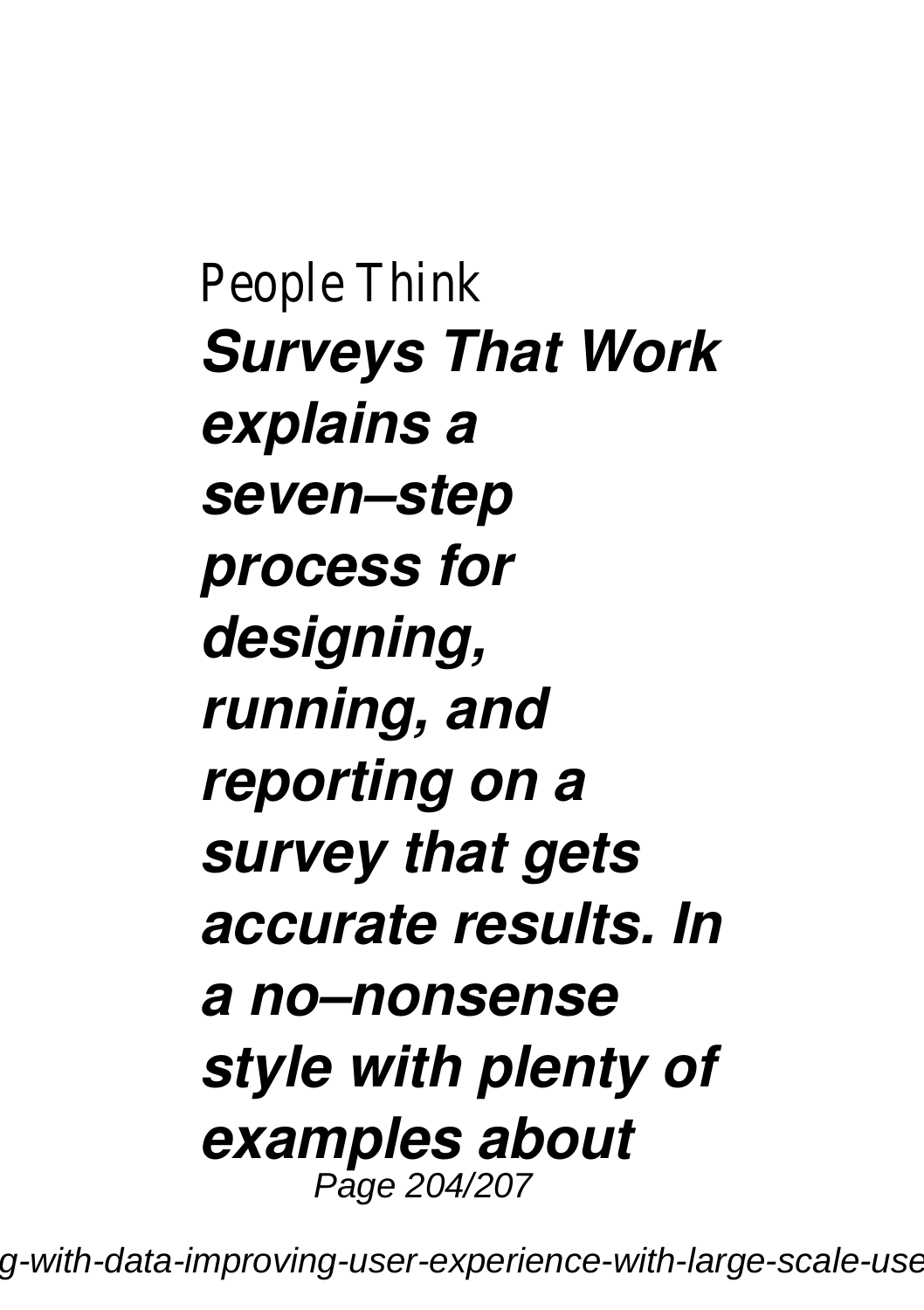*real–world compromises, the book focuses on reducing the errors that make up Total Survey Error—a key concept in survey methodology. If you are conducting a survey, this book is a must–have.* Page 205/207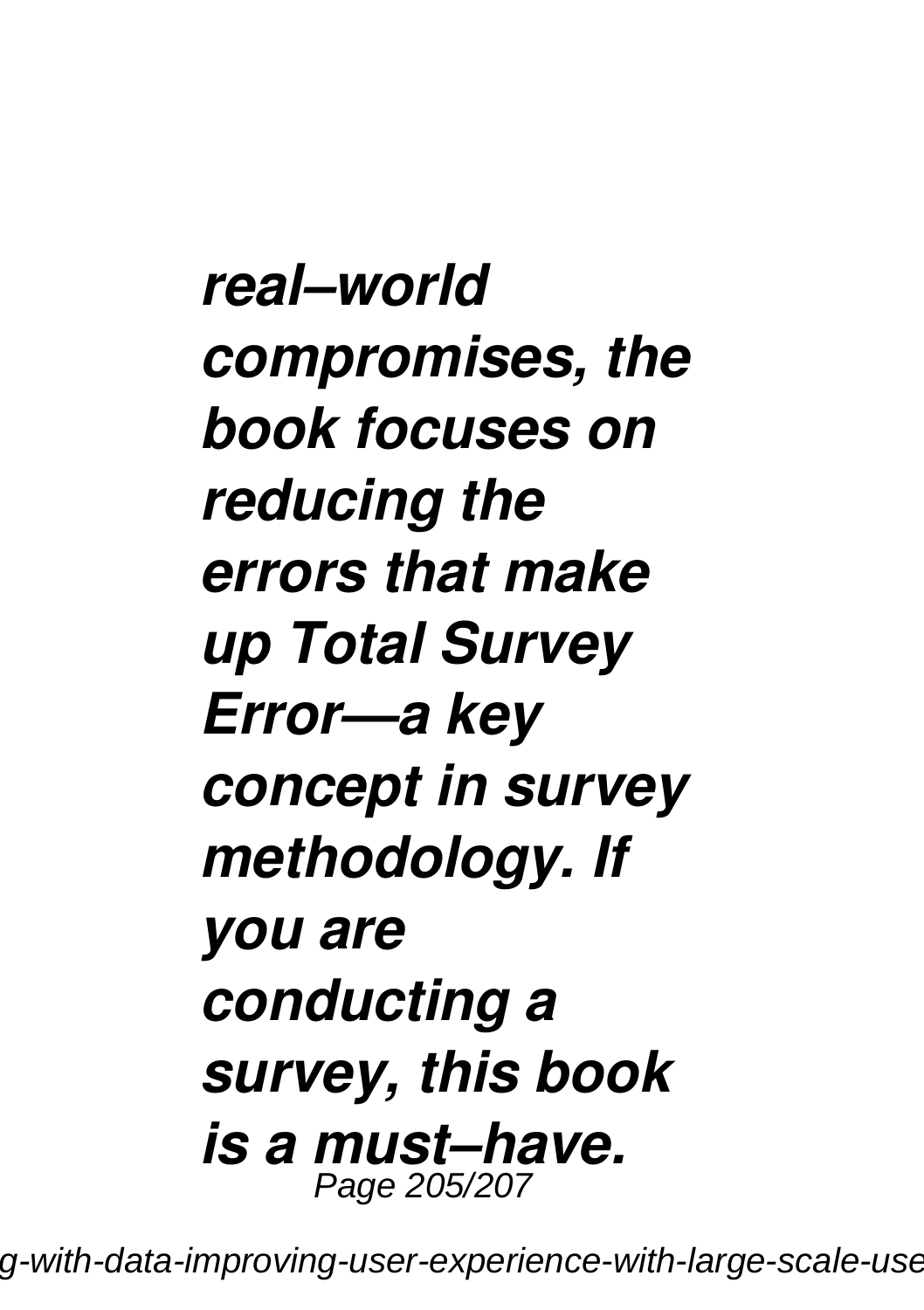*What System Designers Need to Know about People Design of User Interfaces with a Data Science Approach Designing Social Interfaces Gain Meaningful Insight and Increase Your* Page 206/207